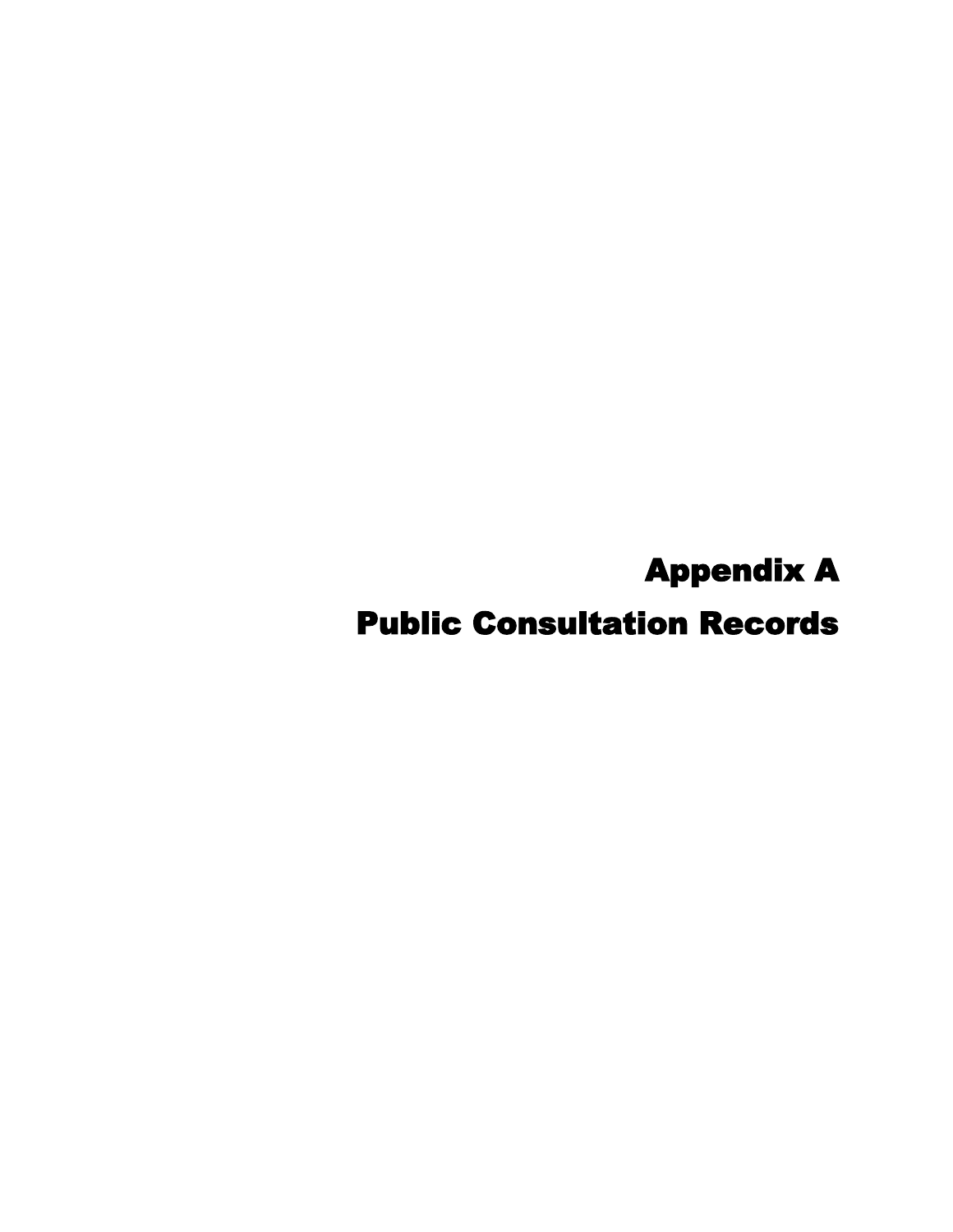### **TABLE OF CONTENTS**

| 1.               |      |                                                                       |  |
|------------------|------|-----------------------------------------------------------------------|--|
|                  | 1.1  |                                                                       |  |
|                  | 1.2  |                                                                       |  |
|                  | 1.3  |                                                                       |  |
|                  | 1.4  |                                                                       |  |
| 2.               |      |                                                                       |  |
|                  | 2.1  |                                                                       |  |
|                  | 2.2  |                                                                       |  |
|                  | 2.3  |                                                                       |  |
|                  | 2.4  |                                                                       |  |
|                  | 2.5  |                                                                       |  |
|                  | 2.6  |                                                                       |  |
|                  | 2.7  |                                                                       |  |
|                  | 2.8  |                                                                       |  |
|                  | 2.9  |                                                                       |  |
|                  | 2.10 |                                                                       |  |
|                  |      |                                                                       |  |
| 3.               |      | Public and stakeholder comments, Study commencement to May 2009  14   |  |
|                  | 3.1  |                                                                       |  |
|                  |      |                                                                       |  |
|                  |      |                                                                       |  |
|                  |      |                                                                       |  |
| $\overline{4}$ . |      | Agency comments on Draft TTMP Report, Aug 2009 to Sep 2009 41         |  |
|                  | 4.1  |                                                                       |  |
|                  | 4.2  |                                                                       |  |
|                  | 4.3  |                                                                       |  |
|                  | 4.4  |                                                                       |  |
|                  | 4.5  |                                                                       |  |
|                  | 4.6  |                                                                       |  |
|                  | 4.7  |                                                                       |  |
| 5.               |      | Comments received on Draft Final TTMP report, Nov 2009 to Jan 2010 65 |  |
| 6.               |      |                                                                       |  |
|                  |      |                                                                       |  |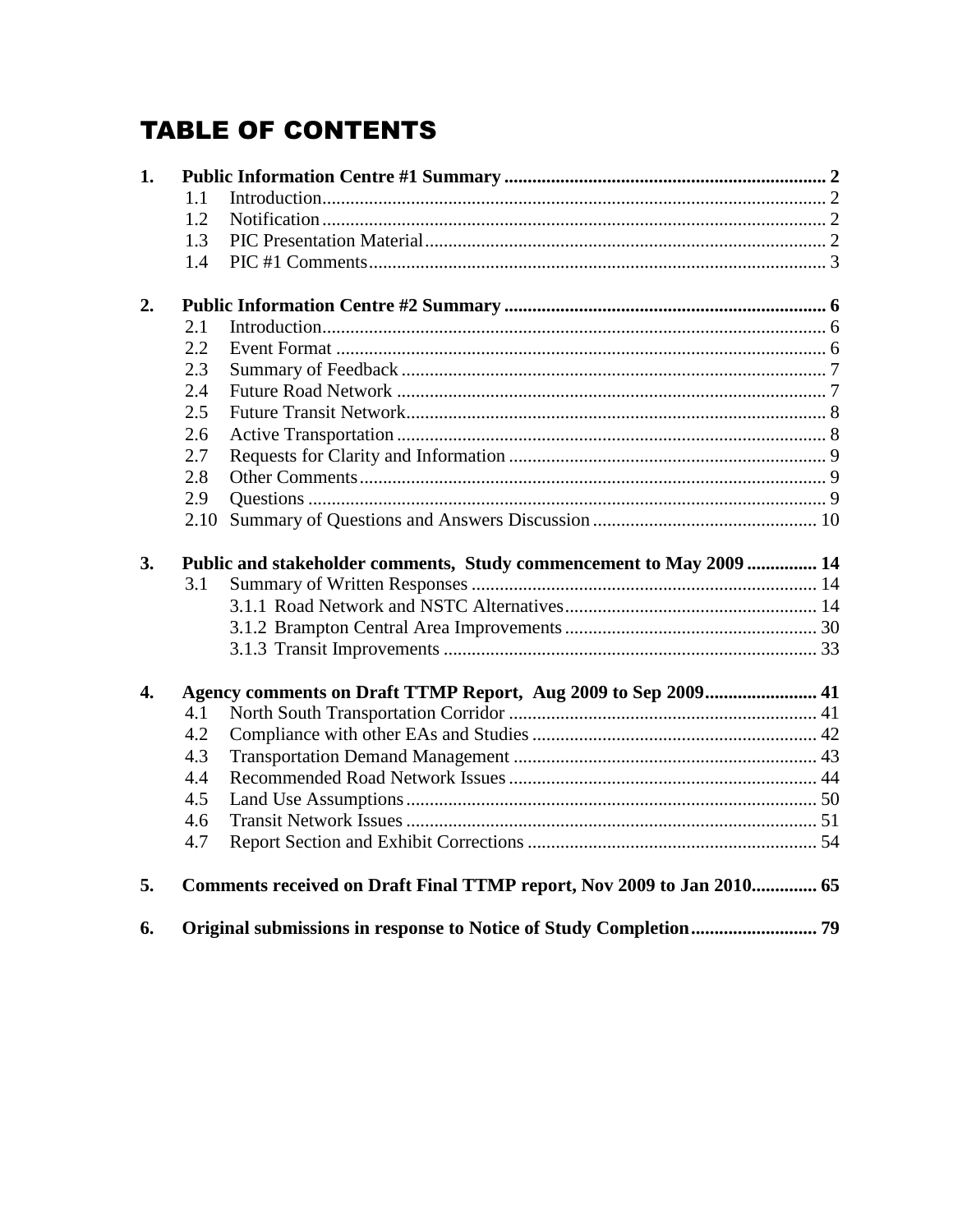# Appendix A-1

Transportation & Transit Master Plan Sustainable Update

# Public Information Centre #1 Summary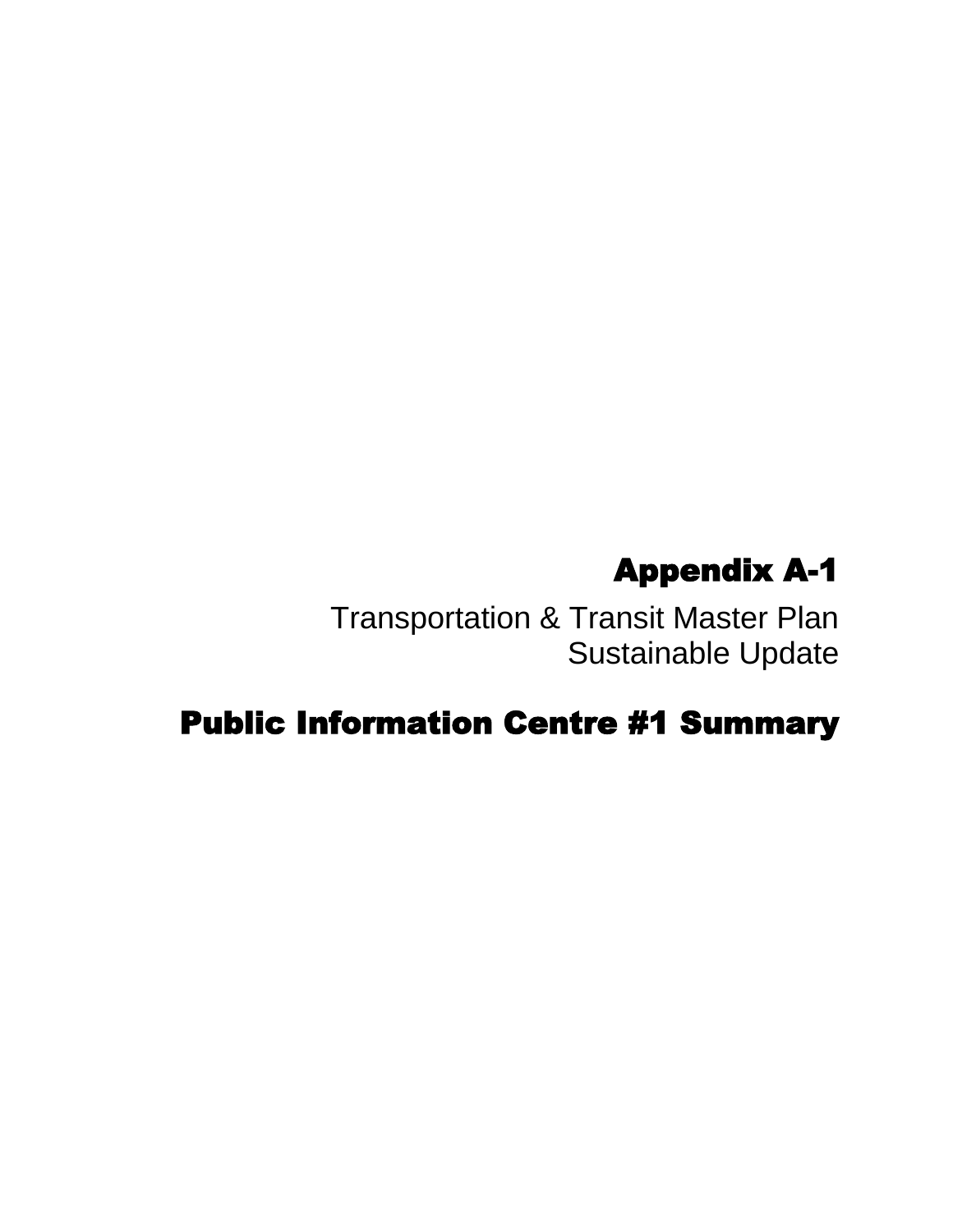## <span id="page-3-0"></span>1. PUBLIC INFORMATION CENTRE #1 **SUMMARY**

#### <span id="page-3-1"></span>1.1 Introduction

The first Public Information Centre (PIC#1) for the Transportation and Transit Master Plan Sustainable Update was held on Tuesday, September 23, 2008 in the City Hall Atrium, 2 Wellington Street West, in the City of Brampton.

The purpose of PIC#1 was to present members of the community with an introduction to the project, identified transportation needs, potential strategic alternatives, and an understanding of the environment. The format was an informal open house session from 4:00 pm to 7:00 pm.

Approximately 30 members of the public attended the PIC. The following representatives from the City of Brampton and HDR | iTRANS were in attendance to answer questions and provide information to the public.

| City of Brampton: | Adrian Smith – Project Direction<br>Kant Chawla – Project Manager<br>Gwen Zhang – Project Planner<br>Mathew Vaughan – Project Planner                                                   |
|-------------------|-----------------------------------------------------------------------------------------------------------------------------------------------------------------------------------------|
| HDR   iTRANS:     | Tyrone Gan, Consultant Project Director<br>Elizabeth Szymanski, Consultant Project Manager<br>Jonathan Chai, Consultant Project Planner<br>Matthew McCumber, Consultant Project Planner |

#### <span id="page-3-2"></span>1.2 Notification

Advertisements informing the public of the PIC were placed in the Brampton Guardian on Wednesday, April 2 and in Caledon Enterprise on Saturday, April 5, 2008. Other individuals who had responded with an interest in the study since its commencement, conservation authorities, Federal and Provincial agencies, and utility companies were also notified of the study commencement and PIC#1 by email.

#### <span id="page-3-3"></span>1.3 PIC Presentation Material

Upon arrival at the PIC, attendees were asked to sign a visitor registration sheet. Twentythree people signed the registration sheet.

Twenty-three panels were displayed. The information panels included the following:

• Welcome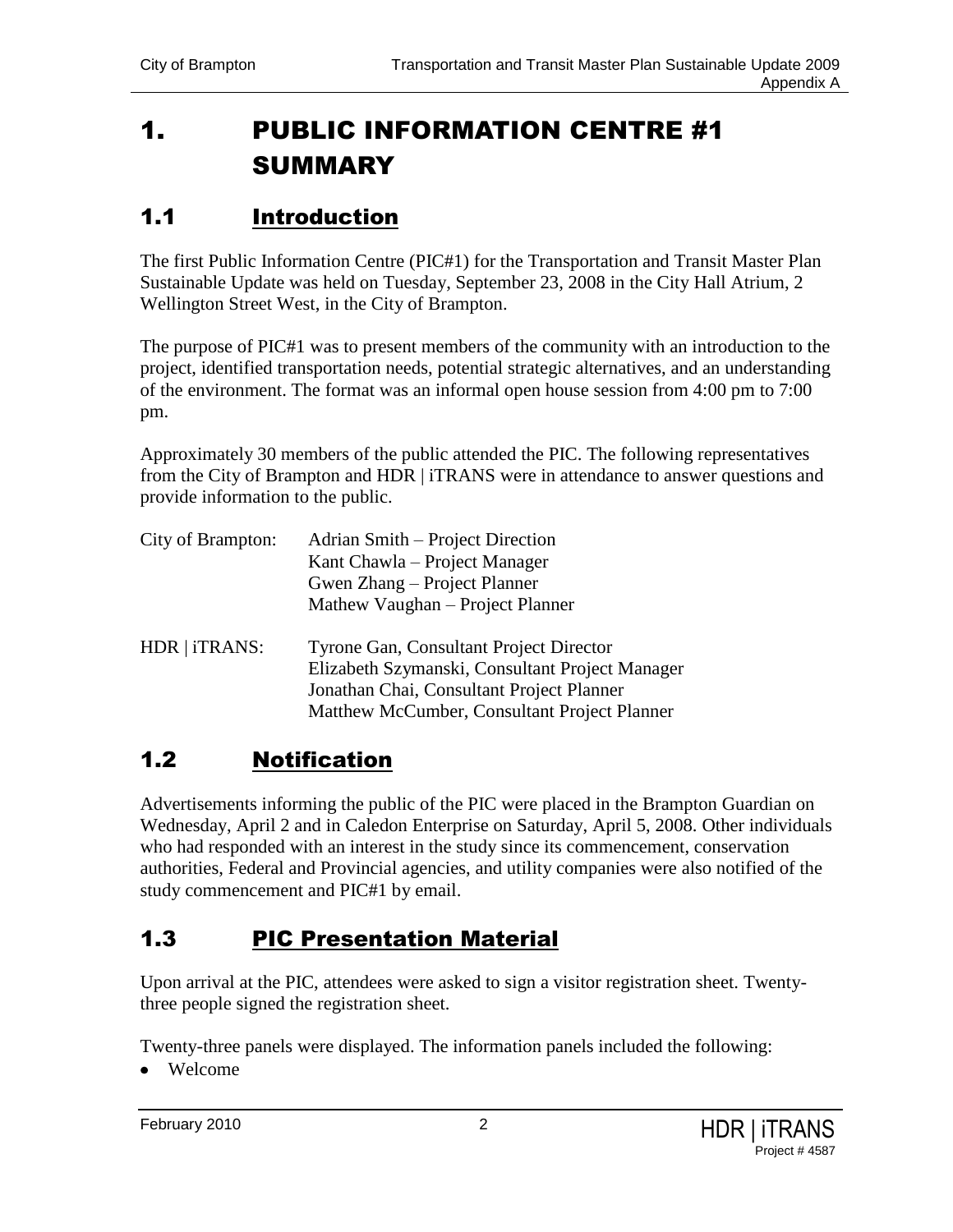- Study Project Team and Timeline
- Background, Purpose, and Vision
- Relevant Policy Brampton's Growth Plan
- Demographic and Transportation Characteristics
- Existing and Planned Transit Service
- Travel Demand Management Policy
- Goods Movement Issues
- Identified Employment Centres
- North West Brampton Transportation Issues
- Halton-Peel Boundary Transportation Issues
- York-Peel Boundary Transportation Issues
- Projected Traffic Volumes and Capacity
- Alternative Transportation Strategies (Potential Elements)
- Alternative Solution Evaluation Criteria
- Next Steps and Contact information

A copy of the PIC panels is included on the project website at: <http://www.brampton.ca/GrowthPlanResponse/>

#### <span id="page-4-0"></span>1.4 PIC #1 Comments

Residents had many comments on a wide variety of issues, including transit, future transportation corridors in Bram West, heritage and natural environment, operations, as well as expressed concerns related to timing of the construction of Highway 427. The questions asked and comments received verbally or via comment sheets at the PIC are summarized below, along with the project team"s responses:

| <b>Comment</b>                                              | <b>Response</b> |
|-------------------------------------------------------------|-----------------|
| Request for a meeting and to stay involved with the         |                 |
| Update's development of solutions for the north-south       |                 |
| and east-west traffic in the Bram West area, as well as     |                 |
| potential corridor protections areas (particularly those)   |                 |
| affecting the 40-3 property block).                         |                 |
| How will this project operate in conjunction with the       |                 |
| ongoing Malton-Brampton Area Boundary Study?                |                 |
| The Bram West transportation corridor needs to be           | Comment noted.  |
| completed for Caledon to complete its road and highway      |                 |
| plan. Expropriate Halton if you have to.                    |                 |
| The location / accessibility of bus stops and sidewalk      | Comment noted.  |
| maintenance need to improve with respect to winter          |                 |
| weather conditions and pedestrian safety.                   |                 |
| The introduction of "big box" retail stores has resulted in | Comment noted.  |
| increased traffic and reduced air quality in adjacent area. |                 |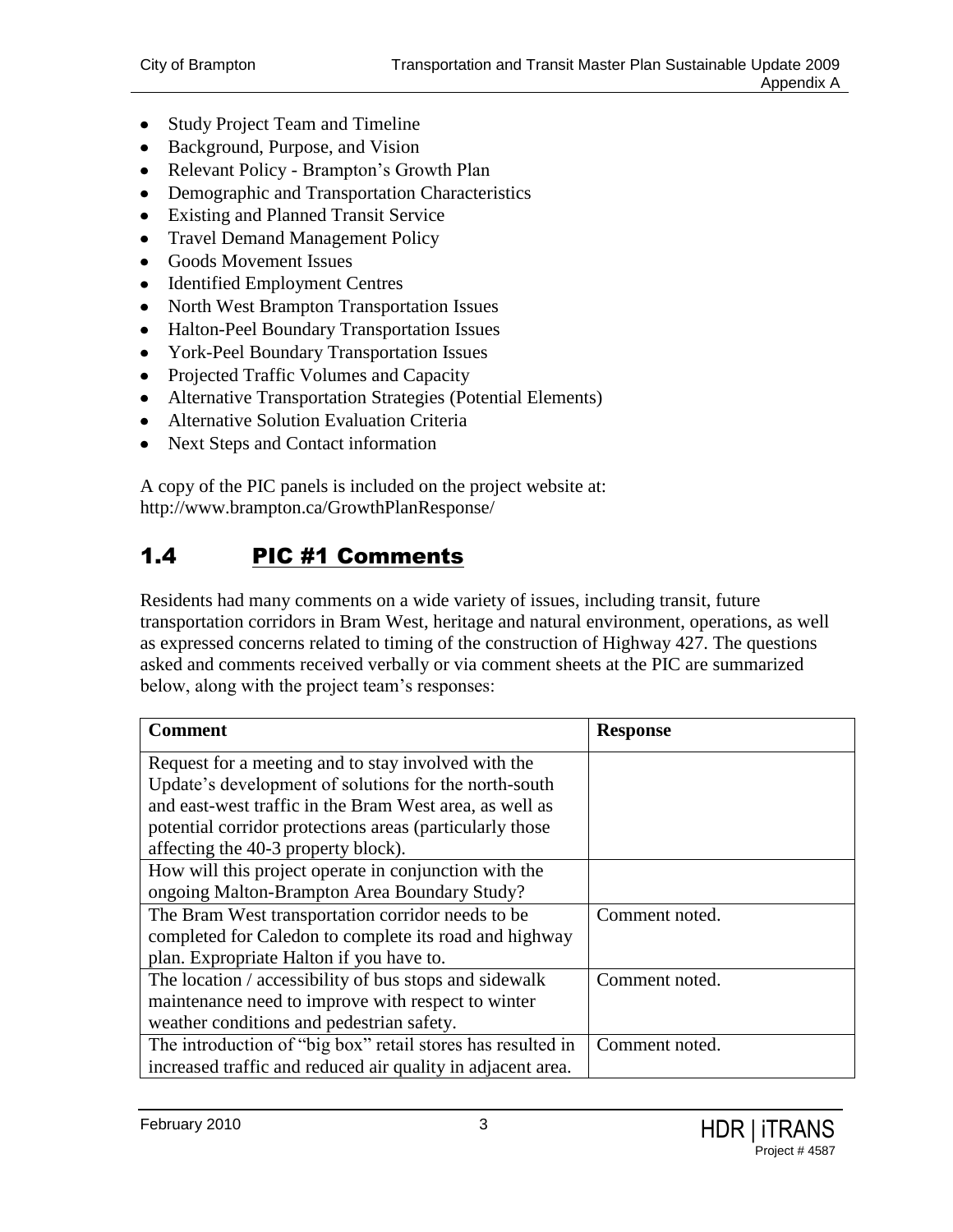| Are there plans for bus-only lanes from Brampton to         |                |
|-------------------------------------------------------------|----------------|
| Toronto on Queen Street for Route #77?                      |                |
| Major complaint concerning the impacts on noise and         |                |
| residential access resulting from a new bus transit service |                |
| on Clementine Drive on.                                     |                |
| Support for bus-only lanes along Queen Street and           | Comment noted. |
| Steeles Avenue.                                             |                |
| There is a need for larger or more buses for Routes #7      | Comment noted. |
| and #11, especially in the midst of a gas crunch.           |                |
| Support for Brampton transit service expansion              | Comment noted. |
| considering the growing environmental concerns.             |                |

Copies of the comments are on file with the City of Brampton. The PIC boards were posted to the project website after the PIC and sent out hard copies of the boards to those who requested it.

Responses to comments provided by letter and email were provided on an individual basis and will be documented in the Transportation Master Plan Report. Responses to comments made via comment form will also be documented in the Transportation Master Plan Report.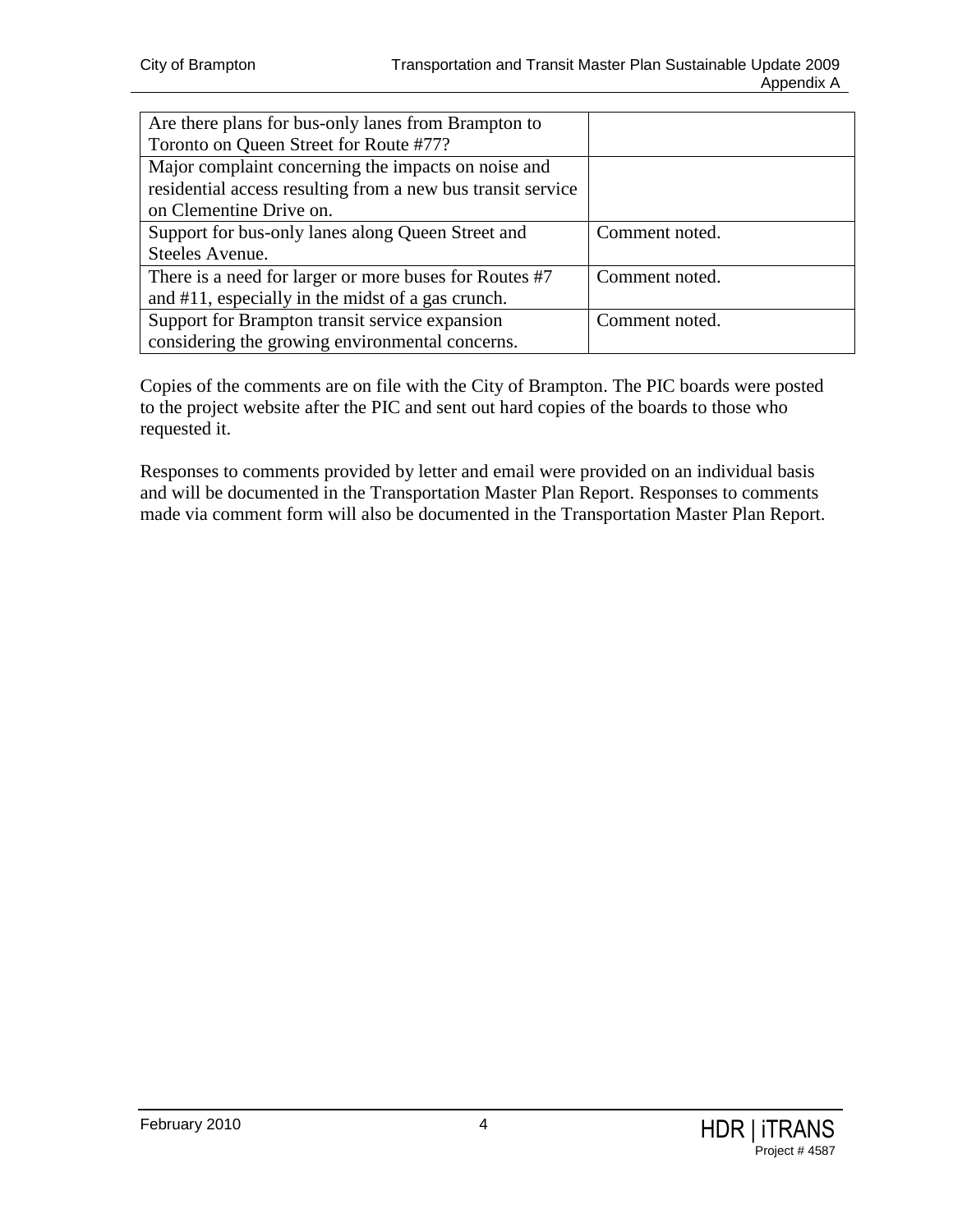# Appendix A-2

Transportation & Transit Master Plan Sustainable Update

## Public Information Centre #2 Summary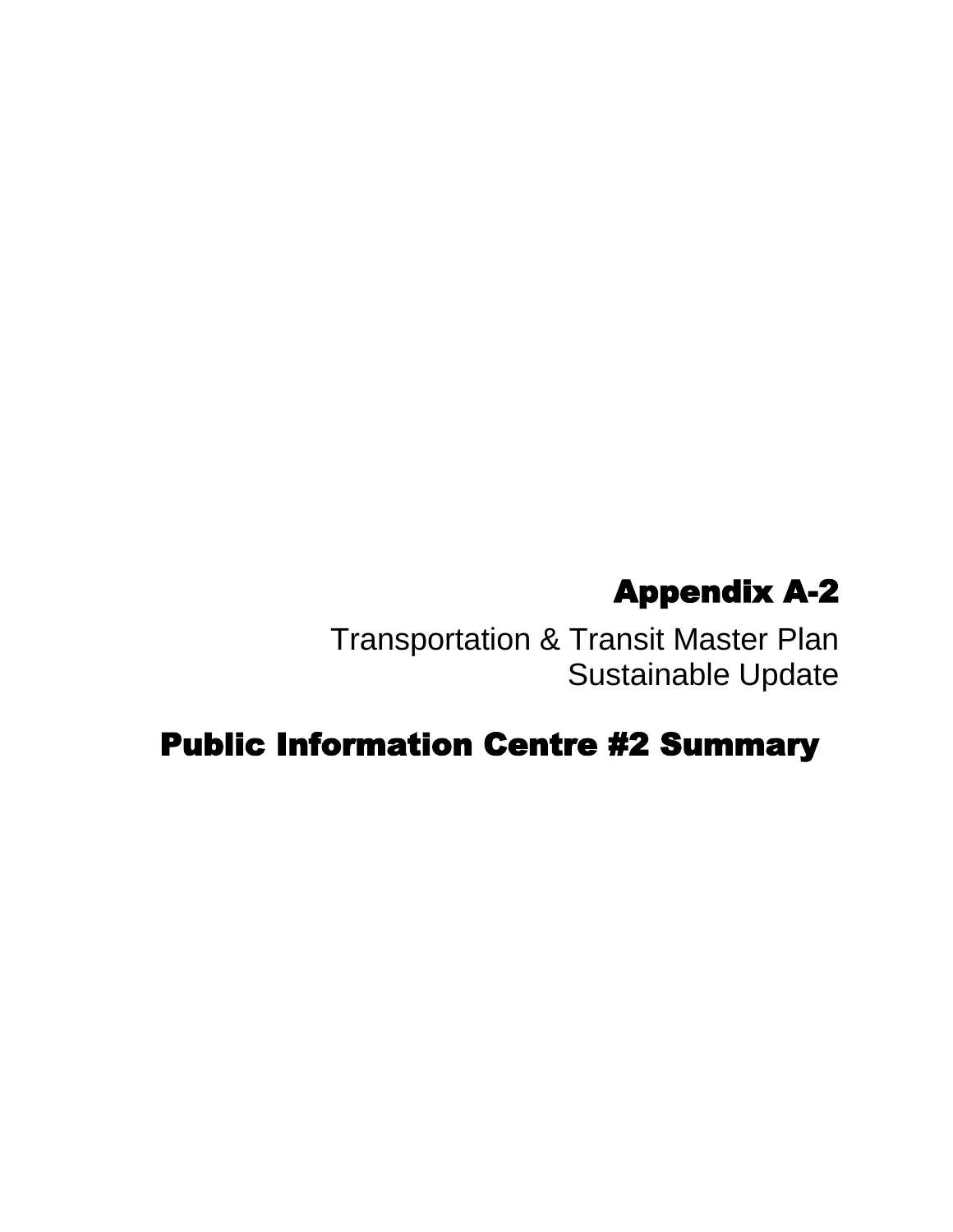## <span id="page-7-0"></span>2. PUBLIC INFORMATION CENTRE #2 **SUMMARY**

The summary for PIC#2 was prepared by Lura Consulting. Lura is providing third-party facilitation services as part of the City of Brampton"s Response to the Provincial Growth Plan. This summary captures the key discussion points and comments from the TTMP PIC #2 on February 4th 2009.

#### <span id="page-7-1"></span>2.1 Introduction

The City of Brampton"s Planning, Design and Development (PD&D) Department is currently undertaking a Growth Plan conformity exercise to implement the policies of the Provincial Growth Plan for the Greater Golden Horseshoe. One aspect of this Growth Plan response focuses on transportation and transit planning. At the same time, the City is conducting a study to review and update the City of Brampton's Transportation Master Plan. Both of these exercises include public engagement.

On February 4<sup>th</sup> 2009, the City hosted a dual function public consultation session for the Transportation & Transit Master Plan (TTMP) Sustainable Update, which served as both the fifth in a series of Growth Plan public workshops, and Public Information Centre (PIC) #2 for the TTMP Sustainable Update Municipal Class Environmental Assessment. The purpose of this consultation session was:

*To seek public input on preliminary findings of the "Transportation & Transit Master Plan (TTMP) Sustainable Update Study" which will provide the basis for revisions and input to the transportation components of the City's Official Plan to conform to the Provincial Growth Plan policies.*

This report provides a summary of the feedback received at the consultation session, as well as written comments submitted to the Project Team following the event.

#### <span id="page-7-2"></span>2.2 Event Format

The event was conducted in two parts:

- 1. Part One: 5:30 pm 7:00 pm Public Open House (City Hall Atrium)
- 2. Part Two: 7:00 pm 8:30 pm Presentation and Discussion (Council Chambers)

Approximately 30 participants attended the event. Each participant was given an information package, which included:

- "How Should Brampton Grow?" pamphlet;
- "How Should Brampton Grow?" Newsletter #2;
- Copy of the presentation boards / slides; and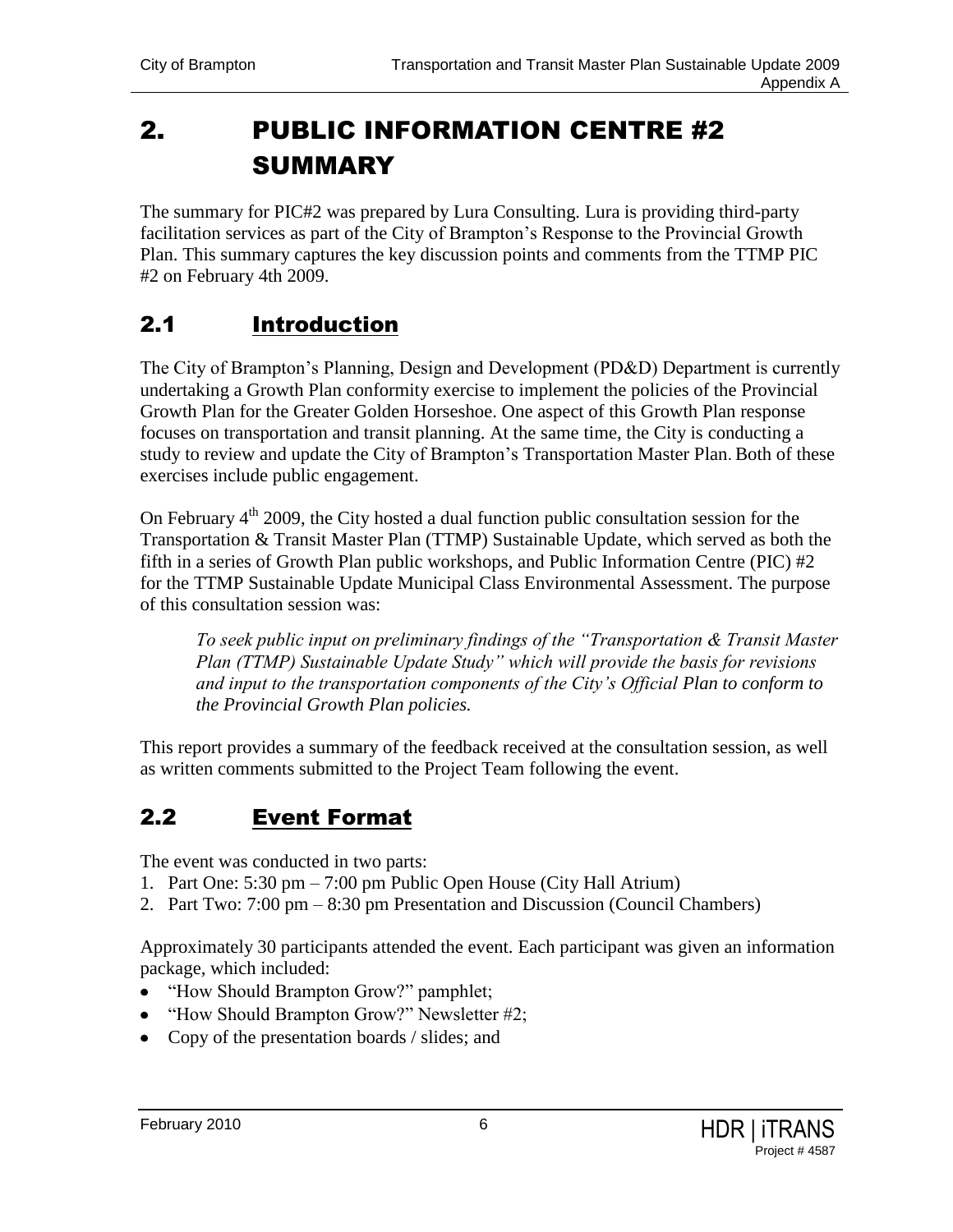Workbook (containing an introduction to the topic, key preliminary TTMP Sustainable Study findings and recommendations, and a comment form).

During the Public Open House, display panels summarizing preliminary study findings and recommendations were set up for attendees to review. Members of the Project Team were on hand to answer questions from participants.

At 7:00 p.m. participants were invited to the Council Chambers to hear a presentation and take part in discussion. Henrik Zbogar, Manger of Long Range Transportation Planning for the City of Brampton, welcomed participants and explained how the 2009 update to the TTMP coincides both with the need for a regular review of the Master Plan, as well as with the need to consider the requirements of the Provincial Growth Plan.

Facilitator, David Dilks, gave a brief introduction, stating the goal of the event was to orient participants to preliminary findings of the TTMP to date. Mr. Dilks described the importance of the session and how it fits into a larger process that includes multiple studies to address the requirements of the Provincial Growth Plan. Mr. Dilks reviewed the event materials and invited participants to submit their comments by the February  $20<sup>th</sup> 2009$  deadline.

Mr. Tyrone Gan, Project Manager from HDR | iTRANS, made a presentation of 37 slides that highlighted the information from the PIC display panels. The presentation is available as a PDF download on the City of Brampton website at *www.brampton.ca/GrowthPlanResponse/planning.html*.

Following the presentation, participants were invited to ask questions of the Project Team or provide comments on the preliminary recommendations. A full summary of the discussion is included in Appendix A.

In closing, participants were told the draft TTMP Sustainable Study report will go to Council in the Spring of 2009 and that participants who signed up for the project mailing list would be informed when there is a draft report available for public review.

### <span id="page-8-0"></span>2.3 Summary of Feedback

Below is a summary of key points raised by participants during the question and comment period or submitted in writing after the event. The comments are grouped by general topic area and are presented in no particular order.

#### <span id="page-8-1"></span>2.4 Future Road Network

- Agree with the realignment of James Street across the GO Rail as the best solution for improving safety of the rail crossing.
- Oppose the John Street Extension, because of the following issues:
	- It is not a viable alternative to Queen Street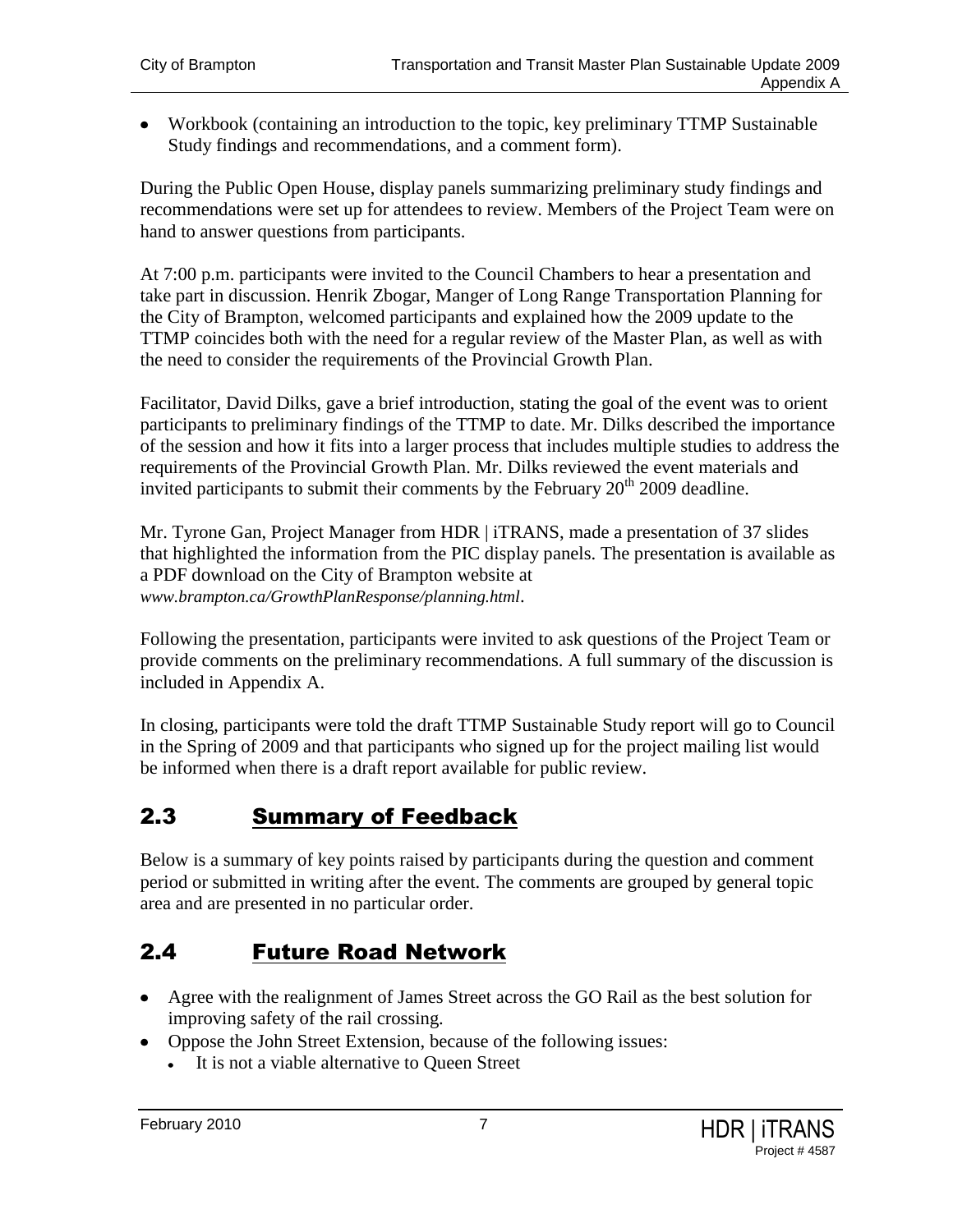- There would likely be traffic at a new James Street intersection caused, in part, by allday GO service
- There would likely be increased cross-town traffic in the downtown residential neighbourhoods e.g. Wellington Street and Mary Street
- The medium-density housing designated lands on both sides of John Street should be  $\bullet$ maintained for attracting quality residential developments
- Impacts to the historic downtown community that includes executive housing
- Concerns about the proposed extension of Ken Whillans Drive and the drainage improvements, in particular impacts to the potential to redevelop Rosalea Park in line with the City's vision to create a significant urban park in the downtown area
- The Halton-Peel Freeway option is a preferred alternative because it provides direct easy access to both Highways 401 and 407
- The reconstruction of Winston Churchill Boulevard is urgently required to satisfy long term north-south traffic requirements
- Prefer potential road improvements be designed within the existing constraints, e.g. avoid impacts caused by changes to road alignments
- Major traffic routes should avoid the settlement of Norval
- The most direct crossing of the Credit River should be selected.
- Support for channelling the movement of heavy truck traffic outside of the downtown core and for ensuring that truck routes are well identified and enforced
- Support 'dropping' the Brampton Freeway option from further consideration as a road network alternative

#### <span id="page-9-0"></span>2.5 Future Transit Network

- Recommend Light Rail Transit (LRT) over Bus Rapid Transit (BRT)
- Recommend a transit rapid-way down the centre of each major roadway to accommodate a BRT for Bovaird Drive, Steeles Avenue, and LRT for Hurontario Street, Main Street, and Queen Street
- Focus on the Queen Street corridor first for transit improvements
- Push for more funding of transit from the Federal Government
- There are limits and restrictions on the existing downtown transit hub that will need to be addressed
- Oueen Street density is not sufficient to support increased public transit. Currently the buses are under-utilized.

### <span id="page-9-1"></span>2.6 Active Transportation

- Support the inclusion of Active Transportation as a key component of the overall transportation strategies for the city
- Provide new facts, concepts or ideas on how to get Brampton residents out of their vehicles and using public and active transportation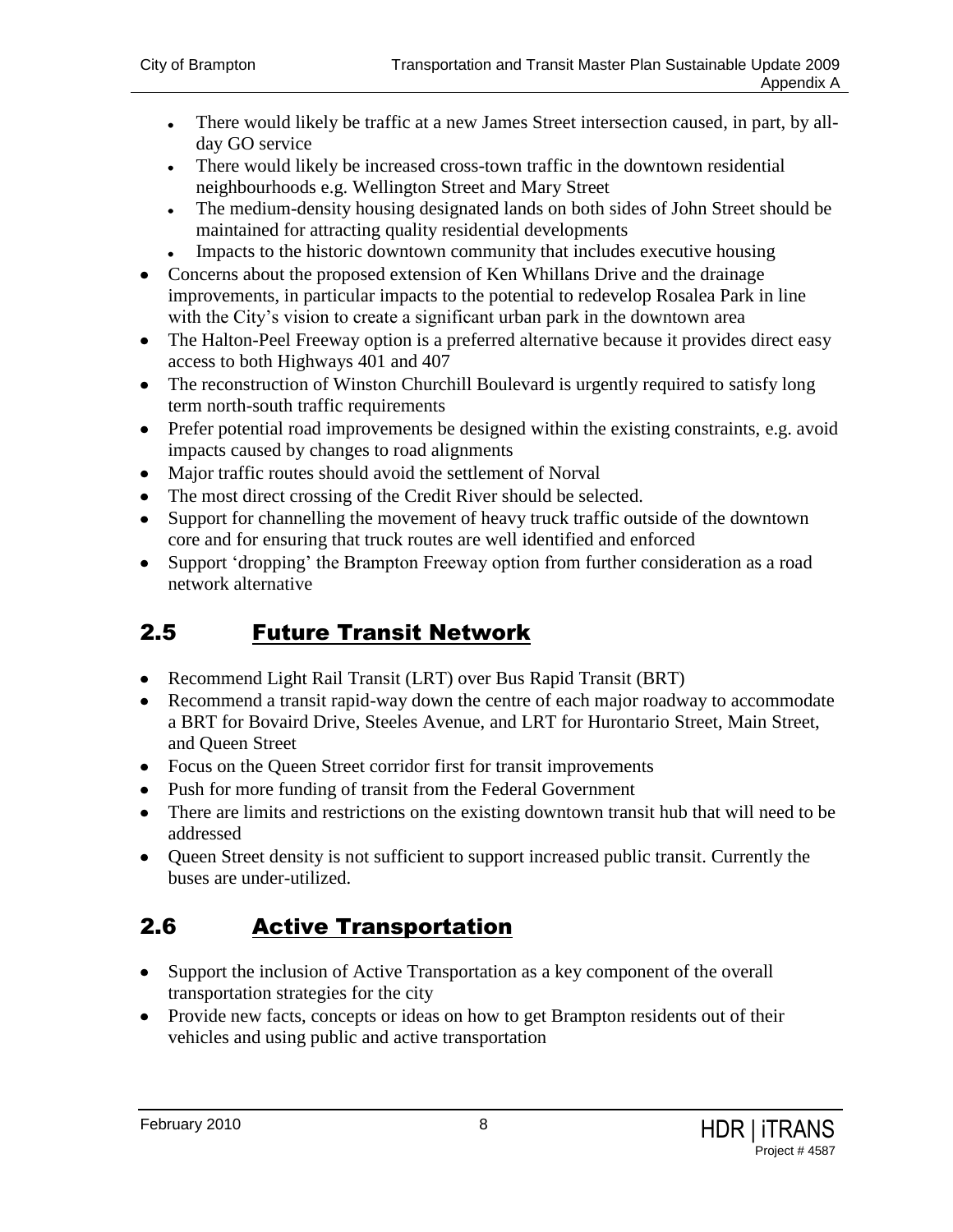• Promote biking and walking to and within downtown Brampton, which also requires providing a safe network of pathways and bike routes

#### <span id="page-10-0"></span>2.7 Requests for Clarity and Information

- The PIC #2 did not seem to provide much new information from the previous PIC
- Further details on specific dates and program deliverables would be appreciated, especially for the shorter  $5 - 10$  year road development forecasts
- Encourage final road alignments to be decided soon so that development planning can move forward
- Provide clarity on the plans for the North-South Corridor, Halton-Peel Freeway and the Bramwest Parkway, particularly how they relate to Embleton Road
- Provide clarification and ensure coordination of the allowances being made for a potential Halton-Peel Freeway and Brampton Parkway
- Participants look forward to the opportunity to review and comment on the final draft of the TTMP Update

#### <span id="page-10-1"></span>2.8 Other Comments

- Support the inclusion of Travel Demand Management as a key component of the overall transportation strategies for the city
- Improve planning and coordination of road construction projects for efficiency, e.g. road widening at the same time as new curbs, sidewalk repairs, utility repositioning and asphalt resurfacing
- Ensure east-west connectivity to York Region is coordinated so related projects are ready at the same time, i.e. no dead ends
- Ensure consistent decisions and illustrations within the TTMP and in other related plans, such as the City of Brampton"s Official Plan
- City road programs need to be correlated to secondary plans, block plans and draft approvals

### <span id="page-10-2"></span>2.9 Questions

- When will we see the BRT in action, including north-south routes?
- What are the considerations in selection between LRT vs. BRT vs. a traditional bus system?
- Will car lanes be competing with dedicated BRT? Will BRT take away driving lanes?
- Can more detail be given about the 407 transit way?
- Which routes will require road widening?
- What are the criteria and factors driving the corridor decisions?
- What is the modal split assumed in the study and how does that compare to current ridership?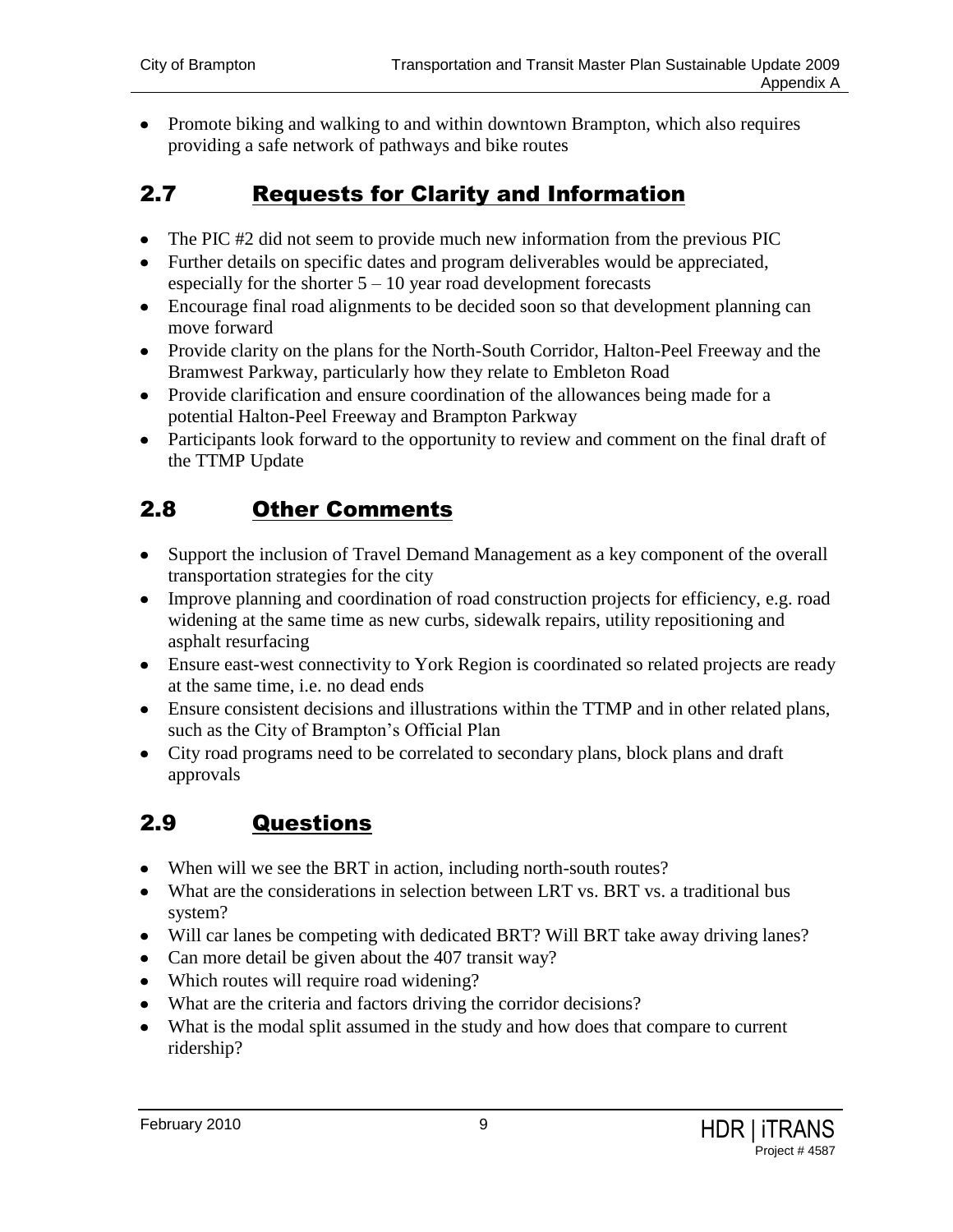#### <span id="page-11-0"></span>2.10 Summary of Questions and Answers Discussion

Below is a summary of the discussion that followed the slide presentation made by Tyrone Gan of HDR | iTRANS:

Q: In your analysis, have you considered the limits and restrictions on the downtown transit hub? Will it have sufficient capacity for future needs?

A: This study does not go into that level of detail.

A: We are aware of limitations to that facility. The City is conducting a detailed review of the Hurontario corridor. Expect more public consultation. We will be looking at higher order transit connecting to the downtown.

Q: Do you have a slide that illustrates recommendations to Brampton East?

A: The Peel-Highway 427 study gives more detail on this area, and informed our study. See details on the Peel website. Our study does include some illustrations.

Q: Have you considered enhanced BRT vs. traditional bus system and related costing? A: Building on the City BRT Network plans (i.e. AcceleRide), we are adding on the BRT network. City has prepared cost estimates. This is ongoing. For example, Mississauga Road from Bovaird to Steeles is new. As we go through costing, we will be looking for additional funding sources. The Eastern terminus on Bovaird is also in this study.

Q: Has Bus Rapid Transit vs. LRT been studied?

A: Technology has not been defined, BRT is the current plan. There are candidates for dedicated right-of-ways under Metrolinx. Ne decisions have been made.

Q: The Viva service is on the side of the road, now they have to move to centre lane, and eventually LRT. Why not jump straight to LRT?

A: AcceleRide is incremental. Going direct to right-of-way would take much longer. We want to build up ridership. Throw away costs are considered. Curb side service is still used for local bus routes after center lanes are added.

Q: When will we see BRT?

A: AcceleRide on Queen St should be in operation in 2010. Next Main St. and then Steeles. See AcceleRide link on City website.

Q: (BRT slide 26) Would these routes require road widening?

A: We are focused on what is the right corridor, and have not addressed road expansion issues.

Q: What is driving the corridor decisions? What are criteria and factors? A: Slide 26 has a criteria table. E.g. connectivity, potential ridership, major destinations. A final recommendation will be given in the final report.

Q: Will car lanes be competing with dedicated BRT? Will BRT take away driving lanes? A: We have not gotten that far yet.

Q: What is modal split assumed in your study? A: The forecasts are for 24% transit.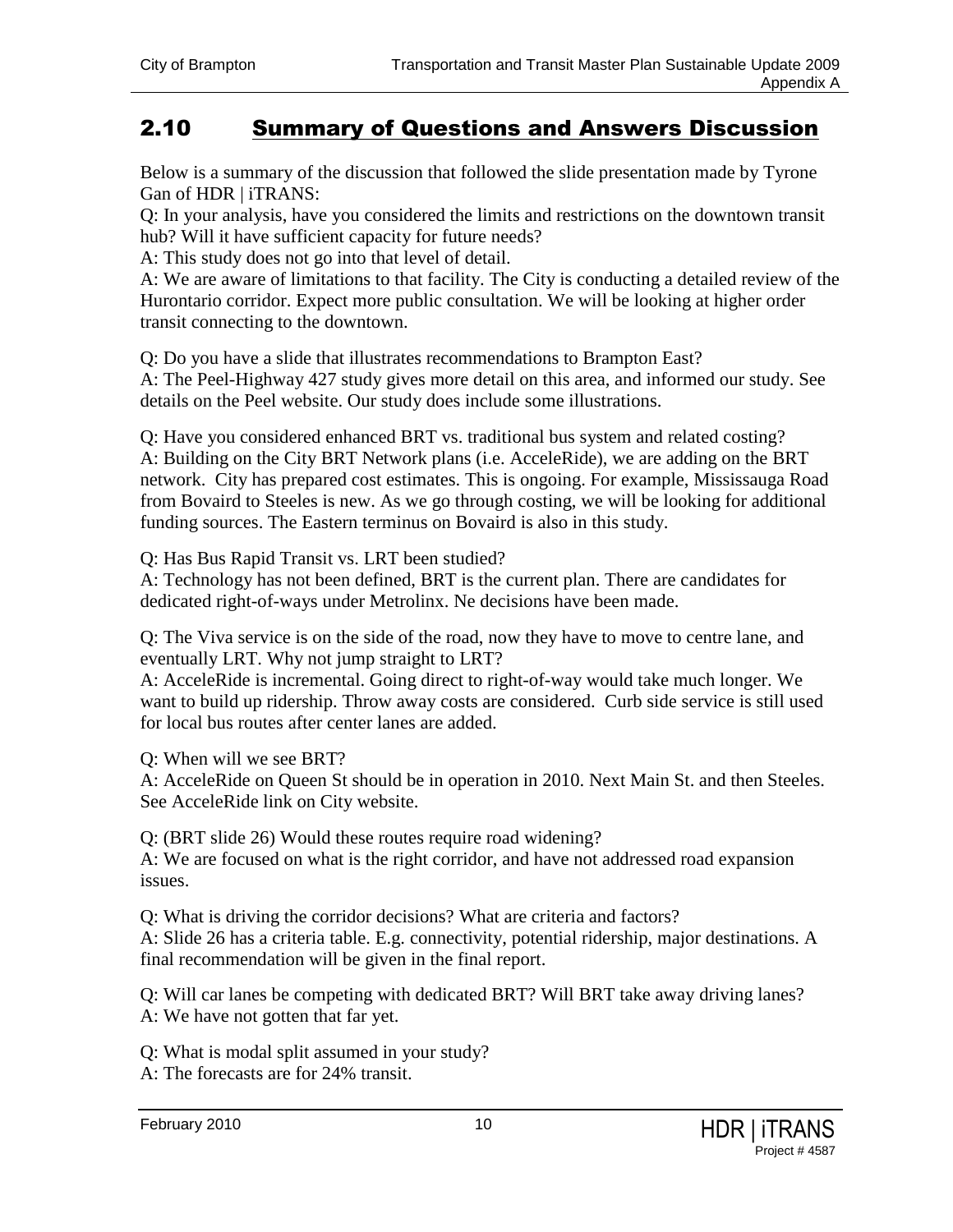Q: How does that compare to current ridership?

A: Currently it is about 10% transit.

C: I see a lot of empty buses on Viva. I'm not seeing increased ridership. It's just a glorified bus route. Should be separate, dedicated, and fast.

Q: Is the study ready for public review? I"d like to look at the assumptions.

A: The report is not ready at this time. A draft will be given to Council in April. We can include you on our mailing list to be informed when the plan is available for public review.

Q: Can you give more detail on the 407 transit way?

A: Today there is GO bus service on the 407. The Province has a plan for a transit way beside the 407. Our study incorporates this plan.

Q: Will east-west connectivity to York Region be coordinated to ensure projects are ready at the same time? i.e. no dead ends.

A: The plan is to integrate and coordinate with York.

C: Queen St. density is not there yet for transit. Currently buses are empty.

C: It is a chicken and egg problem.

A: Our City planning includes much more than just transportation, such as intensification and employment opportunities. The heart of the city is Downtown. We recognize previous growth was greenfield. Downtown needs to be higher density, with hotels and offices too. We also include plans for pedestrian friendly urban design.

A: If you signed-in tonight, you will receive notices about other planning processes.

Q: The 2004 TTMP included expanded BRT on Mississauga Rd, and Queen St extending further west. The City prioritizes AcceleRide on Queen and Steeles. Do you have further information on the phasing of the BRT going north-south?

A: Between primary routes (e.g. Mississauga Rd and Hurontario) there are also secondary bus transit routes. The City provides more service on demand. This study will inform further planning details.

A: When you need transit and when we have funding affects phasing. We are often reliant on Provincial and Federal government funding.

Q: I thought I saw a 2021 BRT display board?

A: The previous 2004 study looked at transit up to 2021, this one goes to 2031. The AcceleRide plan looked to 2021.

Q: I saw Queen go to Chinguacousy.

A: This plan takes Queen to Mississauga Rd. AcceleRide is looking to a Mississauga Rd - Queen St. connection.

Q: I know budgeting is challenged. Steeles was repaved last year. Are we making good use of tax payer money? Why not include transit upgrades during road upgrades?

A: Certain sources of money have restricted uses, e.g. money for roads may not be spread in to transit. 2004 was a watershed for transit planning in Brampton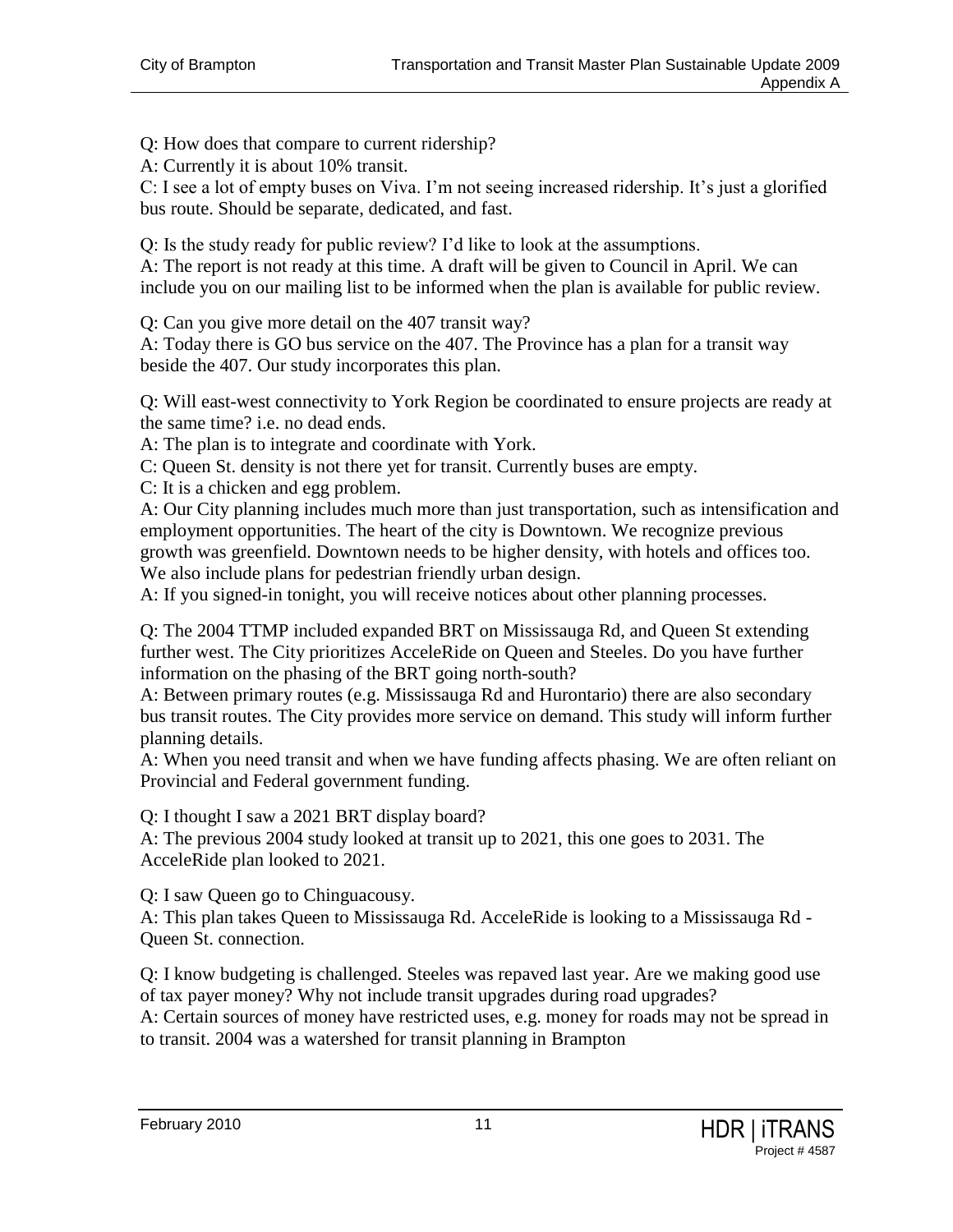C: There are systematic problems. There is not enough coordination between Region and City to take advantage of opportunities to maximize our budgets and minimize duplication. A: We do coordinate and yes there are always more opportunities to improve.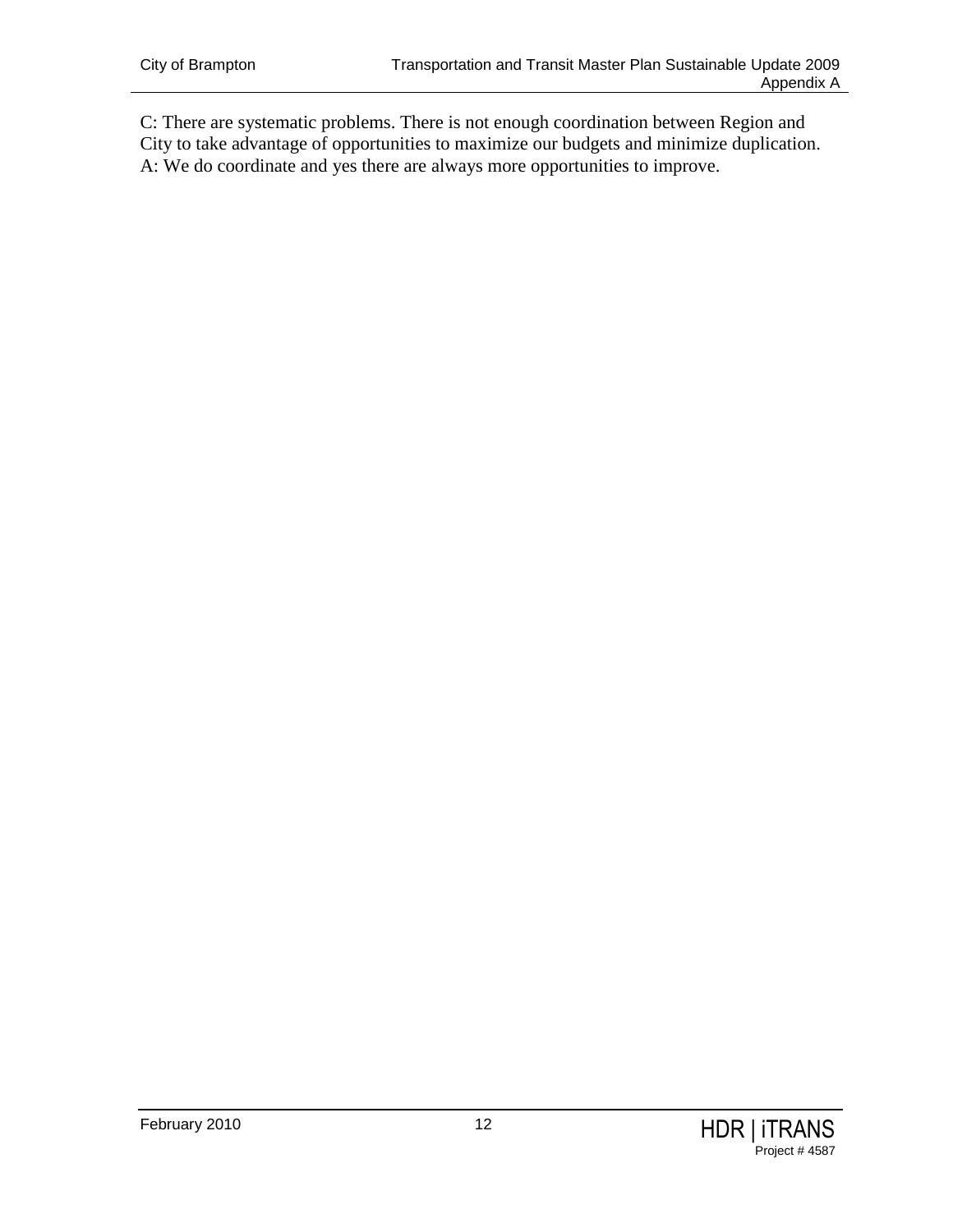# Appendix A-3

Transportation & Transit Master Plan Sustainable Update

# Public and stakeholder comments Study commencement to May 2009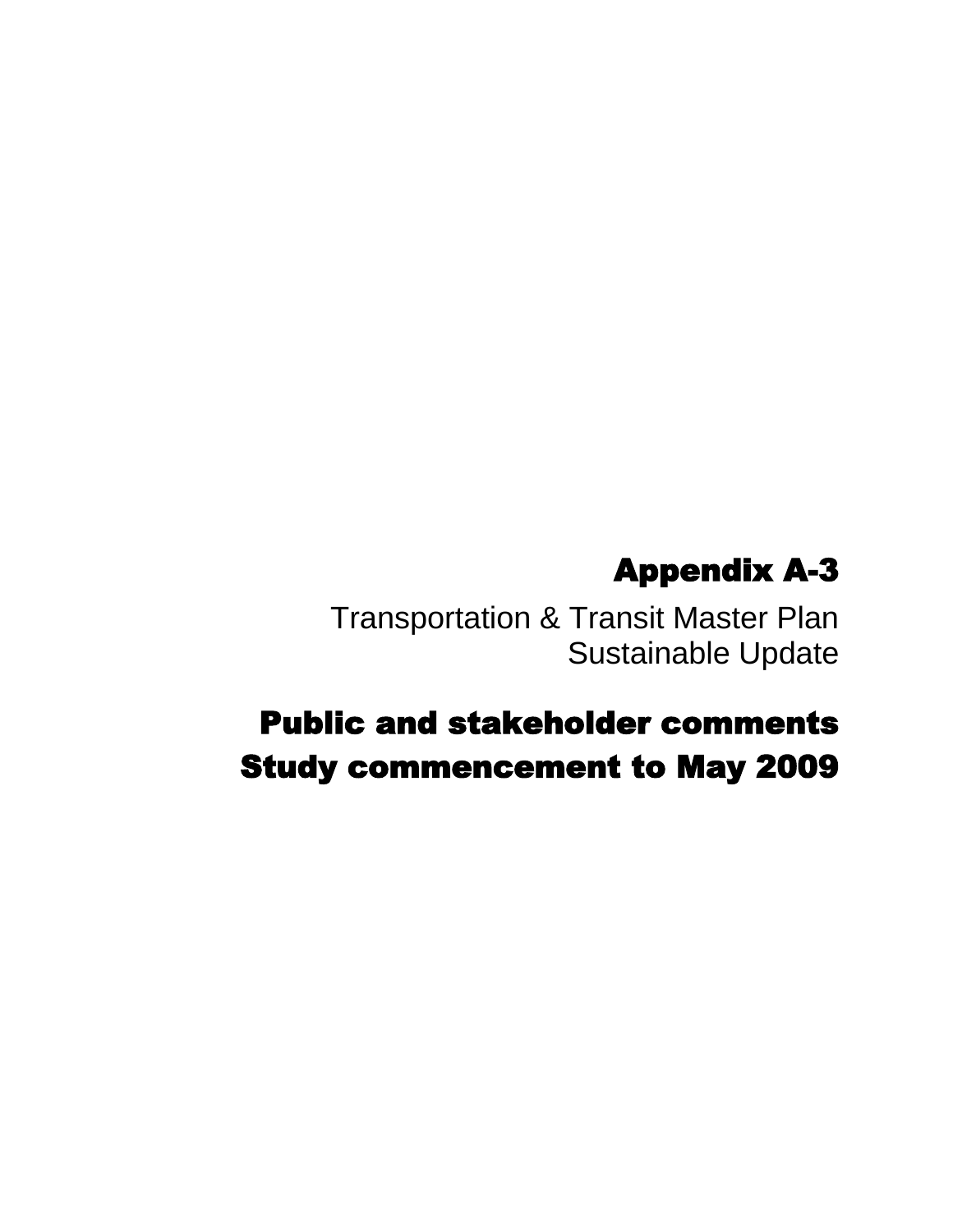### 3. PUBLIC AND STAKEHOLDER COMMENTS, STUDY COMMENCEMENT TO MAY 2009

Residents and stakeholders provided very detailed and important written feedback on a number of topics, including NSTC alternatives, Brampton Central Area improvements, and transit improvements. The comments and responses received specific to each of these topics is provided below. PDF versions of received letters follow this appendix. For some of the comments, the original letters received can be found in Appendix 6.

#### 3.1 Summary of Written Responses

<span id="page-15-2"></span><span id="page-15-1"></span><span id="page-15-0"></span>

| <b>Stakeholder</b> | Date            | <b>Comment</b>                                                                                  | <b>Response</b>                    |
|--------------------|-----------------|-------------------------------------------------------------------------------------------------|------------------------------------|
|                    | <b>Received</b> |                                                                                                 |                                    |
| Toronto            | November        | (Original letter attached)                                                                      | We are pleased to offer the        |
| Region             | 5, 2008         |                                                                                                 | following in response to each of   |
| Conservation       |                 | Toronto and Region Conservation Authority (TRCA) staff received the Notice of Public            | your comments.                     |
| Authority          |                 | Information Centre (PIC) #1, Brampton Transportation and Transit Master Plan (TTMP)             |                                    |
|                    |                 | Sustainable Update Study boards dated September 23, 2008, Transportation and Transit            | 1. We concur. The City's           |
|                    |                 | Master Plan Update boards dated September 11, 2008, Transportation and Transit Master           | Transportation Vision as outlined  |
|                    |                 | Plan Sustainable Update – Study Design report dated July 2008 and the Transportation and        | in its 2004 TTMP and now being     |
|                    |                 | Transit Master Plan Start-Up report dated September 2008, on September 19, 2008. It is our      | reinforced in this TTMP update is  |
|                    |                 | understanding that the purpose of this study will further enhance the existing transportation   | to encourage higher transit usage, |
|                    |                 | system by focusing on various aspects of the transportation network.                            | active transportation, and travel  |
|                    |                 |                                                                                                 | demand management.                 |
|                    |                 | Staff has reviewed the above-noted reports and comments are provided below.                     |                                    |
|                    |                 | 1. The documents have identified the current modal split, heavy auto dependency, and a          | 2. We concur. The TTMP study is    |
|                    |                 | heavy proportion of single occupancy vehicles. The report does identify a number of             | estimating greenhouse gas          |
|                    |                 | potential measures to address this however, TRCA staff would encourage the City to              | emissions in the evaluation of     |
|                    |                 | emphasize the integration of measures that increase public transit ridership, shift the balance | transportation strategies. Under   |
|                    |                 | away from single occupant vehicles to make efficient use of existing roads, increase the        | the umbrella of the TTMP the       |
|                    |                 | carpooling resources and infrastructure, and promote alternate forms of transportation.         | City is also developing the Air    |

#### 3.1.1 Road Network and NSTC Alternatives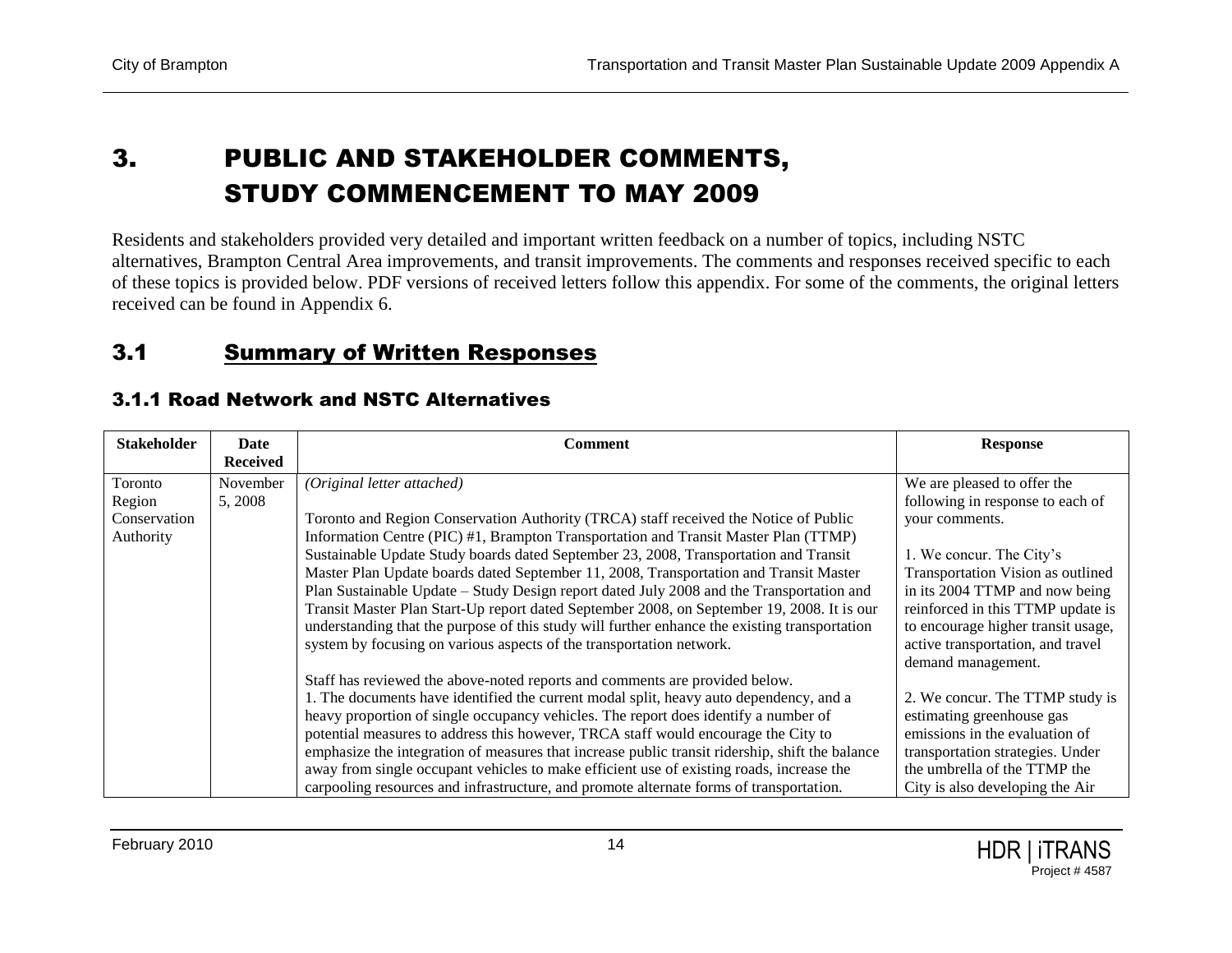|  |                                                                                                                                                                                               | Quality Strategy. The goal of the                           |
|--|-----------------------------------------------------------------------------------------------------------------------------------------------------------------------------------------------|-------------------------------------------------------------|
|  | 2. Staff would encourage the municipality to collect background information relating to                                                                                                       | Strategy is to identify                                     |
|  | carbon management. A study should be undertaken detailing the carbon footprint of today's                                                                                                     | opportunities to decrease air                               |
|  | modal split statistics. Further study should then be incorporated into the project modal split                                                                                                | emissions. The study team will                              |
|  | calculations. In developing the master plan, all effort to reduce the municipality's carbon                                                                                                   | circulate the Draft Air Quality                             |
|  | footprint from a transportation perspective should be a key goal of the study. By reducing the                                                                                                | Strategy document prior to the                              |
|  | carbon footprint in the municipality, it is therefore inferred that the municipality's impact on                                                                                              | next meeting of Transportation                              |
|  | climate change will also be improved. Through a recent study completed by York Region for                                                                                                     | Advisory Committee.                                         |
|  | their Water and Wastewater Master Plan Update (draft), vehicle emissions in the                                                                                                               |                                                             |
|  | municipality are the second highest contributor to carbon emissions. As such, it is anticipated                                                                                               | 3. We concur.                                               |
|  | that efforts to reduce these emissions by the City of Brampton could be significant. We                                                                                                       |                                                             |
|  | would be pleased to meet with you to discuss this in greater detail, or we would refer you to                                                                                                 | 4. New corridors will be noted as                           |
|  | Paul May, the Director of Infrastructure Planning at York Region for further information.                                                                                                     | "conceptual" only.                                          |
|  |                                                                                                                                                                                               |                                                             |
|  | 3. The documents conceptually show the road alignments and major transportation routes to                                                                                                     | 5. The TTMP study is examining                              |
|  | the year 2031. These should be identified as preliminary and conceptual in nature, and it                                                                                                     | impacts on the natural                                      |
|  | should be identified that additional analysis on the feasibility of routes conceptually shown in                                                                                              | environment at a very                                       |
|  | the Master Plan will need to be analyzed at a more detailed and comprehensive level at a                                                                                                      | high level, in keeping with the                             |
|  | later date, such as with Individual Environmental Assessments (EA) which are broad enough                                                                                                     | strategic nature of the study. The                          |
|  | in scope to consider a range of options and potential locations for additional infrastructure,                                                                                                | Constraints and Opportunity map                             |
|  | other than the preliminary preferred route These should also explore other opportunities and                                                                                                  | you referred to will be presented                           |
|  | options at that time, to consider a broader array of potential impacts to achieve the City's                                                                                                  | in the Interim Report and                                   |
|  | more broad objectives.                                                                                                                                                                        | discussed at the very high level.                           |
|  |                                                                                                                                                                                               | We are not intending to show                                |
|  | 4. Future connections and extensions to Highway 427, for instance, should be shown                                                                                                            | more details on the natural                                 |
|  | conceptually on the figures within this report and not as a potential arterial alignment. The                                                                                                 | environment. For this reason as                             |
|  | ultimate connections need to be thoroughly examined in an EA document to determine                                                                                                            | you suggest, all potential road                             |
|  | natural and socio-economic impacts. Please ensure that all figures proposing new alignments                                                                                                   | improvements are conceptual                                 |
|  | or extensions are shown in a broader scale.                                                                                                                                                   | only, and will need to go through                           |
|  |                                                                                                                                                                                               | future environmental assessments                            |
|  | 5. The Sustainable Update Report, Section 3.2.1, Background Reports and Constraints, states                                                                                                   | to confirm their feasibility                                |
|  | that the scope of work will include an inventory of the natural environment, and that the                                                                                                     | Detailed environmental impact                               |
|  | deliverable will include constraints mapping and a final start-up report. The Start-Up report                                                                                                 | analysis will be carried out in<br>subsequent EA studies in |
|  | does not include discussion of the natural environment and contains only one figure (Exhibit<br>4-3, Natural Heritage Features and Areas) that addresses natural features. Please ensure that | consultation with the TRCA.                                 |
|  | subsequent reports include a detailed environmental analysis of the impacted areas. In                                                                                                        |                                                             |
|  |                                                                                                                                                                                               |                                                             |
|  | addition, the above-noted constraints map does not make reference to flood plains, Special                                                                                                    | 6. Noted.                                                   |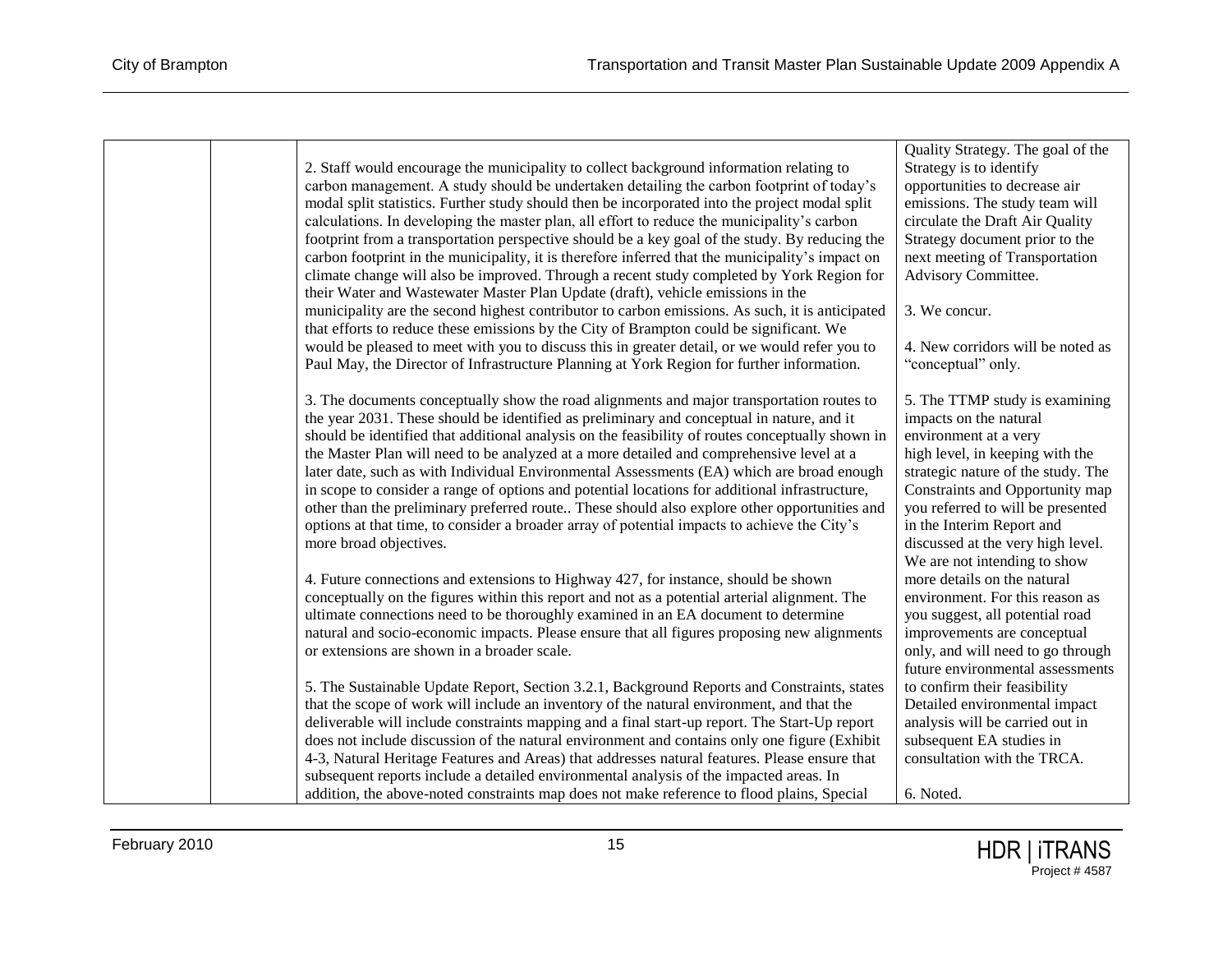| Policy Areas (SPA), conservation lands, regulated areas, or take into account some of the<br>smaller watercourse features, for example. All of these factors will have an impact on where<br>future roads will be permitted for construction.                                                                                                                                                                                                                                                                                                                              | 7. Please see #5.                                                  |
|----------------------------------------------------------------------------------------------------------------------------------------------------------------------------------------------------------------------------------------------------------------------------------------------------------------------------------------------------------------------------------------------------------------------------------------------------------------------------------------------------------------------------------------------------------------------------|--------------------------------------------------------------------|
|                                                                                                                                                                                                                                                                                                                                                                                                                                                                                                                                                                            | 8. Noted.                                                          |
| 6. Section 4.1.3 of the Study Design Report notes that the Draft TTMP Study Report will                                                                                                                                                                                                                                                                                                                                                                                                                                                                                    |                                                                    |
| summarize growth scenarios, travel forecasts, etc., but does not include impacts to existing<br>natural features. Section 4.1.6 then indicates that the Final TTMP Study Report will contain                                                                                                                                                                                                                                                                                                                                                                               | 9. We concur.                                                      |
| an assessment of existing conditions. This assessment should be included in the draft report                                                                                                                                                                                                                                                                                                                                                                                                                                                                               | 10. The Draft TTMP report will                                     |
| for review and comment prior to finalizing the TTMP.                                                                                                                                                                                                                                                                                                                                                                                                                                                                                                                       | be submitted to TRCA for review.                                   |
| 7. The reports identify that standard transportation modeling software (i.e., EMME/2) will be<br>used to assess potential options, and to determine future needs. While it is identified that this<br>software can consider environmental elements, such as greenhouse gases, the model has not<br>to date effectively considered potential direct or indirect impacts to natural features and<br>systems caused by road expansions, and the addition of new routes. Please ensure that a<br>thorough analysis of the impacts to natural features is examined in the TTMP. | 11. We will submit four copies of<br>the final report to the TRCA. |
| 8. TRCA staff would encourage the City of Brampton to consider accepting less than optimal<br>levels of service on routes that are directly adjacent to, or traverse, significant natural areas<br>that would be adversely impacted by road widenings, or new roads. This approach (of<br>accepting lower than optimal levels of service) is consistent with the recommendations that<br>were made in the recent Town of Caledon transportation needs update study.                                                                                                        |                                                                    |
| 9. Section 3.6.1 of the Study Design Report notes potential alignments for the GTA West<br>Corridor will be examined as part of this study. A separate study is currently underway for<br>the GTA West and TRCA staff is presently involved in the review of these options. Although<br>reference should be made in this Master Plan update to the GTA study, the preferred<br>solutions for the GTA West corridor will need to be determined through a separate process.                                                                                                  |                                                                    |
| 10. The Key Issues - Alternative Strategies board identifies 4 alternative strategies however,<br>detail is not provide for each of these alternatives. Please clarify whether the preferred<br>alternative and draft TTMP strategies report, the TTMP implementation plan and the draft<br>TTMP report will be sent to TRCA for review and comment, prior to finalizing the update,<br>and whether an analysis of the alternative strategies will be included.                                                                                                            |                                                                    |
| 11. Section 4.1.6 of the Study Design Report notes that 50 printed copies of the Final TTMP<br>Study Report will be submitted. Please ensure that TRCA staff also receives 4 hard copies                                                                                                                                                                                                                                                                                                                                                                                   |                                                                    |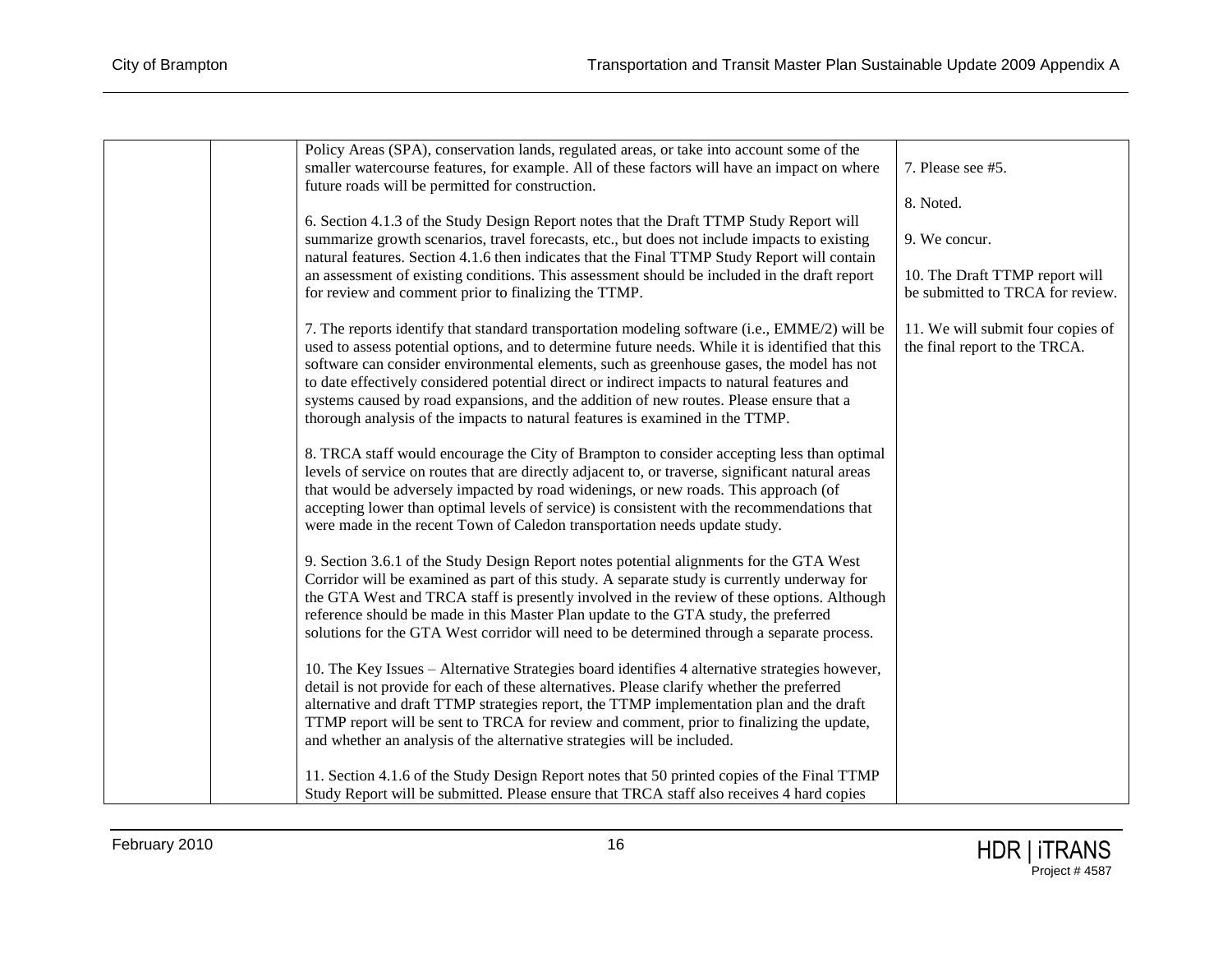| Traffic is a growing concern on Winston Churchill Boulevard, and upcoming plans for the<br>Janet Kuzniar,<br>November<br>Brampton Brick quarry could exacerbate the problem<br>Resident<br>5,2008<br>list for both the Brampton<br>TTMP study and HPBATS<br>Northwest<br>November<br>(Original letter attached)<br>■ Comment noted<br>27, 2008<br><b>Brampton</b><br>Landowners<br>We represent the North West Brampton Landowners Group ("NWBLG"). As you know, the<br>(Turkstra<br>NWBLG has been very active in the planning of all aspects of the development of North<br>West Brampton ("NWB"), including the necessary and appropriate planning infrastructure to<br>Mazza)<br>support the full build-out of NWB.<br>To that end, our client has been very supportive of the City's efforts to protect lands<br>within West Brampton for the planning and development of the North-South Transportation<br>Corridor (N-STC) (now commonly referred to as the Aaron Laidlaw Parkway), as well as other<br>transportation infrastructure as may be required to specifically support NWB.<br>NWBLG supported the City's Corridor Protection Interim Control By-law and the City's<br>corridor protection initiatives in OP93-255, By-Law 300-2005 and the 2006 Brampton<br>Official Plan.<br>Similarly, to the extent that transportation infrastructure is necessary to support the full build-<br>out of NWB, the NWBLG recognizes the need to clearly identify how that infrastructure is to<br>be financed. Our client supported the inclusion of the N-STC from south of the Credit<br>River to future Sandalwood Parkway in the Region of Peel's Development Charge By-Law<br>Update and endorses the City's efforts to clarify how the construction of the Bram West<br>Parkway will be financed.<br>Unfortunately, the recent "Status Report" of City Staff, dated October 20, 2008, introduces a<br>new concept; namely, that the financing arrangements for the N-STC between Sandalwood<br>Parkway and Mayfield Road need to be determined now and further that this portion of<br>the Corridor may be funded by certain NWB landowners as a "local service". We are<br>writing to advise that the NWBLG has concerns regarding this proposition. Our concerns are<br>premised on two facts: |  | for review.                                                                  |                                    |
|------------------------------------------------------------------------------------------------------------------------------------------------------------------------------------------------------------------------------------------------------------------------------------------------------------------------------------------------------------------------------------------------------------------------------------------------------------------------------------------------------------------------------------------------------------------------------------------------------------------------------------------------------------------------------------------------------------------------------------------------------------------------------------------------------------------------------------------------------------------------------------------------------------------------------------------------------------------------------------------------------------------------------------------------------------------------------------------------------------------------------------------------------------------------------------------------------------------------------------------------------------------------------------------------------------------------------------------------------------------------------------------------------------------------------------------------------------------------------------------------------------------------------------------------------------------------------------------------------------------------------------------------------------------------------------------------------------------------------------------------------------------------------------------------------------------------------------------------------------------------------------------------------------------------------------------------------------------------------------------------------------------------------------------------------------------------------------------------------------------------------------------------------------------------------------------------------------------------------------------------------------------------------------------------------------|--|------------------------------------------------------------------------------|------------------------------------|
|                                                                                                                                                                                                                                                                                                                                                                                                                                                                                                                                                                                                                                                                                                                                                                                                                                                                                                                                                                                                                                                                                                                                                                                                                                                                                                                                                                                                                                                                                                                                                                                                                                                                                                                                                                                                                                                                                                                                                                                                                                                                                                                                                                                                                                                                                                            |  |                                                                              | ■ Stakeholder added to the contact |
| accommodate traffic from NWB and is not necessary to support the full build-out of                                                                                                                                                                                                                                                                                                                                                                                                                                                                                                                                                                                                                                                                                                                                                                                                                                                                                                                                                                                                                                                                                                                                                                                                                                                                                                                                                                                                                                                                                                                                                                                                                                                                                                                                                                                                                                                                                                                                                                                                                                                                                                                                                                                                                         |  | 1. The N-STC between Sandalwood Parkway and Mayfield Road is not required to |                                    |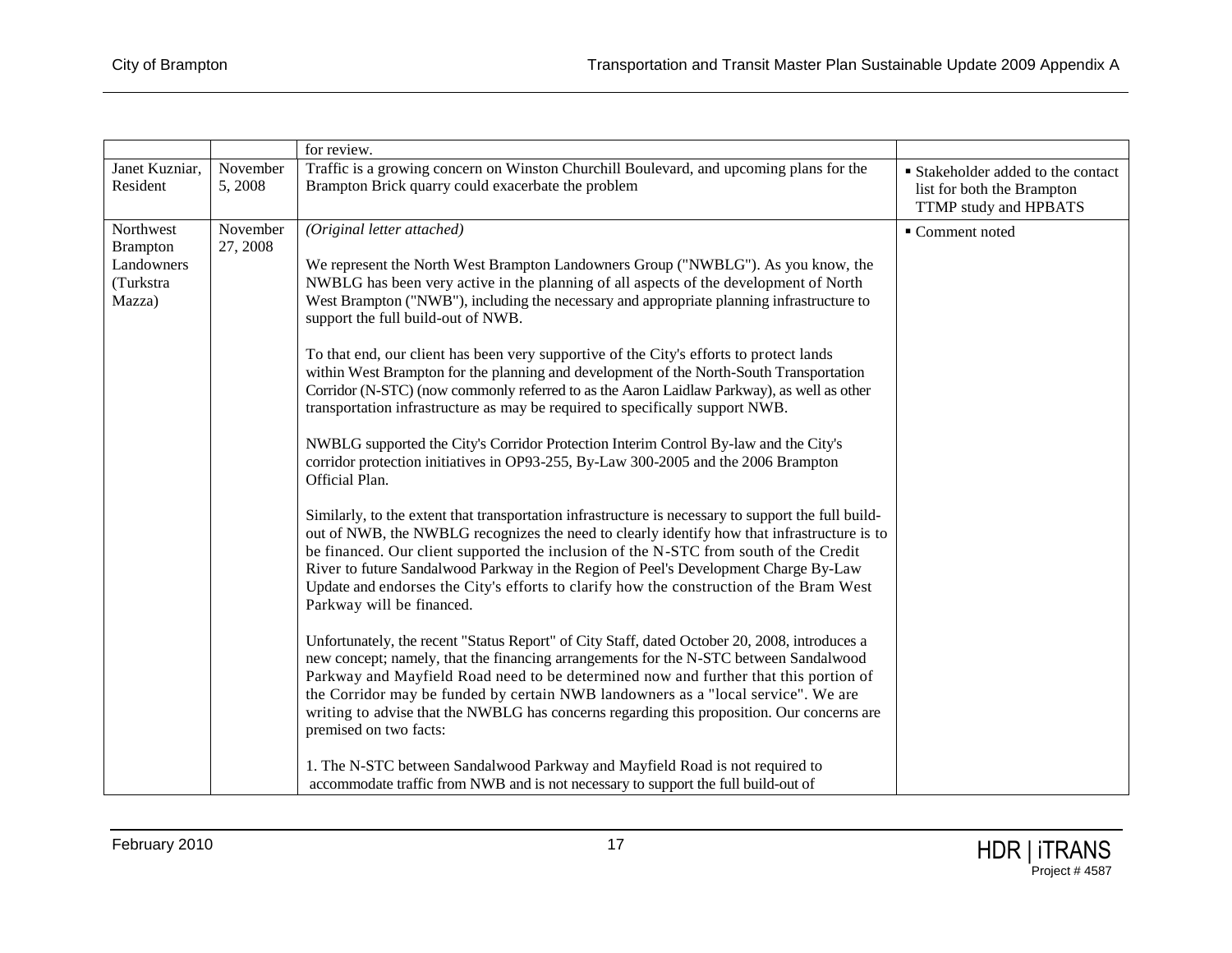| NWB.                                                                                                                                                                              |  |
|-----------------------------------------------------------------------------------------------------------------------------------------------------------------------------------|--|
| 2. It is premature to determine if that portion of the Corridor is required at all and, certainly, how                                                                            |  |
| it will be financed.                                                                                                                                                              |  |
|                                                                                                                                                                                   |  |
| To be clear, this does not mean that the NWBLG opposes the protection of land within NWB                                                                                          |  |
| between Sandalwood Parkway and Mayfield Road for some sort of higher order transportation                                                                                         |  |
| facility. Based on input from our clients' transportation engineer, it is our understanding that                                                                                  |  |
| this higher order transportation facility may be required to accommodate development                                                                                              |  |
| elsewhere in the Region of Peel, within Halton Region or to support an interregional facility                                                                                     |  |
| between the City of Vaughan and the City of Guelph.                                                                                                                               |  |
| Our client continues to support the Corridor Protection area between Sandalwood and                                                                                               |  |
| Mayfield as a prudent planning tool to ensure that the opportunity for a higher order                                                                                             |  |
| facility in this area is not foreclosed by development, even though such a facility will never                                                                                    |  |
| be needed to accommodate development within NWB. Our client is simply not prepared to                                                                                             |  |
| finance it and believes that it is premature to address this issue at this time.                                                                                                  |  |
|                                                                                                                                                                                   |  |
| <b>ISSUE OF NEED</b>                                                                                                                                                              |  |
| As stated above, a higher order transportation facility between Sandalwood Parkway and                                                                                            |  |
| Mayfield Road is not needed to accommodate development within NWB.                                                                                                                |  |
|                                                                                                                                                                                   |  |
| Three years ago, the NWBLG retained BA Group to conduct a series of transportation                                                                                                |  |
| forecast model analyses with the overall objective of assessing the medium and long term road                                                                                     |  |
| network requirements for growth within NWB. A summary of that work along with a cover<br>letter from Paul Sarjeant is attached.                                                   |  |
|                                                                                                                                                                                   |  |
| BA Group concluded that a higher order facility across the Credit River and between                                                                                               |  |
| Sandalwood Parkway and Winston Churchill is necessary to accommodate the full build-out                                                                                           |  |
| of NWB. However, the continuation of the facility north of Sandalwood is not.                                                                                                     |  |
|                                                                                                                                                                                   |  |
| These conclusions were critical inputs into the decision by the Region of Peel to include the                                                                                     |  |
| N-STC up to, but not beyond, Sandalwood Parkway within the Region's Development                                                                                                   |  |
| Charges By-Law to be funded 100% through development charges. If the extension of the N-STC<br>between Sandalwood and Mayfield was necessary to accommodate the planned build-out |  |
| of NWB, logically, the Region would have included that portion of the facility within the DC                                                                                      |  |
| By-Law. It did not.                                                                                                                                                               |  |
|                                                                                                                                                                                   |  |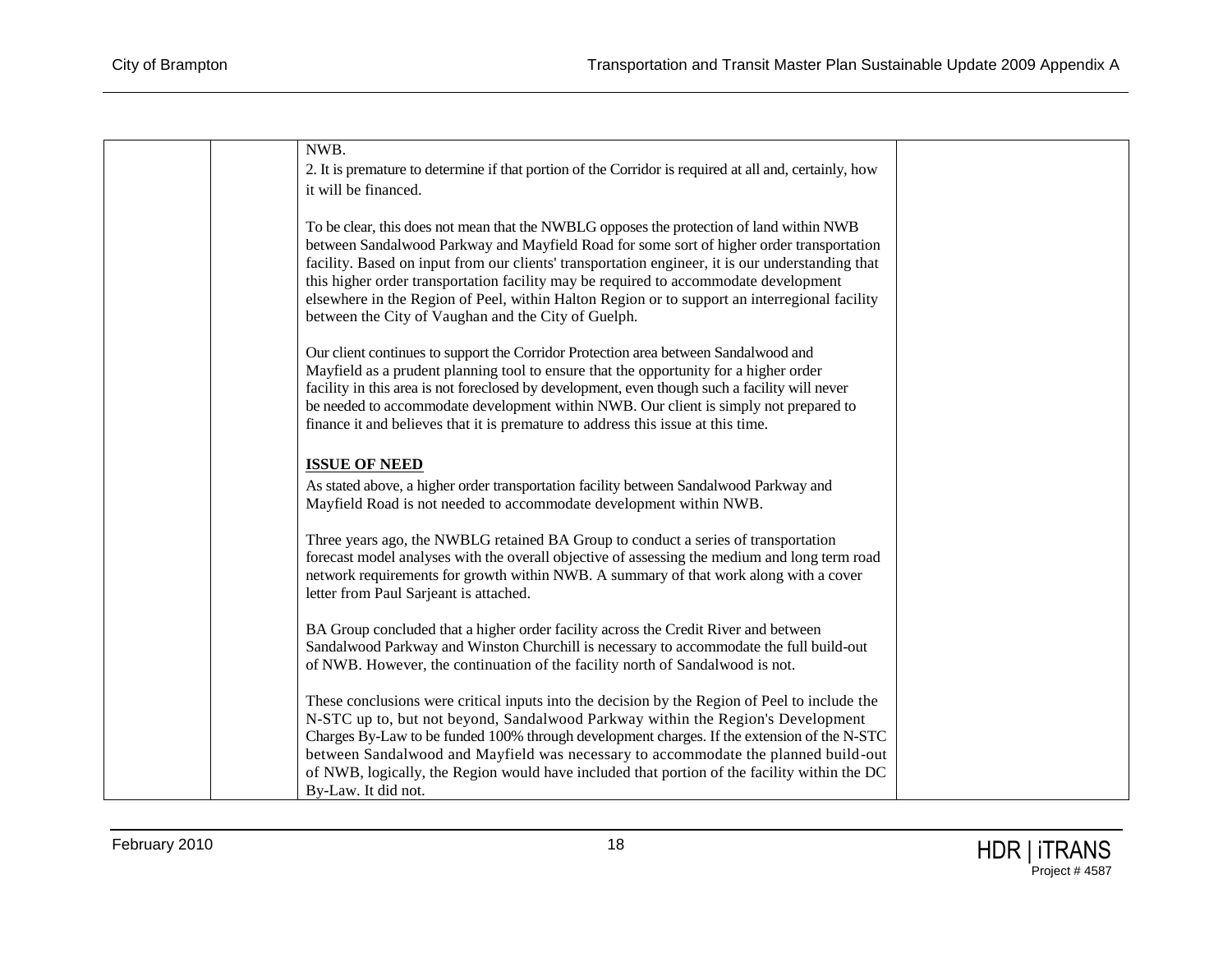| Consequently, the identification on Figure 4 of the October 20, 2008 Status Report of that portion<br>of the N-STC north of Sandalwood as a facility to be financed as a "local service" is not<br>appropriate nor necessary. The construction of a road that is not required for development<br>within NWB cannot be a local service to the NWB landowners. If that facility is ultimately<br>required to accommodate development elsewhere, the funding approach will be tied to<br>the nature and location of the development that it will serve. All we know for certain at<br>this point is that development in NWB is not dependent on such a facility.                    |  |
|----------------------------------------------------------------------------------------------------------------------------------------------------------------------------------------------------------------------------------------------------------------------------------------------------------------------------------------------------------------------------------------------------------------------------------------------------------------------------------------------------------------------------------------------------------------------------------------------------------------------------------------------------------------------------------|--|
| <b>ISSUE OF PREMATURITY</b><br>We believe that it is premature to determine how the N-STC, north of Sandalwood<br>Parkway will be financed; if even necessary.                                                                                                                                                                                                                                                                                                                                                                                                                                                                                                                   |  |
| If the N-STC north of Sandalwood is required at all, it will be required to accommodate<br>development outside of NWB and possibly outside of Peel Region. Presumably, this will be<br>determined through the ongoing Transportation and Transit Master Plan update ("TTMP")<br>and/or the Halton Peel Boundary Area Transportation Study ("HP BATS") if not some other<br>future transportation planning exercise undertaken by the City of Brampton, Region of Peel<br>and the Region of Halton.                                                                                                                                                                               |  |
| Until the need for the facility has been confirmed, it is premature to attempt to define how it<br>should be financed. However, we do know for certain now that it is not needed for NWB and,<br>therefore, it cannot be a local service to be funded directly by landowners within NWB.<br>Given that the Corridor south of Sandalwood Parkway is being funded 100% through<br>Regional Development Charges, it is reasonable to expect that any extension of the N-<br>STC will be similarly financed unless contributions from outside Peel are warranted.<br>Regardless, under no circumstance would it be appropriate to look to the NWB landowners to<br>directly fund it. |  |
| Until the TTMP and HP BATS studies are completed and decisions made with respect to<br>the N-STC north of Sandalwood, it is appropriate to continue to protect a Corridor of land for<br>whatever facility may be needed for development outside of NWB.                                                                                                                                                                                                                                                                                                                                                                                                                         |  |
| Recently a sub-set of Landowners known as the Heritage Heights Community Landowners<br>Group formally requested that the City of Brampton commence the secondary planning<br>process for the area west of Mississauga Road, west to the City limits. It would be helpful to<br>advance the secondary planning in this area to help refine that Corridor as soon as possible.                                                                                                                                                                                                                                                                                                     |  |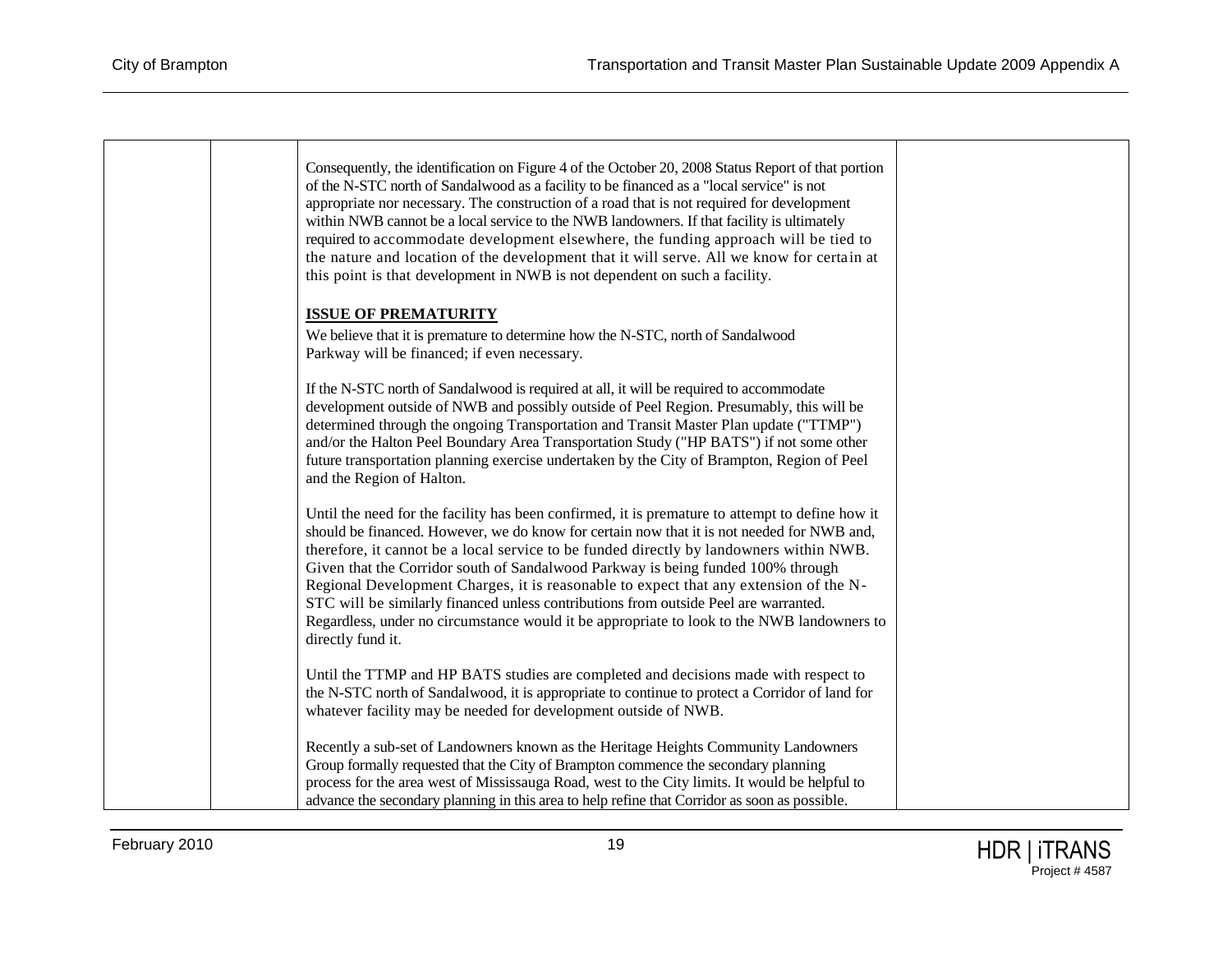|                        |                     | We trust this clarifies the NWBLG's position on this issue. We respectfully request that the City<br>Council direct staff to issue an addendum to the Status Report to correct and clarify the City's<br>position. We would gladly make ourselves available to meet with City staff to help<br>redraft Figure 4 as may be appropriate, as well as assist in the preparation of the wording of any<br>specific directives which may be deemed appropriate and helpful. We look forward to hearing<br>back from you with respect to possible meeting dates.                                                                                                                                                                                                 |                                                                                                                                                                                                                                                                                                                                                                                                                                                               |
|------------------------|---------------------|-----------------------------------------------------------------------------------------------------------------------------------------------------------------------------------------------------------------------------------------------------------------------------------------------------------------------------------------------------------------------------------------------------------------------------------------------------------------------------------------------------------------------------------------------------------------------------------------------------------------------------------------------------------------------------------------------------------------------------------------------------------|---------------------------------------------------------------------------------------------------------------------------------------------------------------------------------------------------------------------------------------------------------------------------------------------------------------------------------------------------------------------------------------------------------------------------------------------------------------|
| Maple Lodge<br>Farms   | January<br>19, 2009 | <b>Basically, Maple Lodge Farms is looking for a road network solution in which there is no</b><br>road west of the TCPL and south of the northern boundary of the existing plant. They are<br>curious as to whether you have looked further at the option of having the parkway cross<br>over north of the plant rather than through Lot 1. What impact would this have on Winston<br>Churchill Blvd?<br>• In your version of the option where BW Pkwy crosses through Lot 1, what is the<br>configuration of the intersection at Steeles?<br>• At our meeting in December, you mentioned an upcoming Public Information Meeting.<br>Is there any update on the timing of such meeting? Will there be a "Maple Lodge Farms<br>friendly" option proposed? | ■ iTRANS had discussed with<br>Maple Lodge Farms the<br>possibility of having Bramwest<br>Parkway cross over to Winston<br>Churchill north of Maple Lodge<br>Farms. This alternative and<br>others would be evaluated as<br>part of a future Halton-Peel<br><b>Boundary Area Transportation</b><br>Study (HP BATS) and<br>environmental assessment<br>study, which would also<br>examine their impacts.                                                       |
| Orlando<br>Corporation | February<br>4, 2009 | (Original letter attached)<br>The "dropping" of the Brampton freeway option from further consideration / evaluation as a<br>road network alternative is supported and agreed to.<br>Of the remaining 2 options, we recommend that the study should focus on the Halton Peel<br>Freeway Option as the preferred alternative. The Halton Peel Freeway represents the most<br>optimal road network solution, providing direct and easy access to both Hwy 401 and 407<br>ETR.<br>The "Super Arterial" option is essentially the same as the Brampton Freeway option which is<br>being dropped from further evaluation and cannot provide the road network functionality and<br>benefits of the Halton Peel Freeway alternative.                              | • The future corridor of the North-<br>South Transportation Corridor<br>will be determined through the<br>on-going Halton-Peel Boundary<br>Area Transportation Study (HP<br>BATS) study. The preferred<br>alignment of option<br>recommended by HPBATS will<br>be finalized during the future<br>environmental assessment study<br>for the corridor. Any alignments<br>currently shown in the 2004<br>TTMP, 2008 OP and 2009<br>TTMP are conceptual only, and |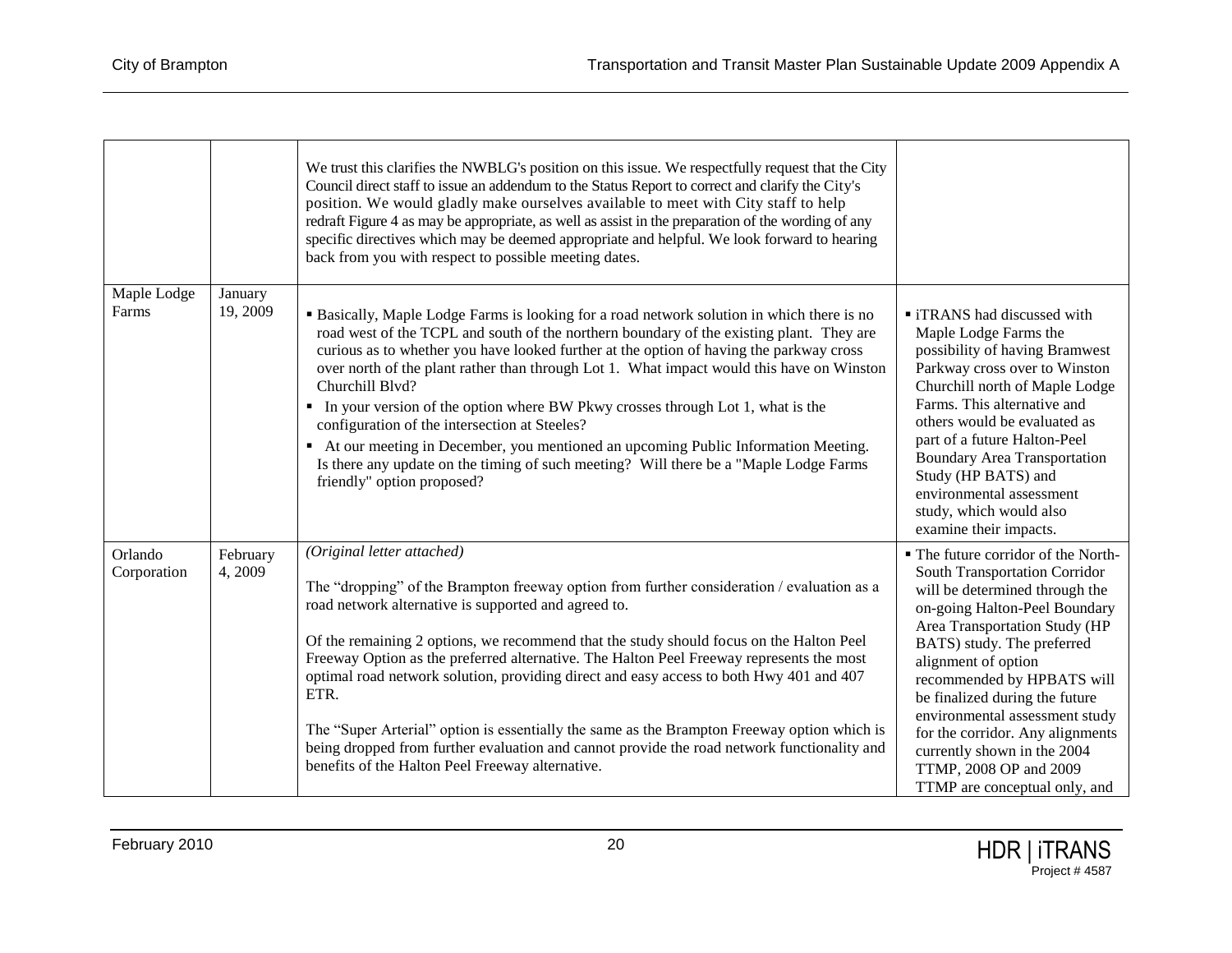|                                                                   |                      |                                                                                                                                                                                                                                                                                                                                                                                                                                                                                                                                                                                                                                                                                                                                                                                                                                                                                                                                                                                                                                                                                                                                                                                                                                                                                      | will need to be confirmed.                                                                                                                                                                                                                                                                                          |
|-------------------------------------------------------------------|----------------------|--------------------------------------------------------------------------------------------------------------------------------------------------------------------------------------------------------------------------------------------------------------------------------------------------------------------------------------------------------------------------------------------------------------------------------------------------------------------------------------------------------------------------------------------------------------------------------------------------------------------------------------------------------------------------------------------------------------------------------------------------------------------------------------------------------------------------------------------------------------------------------------------------------------------------------------------------------------------------------------------------------------------------------------------------------------------------------------------------------------------------------------------------------------------------------------------------------------------------------------------------------------------------------------|---------------------------------------------------------------------------------------------------------------------------------------------------------------------------------------------------------------------------------------------------------------------------------------------------------------------|
| <b>Brampton</b><br><b>Brick</b>                                   | February<br>18, 2009 | (Original letter attached)<br>I attended PIC #2 on February 4th on behalf of my Client, Brampton Brick Limited. The<br>Company has recently filed a rezoning application for a proposed shale quarry on the east<br>side of Winston Churchill Boulevard, in Lot 12, Concession 6 WHS. It is City File<br>C06W12.002, situated within the designated North-South Corridor Protection Area.<br>My Client and its technical advisors, including Paradigm Transportation Solutions Inc.<br>generally agree with your preliminary findings for the alternative locations for a 2031 north-<br>south road network. We wish to submit the following comments:<br>1. Major traffic routes should avoid the settlement of Norval;<br>2. The most direct crossing of the Credit River should be selected;<br>3. Winston Churchill Boulevard is already designated a "Regional Arterial"; and<br>4. Studies by SNC, 2005 and Paradigm, 2008 indicate that the reconstruction of<br>Winston Churchill Boulevard, proposed as a joint project by the Regions of Peel and<br>Halton for 2011 reconstruction, is urgently required and should satisfy long term,<br>north-south traffic requirements, including our Client's proposed shale quarry, in the<br>vicinity of the Peel-Halton boundary. | ■ Comment noted                                                                                                                                                                                                                                                                                                     |
| Northwest<br><b>Brampton</b><br>Landowners<br>(Turkstra<br>Mazza) | February<br>25, 2009 | (Original letter attached)<br>We represent the North West Brampton Landowners Group ("NWBLG"). As you know, the<br>NWBLG has been very active in the planning of all aspects of the development of North<br>West Brampton ("NWB"), including the necessary and appropriate planning infrastructure to<br>support the full build-out of NWB.<br>To that end, our client has been very supportive of the City's efforts to protect lands<br>within West Brampton for the planning and development of the North-South<br>Transportation Corridor ("N-STC") (now commonly referred to as the Aaron Laidlaw<br>Parkway), as well as other transportation infrastructure as may be required to specifically<br>support NWB.<br>We have carefully reviewed the Status Report dated January 7, 2009 that was submitted                                                                                                                                                                                                                                                                                                                                                                                                                                                                       | ■ Comments noted<br>• The final list of alternatives to<br>the North-South Transportation<br>Corridor, its role and function,<br>and other transportation<br>improvements in north-west<br>Brampton will be developed and<br>assessed in the Halton-Peel<br><b>Boundary Area Transportation</b><br>Study (HP BATS). |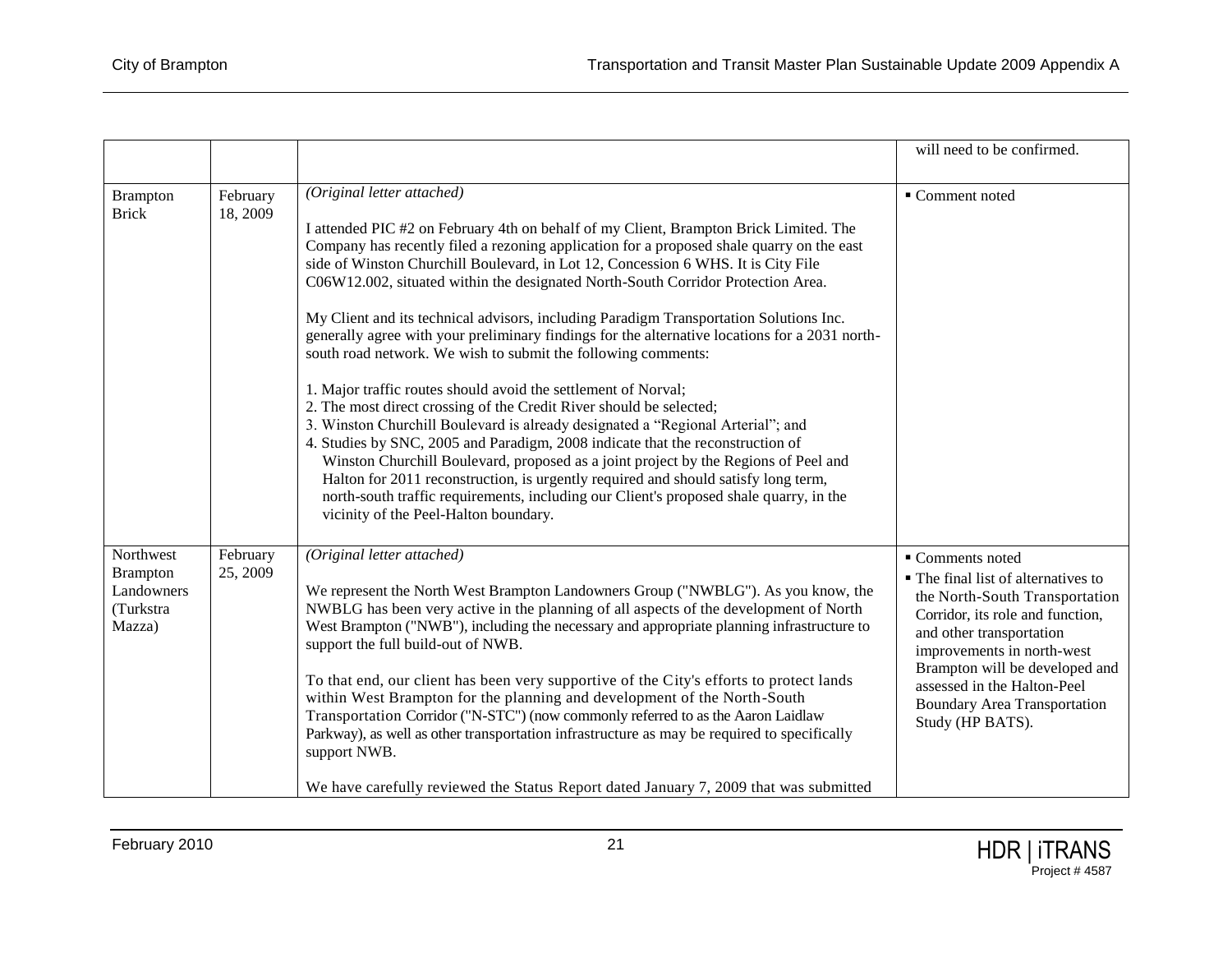| to the Committee in respect of the ongoing TTMP Update. We note that, among other things,                                                                                         |  |
|-----------------------------------------------------------------------------------------------------------------------------------------------------------------------------------|--|
| the Report identifies that one of the goals of the TTMP is to identify an "optimum"                                                                                               |  |
| transportation system in North West Brampton including the need and justification along                                                                                           |  |
| with the potential role of North-South Corridor/Bram West Parkway."                                                                                                               |  |
|                                                                                                                                                                                   |  |
| The Report attaches a series of "slides" that were used at the second Public Information                                                                                          |  |
| Centre to summarize the preliminary findings of the TTMP. While NWBLG recognizes                                                                                                  |  |
| that these slides are meant to convey general, preliminary findings, the landowners have                                                                                          |  |
| concerns with the "West Brampton Network Options" slide that we feel should be brought                                                                                            |  |
| to your attention, as follows:                                                                                                                                                    |  |
| 1. The three network options that are being considered in West Brampton are not                                                                                                   |  |
| sufficient                                                                                                                                                                        |  |
| The slide indicates that the TTMP (in coordination with the Halton-Peel Boundary Area                                                                                             |  |
| Transportation Study: "HPBATS") is considering three network options in West                                                                                                      |  |
| Brampton;                                                                                                                                                                         |  |
| • Brampton "Super Arterial" 8-lane option - which is depicted running from Highway 407                                                                                            |  |
| through to Mayfield Road;                                                                                                                                                         |  |
| • Brampton Freeway option – which is depicted running from Highway 407 through to                                                                                                 |  |
| Mayfield Road; and                                                                                                                                                                |  |
| • Halton-Peel Freeway option – which is depicted running from Highways 407/401 north                                                                                              |  |
| through Halton and then veering east into West Brampton.                                                                                                                          |  |
|                                                                                                                                                                                   |  |
| NWBLG has the following concerns:                                                                                                                                                 |  |
|                                                                                                                                                                                   |  |
| • All three of the options depict a higher order transportation facility running through North<br>West Brampton all the way to Mayfield Road. The N-STC between Sandalwood        |  |
| Parkway and Mayfield Road is not required to accommodate traffic from NWB and is                                                                                                  |  |
| not necessary to support the full build out of NWB. This was the conclusion of BA                                                                                                 |  |
| Consulting Group which has never been contradicted. We stressed this essential                                                                                                    |  |
| fact in a letter dated November 27, 2008 to Brampton Council which is attached. It is                                                                                             |  |
| unclear why, nevertheless, all three options depict a higher order transportation facility running                                                                                |  |
| through to Mayfield Road.                                                                                                                                                         |  |
|                                                                                                                                                                                   |  |
| • The "Super Arterial" option depicts an 8-lane facility throughout its length. However, the                                                                                      |  |
| work completed by BA Consulting Group (which was relied on by the Region of Peel in its<br>Development Charge By-law Update) indicates that a 6-lane facility is only required to |  |
|                                                                                                                                                                                   |  |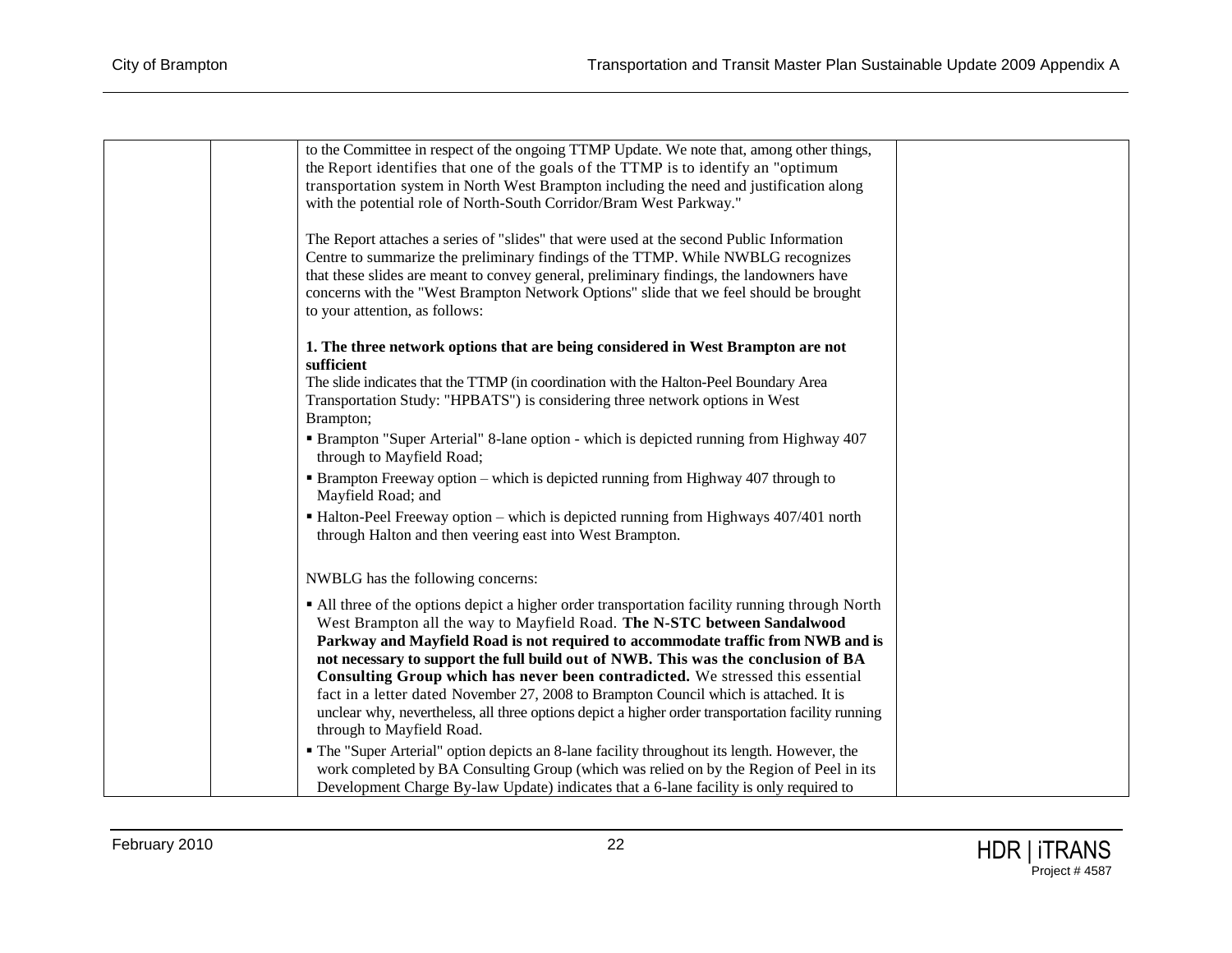|                                                                                 |                  | Bovaird Drive. From Bovaird Drive north to Sandalwood Parkway, the N-STC need only be<br>four lanes in order to support the full build out of NWB. We are attaching a graphic<br>prepared by BA Consulting Group which shows the road network that was tested and found to<br>be sufficient to support the full build out of NWB and BramWest. As you will see, the NSTC<br>is shown as six lanes to Bovaird Drive, four lanes between Bovaird Drive and Sandalwood<br>Parkway and is not shown at all North of Sandalwood Parkway.<br>• Only the "Halton Peel Freeway" option is shown as utilizing higher order transportation<br>facilities within Halton. However, as shown on the BA Consulting Group graphic, there are<br>arterial road options which would include a higher order Winston Churchill Boulevard bypass<br>within Halton rather than a freeway. This road is highly desirable from Halton's<br>perspective as it provides relief in the form of a bypass for traffic currently passing through<br>Norval. It is also consistent with options that Halton tested in their Norval Bypass<br>Environmental Assessment.<br><b>These other options should be considered as part of the TTMP.</b> Indeed, in our view, these<br>other options tested by BA Group will likely emerge as the preferred transportation facilities to<br>support development in West Brampton.<br>2. The focus on "freeway options" is problematic<br>NWBLG recognizes that the TTMP is structured as a transportation master plan in<br>accordance with the <i>Environmental Assessment Act</i> . As such, the City is required to<br>consider a range of options as part of the environmental assessment. However, the NWBLG<br>is concerned that two of the three network options are so called "freeway" options. Not only is<br>any kind of freeway unnecessary to support the full build out of West Brampton, freeway<br>options do not appear to be realistic because they are dependent on provincial involvement.<br>We are unaware of any current plans from the province to extend a freeway through NWB.<br>Consequently, we do not believe it is prudent to show two of the three options as "freeway"<br>options. |                                                                                                                                                                                                                                              |
|---------------------------------------------------------------------------------|------------------|-----------------------------------------------------------------------------------------------------------------------------------------------------------------------------------------------------------------------------------------------------------------------------------------------------------------------------------------------------------------------------------------------------------------------------------------------------------------------------------------------------------------------------------------------------------------------------------------------------------------------------------------------------------------------------------------------------------------------------------------------------------------------------------------------------------------------------------------------------------------------------------------------------------------------------------------------------------------------------------------------------------------------------------------------------------------------------------------------------------------------------------------------------------------------------------------------------------------------------------------------------------------------------------------------------------------------------------------------------------------------------------------------------------------------------------------------------------------------------------------------------------------------------------------------------------------------------------------------------------------------------------------------------------------------------------------------------------------------------------------------------------------------------------------------------------------------------------------------------------------------------------------------------------------------------------------------------------------------------------------------------------------------------------------------------------------------------------------------------------------------------------------------------------------------------------------------------------------------------|----------------------------------------------------------------------------------------------------------------------------------------------------------------------------------------------------------------------------------------------|
| <b>Bram West</b><br>Secondary<br>Plan Area<br>landowners<br>(LEA<br>Consulting) | March 4,<br>2009 | (Original letter attached)<br>As you are aware, we are the transportation consultants retained by a group of landowners<br>within Block 40-5, which is within the Bram West Secondary Plan Area. This letter is in<br>response to the ongoing City of Brampton Transportation and Transit Master Plan ("TTMP")<br>Sustainable Update.<br>It should be noted that the Block 40-5 landowners group has been in the process of                                                                                                                                                                                                                                                                                                                                                                                                                                                                                                                                                                                                                                                                                                                                                                                                                                                                                                                                                                                                                                                                                                                                                                                                                                                                                                                                                                                                                                                                                                                                                                                                                                                                                                                                                                                                 | • The future alignment of the<br>North-South Transportation<br>Corridor will be determined<br>during a future environmental<br>assessment study for the<br>corridor. Any alignments<br>currently shown in the 2004<br>TTMP, 2008 OP and 2009 |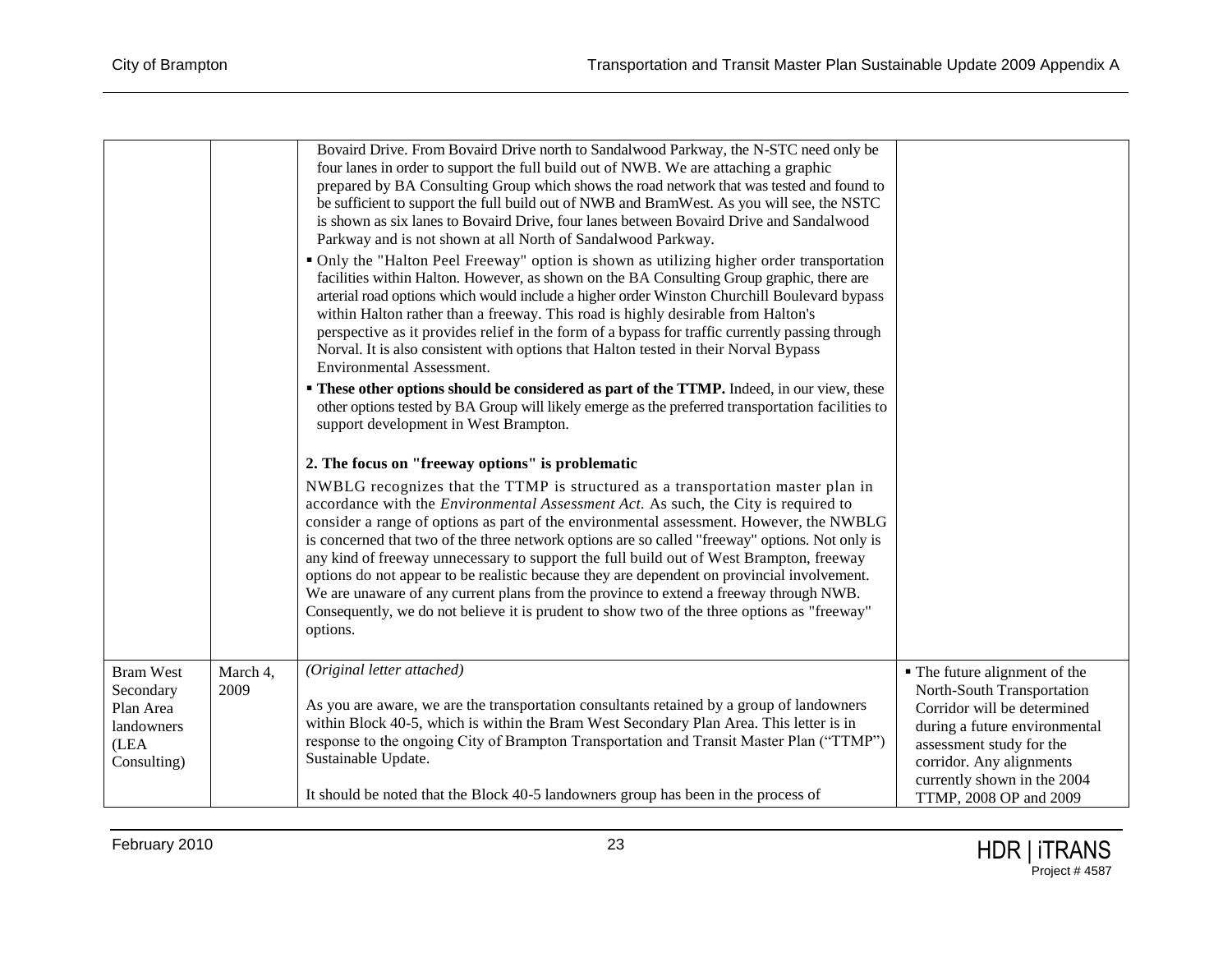| developing a Block Plan for the last several years but has been stymied by the process<br>relating to the Bram West Parkway and the North-South Transportation Corridor. Although<br>we currently question whether or not such connections are necessary and whether they will<br>be constructed in the future, our clients are encouraged that the TTMP process has<br>commenced. Further, our clients are hopeful that this process will be completed in short<br>order so that the necessary environmental assessment processes can commence, ultimately<br>defining the final road alignments.<br>We would like to take this opportunity to provide our comments with respect to the TTMP<br>and request further clarification for the matters which are outlined in this letter.<br>Specifically, this letter was written to request clarification and further definition of the | TTMP are conceptual only, and<br>will need to be confirmed<br>during a future environmental<br>assessment.<br>A future environmental<br>assessment for the freeway<br>connection will evaluate<br>alternative alignments and their<br>environmental impacts<br>At this time, the potential H-P<br>Freeway is not part of the<br>recommended 2031 Transit |
|---------------------------------------------------------------------------------------------------------------------------------------------------------------------------------------------------------------------------------------------------------------------------------------------------------------------------------------------------------------------------------------------------------------------------------------------------------------------------------------------------------------------------------------------------------------------------------------------------------------------------------------------------------------------------------------------------------------------------------------------------------------------------------------------------------------------------------------------------------------------------------------|----------------------------------------------------------------------------------------------------------------------------------------------------------------------------------------------------------------------------------------------------------------------------------------------------------------------------------------------------------|
| depicted road options within block 40-5. The Block 40-5 landowners group are concerned<br>that the alignment and location of any potential connection between a Halton-Peel Freeway<br>and Bramwest Parkway continues to vary within the TTMP update process. Currently, the<br>various potential road options and connection locations being considered in the TTMP<br>update each result in very different impacts upon the block. The landowners are, therefore,<br>requesting that any potential road improvements be refined within the perceived existing<br>constraints. In doing so, the landowners would be provided some degree of certainty that<br>would be able to serve as a foundation for the development of the block plan.<br><b>Proposed Road Network Option Inconsistencies</b>                                                                                   | Network                                                                                                                                                                                                                                                                                                                                                  |
| Through a review of the materials associated with the TTMP update, various depictions of<br>the potential Bramwest area road network are presented. The variations specifically occur<br>regarding the location of the Halton-Peel Freeway and Bramwest Parkway connection, the<br>consideration being given to the Halton-Peel Freeway, the Bramwest transit network, and<br>Bramwest pathway network.<br>First, in the 2004 TTMP, the area where the North-South Corridor and the Bramwest                                                                                                                                                                                                                                                                                                                                                                                          |                                                                                                                                                                                                                                                                                                                                                          |
| Parkway was illustrated to connect was north of Embleton Road (see Figure 1). However, in<br>the City of Brampton's<br>Official Plan (October 2008), this connection was illustrated south of Embleton Road in<br>Schedule B (see Figure 2). Regarding the materials prepared during the TTMP update, the<br>location of the connection has been maintained from the 2004 TTMP in the illustration of the<br>2031 Road Network - Preliminary Findings (Display Board #27; see Figure 3). However,<br>when the road network options are specifically considered for Bramwest (Display Board<br>#28; see <b>Figure 4</b> ), this connection of the two roads appears to occur farther south at                                                                                                                                                                                          |                                                                                                                                                                                                                                                                                                                                                          |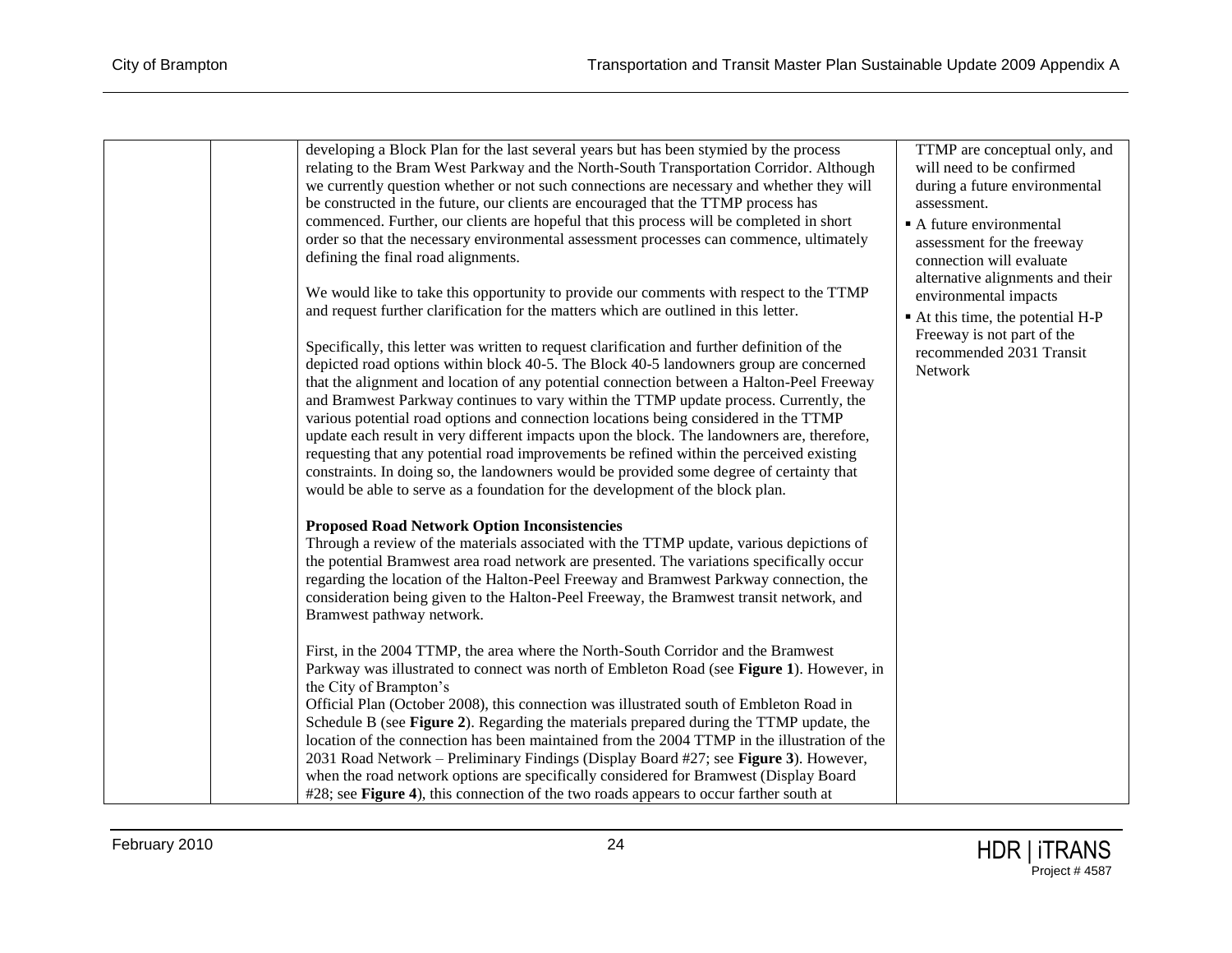| Embleton Road.                                                                                                                                                                                                                                                                                                                                                                                                                                                                                                                                                                                                   |  |
|------------------------------------------------------------------------------------------------------------------------------------------------------------------------------------------------------------------------------------------------------------------------------------------------------------------------------------------------------------------------------------------------------------------------------------------------------------------------------------------------------------------------------------------------------------------------------------------------------------------|--|
| Further verbally and in the presentation given at the second public information centre, it was<br>expressed that the preferred location for the connection of these two roadways would be<br>south of Embleton Road, however, this has not been substantiated in any of the materials<br>associated with the TTMP update.                                                                                                                                                                                                                                                                                        |  |
| Understanding the importance of not precluding or predetermining the outcome of any future<br>environmental assessments, the illustrated road allowances will potentially serve as a<br>component of the needs and justification for each of the roads. As a result, consistent<br>illustration of the potential plans can be seen to have future importance. In comparing the<br>materials, should it be concluded that the connection of the two roads is intended to occur<br>south of Embleton Road? Further, will this be consistently depicted in the potential scenarios<br>that are ultimately depicted? |  |
| Second, while Display Board #29 notes that Halton-Peel Freeway is still under consideration<br>and that it should be protected for, which is also supported in the illustrations on Display<br>Boards #27 and #29, the potential Halton-Peel Freeway is notably missing from the<br>illustration of the 2031 Transit Network (Display Board #22; see Figure 5). Should it then be<br>inferred from this that the Halton-Peel Freeway will not be a component of the 2031 base<br>road network?                                                                                                                   |  |
| Third, neither the Halton-Peel Freeway nor the Bramwest Parkway is illustrated in Display<br>Board #25 that notes potential BRT connections to the Lisgar GO Station. Since the<br>Bramwest Parkway transit corridor, which will service most of the future development in the<br>Northwest and Bramwest areas, is not depicted, the Bramwest Parkway transit corridor, nor<br>any other feeder routes, appears to have been included in the evaluation of the preferred<br>route.                                                                                                                               |  |
| Lastly, on Display Board #35 it is noted that the Pathways Routing Plan developed in 2006<br>will continue to be supported. Specifically, within the Bramwest area, the Pathways Routing<br>Plan depicts a Class 1 Pathway, which appears to coincide with the above noted potential<br>alignments of the Bramwest Parkway (see Figure 6). Is it the intent that this pathway will be<br>a boulevard path, and in doing so follow the alignment of a Bramwest Parkway?<br>Furthermore, does this also then imply that there will be a connection to Williams Parkway?                                            |  |
|                                                                                                                                                                                                                                                                                                                                                                                                                                                                                                                                                                                                                  |  |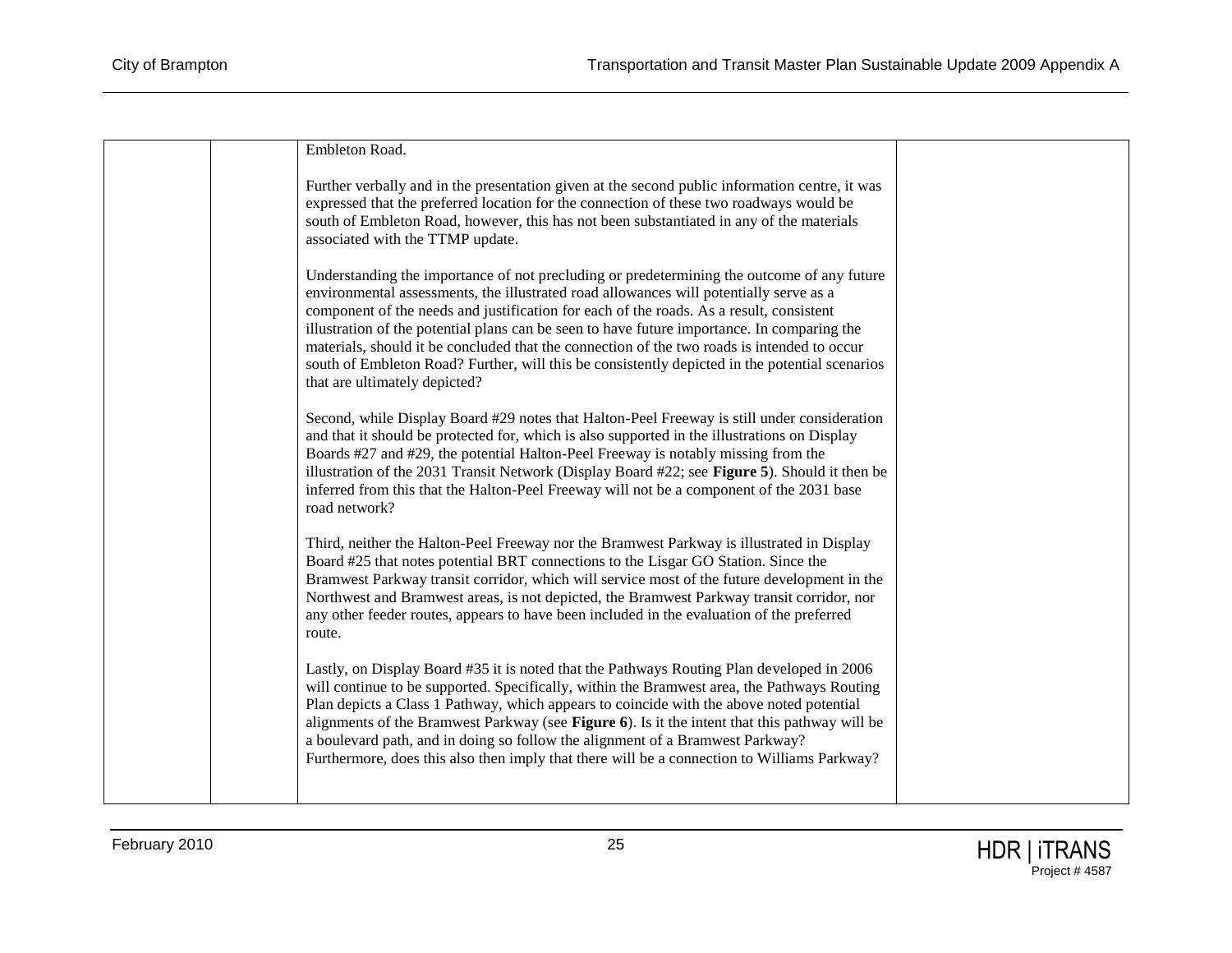|              |           | <b>Perceived Existing Constraints</b>                                                             |                 |
|--------------|-----------|---------------------------------------------------------------------------------------------------|-----------------|
|              |           | Considering the various potential Bramwest road network options, a number of perceived            |                 |
|              |           | constraints can be identified. Regarding the potential location of a connection between the       |                 |
|              |           | Halton-Peel Freeway and Bramwest Parkway, through the materials its location was shown            |                 |
|              |           | to vary north and south of Embleton Road. If the connection would be located north of             |                 |
|              |           | Embleton Road, it is likely that environmental and social impacts would occur. Specifically,      |                 |
|              |           | the environmental impacts would result from the connection of these two facilities occurring      |                 |
|              |           | closer to the Credit Valley, while the social impacts would come from the required                |                 |
|              |           | expropriation of likely a large number of properties along Embleton Road.                         |                 |
|              |           | As the location of the connection between the Halton-Peel Freeway and Bramwest Parkway            |                 |
|              |           | shifts farther to the south to Embleton Road, it will likely have less environmental impacts      |                 |
|              |           | on the Credit Valley, but will continue to require the expropriation of a large number of         |                 |
|              |           | properties along Embleton Road. The perceived environmental impacts on the Credit Valley          |                 |
|              |           | and the property impacts along Embleton Road are potentially mitigated when the                   |                 |
|              |           | connection of the two facilities occurs well to the south of Embleton Road, until the point       |                 |
|              |           | where it begins to interfere with Maple Lodge Farms.                                              |                 |
|              |           | The intent of noting the constraints in this letter was not intended, at this time, to reduce the |                 |
|              |           | corridor protection area illustrated in the Official Plan and Bramwest Secondary Plan, or         |                 |
|              |           | preclude or predetermine any alignment option of a future environmental assessment, but           |                 |
|              |           | rather to contribute a conclusion that it is reasonable to illustrate the connection of any       |                 |
|              |           | Halton-Peel Freeway and Bramwest Parkway to the south of Embleton Road. Therefore,                |                 |
|              |           | based on the noted variations in the proposed future road network for the Bramwest area and       |                 |
|              |           | existing constraints, the Block 40-5 Landowners Group are requesting that a clarification and     |                 |
|              |           | coordination of the allowances being made for a potential Halton-Peel Freeway and                 |                 |
|              |           | Brampton Parkway be conducted                                                                     |                 |
| Block 5      | March 16, |                                                                                                   | • Comment noted |
| Landowners   | 2009      | Over the past several months Block 5 residents have been engaged in discussions with              |                 |
| Group within |           | various departments about the delivery of James Potter Road through Block 5 lands. We             |                 |
| the Credit   |           | have worked to craft the preliminary agreements for the early delivery of this road through       |                 |
| Valley       |           | the development program within the block. Brampton has expressed that it is their intention       |                 |
| Secondary    |           | for James Potter Road to be part of the first phase of the Block 5 development as this            |                 |
| Plan -       |           | roadway is required to meet the immediate needs of existing residents not only from a traffic     |                 |
| Fieldgate    |           | perspective but also to deliver key regional facilities which will be serviced by this road       |                 |
| Developments |           | (district schools and parks). Consequently, it is imperative that the final TTMP recognize that   |                 |
|              |           | the delivery of James Potter Road is essential in the short term and respectfully request that    |                 |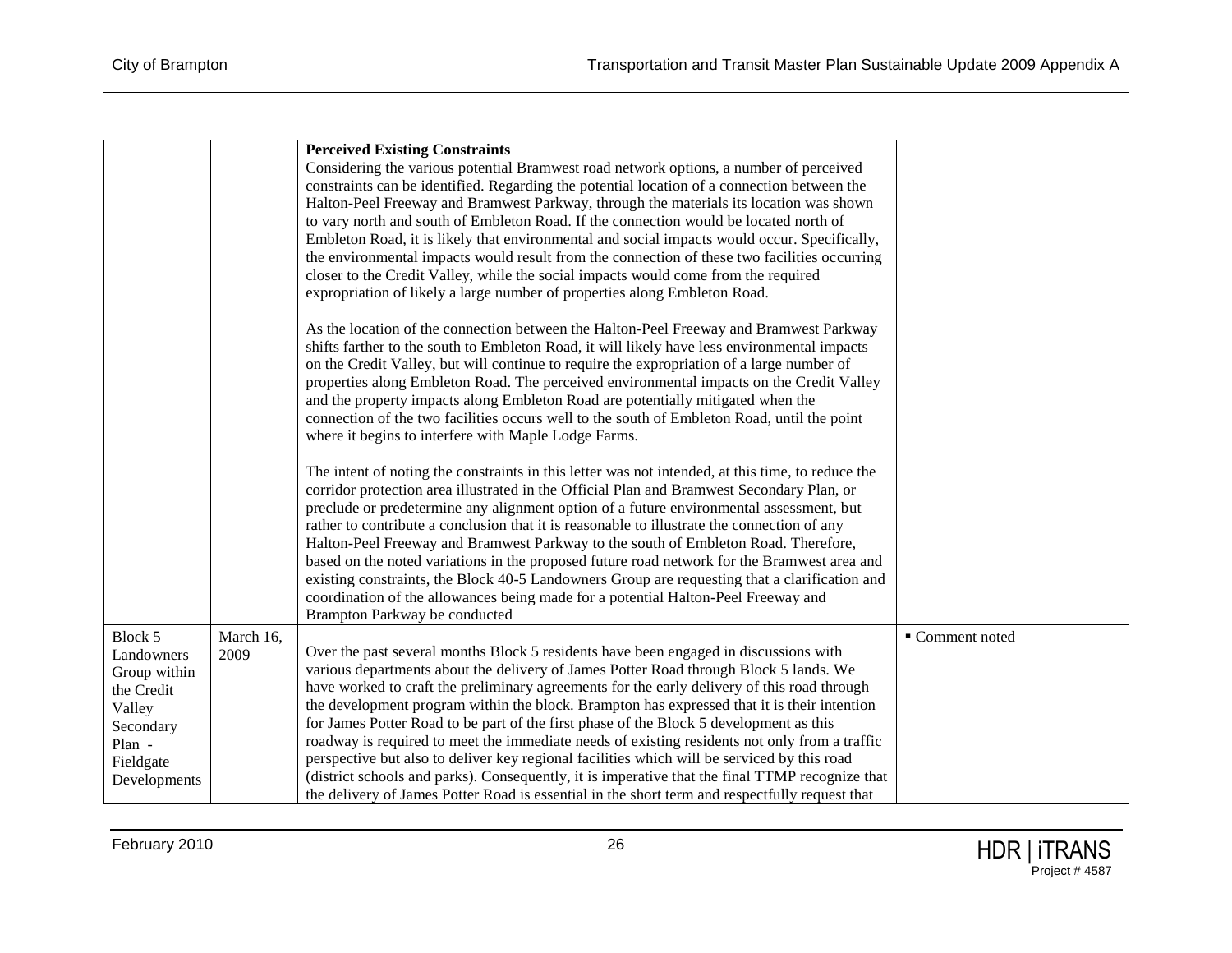|                                                          |                   | its timing be brought forward to 2010, not 2015 as previously stated.                                                                                                                                                                                                                                                                                                                                                                                                                                                                                                                                                                                                                                                                                                                                                                                                                                                                                                                                                                                                                                                                                                                                                                                                                                                                                                                                                                                                                                                                                                                                                                                                                                                                                                                                                                                                                                                                                                                                                                                                                                                                                                                                                                                                                                                                                                                                                                                                                                                         |                                                                                                                                                                                                                                                                                                                                                                                                                                                                                                                                                                                                                                       |
|----------------------------------------------------------|-------------------|-------------------------------------------------------------------------------------------------------------------------------------------------------------------------------------------------------------------------------------------------------------------------------------------------------------------------------------------------------------------------------------------------------------------------------------------------------------------------------------------------------------------------------------------------------------------------------------------------------------------------------------------------------------------------------------------------------------------------------------------------------------------------------------------------------------------------------------------------------------------------------------------------------------------------------------------------------------------------------------------------------------------------------------------------------------------------------------------------------------------------------------------------------------------------------------------------------------------------------------------------------------------------------------------------------------------------------------------------------------------------------------------------------------------------------------------------------------------------------------------------------------------------------------------------------------------------------------------------------------------------------------------------------------------------------------------------------------------------------------------------------------------------------------------------------------------------------------------------------------------------------------------------------------------------------------------------------------------------------------------------------------------------------------------------------------------------------------------------------------------------------------------------------------------------------------------------------------------------------------------------------------------------------------------------------------------------------------------------------------------------------------------------------------------------------------------------------------------------------------------------------------------------------|---------------------------------------------------------------------------------------------------------------------------------------------------------------------------------------------------------------------------------------------------------------------------------------------------------------------------------------------------------------------------------------------------------------------------------------------------------------------------------------------------------------------------------------------------------------------------------------------------------------------------------------|
| Northwest<br><b>Brampton</b><br>Landowners<br>(BA Group) | March 30,<br>2009 | (Original letter attached)<br>On the evening of February 4th I attended the Public Information Centre #2 held for the<br>above captioned study on behalf of the Northwest Brampton group of landowners. Since that<br>evening, I have taken the opportunity to review the material that was made available, and<br>have conferred with the landowner's group as to the approach<br>this study is taking with respect to their specific interests.<br>In general, the material provided and the presentation that was made at the PIC were self<br>explanatory. Information of a more detailed nature with respect to both the inputs (such as<br>growth projections) and outputs would have been useful. It is hoped that this information will<br>all be made available in the draft report expected in April.<br>With respect to the specific interests of the Northwest Brampton landowners, these clearly<br>relate to the significant proposed road network improvements in west Brampton, which<br>include the North South Transportation Corridor and associated Bramwest Parkway (as<br>illustrated on page 28 of the PIC material). In a letter addressed to John Corbett and dated<br>February 25th, Scott Snider of Turkstra Mazza Associates presented the position of the<br>Northwest Brampton landowner's group with respect to these roads.<br>In this letter, we seek to clarify the status of the work being done within the TTMP study<br>with respect to the North South Transportation Corridor (NSTC), and the City's intentions<br>with respect to related work that is beyond the scope of the TTMP study.<br><b>Environmental Assessment Status of the NSTC through the TTMP Process</b><br>City of Brampton staff have indicated on several occasions that the completed and approved<br>TTMP is intended to fulfill the requirements of a Transportation Master Plan under the<br>Environmental Assessment Act, and thereby to fulfill the Phase 1 and 2 Environmental<br>Assessment requirements for the proposed 2031 City of Brampton road network<br>components. In this regard, BA Group has made specific inquiries with respect to the NSTC.<br>The response we have received indicates that in the specific case of the NSTC, the TTMP<br>cannot fulfill Phase 1 and 2 requirements. This is because the full range of options for<br>implementing the NSTC cannot be appropriately dealt with except through the multi-agency<br>Halton-Peel Boundary Area Transportation Study (HPBATS). | • Phases 1 and 2 of the Class EA<br>master plan process for<br>Bramwest Parkway and the<br>North-South Transportation<br>Corridor are to be fulfilled as<br>part of the Halton-Peel<br><b>Boundary Area Transportation</b><br>Study<br>• The TTMP confirms the need<br>for the North-South<br><b>Transportation Corridor</b><br>between Sandalwood Parkway<br>and Mayfield Road.<br>$\blacksquare$ Growth assumptions for<br>Brampton and Caledon are<br>documented in Section 5 of the<br>TTMP report.<br>• All recommendations in this<br>area are subject to Halton-Peel<br><b>Boundary Area Transportation</b><br>Study (HP BATS) |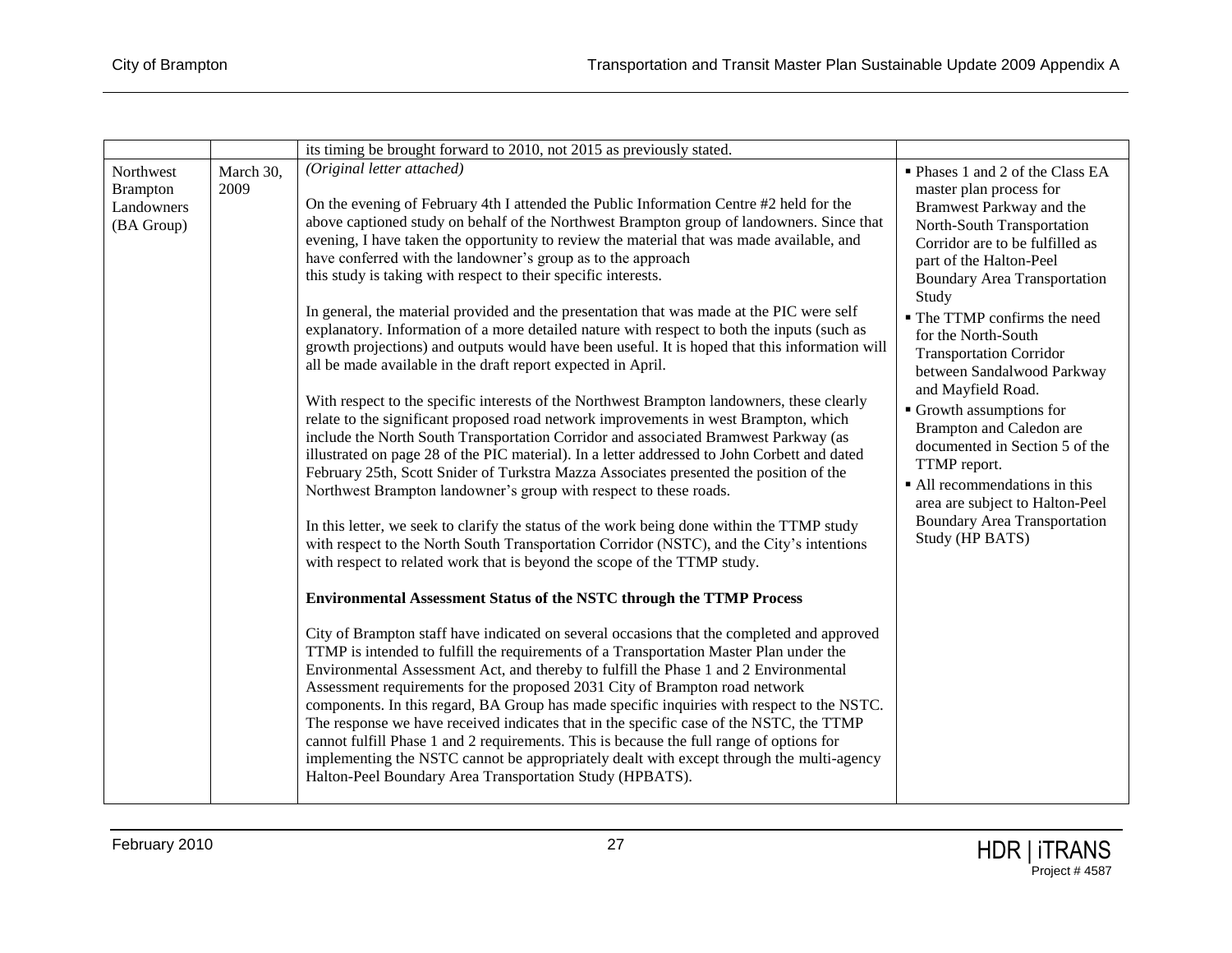| 1a. Can City of Brampton staff confirm that BA Group's understanding is correct and<br>that the TTMP study will not fulfill the Phase 1 and 2 EA requirements for the North                                                                                                                                                                                                                                                                                                                                                                                                                                                                                                                                                                                                                                                                                                                                                                                                                                                                                                                                                                                                            |  |
|----------------------------------------------------------------------------------------------------------------------------------------------------------------------------------------------------------------------------------------------------------------------------------------------------------------------------------------------------------------------------------------------------------------------------------------------------------------------------------------------------------------------------------------------------------------------------------------------------------------------------------------------------------------------------------------------------------------------------------------------------------------------------------------------------------------------------------------------------------------------------------------------------------------------------------------------------------------------------------------------------------------------------------------------------------------------------------------------------------------------------------------------------------------------------------------|--|
| South                                                                                                                                                                                                                                                                                                                                                                                                                                                                                                                                                                                                                                                                                                                                                                                                                                                                                                                                                                                                                                                                                                                                                                                  |  |
| <b>Transportation Corridor?</b>                                                                                                                                                                                                                                                                                                                                                                                                                                                                                                                                                                                                                                                                                                                                                                                                                                                                                                                                                                                                                                                                                                                                                        |  |
| 1b. Can City of Brampton staff clarify whether or not the TTMP study will fulfill the<br>Phase 1 and 2 EA requirements for the Bram West Parkway?                                                                                                                                                                                                                                                                                                                                                                                                                                                                                                                                                                                                                                                                                                                                                                                                                                                                                                                                                                                                                                      |  |
| Range of NSTC options to be Assessed<br>In the material provided at both PIC #1 and PIC #2 for the TTMP study, we noted that the<br>options being investigated for the west Brampton road network do not include any arterial<br>road components within the Region of Halton. We would draw your attention in particular to<br>a concept developed by BA Group a number of years<br>ago (and submitted to the City most recently as an attachment to Scott Snider's letter of<br>February 25th), as well as to the Norval Bypass Environmental Assessment Study<br>commenced by the Region of Halton about 10 years ago and currently on hold. There are<br>clearly road network problems to solve on both sides of the Halton-Peel<br>boundary, and thereby the opportunity to solve these problems in a coordinated and<br>integrated manner which will benefit the communities on both sides of the boundary. We<br>note that the NSTC options presented on page 28 of the TTMP material do not provide<br>solutions to, for example, the Norval Bypass issue, nor the need to provide significant<br>additional capacity along the sensitive Winston Churchill Boulevard corridor. |  |
| 2. Can City of Brampton staff confirm that during the HPBATS process (a process in<br>which to date our clients and ourselves have not been privy to the scope, inputs, or<br>interim findings of the work) a broader set of arterial road alternatives are being<br>considered?                                                                                                                                                                                                                                                                                                                                                                                                                                                                                                                                                                                                                                                                                                                                                                                                                                                                                                       |  |
| <b>Continuation of the NSTC north of Sandalwood Parkway</b><br>The NSTC options illustrated on page 28 of the PIC material do not show an option that<br>stops at Sandalwood Parkway. This suggests that one of the findings of the TTMP is that the<br>NSTC is required to be built north as far as Mayfield Road in order to support future growth<br>in Brampton. As indicated to City staff in the past, and most recently through Scott Snider's<br>letter of February 25th, BA Group's findings in this regard were quite different when we<br>conducted an assessment of the NSTC on behalf of our clients in 2003. Our conclusion was<br>that the significant capacity constraint that warranted the construction of a high capacity road<br>corridor (the NSTC) was the Credit Valley. Having crossed the valley and connected as                                                                                                                                                                                                                                                                                                                                             |  |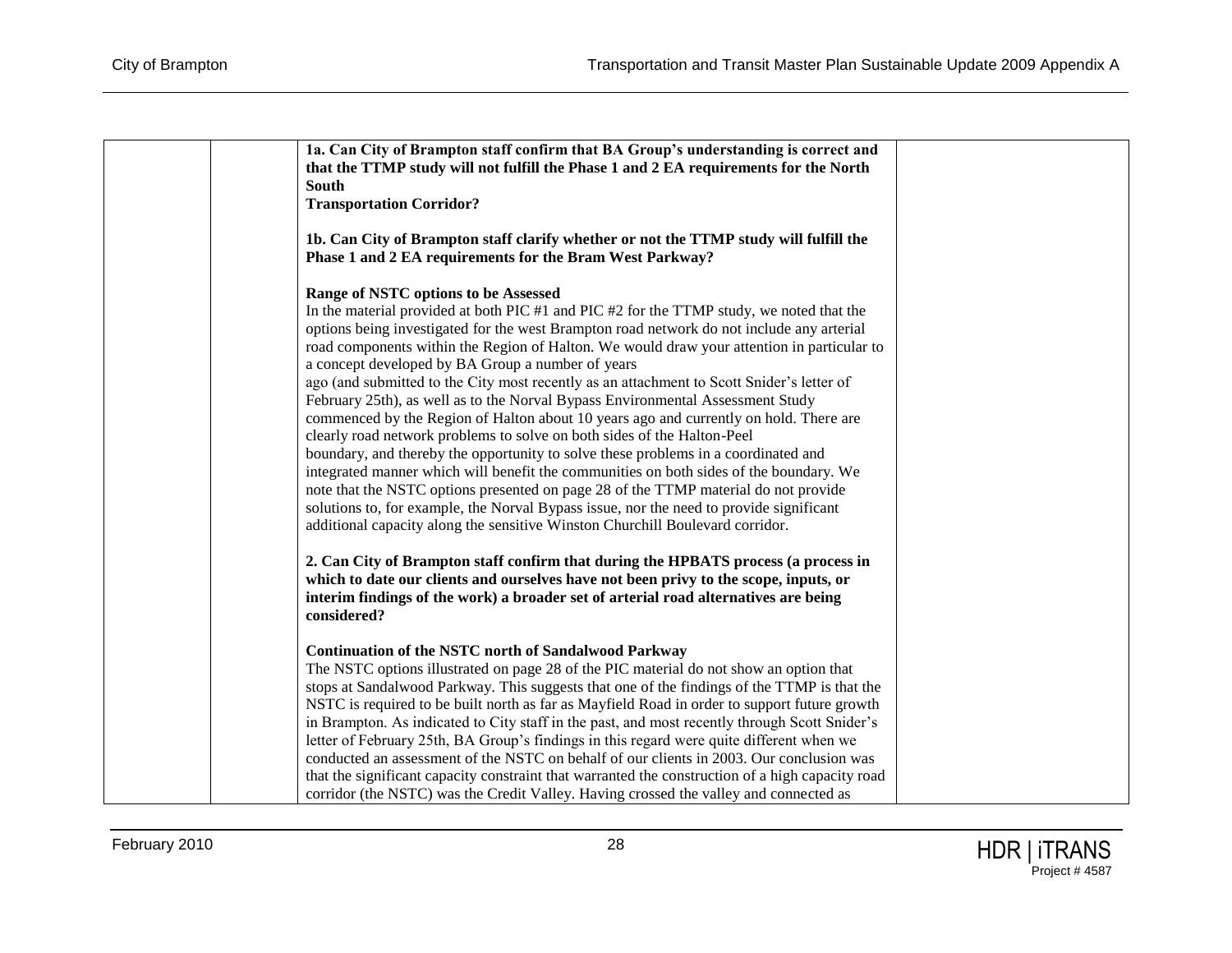|             |          | appropriate to the east-west road network at Williams Parkway, Bovaird Drive and                                                                                                       |                 |
|-------------|----------|----------------------------------------------------------------------------------------------------------------------------------------------------------------------------------------|-----------------|
|             |          | Sandalwood Parkway, there was no road capacity related                                                                                                                                 |                 |
|             |          | reason to continue this corridor further north. This was tested by assessing networks with and                                                                                         |                 |
|             |          | without this link (between Sandalwood Parkway and Mayfield Road) in place.                                                                                                             |                 |
|             |          | It is unclear what options for the NSTC have been tested as part of the TTMP and in                                                                                                    |                 |
|             |          | particular, whether the option of stopping the NSTC at Sandalwood Parkway has been                                                                                                     |                 |
|             |          | examined.                                                                                                                                                                              |                 |
|             |          |                                                                                                                                                                                        |                 |
|             |          | 3a. Can City of Brampton staff confirm that the necessity for an NSTC link from                                                                                                        |                 |
|             |          | Sandalwood Parkway to Mayfield Road has been specifically tested by the TTMP team,                                                                                                     |                 |
|             |          | and that it is                                                                                                                                                                         |                 |
|             |          | supported by their findings?                                                                                                                                                           |                 |
|             |          | 3b. Can the future Brampton and Caledon growth assumptions used to make this                                                                                                           |                 |
|             |          | determination, as well as the results of the relevant analysis, be provided to us?                                                                                                     |                 |
| Mount       | April 3, | (Original letter attached)                                                                                                                                                             | ■ Comment noted |
| Pleasant    | 2009     |                                                                                                                                                                                        |                 |
| Community   |          | On the evening of February $4th$ I attended the Public Information Centre #2 held for the                                                                                              |                 |
| Landowners' |          | above captioned study on behalf of the Mount Pleasant Secondary Plan Area group of                                                                                                     |                 |
| Group (BA   |          | landowners. Since that evening, I have taken the opportunity to review the material that was                                                                                           |                 |
| Group)      |          | made available, and have conferred with the landowner's group as to the approach this study                                                                                            |                 |
|             |          | is taking with respect to their specific interests. As you know, the TTMP is a critical                                                                                                |                 |
|             |          | document with respect to the City's new Development Charge By-law and consequently of                                                                                                  |                 |
|             |          | considerable importance to the Landowners Group.                                                                                                                                       |                 |
|             |          |                                                                                                                                                                                        |                 |
|             |          | With respect to the specific interests of the Mount Pleasant Secondary Plan Area landowners,                                                                                           |                 |
|             |          | these relate primarily to the timing of the road works related to the development of this<br>community. While no information related to interim (pre 2031) timing of roads was made at |                 |
|             |          | the PIC, it is understood that this comprises a part of the remaining work being undertaken                                                                                            |                 |
|             |          | by the City's consultant, and that recommendation regarding timing will be included in the                                                                                             |                 |
|             |          | draft report.                                                                                                                                                                          |                 |
|             |          |                                                                                                                                                                                        |                 |
|             |          | The landowner's consultants, Urbantech and BA Consulting Group, have on several                                                                                                        |                 |
|             |          | occasions over the last few years provided City staff with information as to the timing of                                                                                             |                 |
|             |          | infrastructure projects (roads and utilities) necessary for development of the Mount Pleasant                                                                                          |                 |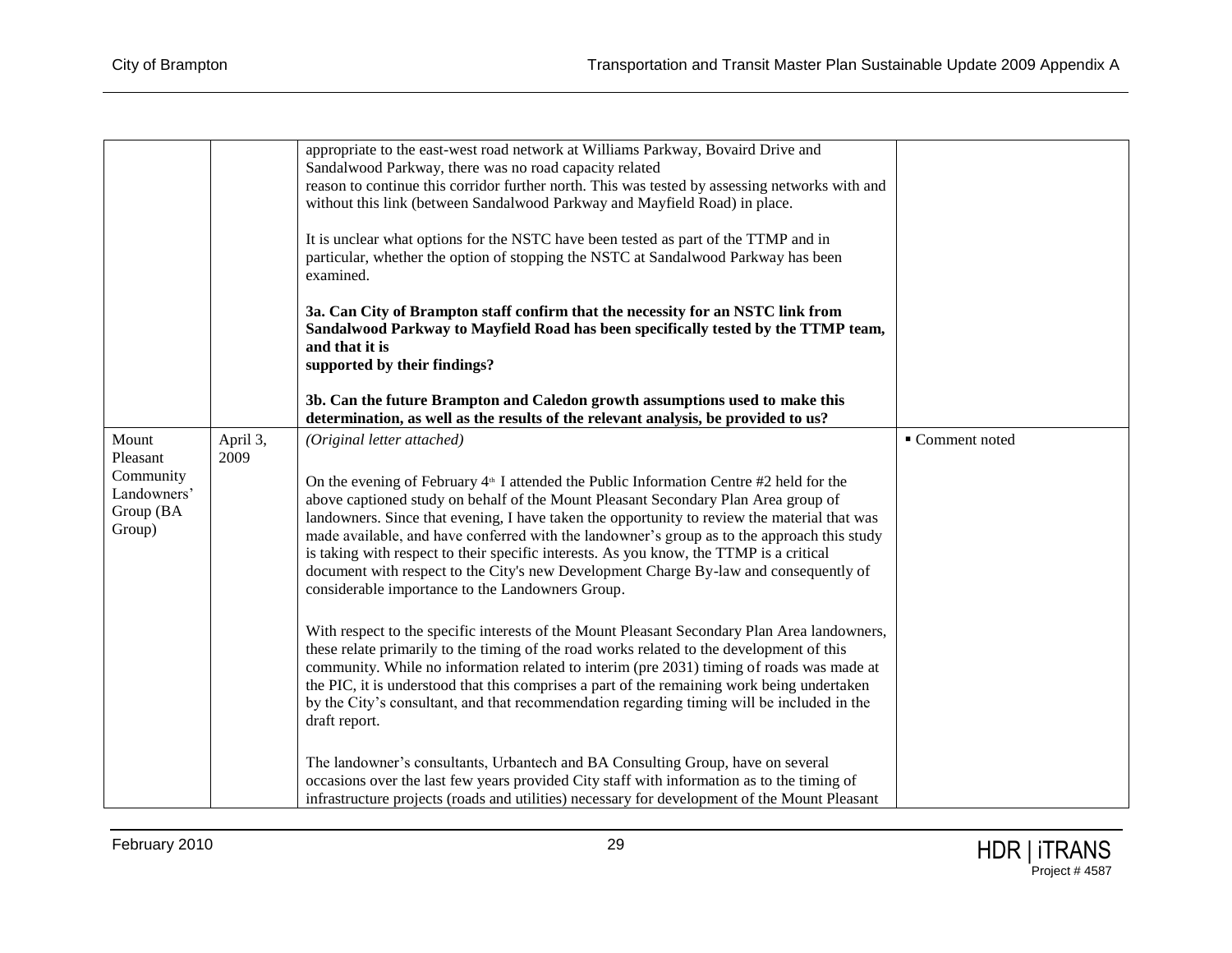|  | Secondary Plan Area. Based on the current status of the various studies under way, and the<br>anticipated timeline for development of this community, the landowner's consulting team<br>currently estimates the required timing of City road works in this area as shown in the table<br>below.                                                                                                                                                                                                                                                                                                                                                                                                                                                                                                                                                  |  |
|--|---------------------------------------------------------------------------------------------------------------------------------------------------------------------------------------------------------------------------------------------------------------------------------------------------------------------------------------------------------------------------------------------------------------------------------------------------------------------------------------------------------------------------------------------------------------------------------------------------------------------------------------------------------------------------------------------------------------------------------------------------------------------------------------------------------------------------------------------------|--|
|  | We note that in the TTMP material provided at PIC #2, the graphic illustrating the<br>recommended 2031 road network included a number of collector roads, including the Mount<br>Pleasant Community Transit Spine Road. While it was not explicitly indicated that this road<br>was to be included in the Development Charges road program, it does seem to be a logical<br>candidate for inclusion in the DC as it is not a "typical" collector road. This road will play a<br>key role with respect to the successful delivery of transportation services to this transit<br>oriented community. The need for it, and consideration of it's unique role and character have<br>been addressed in the transportation reports prepared for this community by both Entra<br>Consultants (Transportation Master Plan EA) and Poulos and Chung (ADS). |  |
|  | (See table in attached letter)                                                                                                                                                                                                                                                                                                                                                                                                                                                                                                                                                                                                                                                                                                                                                                                                                    |  |
|  | The ability to deliver some of these projects (such as Wanless Drive between Creditview<br>Road and Mississauga Road, and the Spine Road) will depend on their status with respect to<br>the roads EA process currently underway. As such, the achievable timing for delivery may<br>be sooner or later as the case may be.                                                                                                                                                                                                                                                                                                                                                                                                                                                                                                                       |  |

#### 3.1.2 Brampton Central Area Improvements

<span id="page-31-0"></span>

| <b>Stakeholder</b> | Date            | Comment                                                                                   | <b>Response</b>                   |
|--------------------|-----------------|-------------------------------------------------------------------------------------------|-----------------------------------|
|                    | <b>Received</b> |                                                                                           |                                   |
| <b>Brampton</b>    | September       | (Original letter attached)                                                                | • John Street is a viable         |
| Downtown           | 30, 2008        |                                                                                           | alternative if part of a network  |
| Development        |                 | Opposed to John Street Extension for the following reasons:                               | solution, supporting              |
| Corporation        |                 |                                                                                           | intensification and               |
|                    |                 | • John Street is not a viable alternative to Queen, since it is one-way eastbound between | redevelopment                     |
|                    |                 | Main and Chapel Street.                                                                   | • Part of existing collector road |
|                    |                 | • Queen and James intersection would be too close to a John extension and James           | network identified in OP          |
|                    |                 | intersection.                                                                             | • Connect to Main via Wellington  |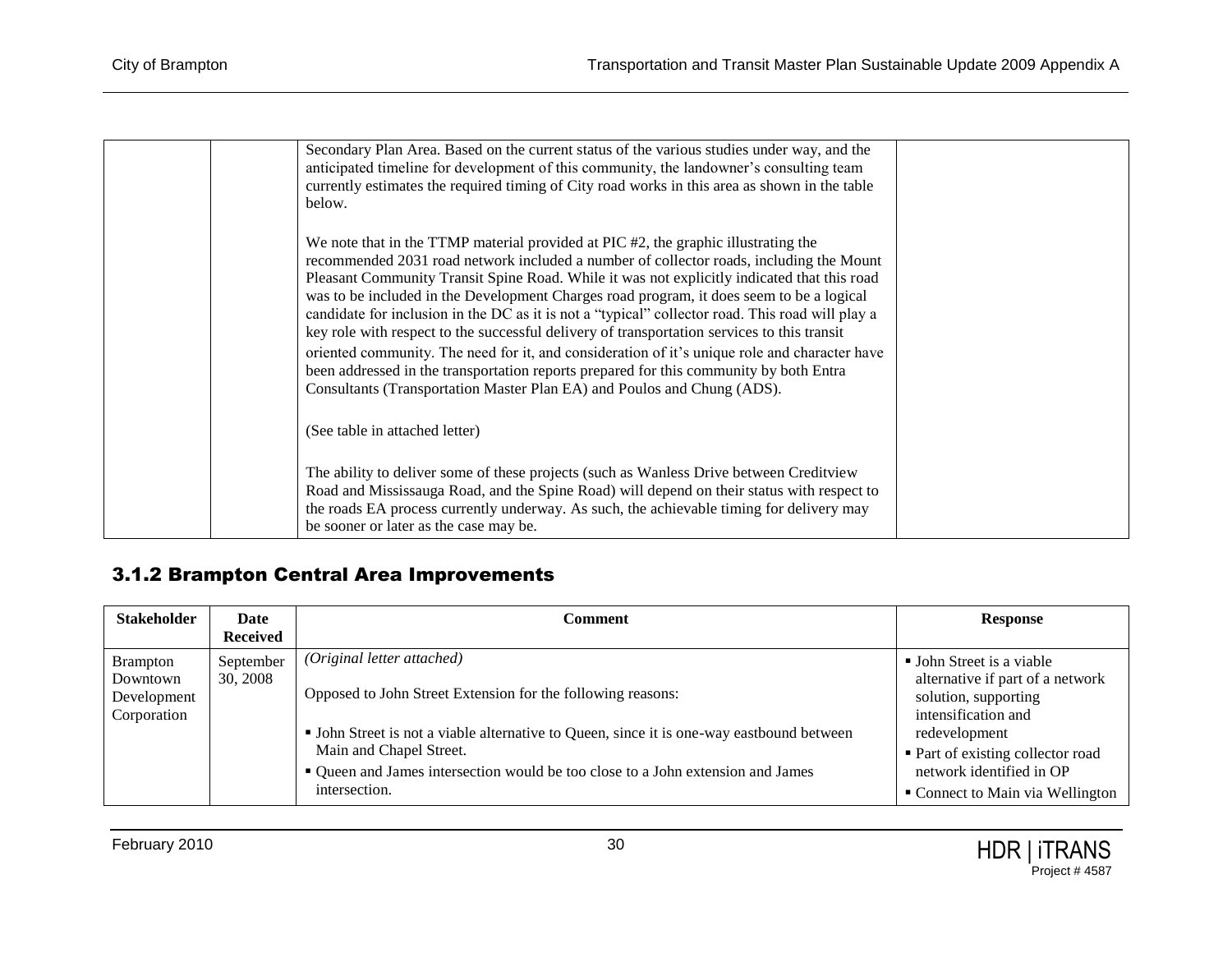|                                                           |                     | • Negative impact on other streets in the downtown area – especially potential doubling of<br>traffic on Wellington Street and Mary Street.<br>• Potential negative impact on desirability of new developments in the area.<br>• Potential negative impact on attracting businesses both to the Downtown area and the City<br>as a whole.                                                                                                                                                                                                                                                                                                                                                                                                                                                                                                                                                                                                                                                                                                                                                                                                                                                                                                                                                                                                                                                                                                                                                                                                                        | • John extension will serve local<br>traffic<br>Intersection spacing will not be<br>an issue based on forecast traffic<br>volumes<br>• James realignment proposal<br>does not and should not<br>preclude John St. extension<br>Anticipated increase in traffic<br>on Wellington and Mary can be<br>accommodated by these roads |
|-----------------------------------------------------------|---------------------|------------------------------------------------------------------------------------------------------------------------------------------------------------------------------------------------------------------------------------------------------------------------------------------------------------------------------------------------------------------------------------------------------------------------------------------------------------------------------------------------------------------------------------------------------------------------------------------------------------------------------------------------------------------------------------------------------------------------------------------------------------------------------------------------------------------------------------------------------------------------------------------------------------------------------------------------------------------------------------------------------------------------------------------------------------------------------------------------------------------------------------------------------------------------------------------------------------------------------------------------------------------------------------------------------------------------------------------------------------------------------------------------------------------------------------------------------------------------------------------------------------------------------------------------------------------|--------------------------------------------------------------------------------------------------------------------------------------------------------------------------------------------------------------------------------------------------------------------------------------------------------------------------------|
| <b>Brampton</b><br>Downtown<br>Development<br>Corporation | Febuary<br>17, 2009 | (Original letter attached)<br>I attended the Public Information Centre for the TTMP on February 4, 2009 and have<br>subsequently reviewed the hand-out materials. The BDDC is interested in all of the potential<br>transportation connections identified on the Central Brampton slide and would like to be kept<br>informed of the outcome of the detailed analyses.<br>The BDDC Board of Directors has already taken a position supporting the realignment of<br>James Street across the GO Rail line and opposing the John Street Extension. Our rationale<br>is outlined in the two attached letters. We also submitted the attached letter related to the<br>Ken Whillans Drive Extension EA Study, but are awaiting further information from the<br>consultant and the City to address our question about the impact on the future redevelopment<br>of Rosalea Park.<br>We are supportive of the inclusion Travel Demand Management and Active Transportation<br>as key components of the overall transportation strategies for the city. In particular, we are<br>interested in promoting biking and walking to/within downtown Brampton, which also<br>requires providing a safe network of pathways and bike routes.<br>We are also supportive of channeling the movement of heavy truck traffic outside of the<br>downtown core and for ensuring that truck routes are well identified and enforced.<br>In conclusion, we request the opportunity to provide further comments once the detailed<br>analyses for the Central Area have been completed. | • Comments noted                                                                                                                                                                                                                                                                                                               |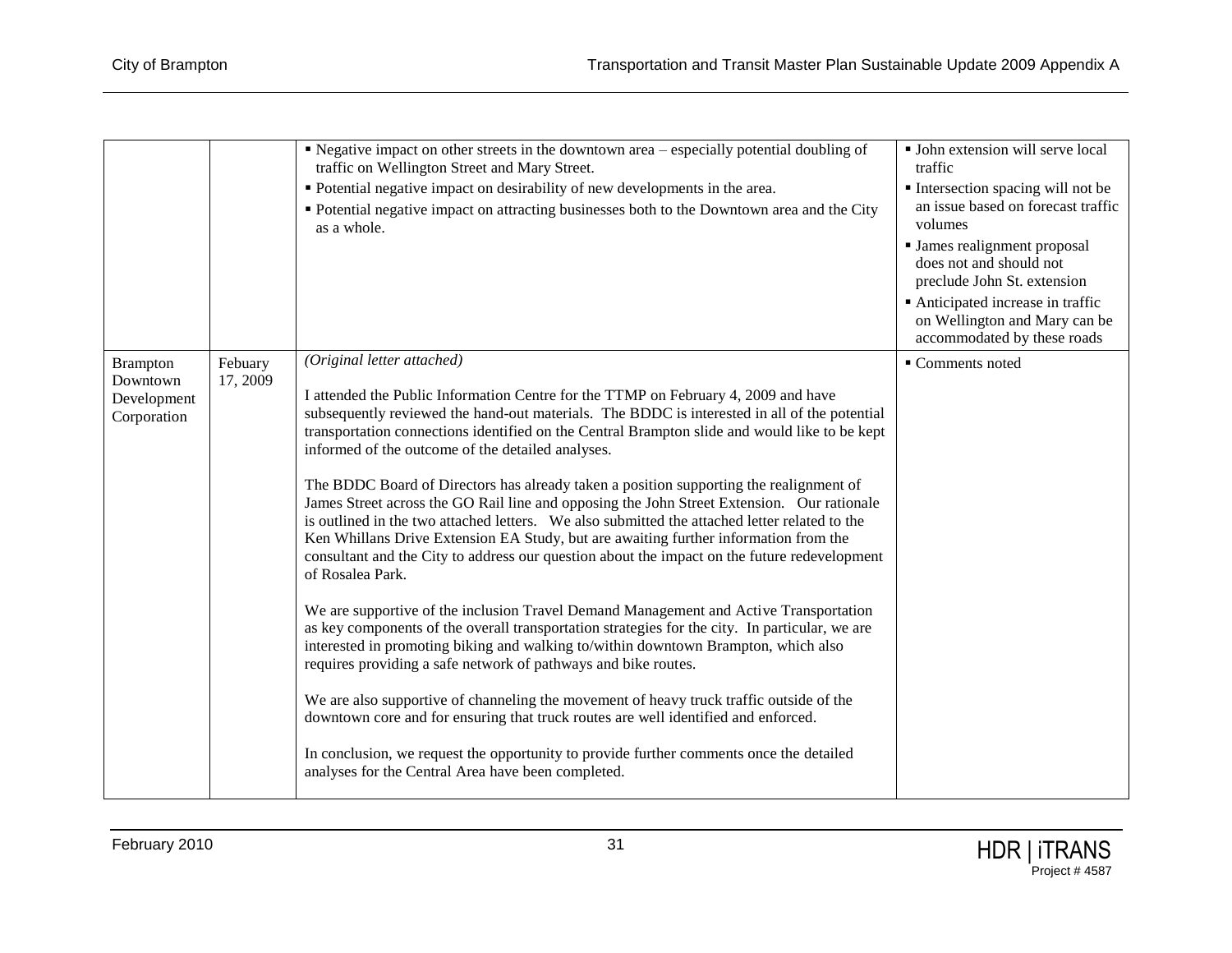| Richard Hahn                        | February<br>20, 2009 | While the presentation $[PLF42)$ was clear and easy to decipher there did not seem to much<br>new information from the previous PIC.                                                                                                                                                                                                                                                                                                                                                                                                                                                                                                                                                                                                                                                                                                                 | ■ Comments noted |
|-------------------------------------|----------------------|------------------------------------------------------------------------------------------------------------------------------------------------------------------------------------------------------------------------------------------------------------------------------------------------------------------------------------------------------------------------------------------------------------------------------------------------------------------------------------------------------------------------------------------------------------------------------------------------------------------------------------------------------------------------------------------------------------------------------------------------------------------------------------------------------------------------------------------------------|------------------|
|                                     |                      | With the exception of the extension of the horizon date from 2021 date to 2031. I suppose<br>that not much should have changed given that the previous TTMP which was quite thorough<br>in scope and detail. The conclusions have been presented without any detailed back up<br>because they just simply appear. Few specific dates, or programs deliverables which is<br>rather astonishing since it all exists in the previous TTMP up to 2021. I am aware that this<br>detailed information may not be available for some time well into April. Again that is rather<br>astonishing since the majority of the short to mid term information already exists and that the<br>further 10 year horizon is composed of some more wishful thinking based upon some very<br>long term population forecasts all of which are updated as the years go by. |                  |
|                                     |                      | At this stage and level of work I would have thought a more detailed and precise working<br>could be offered in connection which the shorter $5 - 10$ yr road / development forecasts.<br>That could have been keyed and echoed to coincide with existing approved development and<br>future development. These City road programs need to be correlated to Secondary plan,<br>Block plan and draft approvals. Projected dates need to be shown and specific roads and<br>programs deliveries need to be coordinated.<br>How can proper commentary be provided when the details are omitted?                                                                                                                                                                                                                                                         |                  |
| Toronto                             | February             | (Original letter attached)                                                                                                                                                                                                                                                                                                                                                                                                                                                                                                                                                                                                                                                                                                                                                                                                                           | ■ Comments noted |
| Region<br>Conservation<br>Authority | 20, 2009             | Toronto and Region Conservation Authority (TRCA) staff received the Draft Meeting<br>Minutes for the TTMP Update on January 15, 2009. Staff has reviewed the minutes and,<br>although we (Beth Williston, Sharon Lingertat) were unable to attend the Technical Advisory<br>Committee meeting of December 19, 2008, clarification regarding future development within<br>the Brampton downtown core is required.                                                                                                                                                                                                                                                                                                                                                                                                                                     |                  |
|                                     |                      | The minutes identify in Item #3 that the Ken Whillans Extension EA is underway and that<br>there is a need to find another north-south route. The minutes further state that iTRANS will<br>meet with the City of Brampton regarding the status of some of the improvements within the<br>Downtown core. It is important to clarify that TRCA and City of Brampton staff are still in<br>discussions regarding the Ken Whillans Drive and Flood Protection Study EA. A significant<br>portion of the downtown core is within the flood plain and Special Policy Area (SPA) in<br>which development restrictions and flood related requirements have been established. TRCA                                                                                                                                                                           |                  |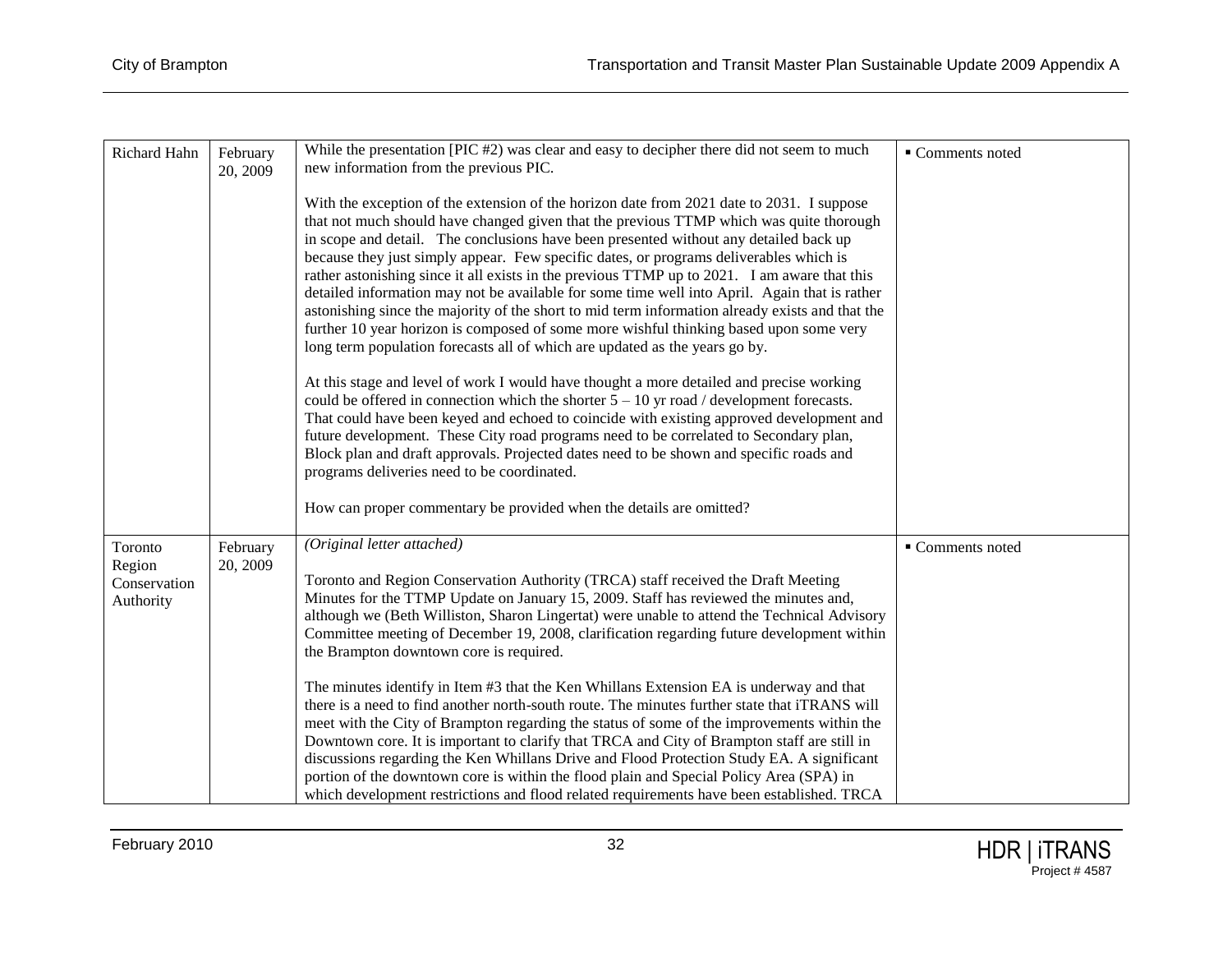|                 |         | staff is also in discussions with Provincial staff regarding development of flood prone<br>areas within the Brampton downtown core. All development, including road and transit<br>applications, are reviewed by TRCA staff on a case by case basis and may have restrictions<br>based on existing natural hazards.<br>Please keep us informed as the project progresses |                  |
|-----------------|---------|--------------------------------------------------------------------------------------------------------------------------------------------------------------------------------------------------------------------------------------------------------------------------------------------------------------------------------------------------------------------------|------------------|
| <b>Brampton</b> | May 22, | (Original letter attached)                                                                                                                                                                                                                                                                                                                                               | • Comments noted |
| Downtown        | 2009    |                                                                                                                                                                                                                                                                                                                                                                          |                  |
| Development     |         | The BDDC                                                                                                                                                                                                                                                                                                                                                                 |                  |
| Corporation     |         | 1. Continues to oppose the extension of John Street across Etobicoke Creek, and continues to                                                                                                                                                                                                                                                                             |                  |
|                 |         | support the realignment of the James Street crossing of the GO line.                                                                                                                                                                                                                                                                                                     |                  |
|                 |         | 2. Has concerns about how the extension of Ken Whillans Drive will impact the                                                                                                                                                                                                                                                                                            |                  |
|                 |         | redevelopment of Rosalea Park.                                                                                                                                                                                                                                                                                                                                           |                  |
|                 |         | 3. Recommends that the City have a meeting with the Peel Memorial Hospital Steering                                                                                                                                                                                                                                                                                      |                  |
|                 |         | Committee, members of Council, City staff and public agencies to discuss transportation and                                                                                                                                                                                                                                                                              |                  |
|                 |         | transit issues in the area. The TTMP shows John Street running as a collector road through                                                                                                                                                                                                                                                                               |                  |
|                 |         | the Peel Memorial Hospital property.                                                                                                                                                                                                                                                                                                                                     |                  |

#### 3.1.3 Transit Improvements

<span id="page-34-0"></span>

| <b>Stakeholder</b>        | Date<br><b>Received</b> | <b>Comment</b>                                                                                                                                                                                                                                                                                                                                                                                                                                                                                                                                                                                                                                       | <b>Response</b>  |
|---------------------------|-------------------------|------------------------------------------------------------------------------------------------------------------------------------------------------------------------------------------------------------------------------------------------------------------------------------------------------------------------------------------------------------------------------------------------------------------------------------------------------------------------------------------------------------------------------------------------------------------------------------------------------------------------------------------------------|------------------|
| Resident,<br>Chris Bejnar | October<br>29, 2008     | After attending the Sept. 23, 2008 Public Information presentation for the Brampton<br><b>Transportation and Transit Master Plan, I have some suggestions to submit for your</b><br>consideration:<br>Metrolinx looks at integrating all transit authorities under one Metrolinx banner. So not<br>to lose identity of each city, one could have distinctive colours representing the various<br>regions of the GTA that Metrolinx would operate and control.<br><b>Ex.</b><br>Orange-Mississauga<br>Dark Blue-Brampton<br>Red-Toronto<br>Light Blue- Vaughan<br>The second part would take more time. Develop common policies and standards for all | • Comments noted |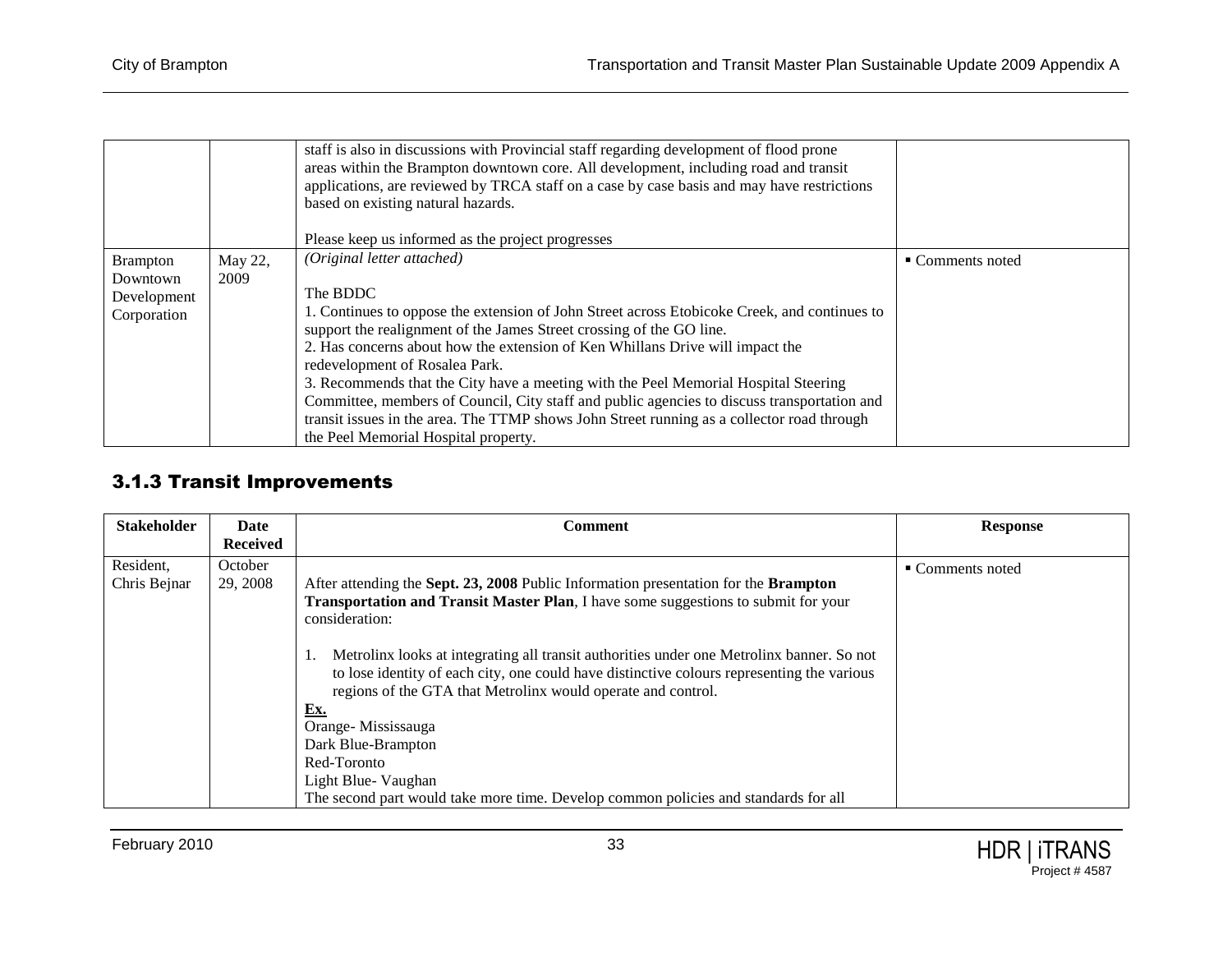| Metrolinx buses, LRT rail cars and subway cars. This would create a uniform fleet that<br>would be more accommodate to maintain. Purchasing for all infrastructure would be made<br>from one source to create enormously and save precious tax dollars. This of course would<br>need the cooperation of all municipalities and would take anywhere from 10-15 years to<br>develop. At the end of the day, we would truly have an integrated transit system.                                                                                                                                                         |  |
|---------------------------------------------------------------------------------------------------------------------------------------------------------------------------------------------------------------------------------------------------------------------------------------------------------------------------------------------------------------------------------------------------------------------------------------------------------------------------------------------------------------------------------------------------------------------------------------------------------------------|--|
| 2) Please consider changing Brampton Transit Route # 51 for it to stop right at the RBC<br>Centre located just south of Financial Dr. and Derry Rd. in Mississauga. There is a unique<br>route #81 operated by Mississauga Transit that goes directly from this location straight to the<br>Islington subway station during the morning and afternoon rush hours. Having the Brampton<br>bus integrated with this stop would provide Route 51 users an opportunity to commute to the<br>TTC subway. At present, Route 51 makes a turn west onto Derry from Financial. This route<br>can be easily re-worked.        |  |
| 3) Queen Street corridor from Main St. to Dixie Rd.<br>Make provisions today when improvements are planned to accommodate a future<br>"electrified" LRT line that could one day connect the Hurontario LRT line to the Bramalea<br>City Shopping Centre area. Millions of dollars are being spent to renovate and improve the<br>BCC at present. This area has many high density residential buildings that would provide the<br>needed density to support transit.                                                                                                                                                 |  |
| 4) The Hwy #407 corridor that spans the entire GTA from Burlington to Pickering has an<br>enormous potential to become a rail transit corridor. Imagine the thousands of commuters<br>having the option to be able to travel from one end of the GTA to the other! There is plenty<br>of land adjacent on the north and south sides of Hwy. #407 to accommodate such a transit<br>initiative.                                                                                                                                                                                                                       |  |
| 5) That the proposed Metrolinx Hurontario line be diverted to the Peel Memorial Hospital<br>site via Meadowland Park just north of the Brampton Mall located at Nanwood Dr. and Main<br>St. S.<br>The existing GO/VIA/ Brampton Transit Bus Terminal located at Main St. N. and Nelson St.<br>W. is too small and too congested to accommodate the future population growth of<br>Brampton, estimated at 700,000+ in 20 years.<br>By moving the GO Train/Bus, Metrolinx Hurontario LRT and Brampton Transit to a new<br>large modern Transit hub that could be built at the south end of the Peel Memorial Hospital |  |
| site property would have a huge impact on the future growth and revitalization<br>of Brampton's downtown core. The VIA rail station would remain at it's present site and be                                                                                                                                                                                                                                                                                                                                                                                                                                        |  |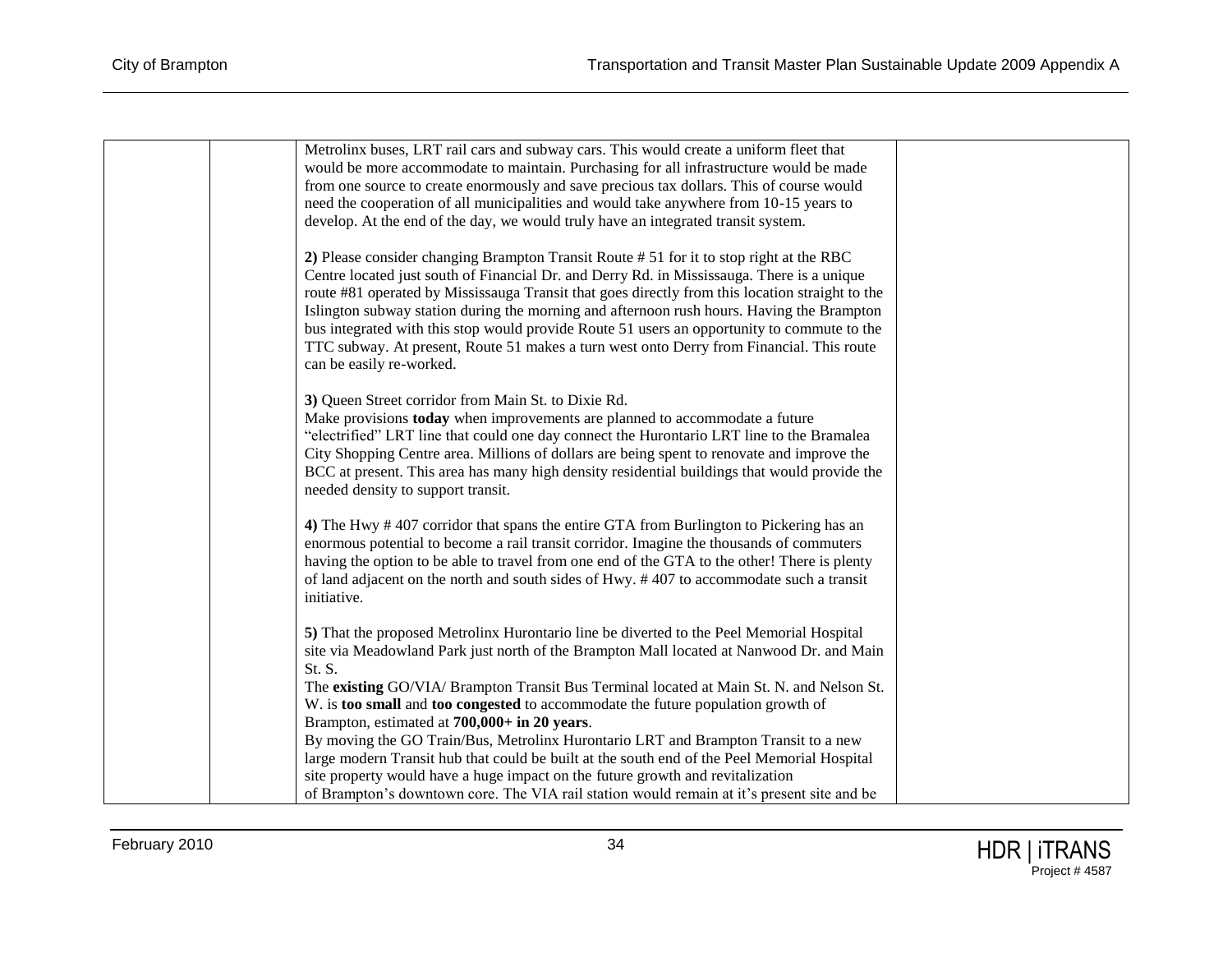|                           |                     | connected to the new transit hub/re-developed Peel Memorial Hospital site by a Brampton<br>Transit route.<br>6) That the old Orangeville Rail line that cuts a north/south corridor from north Brampton to<br>the Streetsville GO station in Mississauga be re-activated as a quiet, electric LRT line that<br>could connect residents from south Caledon, to Downtown Brampton, to the Streetsville Go<br>Station in Mississauga. The rail line is there and has not been used for at least 5 years now.                                                                                                                                                                                                                                                                                                                                                                                                                                                                                                                                                                                                                                                                                                                                                                                                                                                                                                                                                                                                                                                                                                                                                                                                                                                                                                                                                                                                                                                                                                                                                                                                                                                                             |                |
|---------------------------|---------------------|---------------------------------------------------------------------------------------------------------------------------------------------------------------------------------------------------------------------------------------------------------------------------------------------------------------------------------------------------------------------------------------------------------------------------------------------------------------------------------------------------------------------------------------------------------------------------------------------------------------------------------------------------------------------------------------------------------------------------------------------------------------------------------------------------------------------------------------------------------------------------------------------------------------------------------------------------------------------------------------------------------------------------------------------------------------------------------------------------------------------------------------------------------------------------------------------------------------------------------------------------------------------------------------------------------------------------------------------------------------------------------------------------------------------------------------------------------------------------------------------------------------------------------------------------------------------------------------------------------------------------------------------------------------------------------------------------------------------------------------------------------------------------------------------------------------------------------------------------------------------------------------------------------------------------------------------------------------------------------------------------------------------------------------------------------------------------------------------------------------------------------------------------------------------------------------|----------------|
| Resident,<br>Chris Bejnar | January<br>28, 2009 | As we move forward into 2009, I believe we must take one step back, to move two steps<br>forward with our planned transit initiatives in Brampton.<br>There are several key projects that could literally transform the future of Brampton if done<br>properly. I believe missing these opportunities will severely hamper the potential for<br>Brampton's downtown core.<br>Metrolinx LRT/BRT Hurontario line into the south side of the Peel Memorial<br>1)<br>Hospital site via Etobicoke creek and Meadowland Park. Current proposals to take<br>this new transit line into the existing Nelson St. bus and GO station will be<br>extremely challenging. The present station is already too congested and too small to<br>expand for a city that will have over 700,000 residents in the next 15-20 years. I<br>believe that this has such huge potential that I have been dedicating many hours of<br>my own personal time trying to share my ideas with key individuals and decision<br>makers. By working with the WOHC, Central West LHIN, Brampton's Planning<br>Dept. GO Transit and property holders, we can transform downtown Brampton<br>and make it the envy of the GTA! We can be the model for Ontario's Places to<br>Grow initiatives. We won't have to spend hundreds of thousands of tax dollars for<br>consultants on how to attract hotels, business and developers into the downtown,<br>they will come to us! By having a GO Station, and Acceleride LRT station<br>integrated into the site will create tremendous momentum for future development of<br>the downtown. WOHC is in the process of revamping the PMH site. I am still<br>hopeful for a full service hospital to be located there, but fear that we will be only<br>getting an Ambulatory and Urgent Care Centrethat's another e-mail! To make<br>the Hurontario line a huge success, it must be a light rail system, not buses. Light<br>rail is quiet and environmentally friendly. More importantly, it's what residents<br>want. There is a negative stigma taking the bus. If we make our main corridors<br>more like European streets, we will see residents wanting to use transit more. | Comments noted |
|                           |                     |                                                                                                                                                                                                                                                                                                                                                                                                                                                                                                                                                                                                                                                                                                                                                                                                                                                                                                                                                                                                                                                                                                                                                                                                                                                                                                                                                                                                                                                                                                                                                                                                                                                                                                                                                                                                                                                                                                                                                                                                                                                                                                                                                                                       |                |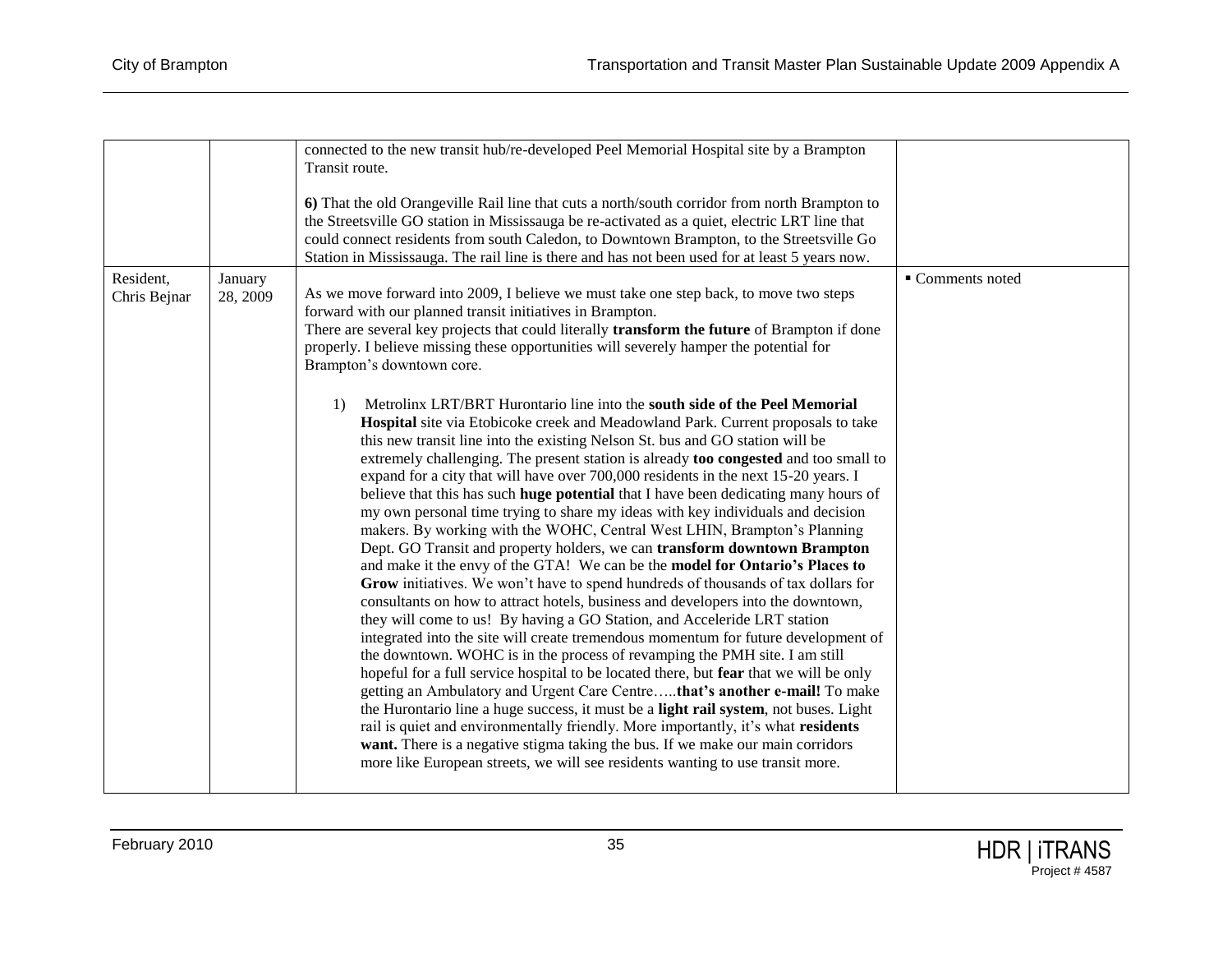| Acceleride- Queen St. Corridor. We have almost 100 million dollars ready to be<br>2)                                                                                                                                                                                                                                                                                                                                                                                                                                                                                                                            |
|-----------------------------------------------------------------------------------------------------------------------------------------------------------------------------------------------------------------------------------------------------------------------------------------------------------------------------------------------------------------------------------------------------------------------------------------------------------------------------------------------------------------------------------------------------------------------------------------------------------------|
| spent just to "glorify" taking the bus. I recently took some time to observe the                                                                                                                                                                                                                                                                                                                                                                                                                                                                                                                                |
| VIVA system in York Region. Millions and Millions of dollars have been spent on                                                                                                                                                                                                                                                                                                                                                                                                                                                                                                                                 |
| fancy buses and fancy bus shelters and a fancy website. I observed lots of empty                                                                                                                                                                                                                                                                                                                                                                                                                                                                                                                                |
| buses and bus stops even during the peak rush hour. We are now going to                                                                                                                                                                                                                                                                                                                                                                                                                                                                                                                                         |
| duplicate a system like this? If we are going to stop using the car (including                                                                                                                                                                                                                                                                                                                                                                                                                                                                                                                                  |
| myself) we have to create transit that the people will actually want to use. In                                                                                                                                                                                                                                                                                                                                                                                                                                                                                                                                 |
| Europe, trains and light rail are everywhere! As well, they use Canadian                                                                                                                                                                                                                                                                                                                                                                                                                                                                                                                                        |
| technology from Bombardier to accomplish their transit goals and initiatives.                                                                                                                                                                                                                                                                                                                                                                                                                                                                                                                                   |
| Where do we see the same technology in Canada? In fact the VIVA system will                                                                                                                                                                                                                                                                                                                                                                                                                                                                                                                                     |
| transform to light rail in the future. The following is a excerpt from the VIVA                                                                                                                                                                                                                                                                                                                                                                                                                                                                                                                                 |
| website:                                                                                                                                                                                                                                                                                                                                                                                                                                                                                                                                                                                                        |
|                                                                                                                                                                                                                                                                                                                                                                                                                                                                                                                                                                                                                 |
| "vivaNext" is where viva is going next. for starters, it will take viva rtvs out of mixed traffic<br>and run them on dedicated rapidways along segments of some of the region's busiest<br>corridors – highway 7, yonge street, davis drive – speeding riders past traffic and reducing<br>ride times by up to 40%. vivaNext rapidways will improve connections among regional<br>growth centres and provide links to other key transit services such as GO rail and the subway<br>system. Eventually, vivaNext will replace buses on the dedicated rapidways with an even<br>faster light rail transit system. |
|                                                                                                                                                                                                                                                                                                                                                                                                                                                                                                                                                                                                                 |
| Does this make any sense? After spending millions of dollars creating the system as it is                                                                                                                                                                                                                                                                                                                                                                                                                                                                                                                       |
| today, they still have to create these dedicated rapidways down the centre of the street and                                                                                                                                                                                                                                                                                                                                                                                                                                                                                                                    |
| move all of the infrastructure from the curbside to the centre? Why not do this in the first                                                                                                                                                                                                                                                                                                                                                                                                                                                                                                                    |
| place? I hope we are not looking down the same path. In my opinion, shared by many other                                                                                                                                                                                                                                                                                                                                                                                                                                                                                                                        |
| Brampton residents, the Queen St. Corridor and the Hurontario corridor should be light<br>rail transit. Other Acceleride corridors like Steeles Ave. and Bovaird should use dedicted                                                                                                                                                                                                                                                                                                                                                                                                                            |
| rapidways with bus rapid transit.                                                                                                                                                                                                                                                                                                                                                                                                                                                                                                                                                                               |
| Imagine linking the Bramalea City Centre to the PMH site then down Hurontario to                                                                                                                                                                                                                                                                                                                                                                                                                                                                                                                                |
| Mississauga. There are already a few vacant lots of land along Queen St. ready for                                                                                                                                                                                                                                                                                                                                                                                                                                                                                                                              |
| development if only the environment is created. By running a light rail system down Queen                                                                                                                                                                                                                                                                                                                                                                                                                                                                                                                       |
| would be the best way to <b>transform the Queen St. corridor</b> from the downtown to BCC.                                                                                                                                                                                                                                                                                                                                                                                                                                                                                                                      |
|                                                                                                                                                                                                                                                                                                                                                                                                                                                                                                                                                                                                                 |
| I would encourage yourself and members of council to go and ride the VIVA system                                                                                                                                                                                                                                                                                                                                                                                                                                                                                                                                |
| yourself and see if this has truly changed the mindset of the York Region resident to take                                                                                                                                                                                                                                                                                                                                                                                                                                                                                                                      |
| public transit and leave the car at home. I would be very interested to see what ridership was                                                                                                                                                                                                                                                                                                                                                                                                                                                                                                                  |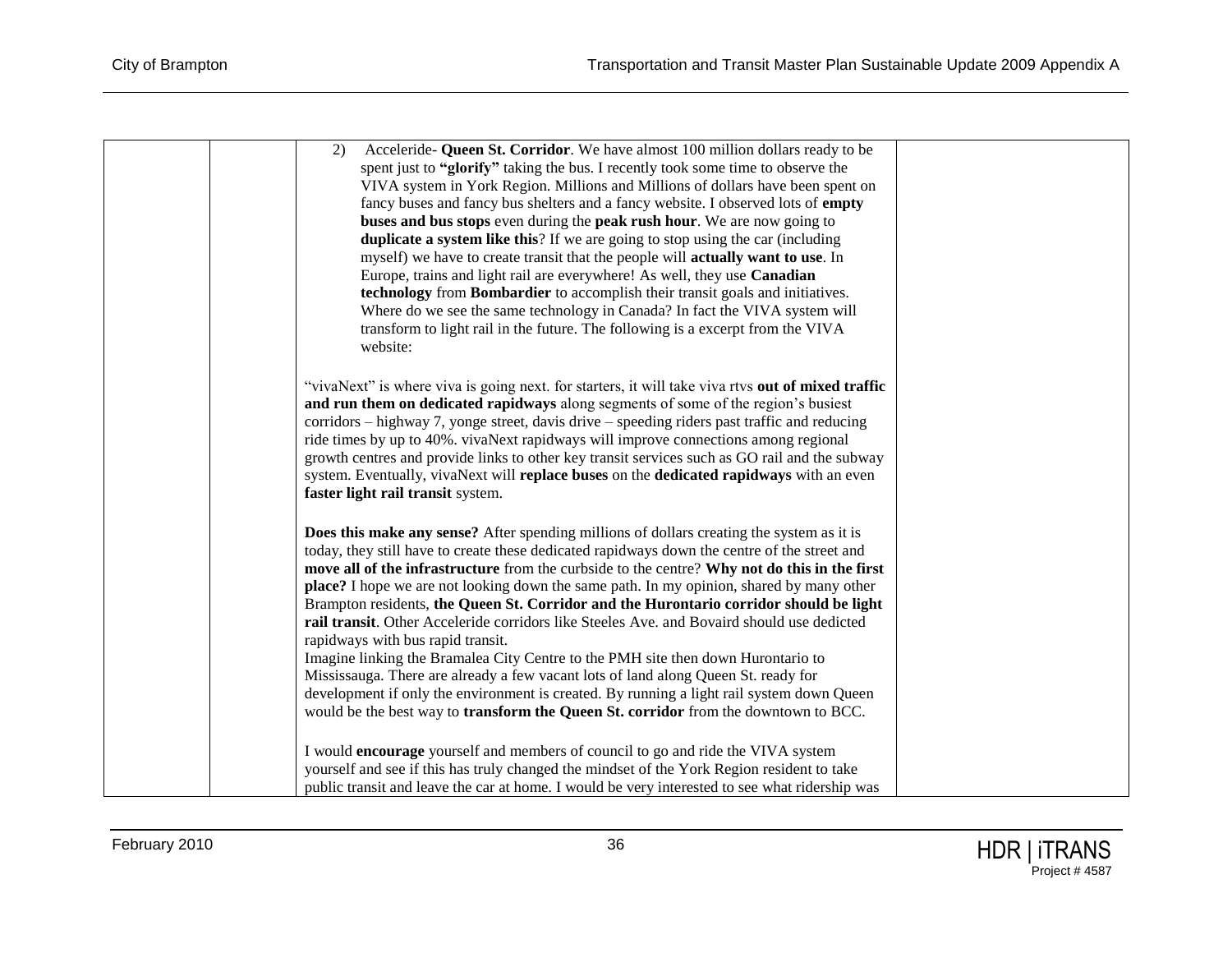|                   |                     | prior to VIVA and how much has it actually increased after the system was implemented. I<br>have e-mailed VIVA to see if they can provide these #'s but have not received a response to<br>dateI wonder why?                                                                                                                                                                                                                                                                                                                                                                                                                                                                                                                                                                                                                                                                                                                                                                                                                                                                                                                                                                                                                                                                                                                                                                                                                                                                                           |                  |
|-------------------|---------------------|--------------------------------------------------------------------------------------------------------------------------------------------------------------------------------------------------------------------------------------------------------------------------------------------------------------------------------------------------------------------------------------------------------------------------------------------------------------------------------------------------------------------------------------------------------------------------------------------------------------------------------------------------------------------------------------------------------------------------------------------------------------------------------------------------------------------------------------------------------------------------------------------------------------------------------------------------------------------------------------------------------------------------------------------------------------------------------------------------------------------------------------------------------------------------------------------------------------------------------------------------------------------------------------------------------------------------------------------------------------------------------------------------------------------------------------------------------------------------------------------------------|------------------|
| <b>GO</b> Transit | January<br>29, 2009 | (Original letter attached)<br>I am writing to follow up to the TTMP Technical Agencies Committee meeting on December<br>$19th$ , and the minutes recently distributed by iTRANS. GO Transit is overall supportive of the<br>direction of the plan, in particular the increased emphasis on public transit service and the<br>implementation of the AcceleRide BRT. We submit the following comments for your<br>consideration:<br>• GO acknowledges the proposals for grade separation from the rail corridor along<br>Mississauga Road, Heritage Road and the proposed West Brampton arterial / freeway<br>connecting Mayfield Road to Highways 407 and 401. In addition, we would like to see<br>additional traffic projections for the level crossing at John Street if the Clark Blvd-Eastern<br>Ave-John Street connection is pursued. We reserve the right to comment further on these<br>candidates for grade-separated crossings at subsequent planning and design stages.<br>• GO Transit is generally supportive of the City's proposal to develop a transit-supportive<br>node at Queen Street and Highway 50 and would like to participate in more specific<br>discussions with the City and iTrans regarding the development of this node. A challenge<br>of this location will be in creating a walkable, transit-oriented development pattern that<br>would complement the transit node and ensure that public transit is an attractive alternative<br>for travel to and from the area. | • Comments noted |
|                   |                     | • GO Transit supports the proposal to have the Main Street BRT connect to the Highway 407<br>Transitway. If at all possible, we would like to see the GO Park and Ride facility at<br>Highway 10 and Highway 407 served by Brampton Transit in advance of the BRT launch.<br>This Park and Ride will be opening in spring 2009 and will serve 407 express services<br>including to Mississauaga, Guelph University and York University.<br>• GO Transit supports the preferred option of using Bramalea Road for the north-south BRT<br>connection in eastern Brampton, rather than the other alternative routes being considered.<br>In addition to other key destinations, the Bramalea Road option will provide optimal access<br>to the Bramalea GO station (a significant local trip generator), as well as to express<br>services on Highway 407.<br>• GO Transit will be undertaking a study to assess the feasibility of constructing a westbound<br>onramp onto Highway 407 at Bramalea Road as well as examining other measures to<br>improve bus access to Bramalea GO Station for both GO and Brampton Transit buses. As a                                                                                                                                                                                                                                                                                                                                                                 |                  |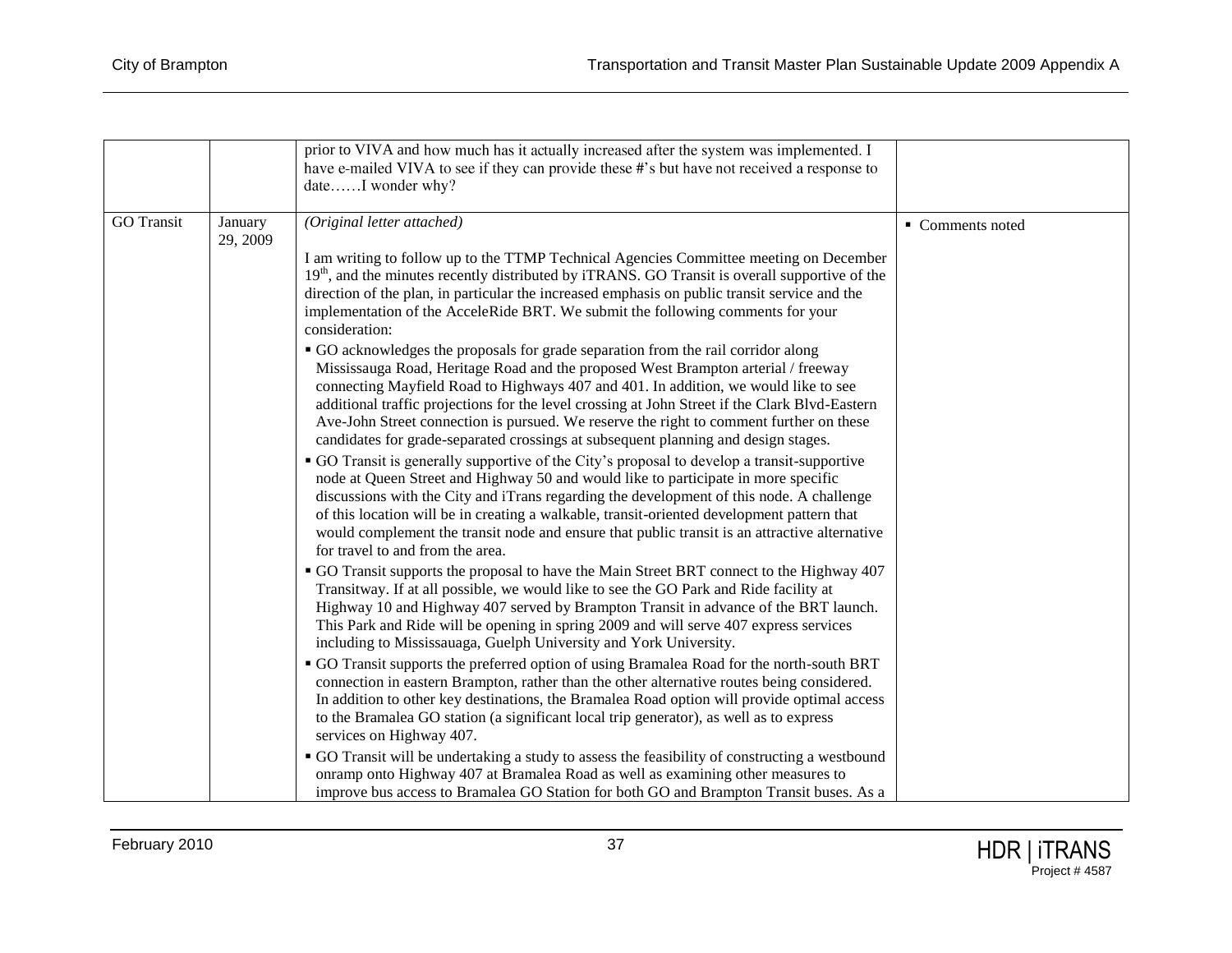|                           |                     | key stakeholder in this initiative, the City of Brampton will be forwarded more information<br>as this study moves forward. It would be valuable for the Bramalea GO Station to be<br>identified in the TTMP as a key location for transit improvements.<br>• GO Transit's recently released strategic plan (GO 2020) includes the objective to double<br>the proportion of passengers accessing GO Stations by walking, bicycling and local transit<br>by 202. We will be working to improve the pedestrian and cycling friendliness of GO<br>Stations, as well as working with local municipalities to develop better walking and cycling<br>routes to GO Stations. Considering that a clear need has not bee demonstrated for a<br>vehicular Denison Avenue connection to Mill Street, we suggest that the City consider<br>completing this portion of the central City network with a pathway conection for<br>pedestrians and cyclists only. This will help improve options for non-motorized travel to                                                                                                                                                                                                                                                                                                                                                                                                                                                                                                                                                                                                                                                                                                                                                                                                                                                                                                                                                                                                                    |                 |
|---------------------------|---------------------|---------------------------------------------------------------------------------------------------------------------------------------------------------------------------------------------------------------------------------------------------------------------------------------------------------------------------------------------------------------------------------------------------------------------------------------------------------------------------------------------------------------------------------------------------------------------------------------------------------------------------------------------------------------------------------------------------------------------------------------------------------------------------------------------------------------------------------------------------------------------------------------------------------------------------------------------------------------------------------------------------------------------------------------------------------------------------------------------------------------------------------------------------------------------------------------------------------------------------------------------------------------------------------------------------------------------------------------------------------------------------------------------------------------------------------------------------------------------------------------------------------------------------------------------------------------------------------------------------------------------------------------------------------------------------------------------------------------------------------------------------------------------------------------------------------------------------------------------------------------------------------------------------------------------------------------------------------------------------------------------------------------------------------|-----------------|
| Resident,<br>Chris Bejnar | February<br>6, 2009 | access transit services at both the GO Station and the Brampton Transit Terminal.<br>After attending the Brampton Transportation and Transit Master Plan Public Information<br>Session on Feb. 4, 2009, I did not find the information presented by <b>iTRANS</b> consulting to<br>be very informative. The same old information from the past few years was presented with<br>very little new facts, concepts or ideas on how to get a Brampton resident off their car<br>dependency and start using public transportation.<br>Some of the discussions that evening revolved around York Region's VIVA transit project.<br>If we are to duplicate VIVA's BRT "Phase 1" concept, I believe we will not be spending our<br>tax dollars wisely. To create a "glorified" bus service at the curb side of the roadway is<br>wasting time and money. What we need is rapidways down the centre of each major roadway<br>able to accommodate a BRT for (Bovaird, Steeles) and LRT for (Hurontario/Main, Queen).<br>Better coordination of our tax dollars has to take place. As an example, we have identified<br>Acceleride East / West corridors as early as 2004, those being Bovaird, Queen and Steeles.<br>Major road construction projects have taken place over the past few years along Queen and<br>Steeles, with new curbs, sidewalk repairs, utility repositioning and asphalt resurfacing. Why<br>weren't plans made to incorporate widening or adding infrastructure to accommodate a<br>future centre rapidway for BRT or LRT? We know that these corridors must one day exist,<br>why not take advantage of funds that were available at the time? Both the Region of Peel and<br>the City are aware of these projects. Better planning and coordination between different<br>levels of governments must take place in the future.<br>The reason I am writing everyone today is to share an excellent website with you. It is<br>www.lightrailnow.org This website addresses all of the facts when comparing Bus Rapid | Comments noted. |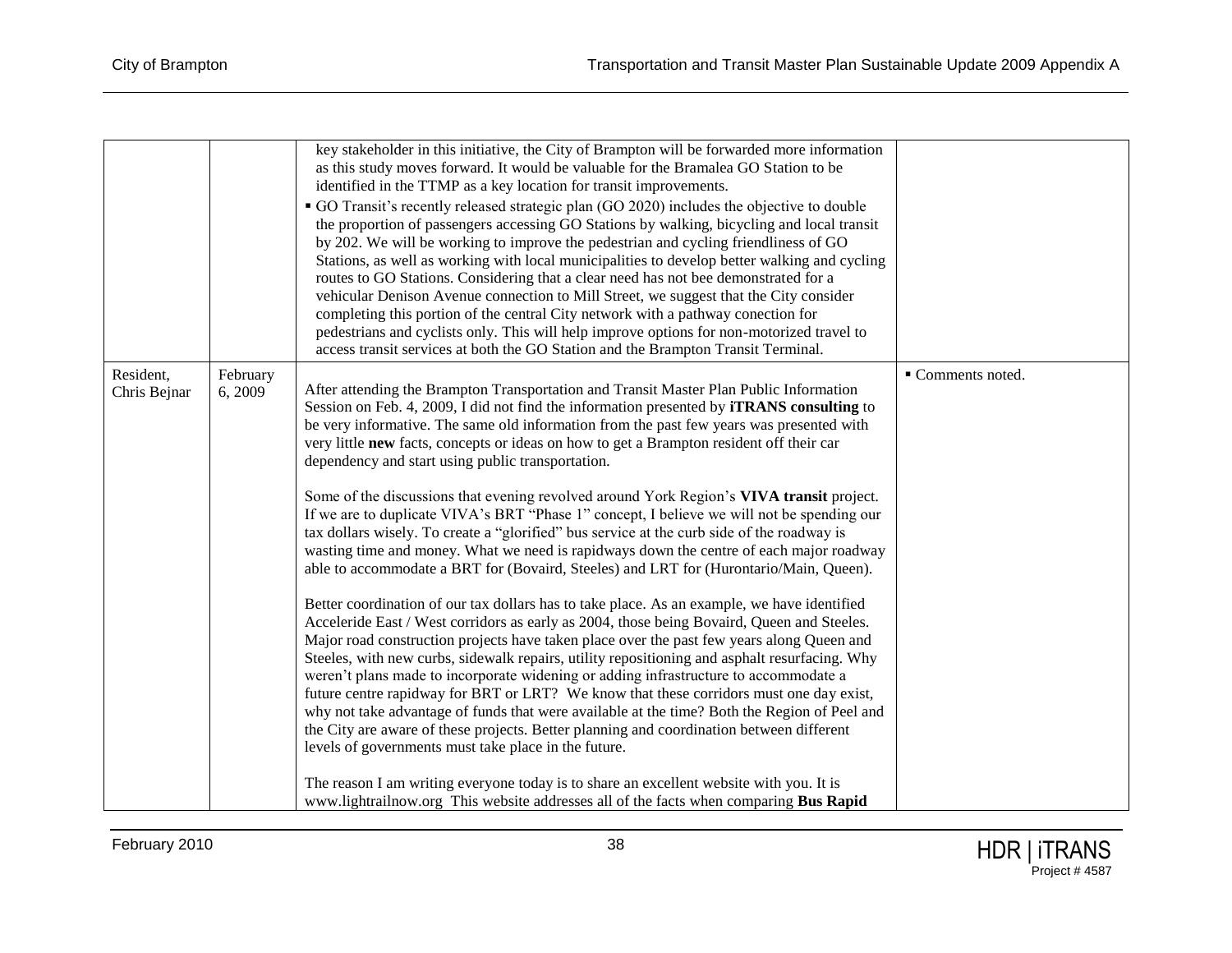| Transit vs. Light Rail Transit. It has many case studies from other municipalities across       |  |
|-------------------------------------------------------------------------------------------------|--|
| North America, Europe and Australia. It offers excellent information on why Light Rail is       |  |
| better to increase transit ridership, has a lower cost of ownership, help's revitalize          |  |
| downtown's and is overwhelmingly the preferred choice of transit riders worldwide. It           |  |
| casts doubt on the advantages of BRT systems specifically that they are a "cheaper" system.     |  |
| I encourage everyone to review this site. I found it to be very interesting, factual and        |  |
| informative!                                                                                    |  |
|                                                                                                 |  |
| The following are some excerpts from just some of the articles I've read:                       |  |
| 1) The Bottom Line: The planning process, and particularly the analysis of LRT vs. "BRT"        |  |
| alternatives, needs a stronger dose of real-world experience, and less speculation and rigid    |  |
| reliance on rather mechanistic modeling. The <i>performance records</i> of numerous examples of |  |
| LRT and "BRT" systems in actual operation should speak for themselves. <i>It's certainly</i>    |  |
| difficult to ignore or dismiss what to most reasonable people would seem to be a rather         |  |
| distinctive superiority of rail transit services in attracting the public away from motor       |  |
| vehicles and into public transport.                                                             |  |
|                                                                                                 |  |
| 2) Is the ability of "BRT" ("Bus Rapid Transit") to attract rider's equivalent to that of light |  |
| rail? Recent experience with new light rail vs. new "BRT" starts, an historical review, and     |  |
| other evidence suggest that theory-based ridership forecasting models, approved by an FTA       |  |
| promoting "BRT", may not tell planners, decision makers, and the public the whole story.        |  |
|                                                                                                 |  |
| As I stated at Wednesday's Public meeting, have members of City Planning, Brampton              |  |
| Transit and City Council actually taken a ride on the VIVA BRT system? Is this what we          |  |
| want for our "showcase" corridors along Queen and Main/Hurontario?                              |  |
|                                                                                                 |  |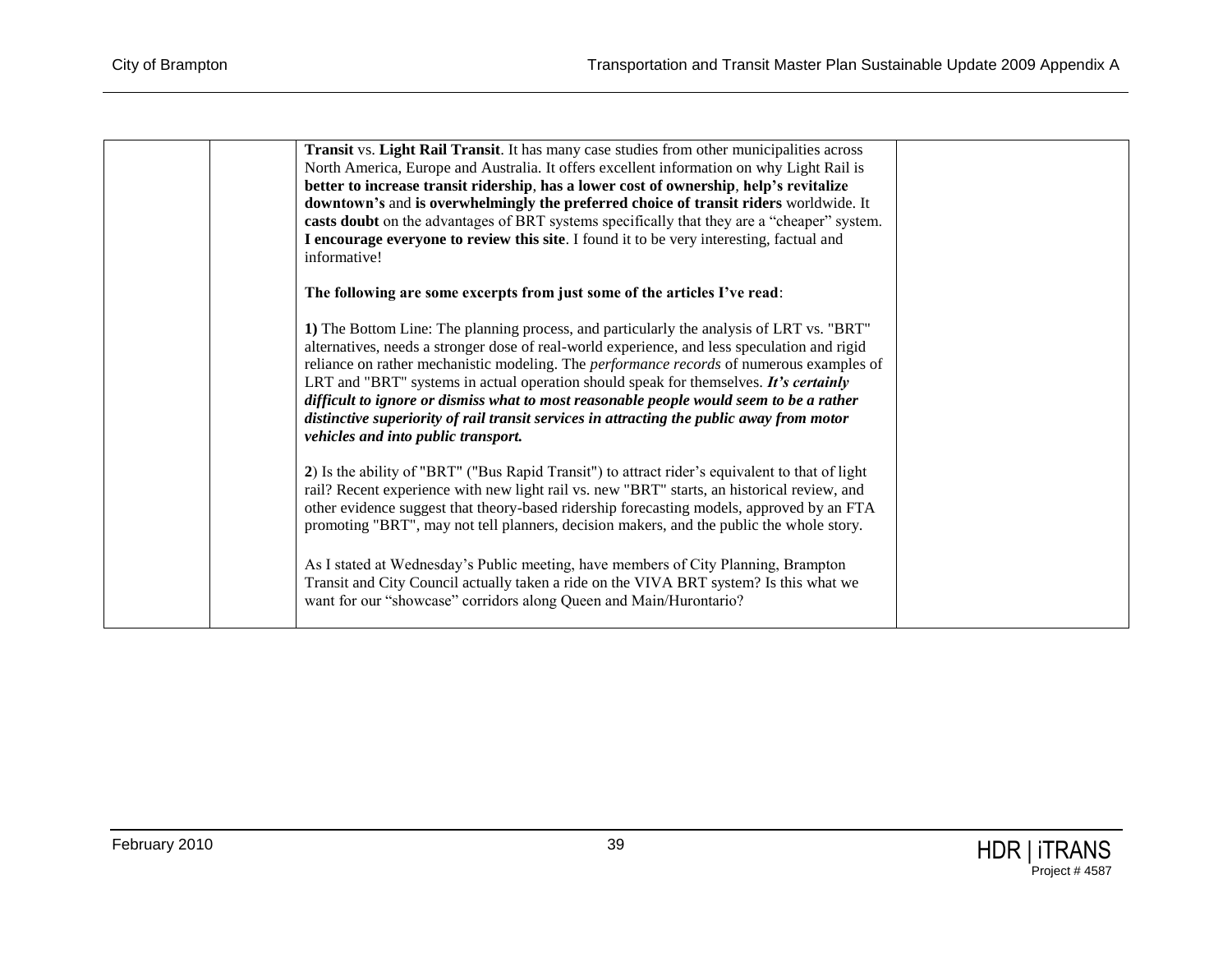# Appendix A-4

Transportation & Transit Master Plan Sustainable Update

Agency comments on Draft TTMP Report August 2009 to September 2009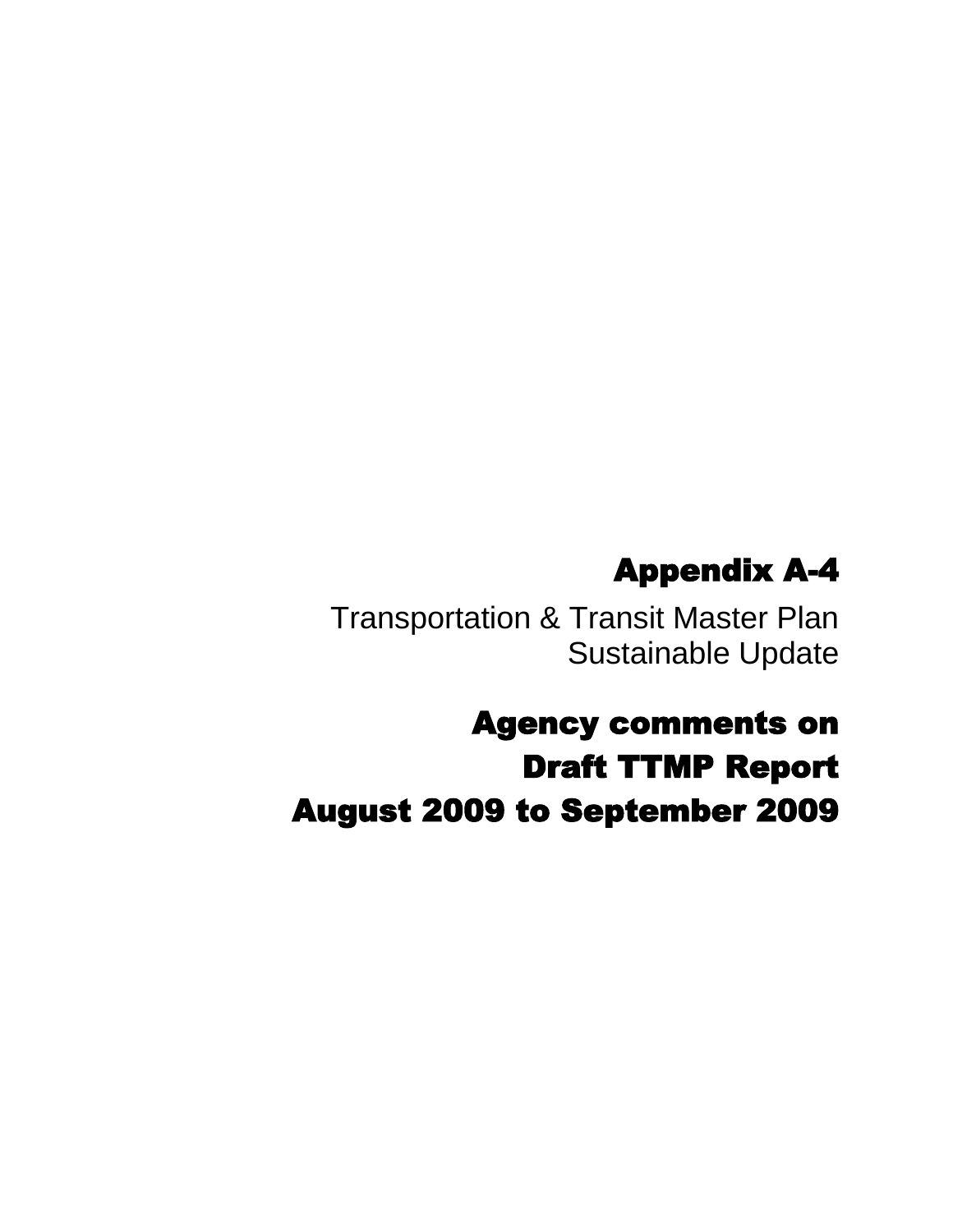## 4. AGENCY COMMENTS ON DRAFT TTMP REPORT, AUGUST 2009 TO SEPTEMBER 2009

Comments from agencies and organizations on the Draft TTMP Final Report dated July 2009, and the response and / or action taken, are summarized in this Appendix. The comments are summarized by key themes and then by the commenting agency or organization.

#### 4.1 North South Transportation Corridor

| <b>Comment</b><br># | Name / Organization | Date<br><b>Received</b> | <b>Comment</b>                                                                                                                                                                                                                                                                                                                                                                                                                                                                                                                                                                                                                                                                                                                                                                                                                                                                                                            | <b>Response</b>                                                                                                                                                                                                                                                |
|---------------------|---------------------|-------------------------|---------------------------------------------------------------------------------------------------------------------------------------------------------------------------------------------------------------------------------------------------------------------------------------------------------------------------------------------------------------------------------------------------------------------------------------------------------------------------------------------------------------------------------------------------------------------------------------------------------------------------------------------------------------------------------------------------------------------------------------------------------------------------------------------------------------------------------------------------------------------------------------------------------------------------|----------------------------------------------------------------------------------------------------------------------------------------------------------------------------------------------------------------------------------------------------------------|
|                     | Region of Peel      | September<br>4, 2009    | The Region acknowledges that the network<br>performance evaluations and subsequent<br>recommendations and depictions in exhibits in the<br>2009 TTMP are based on the "working assumption" of<br>the North South Transportation Corridor (NSTC)<br>operating as a high order arterial road (given the<br>TTMP's scope of determining roadway improvements<br>within Brampton's boundaries and its use in the<br>updating of Brampton's DC bylaw). We note,<br>however, that completion of the Halton-Peel Boundary<br>Area Transportation Study (HP BATS), which will<br>confirm the need for a NSTC and other potential<br>transportation improvements in west Brampton, may<br>require refinement of the recommendations in the<br>TTMP. HP BATS will also define the role and<br>function of the NSTC, which will provide the basis for<br>determining jurisdictional responsibility for ownership<br>and maintenance. | The TTMP Report states that final<br>recommendations on the NSTC corridor, its role<br>and function, and other transportation<br>improvements in west Brampton will rely on the<br>outcome of the Halton-Peel Boundary Area<br>Transportation Study (HP BATS). |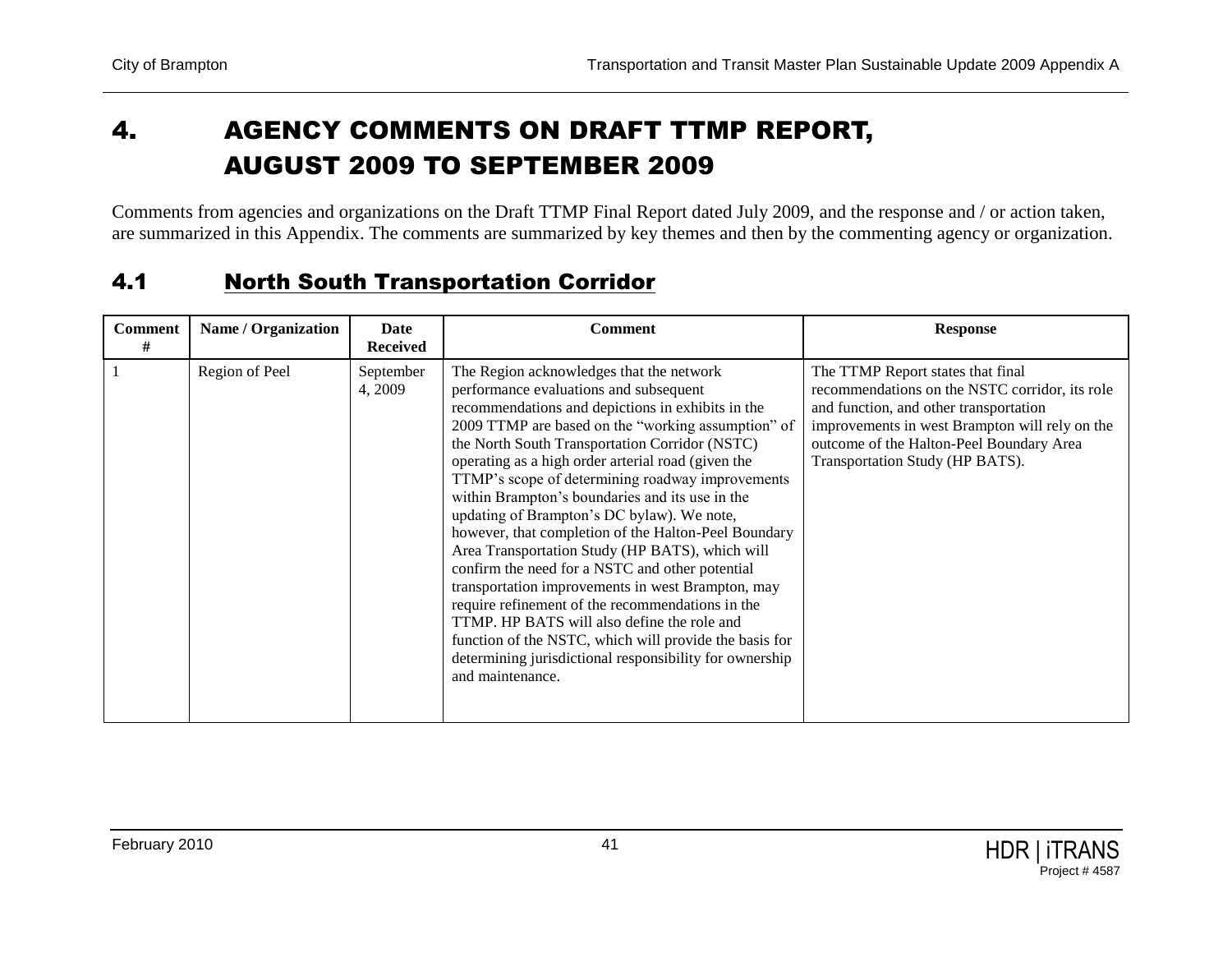### 4.2 Compliance with other EAs and Studies

| <b>Comment</b><br># | <b>Name / Organization</b>              | <b>Date</b><br><b>Received</b> | <b>Comment</b>                                                                                                                                                                                                                                                                                                                                                                                                                                                                                                                                                                                                                                       | <b>Response</b>                                                                                                                                                                                                      |
|---------------------|-----------------------------------------|--------------------------------|------------------------------------------------------------------------------------------------------------------------------------------------------------------------------------------------------------------------------------------------------------------------------------------------------------------------------------------------------------------------------------------------------------------------------------------------------------------------------------------------------------------------------------------------------------------------------------------------------------------------------------------------------|----------------------------------------------------------------------------------------------------------------------------------------------------------------------------------------------------------------------|
| $\overline{2}$      | City of Mississauga                     | August 31,<br>2009             | Long Term Transit Network<br>As you are aware, the Environmental Assessment<br>(EA) and Metrolinx Business Case Analysis for the<br>Hurontario Corridor are still underway and will inform<br>the appropriate transit technology for the corridor.<br>Accordingly, we suggest that the TTMP transit<br>schedules note that the BRT technology along the<br>Hurontario corridor is subject to outcomes of the<br>ongoing EA.                                                                                                                                                                                                                          | Comment noted; wording will be added to<br>Section 7.2.1.                                                                                                                                                            |
| 3                   | Halton Region &<br>Town of Halton Hills | August 27,<br>2009             | Also, it is unclear whether Recommendation 9 of the<br>Brampton Council Report, dated June 30, 2009 is<br>requesting that the findings of the TTMP with respect<br>to the Norval By-pass be incorporated into HP BATS,<br>or be reconsidered under the HP BATS work. It is our<br>opinion that the environmental work completed to date<br>is not sufficient to be able depict the crossing<br>associated with a by-pass as having "significant<br>environmental impacts", and that the pinch point<br>created within Norval must be addressed in<br>conjunction with the widening of Bovaird Drive West<br>(Hwy 7) and Winston Churchill Boulevard. | Comment noted. In the TTMP Report, the need<br>for improved east-west connections and<br>alternative network improvements in west<br>Brampton are referred to the Halton-Peel<br>Boundary Area Transportation Study. |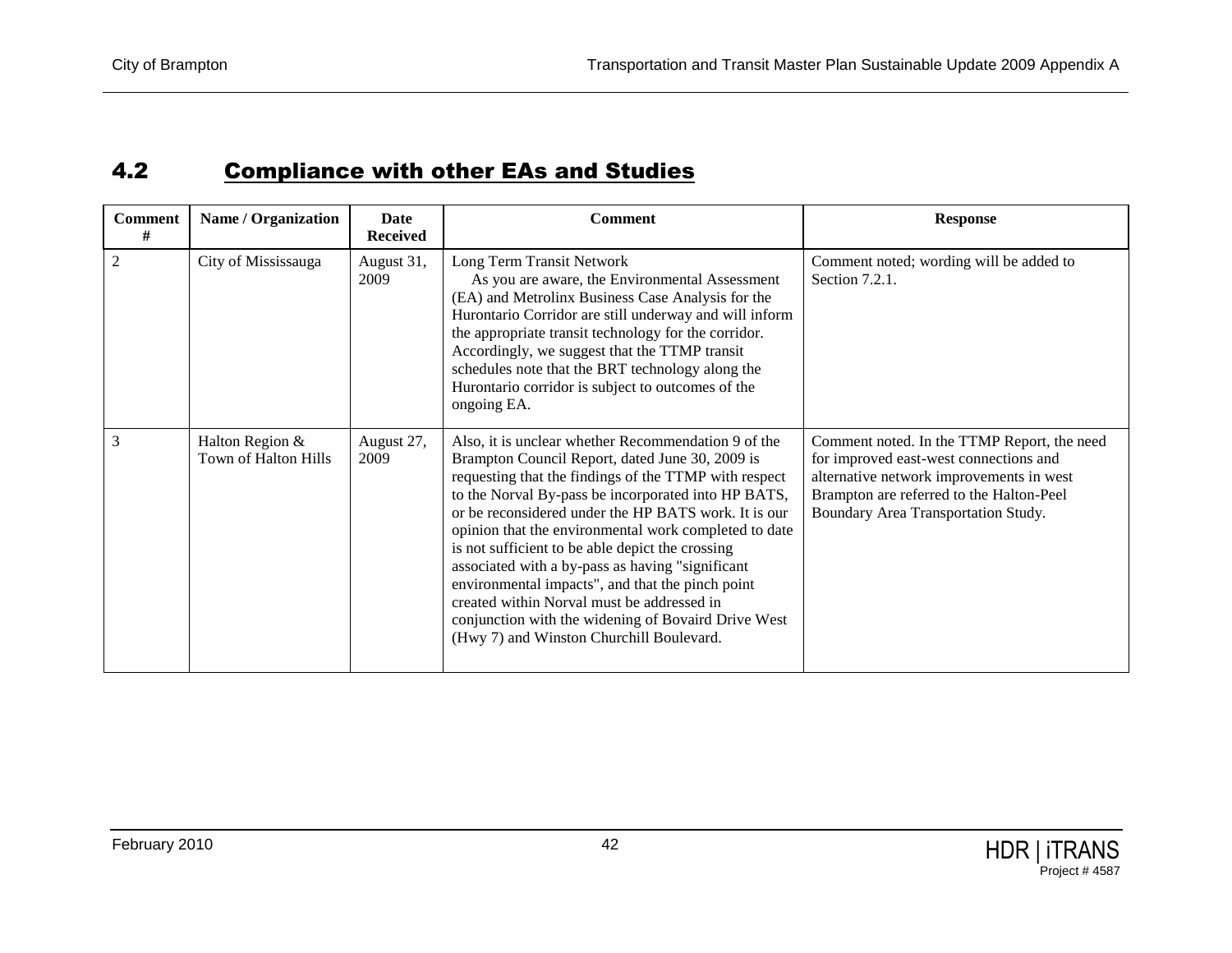| Recommendations related to the initiation of the Bram<br>Halton Region &<br>August 27,<br>Comment noted. The TTMP is clearly<br>2009<br>Town of Halton Hills<br>West Parkway EA would also appear to anticipate the<br>outcome of the on-going HP BATS work which will<br>any future EA initiated by the City would<br>recognize and protect for that process and its<br>establish a preferred North-South Transport Corridor.<br>ultimate conclusions to be incorporated.<br>We would ask that this and any other |  |  |                                             |
|--------------------------------------------------------------------------------------------------------------------------------------------------------------------------------------------------------------------------------------------------------------------------------------------------------------------------------------------------------------------------------------------------------------------------------------------------------------------------------------------------------------------|--|--|---------------------------------------------|
| recommendations specifically related to matters under<br>consideration through HP BATS, recognize that they<br>are subject to the finding of the HP BATS.                                                                                                                                                                                                                                                                                                                                                          |  |  | recognizing the ongoing HP BATS process and |

#### 4.3 Transportation Demand Management

| <b>Comment</b> | Name / Organization | Date<br><b>Received</b> | Comment                                                                                                                                                                                                                                                                                                                                                                                                                                                                                                                                                                                   | <b>Response</b>                                                                                                                                                                      |
|----------------|---------------------|-------------------------|-------------------------------------------------------------------------------------------------------------------------------------------------------------------------------------------------------------------------------------------------------------------------------------------------------------------------------------------------------------------------------------------------------------------------------------------------------------------------------------------------------------------------------------------------------------------------------------------|--------------------------------------------------------------------------------------------------------------------------------------------------------------------------------------|
|                | Region of Peel      | September<br>4, 2009    | Regional staff recommends that the TTMP say more<br>about the planning and implementation of TDM<br>measures. The TDM efforts mentioned in the TTMP<br>are a step in the right direction. We believe that it<br>would be beneficial for Brampton to accelerate their<br>actions in both the planning and implementation of<br>TDM measures (and to mention this in the TTMP).<br>The Region will be happy to work collaboratively with<br>Brampton in this area, as we are implementing a<br>number of TDM projects that have been identified in<br>the Region's Five Year TDM work plan. | Comment noted. The TTMP will strive to deepen<br>the planning and implementation of TDM<br>measures and to reflect the cooperation<br>opportunities between The City and the Region. |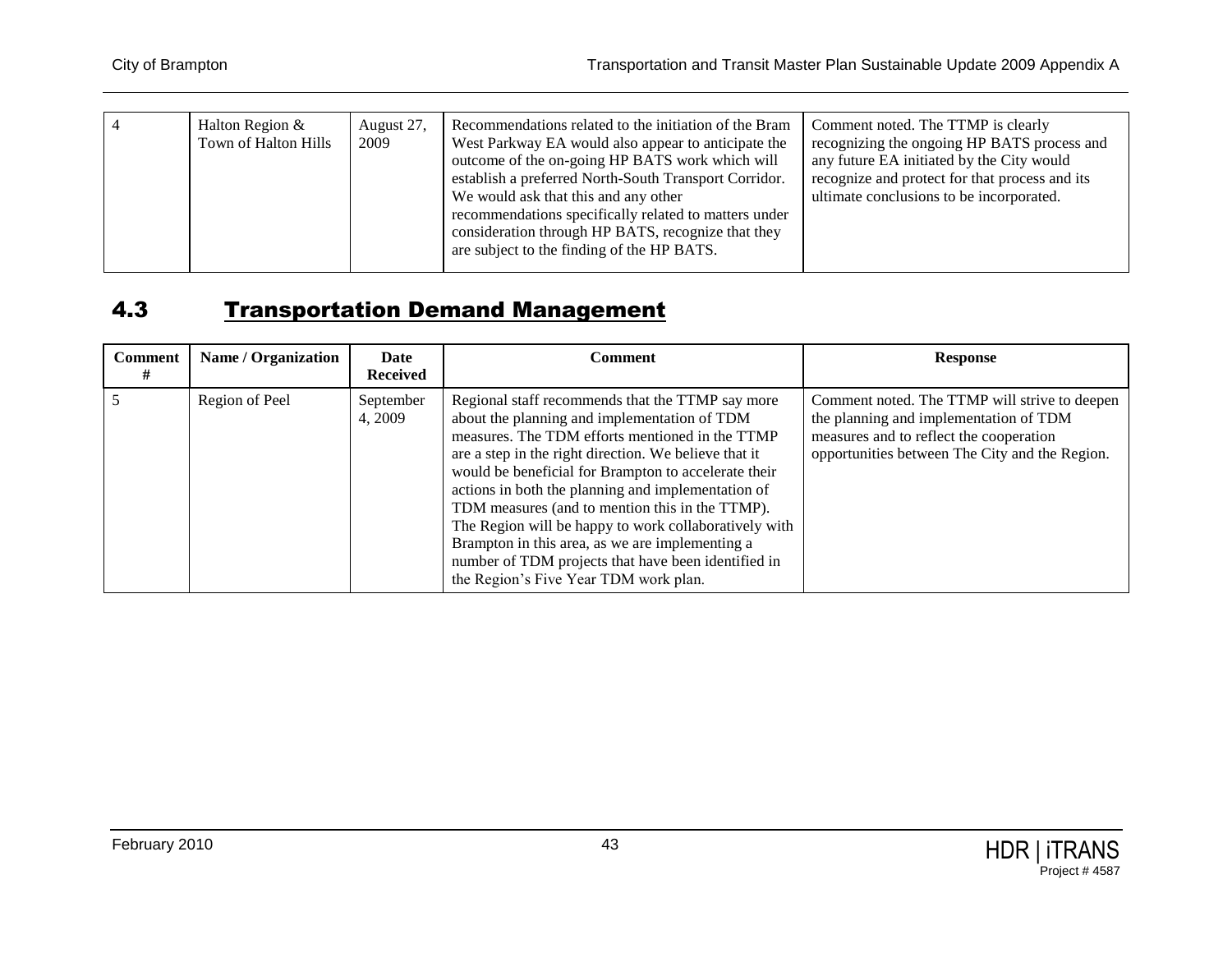## 4.4 Recommended Road Network Issues

| <b>Comment</b><br># | Name / Organization                     | Date<br><b>Received</b> | <b>Comment</b>                                                                                                                                                                                                                                                                                                                                                                                                                                                                                                                                                                                                                                                                    | <b>Response</b>                                                                                                                                                                                                                                                                                                    |
|---------------------|-----------------------------------------|-------------------------|-----------------------------------------------------------------------------------------------------------------------------------------------------------------------------------------------------------------------------------------------------------------------------------------------------------------------------------------------------------------------------------------------------------------------------------------------------------------------------------------------------------------------------------------------------------------------------------------------------------------------------------------------------------------------------------|--------------------------------------------------------------------------------------------------------------------------------------------------------------------------------------------------------------------------------------------------------------------------------------------------------------------|
| 6                   | City of Mississauga                     | August 31,<br>2009      | Long Term Road Network<br>We note that the 2021 long term road network<br>recommends the widening of Bramalea Road and<br>Torbram Road to 6 lanes to the Mississauga boundary.<br>As mentioned in our 2004 comments on the Brampton<br>TTMP, the City of Mississauga does not support these<br>widening projects and recommends that the TTMP be<br>revised to reflect a 4 lane cross section to be consistent<br>with Mississauga's Official Plan and avoid bottle<br>necks at the Brampton / Mississauga boundary.<br>We would be happy to meet with you and the<br>consultant to review their modelling forecasts on this<br>issue.                                            | We have confirmed that the TTMP model is<br>forecasting need for 4 lanes on Bramalea Road<br>and on Torbram Road, south of Highway 407,<br>for the 2031 road network. The figures will be<br>adjusted to reflect this.                                                                                             |
| $\overline{7}$      | Halton Region & Town<br>of Halton Hills | August 27,<br>2009      | Specifically, the 2031 recommended road network<br>(exhibit 7-8, Transportation Report) has identified the<br>need to widen both Bovaird Drive West (to Halton<br>Hills boundary) and Winston Churchill Boulevard<br>(North and South of Norval) to four lanes. The<br>Regions concern is that there has been no<br>consideration that Highway 7 and Winston Churchill<br>Boulevard though Norval cannot physically be<br>widened beyond its current configuration. As the<br>TTMP relies on the widening of these facilities to<br>accommodate the projected growth in Brampton, it is<br>imperative that the excessive congestion though the<br>Hamlet of Norval be considered. | We recognize that Highway 7 and Winston<br>Churchill Boulevard cannot be widened through<br>Norval. Congestion problems in Norval and<br>alternative transportation solutions are being<br>addressed in HP BATS which will produce final<br>recommendations for transportation<br>improvements in the Norval area. |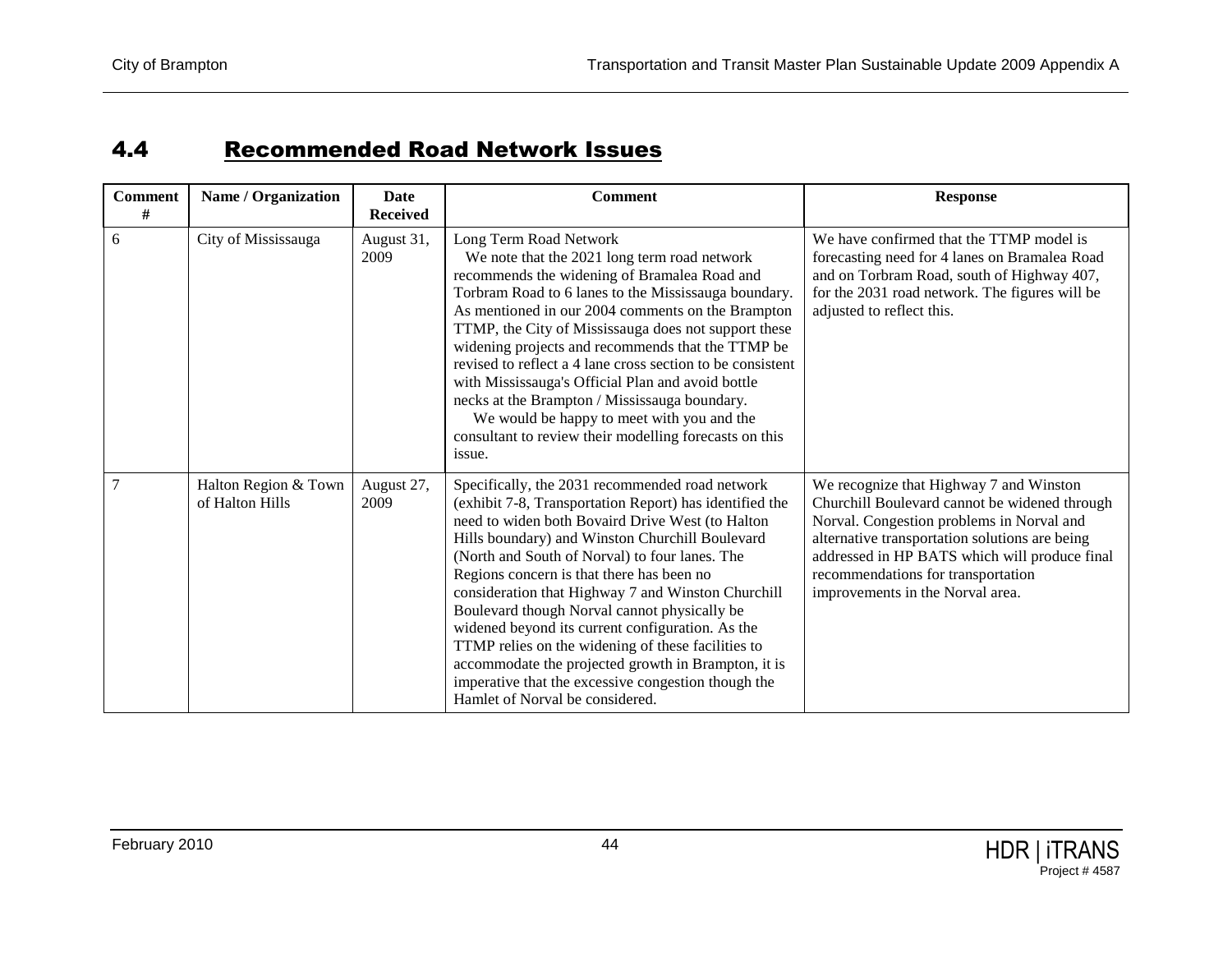| 8 | Region of Peel | September<br>4, 2009 | At this time, Regional staff cannot support some of the<br>recommended road network improvements pertaining<br>to Regional roads that are included in the TTMP. As<br>noted in our comments on the Draft TTMP, the<br>Regional Road improvements depicted in Exhibits 7-8<br>to $7-12$ – recommended road network needs by $2011$ ,<br>$2016, 2021, 2031$ and Beyond $2031$ – are not<br>consistent with the current Regional Road Program<br>(Capital Plan and Development Charges by-law).<br>Inconsistencies include Queen Street between<br>McLaughlin Road and Mississauga Road, Bovaird<br>Drive west of Mississauga Road and Winston<br>Churchill Blvd from Steeles to Bovaird. The Region is<br>currently undertaking a Long Range Transportation<br>Plan (LRTP) Update, which will recommend Regional<br>Road improvement needs for the future horizon years.<br>Through the LRTP Update exercise Regional staff will<br>review and confirm the Regional road improvements<br>included in these TTMP exhibits. | The TTMP is intended as a needs based analysis<br>that will feed future input into the Regional<br>LRTP and Regional Capital Budget. The same<br>philosophy is true for the City. The TTMP will<br>be used as basis for input to City budget forecast<br>but will not always be reflected in the budget as<br>other factors such as logistics and funding<br>availability are factored in. |
|---|----------------|----------------------|-------------------------------------------------------------------------------------------------------------------------------------------------------------------------------------------------------------------------------------------------------------------------------------------------------------------------------------------------------------------------------------------------------------------------------------------------------------------------------------------------------------------------------------------------------------------------------------------------------------------------------------------------------------------------------------------------------------------------------------------------------------------------------------------------------------------------------------------------------------------------------------------------------------------------------------------------------------------------------------------------------------------------|--------------------------------------------------------------------------------------------------------------------------------------------------------------------------------------------------------------------------------------------------------------------------------------------------------------------------------------------------------------------------------------------|
| 9 | York Region    | August 28,<br>2009   | Table 7-5 (Northeast Brampton Road Improvements)<br>has identified a widening of Castlemore Road through<br>to Highway 50 and the Mayfield - Major Mackenzie<br>Link to 6 lanes. It is important to note that York<br>Region's draft update to the Transportation Master<br>Plan and ongoing West Vaughan IEA have<br>recommended a future widening of Major Mackenzie<br>Drive and Rutherford Road to 4 general purpose lanes<br>plus transit priority including such measures as HOV<br>lanes, queue jump lanes and / or transit signal priority<br>through to the York Peel Boundary.                                                                                                                                                                                                                                                                                                                                                                                                                                | Comment noted, section 7.1, Implementation<br>Philosophy, will include language specific to<br>boundary area connections allowing for<br>appropriate transitions.                                                                                                                                                                                                                          |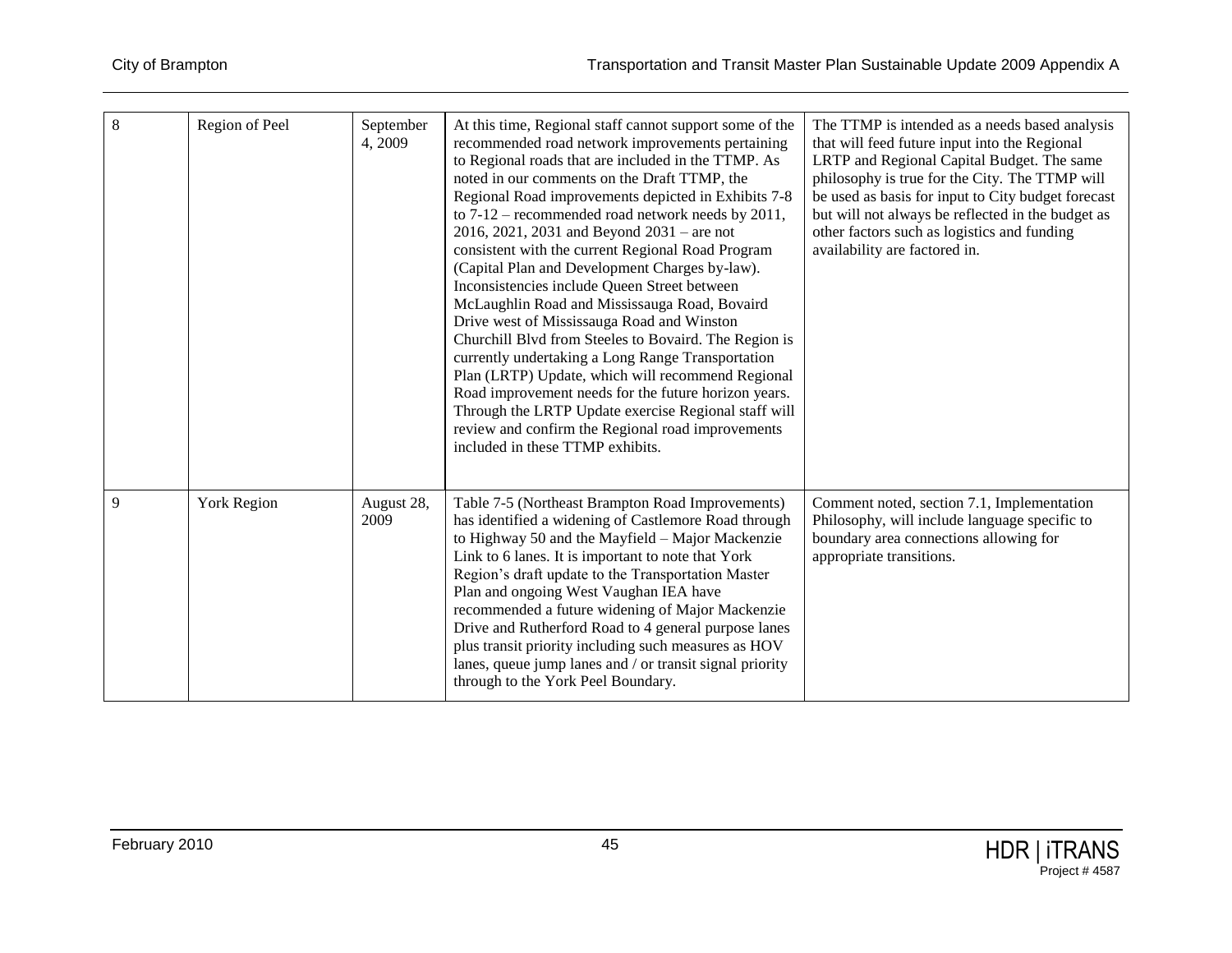| 10 | <b>York Region</b> | August 28,<br>2009 | Further, to accommodate the Region's design standard<br>for 6 lane Regional roads identified in our Towards<br>Great Region Streets - A Path to Improvements<br>(Design Guidelines for 6-lane Regional Streets), the<br>rights-of-way requirements along both roads have<br>been increased from 36m to 43m in the Region's draft<br>Official Plan. The Region understands that the City of<br>Brampton maintains a 36m ROW through these<br>corridors.<br>Further coordination will be required between the City<br>of Brampton and the Region of York in constructing<br>these boundary area connections, to ensure that the | Comment noted, section 7.1, Implementation<br>Philosophy, will include language specific to<br>boundary area connections allowing for<br>appropriate transitions. |
|----|--------------------|--------------------|-------------------------------------------------------------------------------------------------------------------------------------------------------------------------------------------------------------------------------------------------------------------------------------------------------------------------------------------------------------------------------------------------------------------------------------------------------------------------------------------------------------------------------------------------------------------------------------------------------------------------------|-------------------------------------------------------------------------------------------------------------------------------------------------------------------|
|    |                    |                    | transition between the ROW standard is<br>accommodated. In an effort to maintain intersection<br>operations at Highway 50, it is recommended that the<br>TTMP identify that in the vicinity of the York Peel<br>Boundary appropriate measures must be included in<br>the detail design of the Arterial Road extension of<br>Major Mackenzie Drive and Rutherford Road to<br>adequately transition from the proposed HOV network<br>east of Highway 50 to potentially 6 general purpose<br>lanes west of Highway 50.                                                                                                           |                                                                                                                                                                   |
| 11 | <b>York Region</b> | August 28,<br>2009 | Notwithstanding such, the Region recognizes that<br>Section 7.5 (Transportation System and Demand<br>Management) makes reference to TSM strategies<br>which could include the provision for HOV lanes on<br>6-lane roadways. The Region further recommends that<br>in the vicinity of the York - Brampton boundary, the<br>design standard for 6 lane roads consider HOV lanes.                                                                                                                                                                                                                                               | These strategies are recommended by the TTMP<br>to be analyzed during the EA process                                                                              |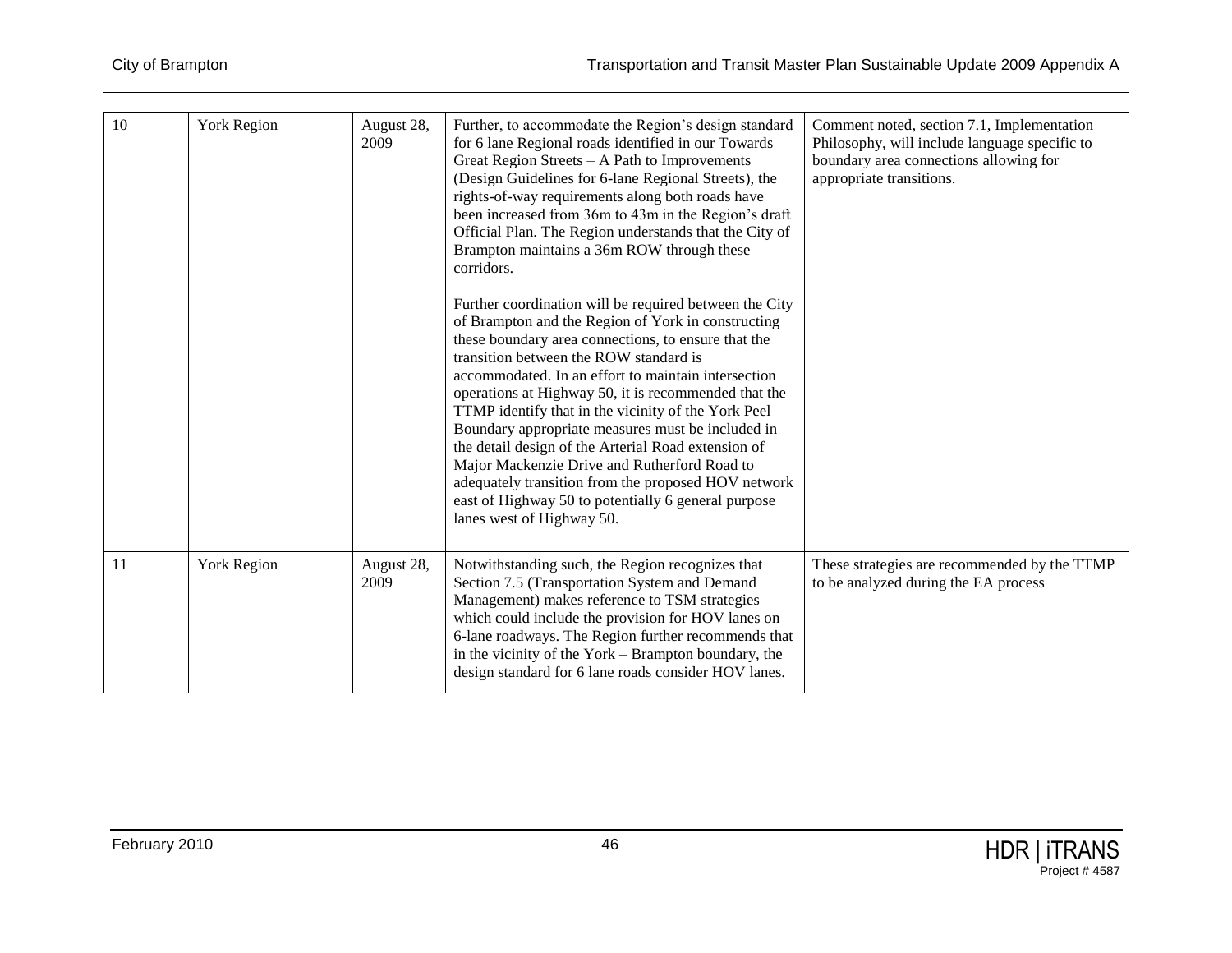| 12 | York Region        | August 28,<br>2009 | Improvements along Major Mackenzie Drive have<br>been identified in York Region's 10-Year Roads<br>Construction Program for completion by 2015, which<br>is consistent with the staging identified in the TTMP.<br>However, the Transportation Master Plan identified<br>the widening of Rutherford Road to 6 lanes for the<br>purpose of HOV by 2031. In contrast, Brampton<br>TTMP has assumed these needs by 2014 (opening of<br>Highway 427 extension).<br>The Region is currently reviewing the timing for both<br>Major Mackenzie Drive and Rutherford Road Region<br>through the West Vaughan Individual Environmental<br>Assessment. Further coordination will be required<br>between the City of Brampton and the Region of<br>York. The Region reviews the 10-Year Roads<br>Construction Program annually. | We agree that coordination is important between<br>the City of Brampton, Peel Region, and Region<br>of York. The recent York-Peel BATS study<br>identified the widening of Rutherford Road to 6<br>lanes by 2021, west of Highway 27. The TTMP<br>report will state that the timing of road<br>improvements at the York-Peel boundary will be<br>carried out in consultation with Peel Region and<br>York Region. |
|----|--------------------|--------------------|----------------------------------------------------------------------------------------------------------------------------------------------------------------------------------------------------------------------------------------------------------------------------------------------------------------------------------------------------------------------------------------------------------------------------------------------------------------------------------------------------------------------------------------------------------------------------------------------------------------------------------------------------------------------------------------------------------------------------------------------------------------------------------------------------------------------|-------------------------------------------------------------------------------------------------------------------------------------------------------------------------------------------------------------------------------------------------------------------------------------------------------------------------------------------------------------------------------------------------------------------|
| 13 | <b>York Region</b> | August 28,<br>2009 | There is a contradictory recommendation between<br>7.3.2 (Short Term Road Network) and 7.3.3 (Medium-<br>Term Road Network) with regards to the Highway<br>427 Extension. Section 7.3.2 notes that Highway 427<br>extension to Major Mackenzie Drive or beyond<br>(Short-term or by 2016). The Region's experience in<br>working with the Province to extend other 400 series<br>highways northerly would suggest that a more<br>definitive statement would be of benefit to the plans<br>recommendations. Notwithstanding this, it is<br>recommended that the Master Plan remove the<br>reference of "or by 2016."                                                                                                                                                                                                  | Comment noted, wording to be revised to<br>remove the entire phrase within parentheses on<br>p. 87, 7.3.2, 5th bullet.                                                                                                                                                                                                                                                                                            |
| 14 | York Region        | August 28,<br>2009 | It is recommended that the City review section 7.4.6<br>(Impacts of the GTA West Corridor) as it contains<br>contradicting statements. On the one hand, the GTA<br>West Corridor is depicted as a positive benefit to the<br>City. For example, paragraph 3 notes that the<br>inclusion of the GTA West Corridor will result in a<br>diversion of peak direction traffic from a V / C ratio of                                                                                                                                                                                                                                                                                                                                                                                                                       | Thank you for the comment $-$ wording in the<br>noted sections to be revised to provide stronger<br>support for GTA West corridor.                                                                                                                                                                                                                                                                                |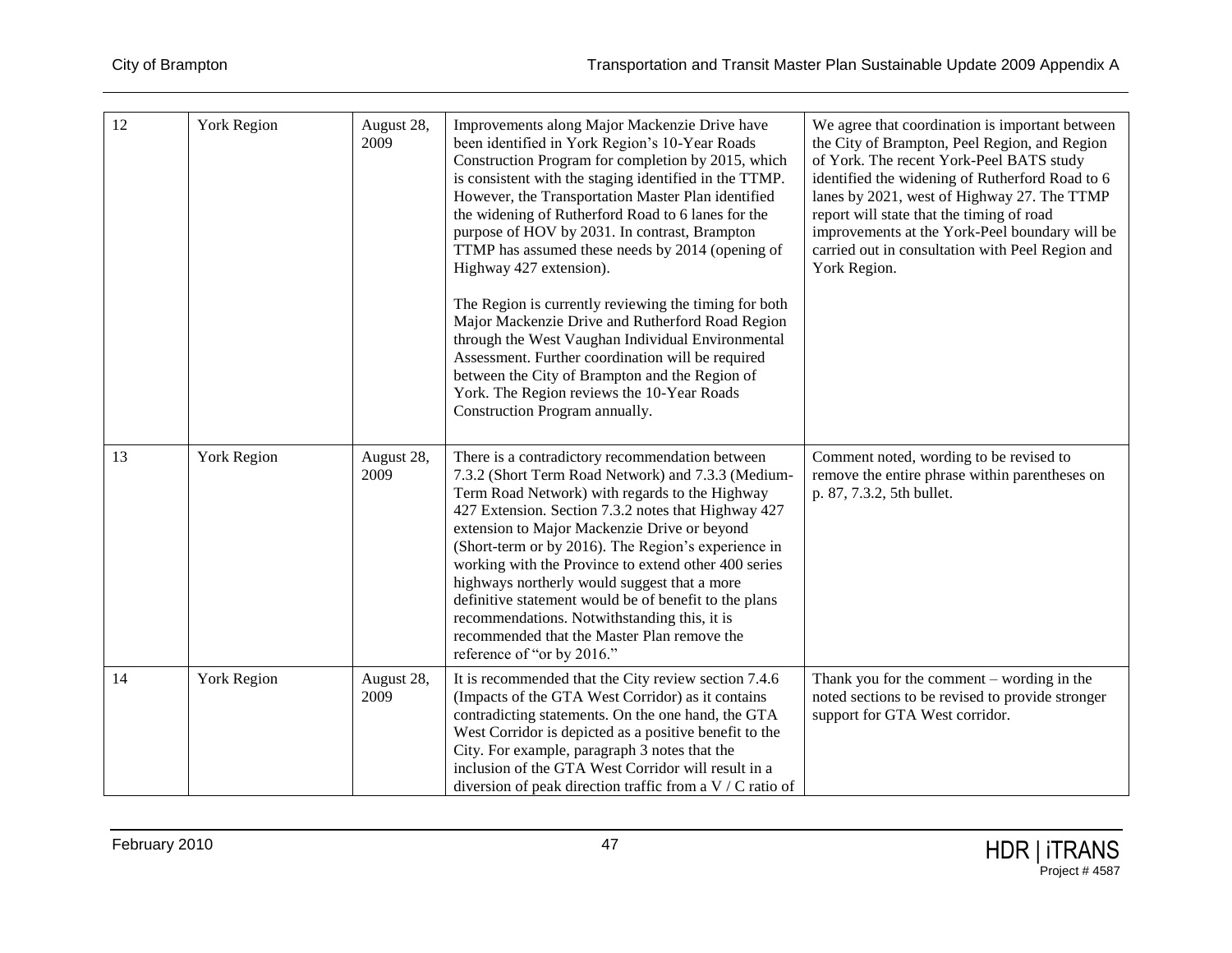|  | 1.0 or more, to 0.86. In addition, as noted in paragraph  |  |
|--|-----------------------------------------------------------|--|
|  | 4, the corridor is expected to provide network choices    |  |
|  | for heavy truck traffic, and inter-provincial goods       |  |
|  | movement. Further, paragraph 5 concludes that "In all,    |  |
|  | while beneficial to accommodating growth in               |  |
|  | Brampton, reducing congestion over certain                |  |
|  | screenlines and providing additional capacity for         |  |
|  | heavy vehicles, the corridor is quintessential [essential |  |
|  | / fundamental] to the City's transportation"              |  |
|  |                                                           |  |
|  | On the other hand, section 7.4.6 suggests that the GTA    |  |
|  | West Corridor has minor impacts on the transportation     |  |
|  | needs of Brampton. Paragraph 2 continues to argue         |  |
|  | that the "[City of Brampton's] transportation network     |  |
|  | not contingent on the Provincial Corridor", and           |  |
|  | paragraph 5, "[GTA West Corridor] has no bearing on       |  |
|  | the recommendations of this document". A casual read      |  |
|  |                                                           |  |
|  | of section 7.4.6 implies that the transportation network  |  |
|  | within the City will be operating at acceptable LOS       |  |
|  | without the Provincial Corridor.                          |  |
|  | It appears that, notwithstanding the benefits of the      |  |
|  | GTA West Corridor, as I have cited above, the             |  |
|  | transportation requirements identified in the TTMP,       |  |
|  | will be required to support the long term growth in the   |  |
|  | City. In other words, the GTA West Corridor will not      |  |
|  |                                                           |  |
|  | reduce the East / West requirements within the plan by    |  |
|  | X number of lanes; however the corridor will provide      |  |
|  | significant operational improvements to the corridor.     |  |
|  | One role that the TTMP will play is in providing          |  |
|  | support for the City, the Region of Peel, and in          |  |
|  | partnership with adjacent municipalities, is to support   |  |
|  | future work with the Province in lobbying for early       |  |
|  | implementation of strategic highway corridors, such as    |  |
|  | the GTA West Corridor and extension of Highway            |  |
|  | 427. The TTMP and supplemental analysis, serves as        |  |
|  |                                                           |  |
|  | a document source for identifying the needs, and          |  |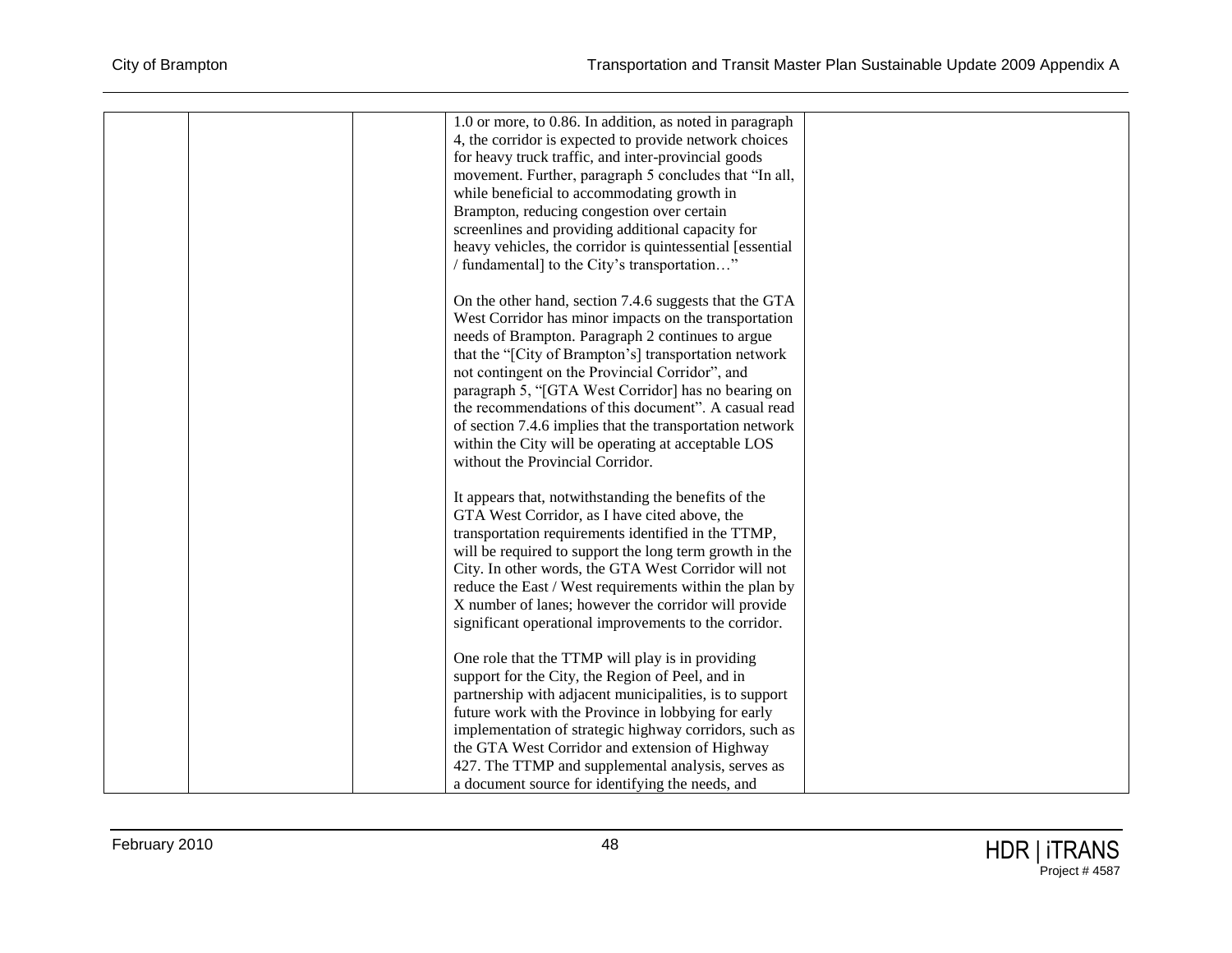|    |                                                        |                       | timing for this infrastructure. As such, it is<br>recommended that this section be revised to provide<br>stronger support for the GTA West corridor with<br>emphasis on its benefits to the town.                                                                                                                                                                                                                                                                                                                                                                                                                                                                                                                                                                                                                                                                                                                                                                                                                                                                                                                                                    |                                                                                                                                                                                                                                                     |
|----|--------------------------------------------------------|-----------------------|------------------------------------------------------------------------------------------------------------------------------------------------------------------------------------------------------------------------------------------------------------------------------------------------------------------------------------------------------------------------------------------------------------------------------------------------------------------------------------------------------------------------------------------------------------------------------------------------------------------------------------------------------------------------------------------------------------------------------------------------------------------------------------------------------------------------------------------------------------------------------------------------------------------------------------------------------------------------------------------------------------------------------------------------------------------------------------------------------------------------------------------------------|-----------------------------------------------------------------------------------------------------------------------------------------------------------------------------------------------------------------------------------------------------|
| 15 | <b>Toronto Region</b><br><b>Conservation Authority</b> | September<br>23, 2009 | With regards to a realignment of Coleraine Drive, an<br>east-west connection from the realigned Coleraine<br>Drive to the Gore Road, and new roads from<br>Coleraine Drive to Hwy 50, Coleraine Drive to<br>Mayfield Road, the Gore Road to Clarkway Drive and<br>from Clarkway Drive to Coleraine Drive: these roads<br>pass through areas which are regulated under Ontario<br>Regulation 166 / 06 and will require comprehensive<br>EA studies to determine the need and justification for<br>this new infrastructure. Specifically, comments<br>regarding the need for new alignment between<br>Coleraine Drive and Clarkway Drive still need to be<br>clarified and expanded upon. All proposed alignments<br>should be identified as preliminary and conceptual in<br>nature. A detailed review and analysis of this<br>infrastructure, consideration of a range of options and<br>potential locations for additional infrastructure, as well<br>as the impacts to existing natural features will need to<br>be evaluated to determine if the structure is in fact<br>required and so that impacts can be mitigated to the<br>extent possible. | All potential road improvements are conceptual<br>only, and will need to go through future<br>environmental assessments to confirm their<br>feasibility. Detailed environmental impact<br>analysis will be carried out in subsequent EA<br>studies. |
| 16 | <b>Toronto Region</b><br><b>Conservation Authority</b> | September<br>23, 2009 | Section 7.8.2, Road Network Improvements in the<br>Central Area, discusses 4 new road connections or<br>extensions within Brampton's downtown core. The<br>Clark Boulevard-Eastern Avenue Connection will<br>cross through a regulated area and watercourse, the<br>John Street extension will cross over the main<br>Etobicoke Creek, through a regulated area and flood<br>plain, and the Ken Whillans extensions is proposed<br>through an area of downtown Brampton that<br>experiences high flood levels. Since most of<br>downtown Brampton falls into a Special Policy Area<br>(SPA) which is highly prone to flooding, all newly<br>proposed infrastructure will require a detailed EA                                                                                                                                                                                                                                                                                                                                                                                                                                                       | Comment noted. Detailed environmental impact<br>analysis will be carried out in subsequent EA<br>studies.                                                                                                                                           |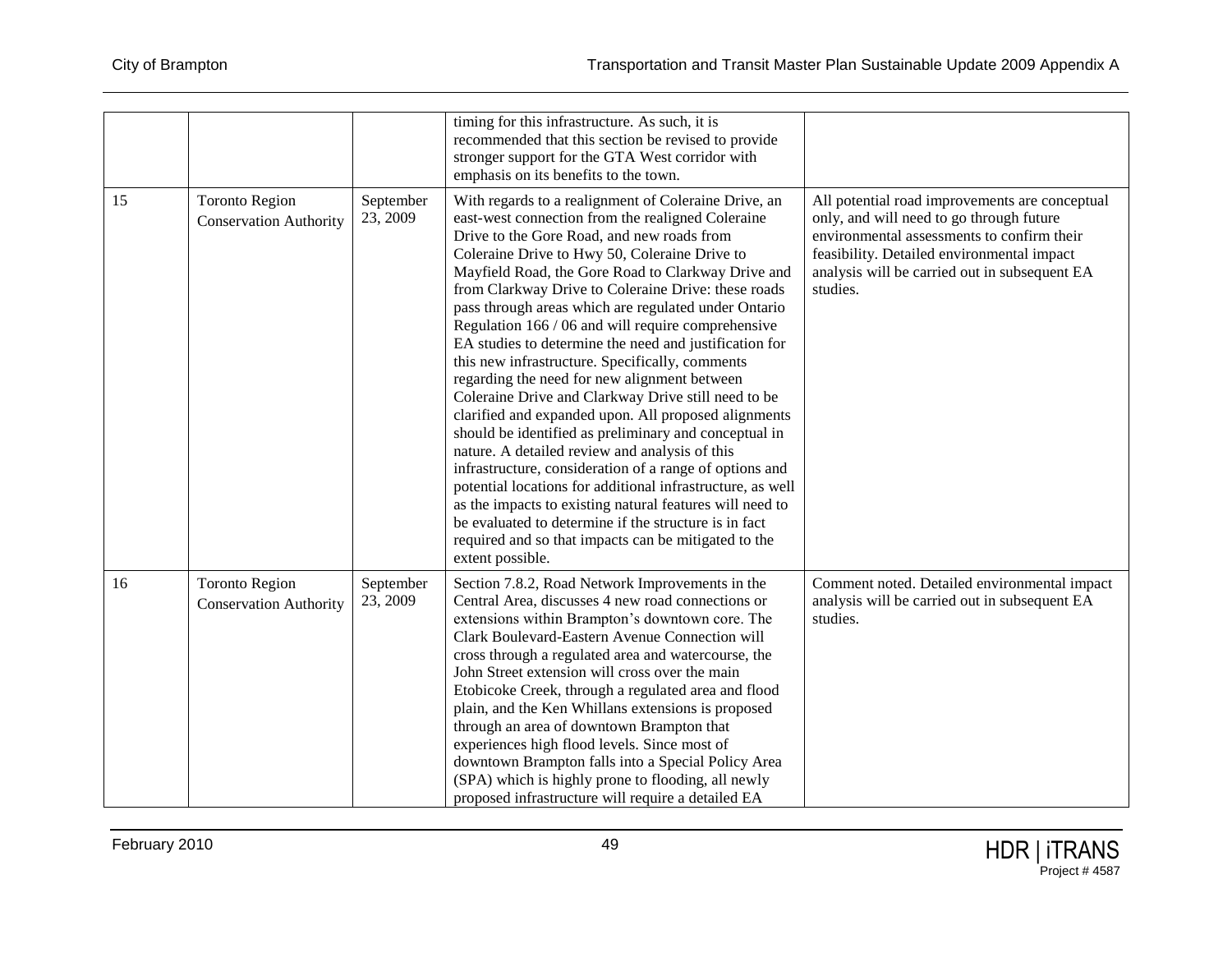|    |                                                        |                       | study.                                                                                                                                                                                                                                      |                                                                |
|----|--------------------------------------------------------|-----------------------|---------------------------------------------------------------------------------------------------------------------------------------------------------------------------------------------------------------------------------------------|----------------------------------------------------------------|
|    | <b>Toronto Region</b><br><b>Conservation Authority</b> | September<br>23, 2009 | Please consider revising Table 10-1, as road projects<br>within Brampton's downtown core may need to be<br>evaluated as Schedule C EAs (ie Ken Whillans drive<br>EA is not proceeding as a Schedule C).                                     | Comment noted; Table 10-1 will be revised.                     |
| 18 | <b>Toronto Region</b><br><b>Conservation Authority</b> | September<br>23, 2009 | The Road Hierarchy should be shown as conceptual at<br>this point. Road alignments and locations will need to<br>be reviewed through the EA process as impacts to<br>existing natural features will need to be quantified and<br>evaluated. | Comment noted; the wording of this section will<br>be revised. |

#### 4.5 Land Use Assumptions

| <b>Comment</b> | <b>Name / Organization</b> | Date<br><b>Received</b> | Comment                                                                                                                                                                                                                                                                                                                       | <b>Response</b>                                                                                                                                                                                                                                                        |
|----------------|----------------------------|-------------------------|-------------------------------------------------------------------------------------------------------------------------------------------------------------------------------------------------------------------------------------------------------------------------------------------------------------------------------|------------------------------------------------------------------------------------------------------------------------------------------------------------------------------------------------------------------------------------------------------------------------|
| 19             | City of Mississauga        | August 31,<br>2009      | Land Use Assumptions<br>The Draft TTMP used land use assumptions for the<br>City of Mississauga that do not reflect the latest 2008<br>growth forecast. Mississauga's latest growth forecast<br>suggests a population of 812,000 and 519,000<br>employment by 2031. These forecasts should be<br>reflected in the final TTMP. | The City of Brampton will be updating the<br>TTMP forecasts once the final population and<br>employment projections for the City are<br>approved. The revised population and<br>employment forecasts for the City of<br>Mississauga will be incorporated at that time. |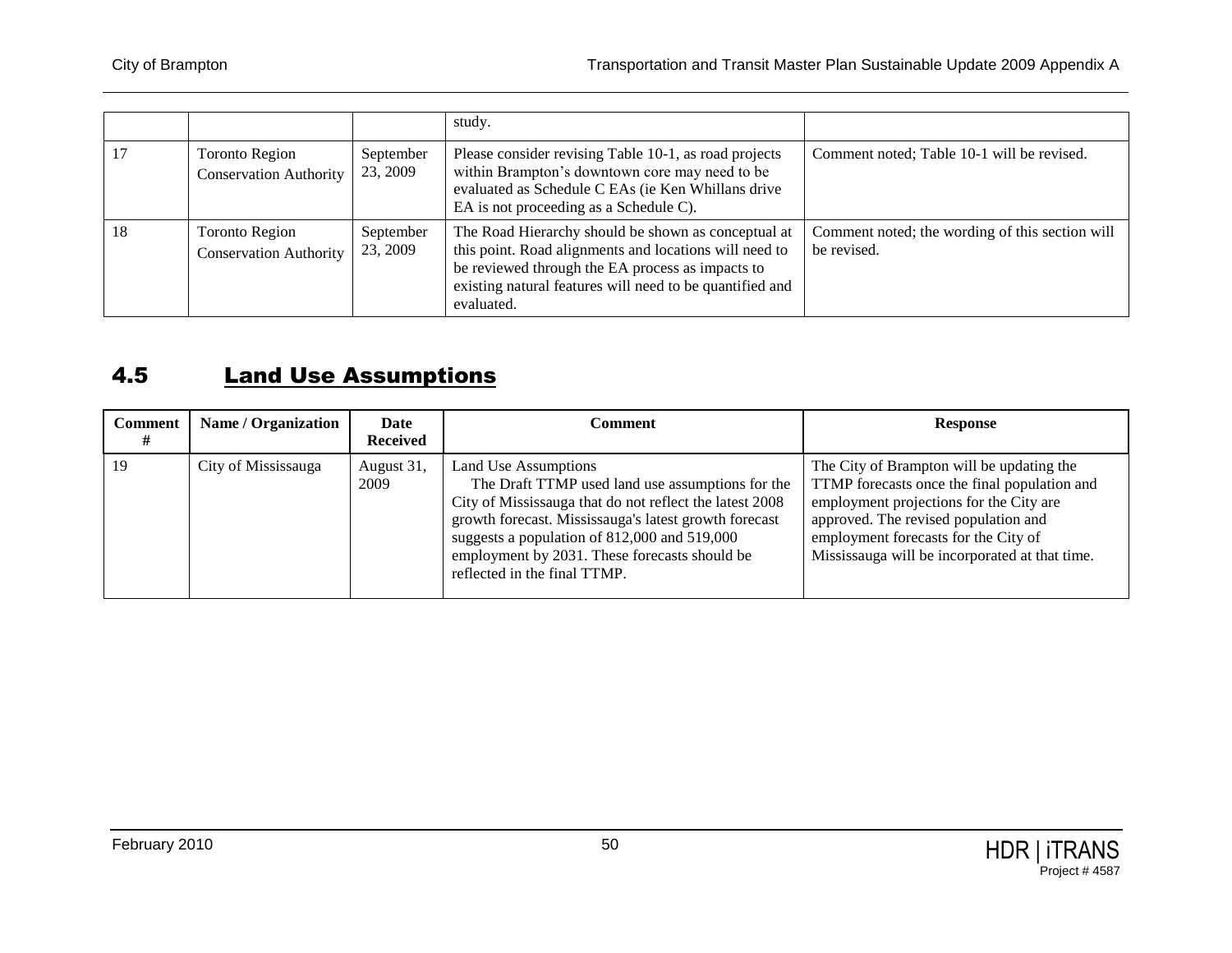## 4.6 Transit Network Issues

| <b>Comment</b><br># | Name / Organization | <b>Date</b><br><b>Received</b> | <b>Comment</b>                                                                                                                                                                                                                                                                                                                                                                                                                                                                                                                                                                                                                                                                                                                                                                                                                                                                                                                                                                                                                                                                                                                                                                                                          | <b>Response</b>                                                                                                                                                                                                                                                                                                                                                                                                                                                                                                                                                          |
|---------------------|---------------------|--------------------------------|-------------------------------------------------------------------------------------------------------------------------------------------------------------------------------------------------------------------------------------------------------------------------------------------------------------------------------------------------------------------------------------------------------------------------------------------------------------------------------------------------------------------------------------------------------------------------------------------------------------------------------------------------------------------------------------------------------------------------------------------------------------------------------------------------------------------------------------------------------------------------------------------------------------------------------------------------------------------------------------------------------------------------------------------------------------------------------------------------------------------------------------------------------------------------------------------------------------------------|--------------------------------------------------------------------------------------------------------------------------------------------------------------------------------------------------------------------------------------------------------------------------------------------------------------------------------------------------------------------------------------------------------------------------------------------------------------------------------------------------------------------------------------------------------------------------|
| 20                  | Metrolinx           | September<br>9,2009            | Page 19, Exhibit $3-5$ – The recommended transit<br>network for Brampton shows a major transit node in<br>the vicinity of Bovaird Drive and Highway 410 that<br>does not appear to be connected to higher order transit.<br>It would be important to clarify the role of this node in<br>relation to the rapid transit system.                                                                                                                                                                                                                                                                                                                                                                                                                                                                                                                                                                                                                                                                                                                                                                                                                                                                                          | The node in question is major Transit Station<br>Area at Trinity Commons Terminal. The<br>definition of Major Transit Station Area is<br>provided on pg. 70, Section 7.2.1.                                                                                                                                                                                                                                                                                                                                                                                              |
| 21                  | Metrolinx           | September<br>9,2009            | Page 69, Exhibit 7-1 - The Ultimate Transit Network<br>shows a great increase in planned higher order transit,<br>for which the City is to be commended. It is<br>recommended that, in order to align with The Big<br>Move, transit corridors identified as part of the<br>Regional Rapid Transit Network in The Big Move be<br>shown as distinct (e.g. in a different colour) from the<br>other transit corridors identified by the City of<br>Brampton. The Regional Rapid Transit corridors<br>identified in The Big Move are:<br>Highway 10, from Mayfield West to Downtown<br><b>Brampton</b><br>Main Street AcceleRide, from Downtown Brampton to<br>Highway 407<br>Queen Street AcceleRide, from Downtown Brampton<br>to the Peel-York Boundary<br>Steeles AcceleRide, from Lisgar GO to Highway 427<br>Highway 427, from Queen Street to Kipling Station<br>407 Transitway<br>The corridors shown on Bovaird Drive, Airport Road,<br>and on Queen Street between Hurontario Road and<br>Downtown Brampton have not been identified as part<br>of the Regional Rapid Transit Network in The Big<br>Move. With respect to Bovaird Drive, it was found in<br>the development of The Big Move that the inclusion of | The definition of transit stations and hubs is<br>provided on pg. 70, Section 7.2.1. The<br>description of transit corridors and their status<br>under Metrolinx RTP is discussed within the<br>text of Section 7.2. High order transit on<br>Bovaird Drive will be a longer term initiative<br>as part of a gradual implementation of high<br>order transit in Brampton to support the growth<br>objectives of the City. GO's preference for<br>Bramalea Road will be incorporated in the<br>evaluation of the alternative north-south high<br>order transit corridors. |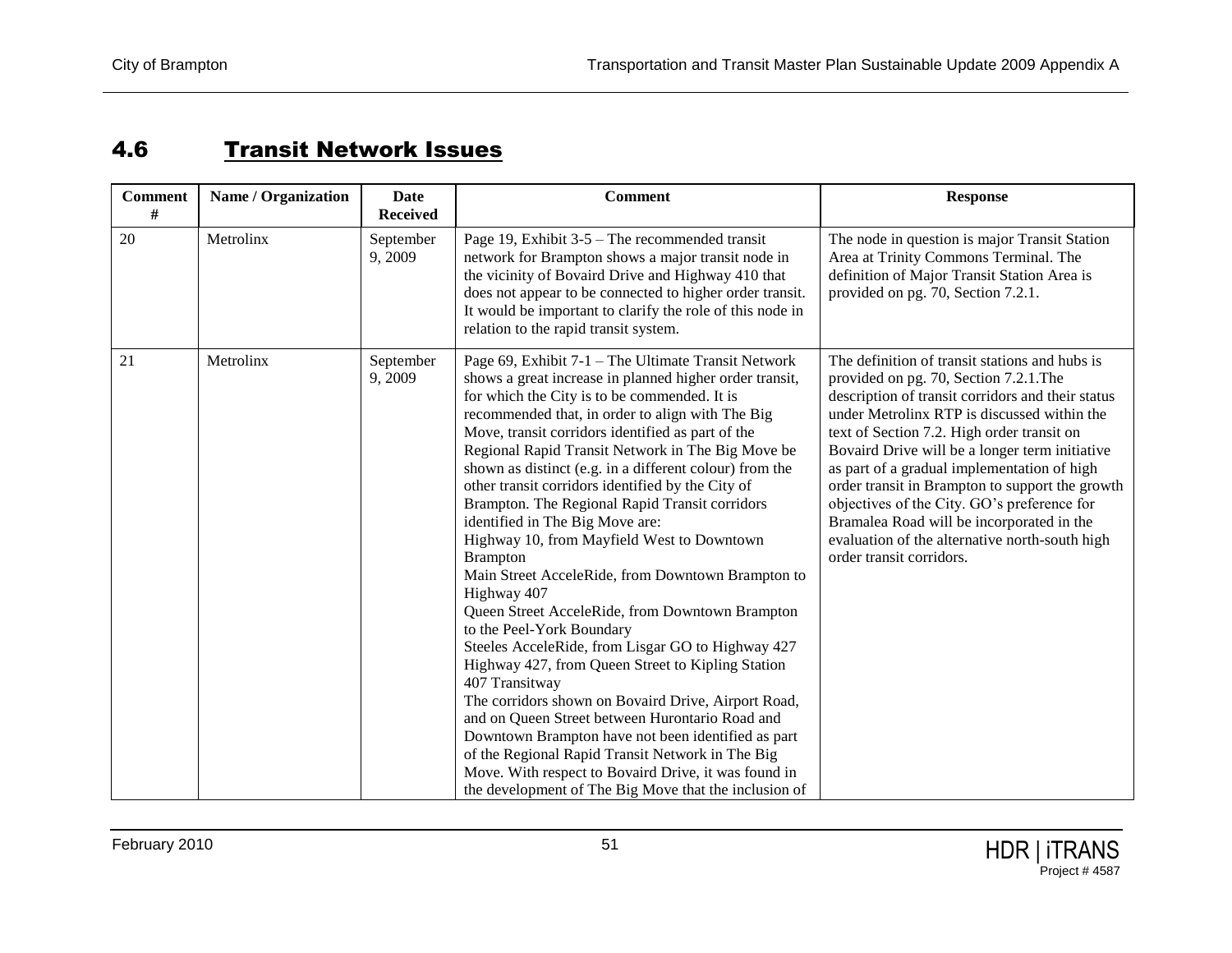|    |           |                      | higher order transit on Bovaird Drive would detract<br>from ridership on both Queen Street and Steeles Ave,<br>and that densities along this corridor were insufficient<br>to support higher order transit.<br>From a GO operations perspective, the potential BRT<br>on Bramalea Road is a preferred future service over the<br>proposal for Airport Road due to the additional service<br>it will provide to the Bramalea GO station. |                                                                                                                                                                                                                                                                                                                                                                                                                 |
|----|-----------|----------------------|-----------------------------------------------------------------------------------------------------------------------------------------------------------------------------------------------------------------------------------------------------------------------------------------------------------------------------------------------------------------------------------------------------------------------------------------|-----------------------------------------------------------------------------------------------------------------------------------------------------------------------------------------------------------------------------------------------------------------------------------------------------------------------------------------------------------------------------------------------------------------|
| 22 | Metrolinx | September<br>9,2009  | Page 70, Section $7.2.1$ – Within the variety of transit<br>nodes listed in Brampton, the TTMP has designated<br>Mount Pleasant GO Station as a "future mobility hub".<br>Mount Pleasant GO Station does not meet the criteria<br>to be designated a mobility hub. It is recommended that<br>Mount Pleasant GO Station be listed as a Major Transit<br>Station Area in the TTMP.                                                        | The Mount Pleasant GO Station area has been<br>identified by the City of Brampton and the<br>TTMP as a future mobility hub. The definition<br>of Future Mobility Hub, provided on pg. 70,<br>Section 7.2.1, acknowledges that this node has<br>not been designated as such in the Metrolinx<br>RTP. However, the City's position is that<br>Mount Pleasant will meet Metrolinx's criteria<br>as a mobility hub. |
| 23 | Metrolinx | September<br>9, 2009 | Page 80, Section 7.2.3 – The Medium-Term Transit<br>Network indicates that the Steeles Avenue AcceleRide<br>will terminate at Humber College in the east,<br>connecting to the TTC. While The Big Move promotes<br>integration of transit services and connections between<br>major trip generators and transit services, the terminus<br>of this line as part of the Regional Rapid Transit<br>Network has not yet been finalized.     | The first paragraph on pg.80, Section 7.2.3 will<br>be revised to address this comment.                                                                                                                                                                                                                                                                                                                         |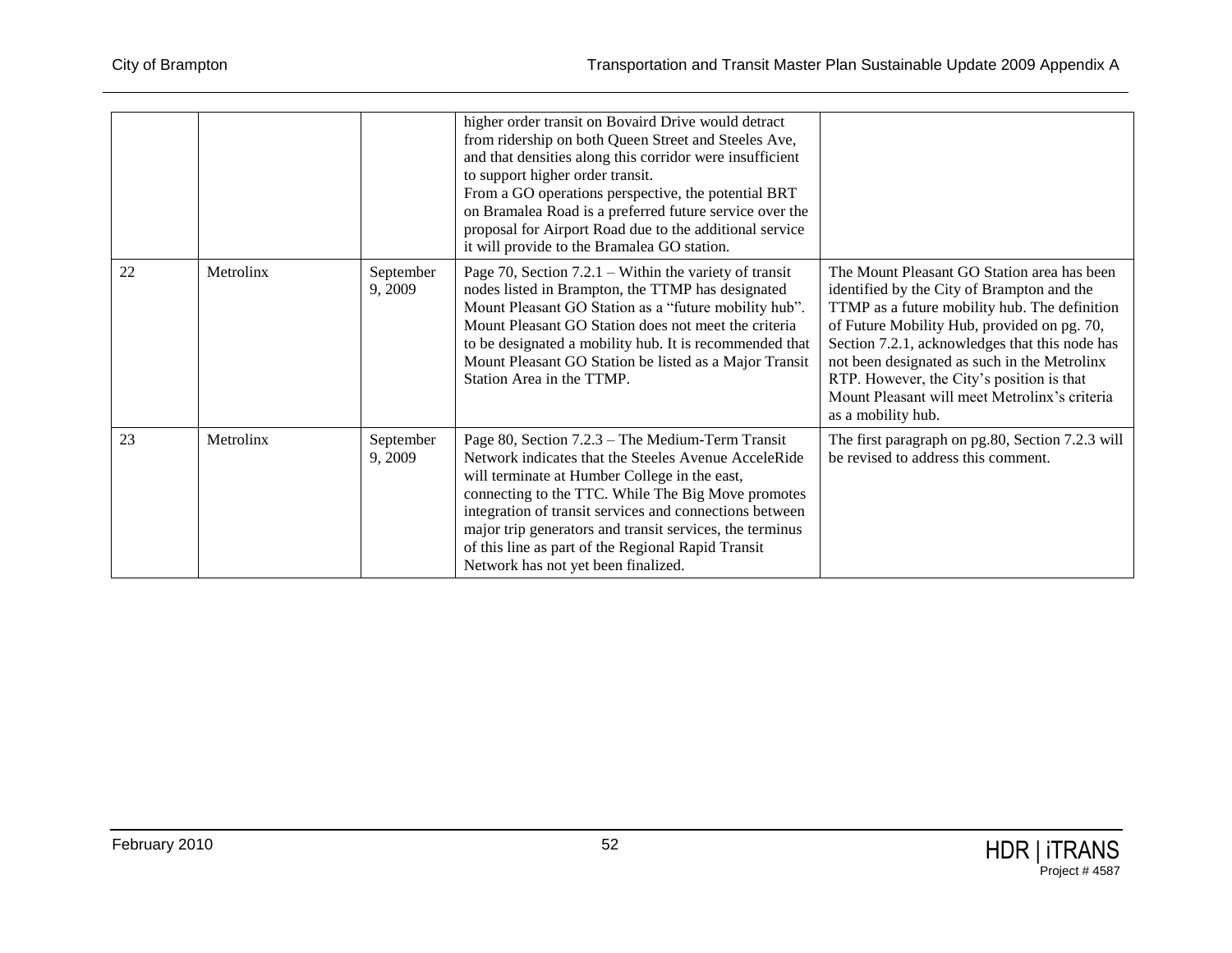| 24 | Metrolinx          | September<br>9,2009 | Page 131, OP Policy Recommendations -<br>Recommendations to the OP should be coordinated<br>with policies and plans in The Big Move. The TTMP<br>should recommend that the OP be consistent with The<br>Big Move. For example:<br>Recommendations for new roads should consider The<br>Big Move Policy 2.12, that sidewalks be included on<br>all new regional and local roads inside settlement areas<br>Recognition that designated ROW widths be wider at<br>intersections should be balanced against The Big Move<br>Policy 7.8, that the transportation system be planned,<br>designed, built and operated to create pedestrian-,<br>cycling-, and transit-friendly communities. Wider<br>ROW widths should also include features to create safe<br>crossing environments for pedestrians.<br>Public Transit policy updates should reflect the<br>regional rapid transit network described in The Big<br>Move, as previously discussed in these comments. | OP Policy recommendations discuss on pgs<br>130-131, Section 1-.1 will be revised to reflect<br>Metrolinx comments. |
|----|--------------------|---------------------|----------------------------------------------------------------------------------------------------------------------------------------------------------------------------------------------------------------------------------------------------------------------------------------------------------------------------------------------------------------------------------------------------------------------------------------------------------------------------------------------------------------------------------------------------------------------------------------------------------------------------------------------------------------------------------------------------------------------------------------------------------------------------------------------------------------------------------------------------------------------------------------------------------------------------------------------------------------|---------------------------------------------------------------------------------------------------------------------|
| 25 | <b>York Region</b> | August 28,<br>2009  | The short term transit network including AcceleRide<br>BRT improvements along Queens Street (Highway 7)<br>are consistent with the existing infrastructure in York<br>Region.                                                                                                                                                                                                                                                                                                                                                                                                                                                                                                                                                                                                                                                                                                                                                                                  | Comment noted.                                                                                                      |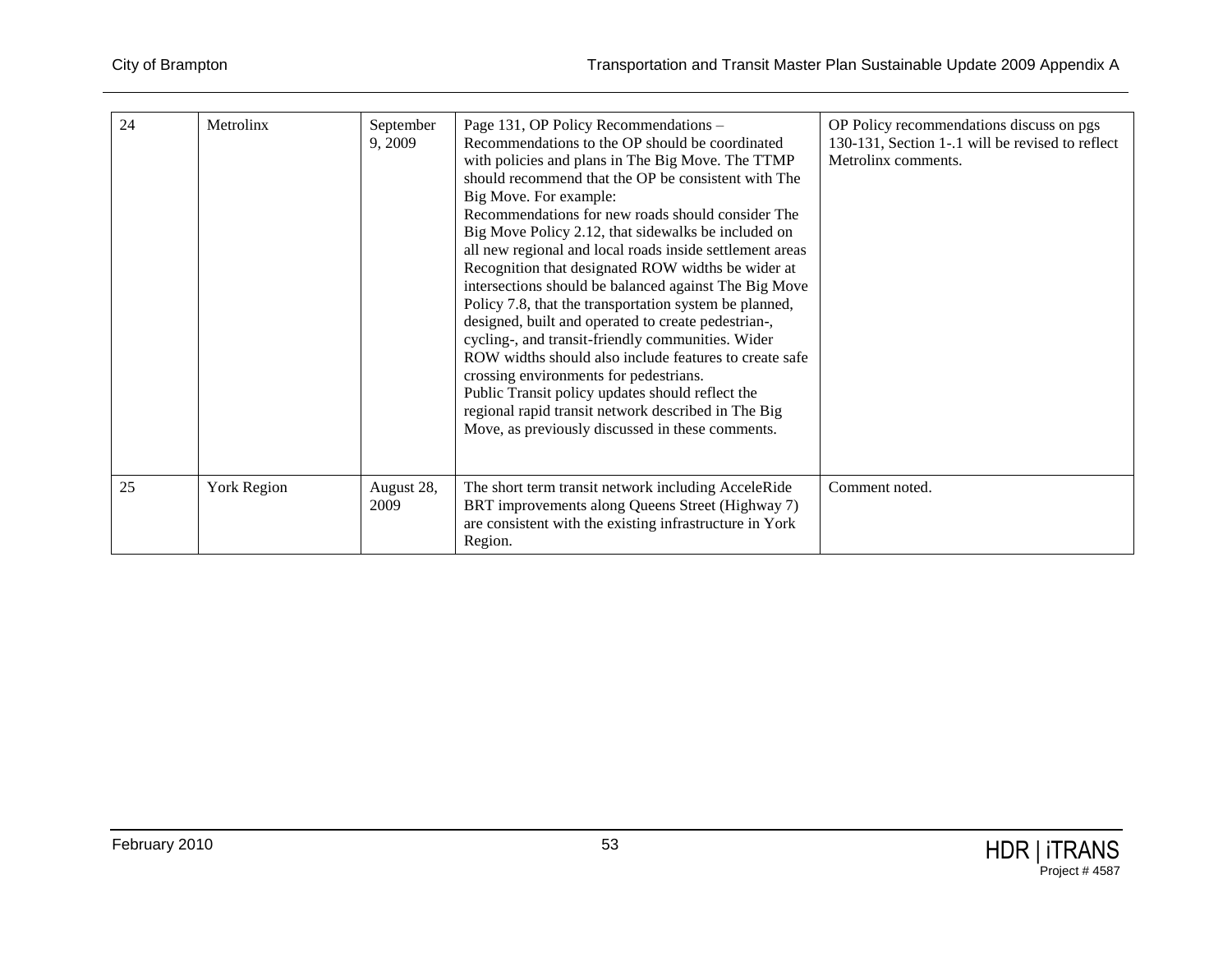### **4.7 Report Section and Exhibit Corrections**

| <b>Comment</b><br># | Name / Organization | Date<br><b>Received</b> | <b>Comment</b>                                                                                                                                                                                                                                                                                                                                                                                                                                                                                                                                                                                                                                                                                                                                | <b>Response</b>                                                                                                                                                                                                                                                                                                                                                                                                                                                                                                                                |
|---------------------|---------------------|-------------------------|-----------------------------------------------------------------------------------------------------------------------------------------------------------------------------------------------------------------------------------------------------------------------------------------------------------------------------------------------------------------------------------------------------------------------------------------------------------------------------------------------------------------------------------------------------------------------------------------------------------------------------------------------------------------------------------------------------------------------------------------------|------------------------------------------------------------------------------------------------------------------------------------------------------------------------------------------------------------------------------------------------------------------------------------------------------------------------------------------------------------------------------------------------------------------------------------------------------------------------------------------------------------------------------------------------|
| 26                  | Region of Peel      | September<br>4,2009     | Exhibits 7.10 to 7.12 show a new east-west road from<br>Coleraine Drive to The Gore Road (with a note stating<br>"subject to SP 47"). Regional staff would like<br>clarification as to why the east-west road is depicted<br>(i.e., whether this is included as part of the Peel /<br>Highway 427 Extension Area Transportation Master<br>Plan or if it is included as a new local road). If the<br>former, we note that the preferred alternative identified<br>in the Peel 427 TMP is a new arterial road connecting<br>Mayfield Road and Major Mackenzie Drive. We would<br>also like clarification as to why only the SP 47 area, and<br>not the other Secondary Plan areas under development<br>in Brampton, is shown on these exhibits. | The east-west road from Coleraine Drive to The<br>Gore Road has been identified in the City of<br>Brampton Official Plan and the DC program. Its<br>role and function in relation to transportation<br>network serving Secondary Plan 47 is at this<br>time undetermined. The study just initiated for<br>the Secondary Plan Area 47 will define the role<br>and function of this road.<br>The SP Area 47 has been shaded since the<br>transportation network is under review by the<br>ongoing Secondary Plan Transportation Network<br>Study |
| 27                  | Region of Peel      | September<br>4,2009     | Regional Staff strongly recommend that the TTMP<br>include a section addressing the issue of accessible<br>transportation (transportation services for persons with<br>disabilities). Such a section could be comparable to<br>sections 7.6 (TDM) and 7.7 (Goods Movement) in the<br>Final Draft Report $-$ a high level summary and a listing<br>of relevant OP objectives and / or policies. Inclusion of<br>a section on accessible transportation would round out<br>the TTMP's discussion of elements of the transportation<br>network in Brampton (transit, roads, TDM, active<br>transportation and goods movement).                                                                                                                   | Section on Accessible Transportation will be<br>added to the Final TTMP Report.                                                                                                                                                                                                                                                                                                                                                                                                                                                                |
| 28                  | Region of Peel      | September<br>4,2009     | The depiction of sections of Queen Street in Exhibit 4-5<br>- Existing Road Network Number of Lanes - requires a<br>few corrections. Queen Street between Airport Road<br>and The Gore Road is currently four lanes and the<br>section between The Gore Road and Airport Road is six<br>lanes.                                                                                                                                                                                                                                                                                                                                                                                                                                                | Comment noted. The depiction of sections of<br>Queen Street in Exhibit 4-5 – Existing Road<br>Network Number of Lanes will be corrected.                                                                                                                                                                                                                                                                                                                                                                                                       |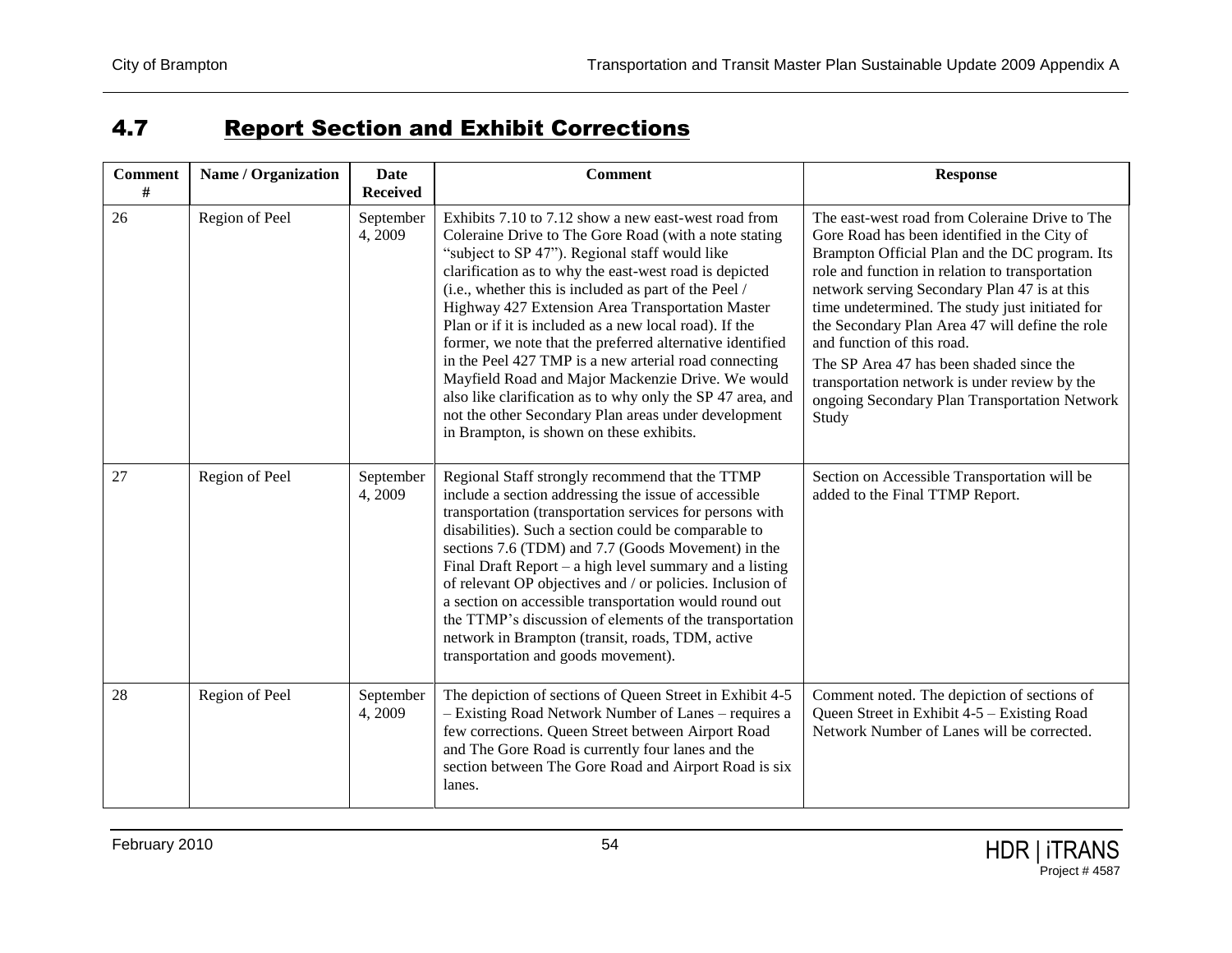| 29 | Region of Peel   | September<br>4,2009 | Regional staff would like to see the Mayfield Road /<br>Highway 50 carpool lot shown on an exhibit within the<br>TTMP (and suggest that Exhibit 7-1 would seem to be a<br>good fit for this). Inclusion of the carpool lot in this<br>exhibit would indicate the potential for Brampton<br>Transit connections to this lot (in line with the arrows<br>showing potential transit service extensions). Indication<br>of potential service to this lot by Brampton Transit<br>would complement GO Transit's involvement in the<br>development of the carpool lot and the interest York<br>Region Transit has expressed regarding the eventual<br>need to access the carpool lot when the need for transit<br>service to this site materializes. | The TTMP does not address specifics of carpool<br>lots. The location, size, role and function of<br>carpool lots will be addressed in a separate<br>study. |
|----|------------------|---------------------|-----------------------------------------------------------------------------------------------------------------------------------------------------------------------------------------------------------------------------------------------------------------------------------------------------------------------------------------------------------------------------------------------------------------------------------------------------------------------------------------------------------------------------------------------------------------------------------------------------------------------------------------------------------------------------------------------------------------------------------------------|------------------------------------------------------------------------------------------------------------------------------------------------------------|
| 30 | City of Brampton | August<br>31, 2009  | Section 4.1.1<br>Page 21 - 1st paragraph - references service area<br>population as the total residents living within 500<br>metres of a transit route (OP states 300 to 400 metres)<br>Page 22 - 1st paragraph - should reference date of<br>January 2009 as these numbers have now changed to 38<br>high-floor and 196 low floor buses with 24 accessible<br>routes.<br>Page 24 – list of inter municipal transit services –<br>should include "Route 51 on Mississauga Road,<br>connecting to Mississauga"                                                                                                                                                                                                                                 | Comments noted; revisions will be made as<br>suggested.                                                                                                    |
| 31 | City of Brampton | August<br>31, 2009  | Section 4.4<br>Page 34 – we suggest to verify the VIA Rail service to<br>Chicago (we believe that this service was cancelled in<br>1998). The reference to "CP" Orangeville-Brampton<br>Railway should be verified.                                                                                                                                                                                                                                                                                                                                                                                                                                                                                                                           | Comments noted; Information provided in<br>Section 4.4 and reference in the comment will be<br>verified.                                                   |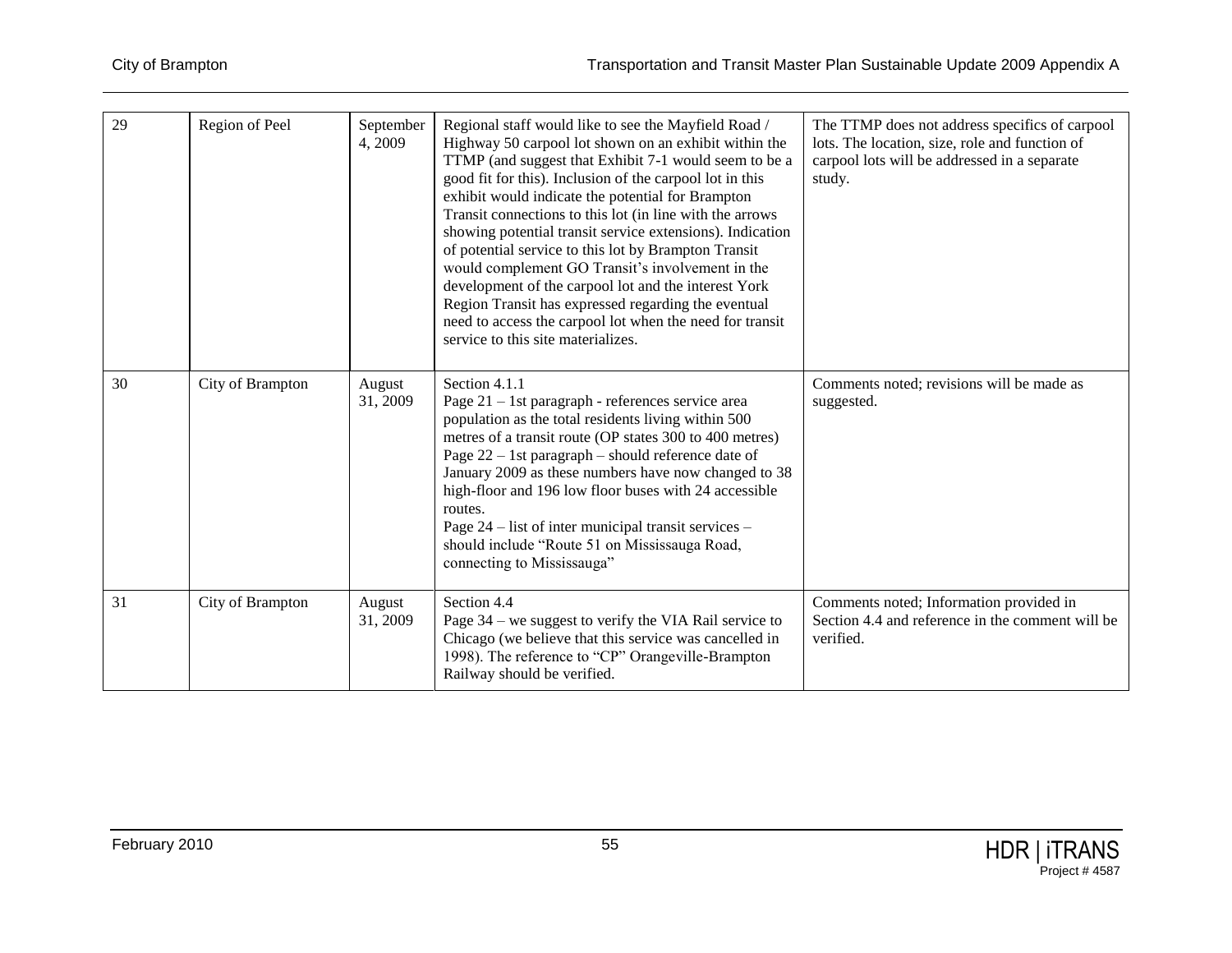| 32 | City of Brampton | August<br>31, 2009 | Section 7.2.1<br>Page $71$ – the last sentence of the 1st paragraph – "the<br>area at Highway 50 and Queen Street is an existing<br>major bus depot" – this statement is untrue as there is<br>no existing infrastructure located at this intersection;<br>there is however future plans for a terminal to be<br>incorporated into a future development on the S / W<br>corner of the intersection.<br>Page $71$ – when discussing the frequencies of services,<br>can we insert the word "peak", so that people do expect<br>that there will be this service level seven days a week,<br>20 hours per day?<br>Page $71 -$ in the section explaining "Secondary<br>Corridors" change "lower needs" to "lower demand". | Comments noted; revisions will be made as<br>suggested.                             |
|----|------------------|--------------------|-----------------------------------------------------------------------------------------------------------------------------------------------------------------------------------------------------------------------------------------------------------------------------------------------------------------------------------------------------------------------------------------------------------------------------------------------------------------------------------------------------------------------------------------------------------------------------------------------------------------------------------------------------------------------------------------------------------------------|-------------------------------------------------------------------------------------|
| 33 | City of Brampton | August<br>31, 2009 | Section 7.2.2<br>Page 75 – last paragraph – change "good transit"<br>service" with "higher quality transit service"<br>Page $79 - 2$ nd paragraph - "The plan has received<br>funding commitments from Federal, Provincial, and<br>local municipal governments" – the funding agreement<br>with the federal government only relates to Phase 1 of<br>AcceleRide.                                                                                                                                                                                                                                                                                                                                                      | Comments noted; revisions will be made as<br>suggested.                             |
| 34 | City of Brampton | August<br>31, 2009 | Section 7.2.3<br>Page 81 - missing BRT corridor along Bovaird<br>(between Mt. Pleasant GO and Airport Road) – this is<br>covered in the language (see 1st sentence of section<br>7.2.3 on page 80), but should be reflected on the map.                                                                                                                                                                                                                                                                                                                                                                                                                                                                               | Comments noted; revisions will be made to the<br>2016 transit exhibit as suggested. |
| 35 | City of Brampton | August<br>31, 2009 | Section 9.2<br>We would recommend removing the actual budget<br>amounts that have been provided in the past for the<br>various financing resources.                                                                                                                                                                                                                                                                                                                                                                                                                                                                                                                                                                   | Comments noted; budget amounts will be<br>removed.                                  |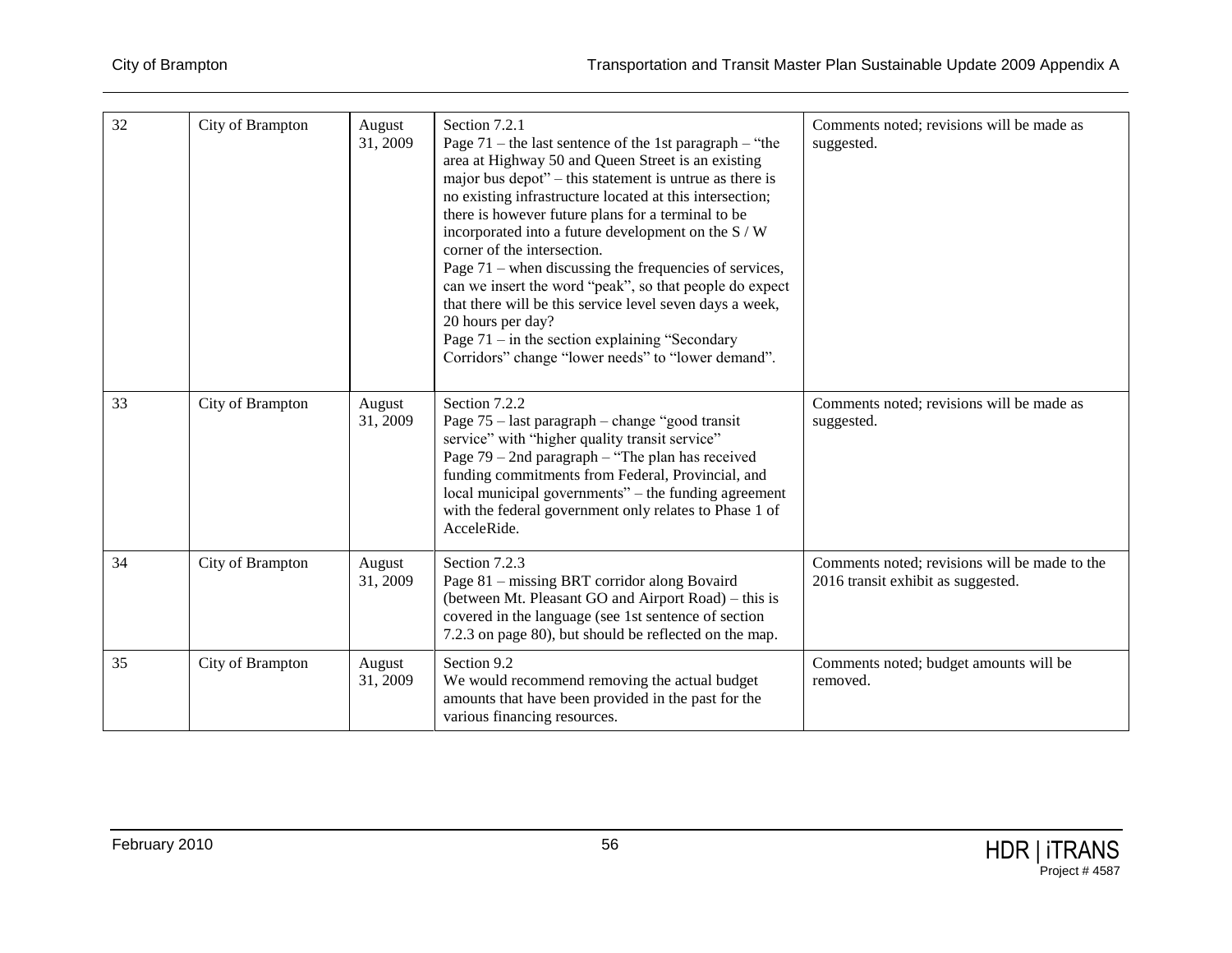| 36 | City of Mississauga                | August<br>31, 2009  | Introduction<br>Overall the study is a good update to Brampton's<br>existing TTMP. We note the following comments for<br>your consideration in preparation of the final TTMP<br>report.                                                                                                                                                                                                                                                                                                                                                                                                                                                                                                                                                                                                                                                                                                                                                                                                                                                                                |                                                                                                                                                                                                                                                                                                                                                                                                                                                                                                                                                                       |
|----|------------------------------------|---------------------|------------------------------------------------------------------------------------------------------------------------------------------------------------------------------------------------------------------------------------------------------------------------------------------------------------------------------------------------------------------------------------------------------------------------------------------------------------------------------------------------------------------------------------------------------------------------------------------------------------------------------------------------------------------------------------------------------------------------------------------------------------------------------------------------------------------------------------------------------------------------------------------------------------------------------------------------------------------------------------------------------------------------------------------------------------------------|-----------------------------------------------------------------------------------------------------------------------------------------------------------------------------------------------------------------------------------------------------------------------------------------------------------------------------------------------------------------------------------------------------------------------------------------------------------------------------------------------------------------------------------------------------------------------|
| 37 | Brampton Works &<br>Transportation | September<br>1,2009 | 1. Pg 64, Table 6-3 (and Table 8-1), the GHG numbers<br>for the alternatives seem quite high compared to 2006<br>considering the population is only increasing about<br>300,000 + employment. A note was added that "Future<br>GHG estimates do not account for improvements in<br>vehicle emissions. Technological advancements to<br>reduce GHG emissions are expected to further reduce<br>transportation related emissions". Can a percentage or<br>range of expected decrease in GHG emissions be stated<br>in the note based on any known commitments to<br>improve emissions (e.g. at end of sentence add" by<br>approx. 20 to 30%)? The issue is that the 2006 model<br>results are doubling in the future when compared to<br>alternative 4. The public will use the 2006 results to<br>state that air quality will become twice as bad as 2006<br>levels. Either we need to include a percentage reduction<br>based on known commitments by the Federal<br>government and revise the calculations accordingly, or<br>remove the 2006 results from the table. | By 2031 Brampton's population and<br>employment will increase by 78%; equally high<br>increase is forecasted for areas surrounding<br>Brampton (Halton, York) causing the number of<br>trips that occur in Brampton or traverse the City<br>to increase even more (Brampton only, inter-<br>municipal and inter-regional trips). Hence GHG<br>emission increase is higher than the increase in<br>Brampton land use forecast alone. However,<br>suggestion to account for advancements in<br>technology is valid. The GHG statistics will be<br>adjusted accordingly. |
| 38 | Brampton Works &<br>Transportation | September<br>1,2009 | 2. Pg 65, Table 6-4, may change depending on item $#2$<br>above.                                                                                                                                                                                                                                                                                                                                                                                                                                                                                                                                                                                                                                                                                                                                                                                                                                                                                                                                                                                                       | See the response to comment #25.                                                                                                                                                                                                                                                                                                                                                                                                                                                                                                                                      |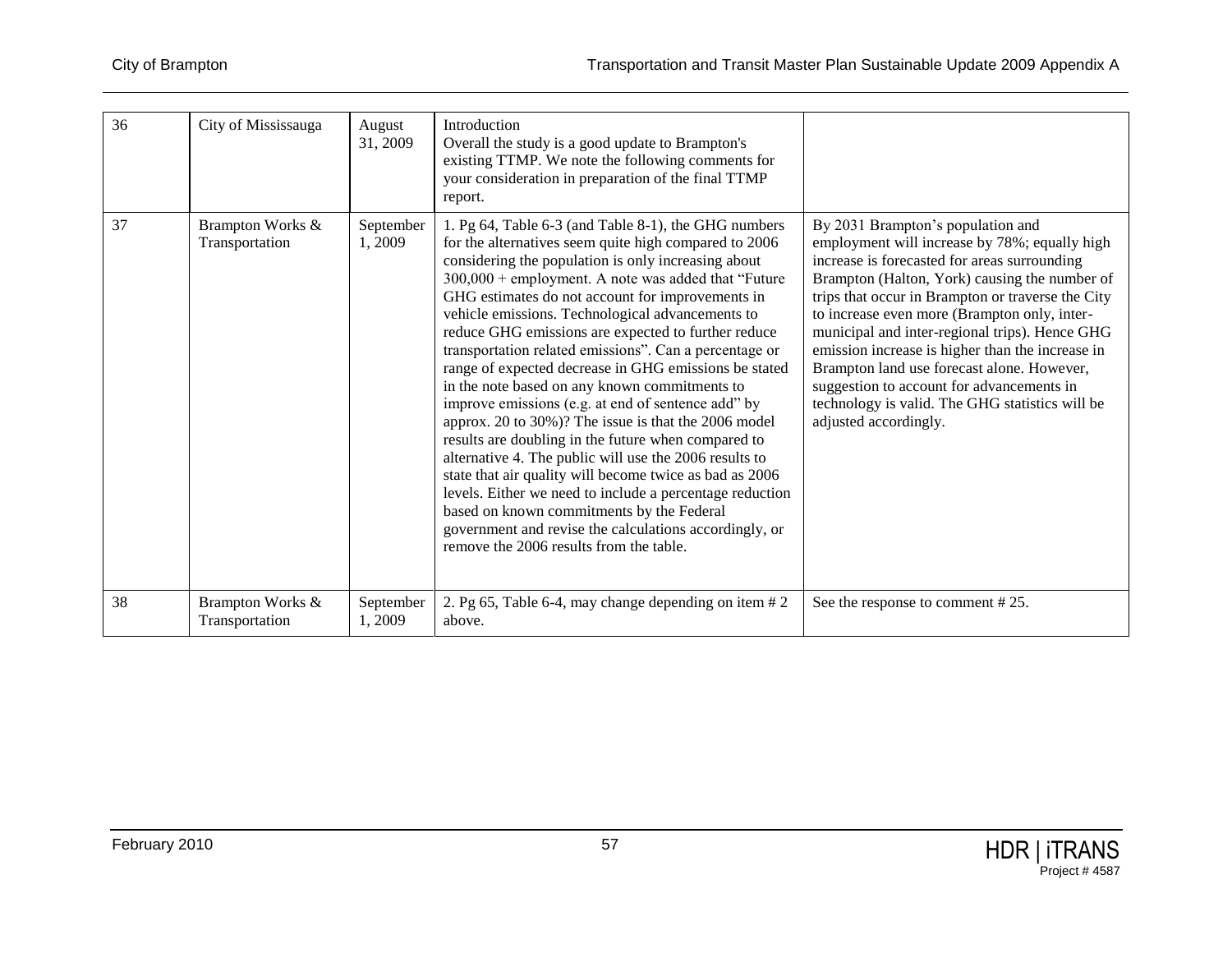| 39 | Brampton Works &<br>Transportation | September<br>1,2009 | 3. Exhibit 7-8, previous comments related to BRT<br>service proposed on Hurontario St up to Mayfield Rd<br>(Caledon) which may be HOV in the future, Hurontario<br>St should be widened to 6 lanes as it also has a large<br>ROW. The widening of Hurontario St would replace the<br>need for Kennedy Rd. Kennedy Rd widening has been<br>removed (except from Bovaird to Williams for some<br>reason-check if still needed); however, Hurontario St is<br>still shown as 4 lanes. Confirm with removal of<br>widening of Kennedy Rd, whether Hurontario St<br>widening to 6 lanes is required. Certainly, widening the<br>short stretch of Kennedy Rd to 6 lanes between Bovaird<br>Dr and Williams Pkwy is not correct. | Neither Hurontario nor Kennedy Rd volume<br>forecasts warrants widening to 6 lanes. Widening<br>of Kennedy to 6 lanes shown in earlier exhibits<br>was caused by a coding error. Treatment of<br>Hurontario north of the Downtown Core will be<br>determined through a separate study. |
|----|------------------------------------|---------------------|---------------------------------------------------------------------------------------------------------------------------------------------------------------------------------------------------------------------------------------------------------------------------------------------------------------------------------------------------------------------------------------------------------------------------------------------------------------------------------------------------------------------------------------------------------------------------------------------------------------------------------------------------------------------------------------------------------------------------|----------------------------------------------------------------------------------------------------------------------------------------------------------------------------------------------------------------------------------------------------------------------------------------|
| 40 | Brampton Works &<br>Transportation | September<br>1,2009 | 4. Pg 122, Section 8.3. Similar to comment #1 above,<br>the proposed changes and effects of improvements to<br>vehicle emissions in the future needs to be discussed in<br>this section.                                                                                                                                                                                                                                                                                                                                                                                                                                                                                                                                  | See the response to comment #25.                                                                                                                                                                                                                                                       |
| 41 | Brampton Works &<br>Transportation | September<br>1,2009 | 5. Pg 124, Section 9, refers to costs of DC program<br>which may need to be updated based on recent changes.                                                                                                                                                                                                                                                                                                                                                                                                                                                                                                                                                                                                              | Comment noted; the costs of the DC program<br>will be revised to reflect the final DC totals.                                                                                                                                                                                          |
| 42 | Metrolinx                          | September<br>9,2009 | The maps included throughout the Draft Final Report,<br>including Exhibit 2-1, Exhibit 2-2, and others, are<br>difficult to read due to poor image resolution and small<br>image size. It is recommended that full page images be<br>used to show the detail in each exhibit.                                                                                                                                                                                                                                                                                                                                                                                                                                             | Comment noted. The final TTMP report will<br>incorporate higher resolution exhibits.                                                                                                                                                                                                   |
| 43 | Metrolinx                          | September<br>9,2009 | Page 13, Section $3.2$ – The Big Move includes nine<br>priority actions, which as listed in the TTMP. The City<br>of Brampton is commended for actively considering the<br>policies of The Big Move in the development of the<br>TTMP recommendations. The wording of the first<br>priority action should be updated to read "A fast,<br>frequent, and expanded regional rapid transit network",<br>reflecting the language used in the regional<br>transportation plan.                                                                                                                                                                                                                                                  | Comment noted; the wording of the first priority<br>action will be updated.                                                                                                                                                                                                            |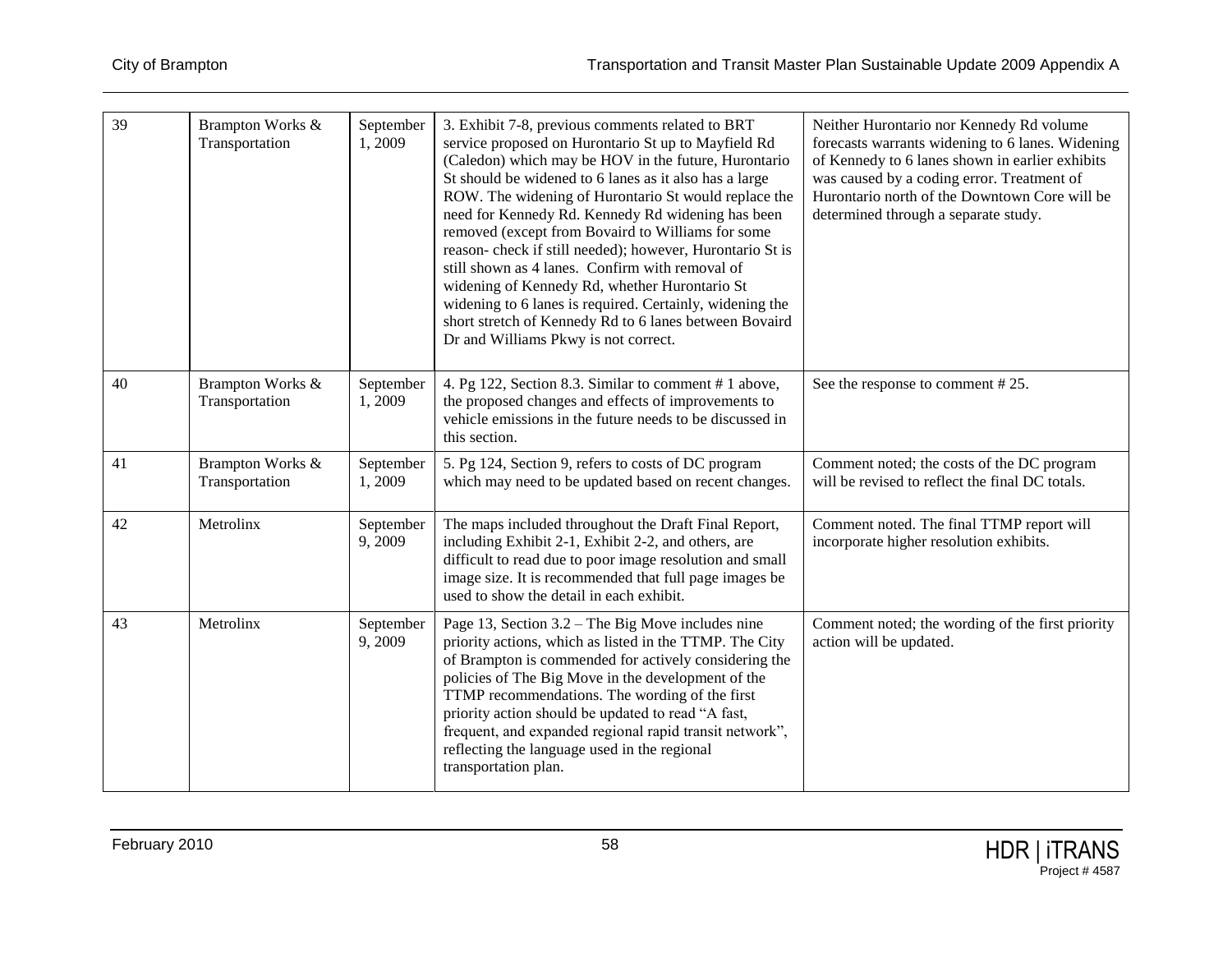| 44 | Metrolinx | September<br>9,2009 | Page 35, Exhibit $4-7$ – The Big Move emphasizes that<br>an effective transportation system is one that makes<br>provision for, and encourages, walking, cycling and<br>other forms of active transportation. The pathway<br>network shown in Exhibit 4-7 is an excellent<br>contribution to this, as it highlights a grid-network,<br>practical for commuting and utilitarian trips, and<br>includes higher order connections to neighbouring<br>municipalities.                                                                                                                                                                                                                                                                                                                                                                                                                                                                                                                                                                                            | Comment noted.                                                                                                                                                                                                                                                                                                                                                                                                                         |
|----|-----------|---------------------|--------------------------------------------------------------------------------------------------------------------------------------------------------------------------------------------------------------------------------------------------------------------------------------------------------------------------------------------------------------------------------------------------------------------------------------------------------------------------------------------------------------------------------------------------------------------------------------------------------------------------------------------------------------------------------------------------------------------------------------------------------------------------------------------------------------------------------------------------------------------------------------------------------------------------------------------------------------------------------------------------------------------------------------------------------------|----------------------------------------------------------------------------------------------------------------------------------------------------------------------------------------------------------------------------------------------------------------------------------------------------------------------------------------------------------------------------------------------------------------------------------------|
| 45 | Metrolinx | September<br>9,2009 | Page 66, Section 7 – To further support Brampton's<br>commitment to making cycling a key component of the<br>transportation system, it is suggested that the<br>Recommended Transportation Network highlight<br>specific policies related to cycling.                                                                                                                                                                                                                                                                                                                                                                                                                                                                                                                                                                                                                                                                                                                                                                                                        | Comments noted; revisions will be made as<br>suggested.                                                                                                                                                                                                                                                                                                                                                                                |
| 46 | Metrolinx | September<br>9,2009 | Page 78, Exhibit $7-5$ – The purpose of this figure is not<br>apparent, and a more clear title would be helpful in<br>explaining its role relative to the other figures. It is<br>suggested that projected years associated with the<br>implementation of the "support corridors" be included<br>in the legend.<br>The transit "support corridors" appear that they will<br>have a high frequency of service (5 to 10 minutes)<br>which is encouraging and will be effective in terms of<br>attracting people to use them to feed into the higher-<br>order transit services. The Implementation Philosophy,<br>in Section 7.1, makes reference to the benefit of<br>dedicated HOV / Bus only lanes on corridors with 6<br>lane cross sections; it would be valuable to reiterate the<br>benefit of these when discussing the short, medium, and<br>long term plans. Considering the existing traffic levels<br>and the high frequencies of bus service being proposed,<br>dedicated lanes may be required to prevent bunching<br>and unpredictable service. | Comment noted; more discussion about the<br>relationship between Exhibit 7.5 and other<br>exhibit in this section together with labelling will<br>be provided.<br>Comment noted. Location and timing for the<br>provision of HOV or RBL treatments are, in<br>part, governed by specifics of local road and<br>traffic conditions and as such are left at the<br>discretion of the City and location specific<br>infrastructure plans. |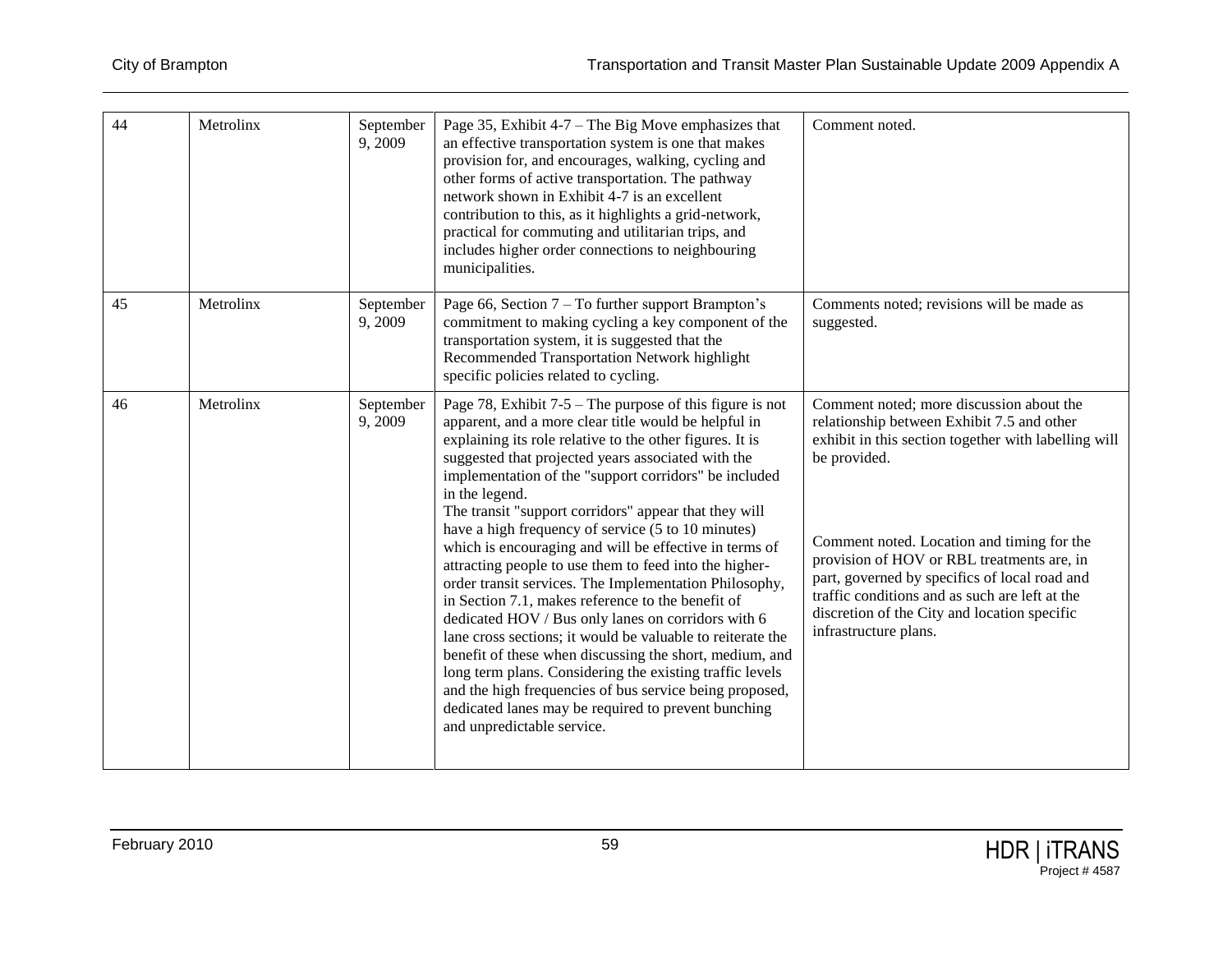| 47 | Metrolinx | September<br>9,2009 | Page 94, Section 7.4.3 – The preferred alternative for<br>the north-south transportation corridor studied in the<br>Halton-Peel Boundary Area Transportation Study is<br>identified as a "Super Arterial". To minimize confusion<br>about what this means, it is suggested that the TTMP<br>use, where possible, commonly accepted and used terms<br>to describe roadways and transportation infrastructure.                                                                                                                                           | Wording of the first paragraph on pg. 94, Section<br>7.4.3 will be revised to introduce the term<br>"Super Arterial" to emphasize the exceptional<br>characteristics of this facility. Common high-<br>capacity / high-speed urban arterial roads<br>provide up to 6 lanes of through flow capacity<br>while the Super Arterial is envisioned to provide<br>8 lanes of through flow capacity.                                                                                                                                                        |
|----|-----------|---------------------|--------------------------------------------------------------------------------------------------------------------------------------------------------------------------------------------------------------------------------------------------------------------------------------------------------------------------------------------------------------------------------------------------------------------------------------------------------------------------------------------------------------------------------------------------------|------------------------------------------------------------------------------------------------------------------------------------------------------------------------------------------------------------------------------------------------------------------------------------------------------------------------------------------------------------------------------------------------------------------------------------------------------------------------------------------------------------------------------------------------------|
| 48 | Metrolinx | September<br>9,2009 | Page 97, Section 7.4.5 - Northeast Brampton Road<br>Improvements includes support for the extension of<br>Highway 427 beyond Major Mackenzie. This project is<br>not in existing provincial plans, including the MTO's 5-<br>year capital plan, the Growth Plan and The Big Move.<br>The TTMP should not include policies that are at odds<br>with existing provincial plans. This endorsement is re-<br>iterated on page 104.                                                                                                                         | The fact that the 427 extension is not in existing<br>provincial plans does not negate the findings of<br>independent studies (i.e., Peel-427 TMP), and<br>the recommendation that the province be<br>encouraged to consider / advance / initiate<br>planning to extend Hwy 427 beyond Major<br>Mackenzie Drive. The TTMP is a needs based<br>analysis regardless of the limitations of current<br>Provincial 400 series highway network planning;<br>the analysis has demonstrated the need for the<br>extension of Hwy 427 beyond Major Mackenzie. |
| 49 | Metrolinx | September<br>9,2009 | Page 100, Section $7.5$ – The focus on active<br>transportation is commendable for its vision of active<br>transportation as a key component of a sustainable<br>transportation system, and its emphasis on proper<br>infrastructure and a safe environment to encourage its<br>use. It is suggested that the first line of paragraph three<br>be reworded as "Multimodal paths, sidewalks and / or<br>bike paths are included in the City's design standards."<br>This change will clarify that bike paths and sidewalks<br>are not multimodal paths. | Comments noted; revisions will be made as<br>suggested.                                                                                                                                                                                                                                                                                                                                                                                                                                                                                              |
| 50 | Metrolinx | September<br>9,2009 | Page $102$ – There appears to be a typo where "Z.m" is<br>described as a potential location for queue jump lanes<br>and bus bays.                                                                                                                                                                                                                                                                                                                                                                                                                      | This will be corrected.                                                                                                                                                                                                                                                                                                                                                                                                                                                                                                                              |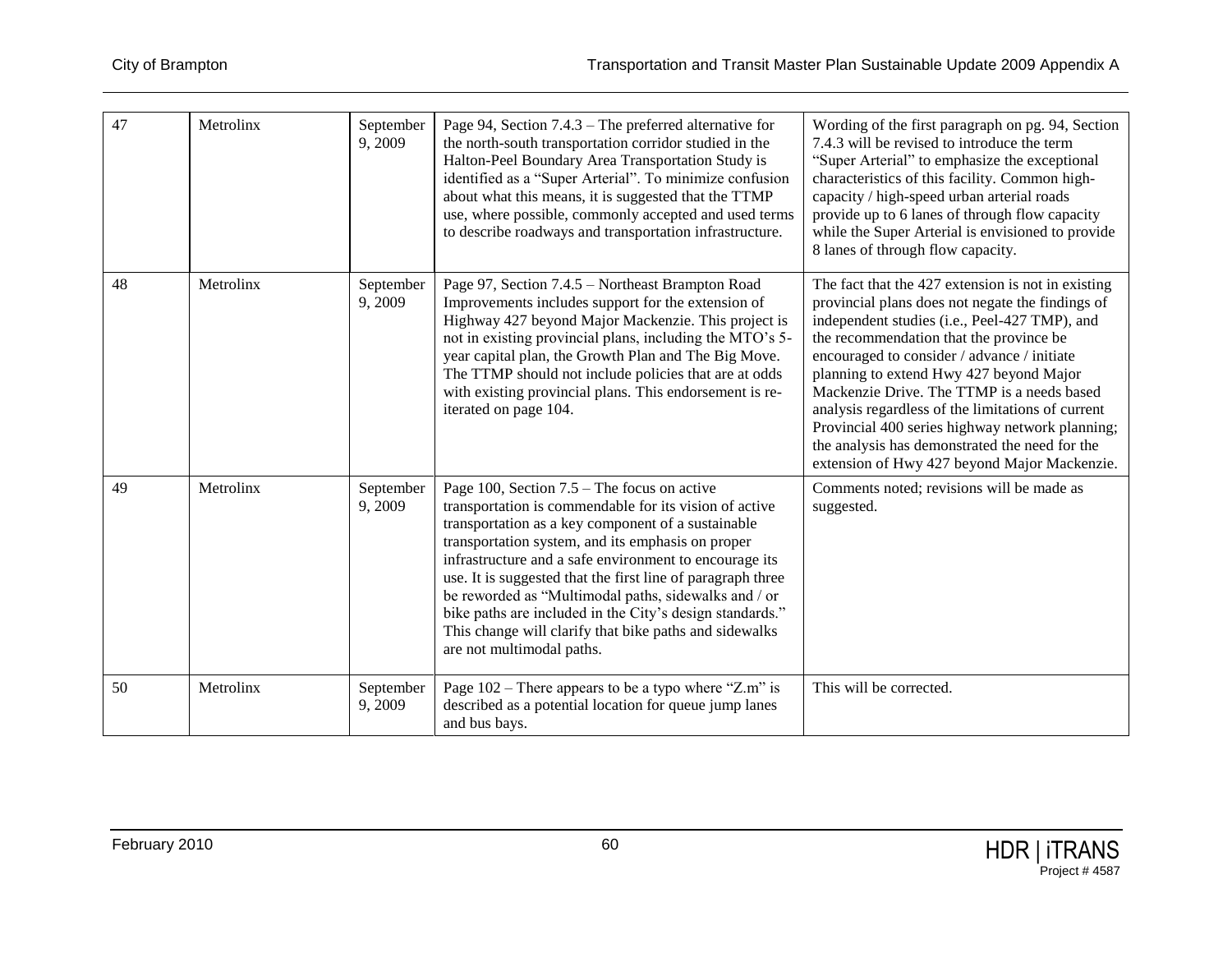| 51 | Metrolinx   | September<br>9, 2009 | Page 103, Section 7.7, Goods Movement – It is<br>suggested that the objective to obtain data needed to<br>track goods movement activity include provincial<br>agencies as a partner.                                                                                                                          | Comment noted.                                                                |
|----|-------------|----------------------|---------------------------------------------------------------------------------------------------------------------------------------------------------------------------------------------------------------------------------------------------------------------------------------------------------------|-------------------------------------------------------------------------------|
| 52 | Metrolinx   | September<br>9,2009  | Page 106 – The TTMP uses the acronym HOT to<br>describe Higher-Order Transit, BRT or LRT. The term<br>HOT is frequently used to describe High Occupancy<br>Toll roads or lanes. It is recommended that the TTMP<br>remove HOT in place of Higher-Order Transit, to<br>minimize confusion between these terms. | Comment noted, the acronym HOT will be<br>replaced with Higher-Order Transit. |
| 53 | Metrolinx   | September<br>9, 2009 | Page 134, Section 11 – To measure Brampton's<br>progress in increasing walking and cycling, it is<br>recommended that Plan Monitoring include<br>performance indicators and measures to track metrics<br>related to these modes.                                                                              | Comments noted; revisions will be made as<br>suggested.                       |
| 54 | York Region | August<br>28, 2009   | An additional section should be added to Section 7.1<br>(Implementation Philosophy) that recognizes that<br>staging opportunities should include not only the<br>staging of infrastructure within the City of Brampton<br>but with adjacent municipalities.                                                   | Comment noted, discussion text will be added to<br>Section 7.1                |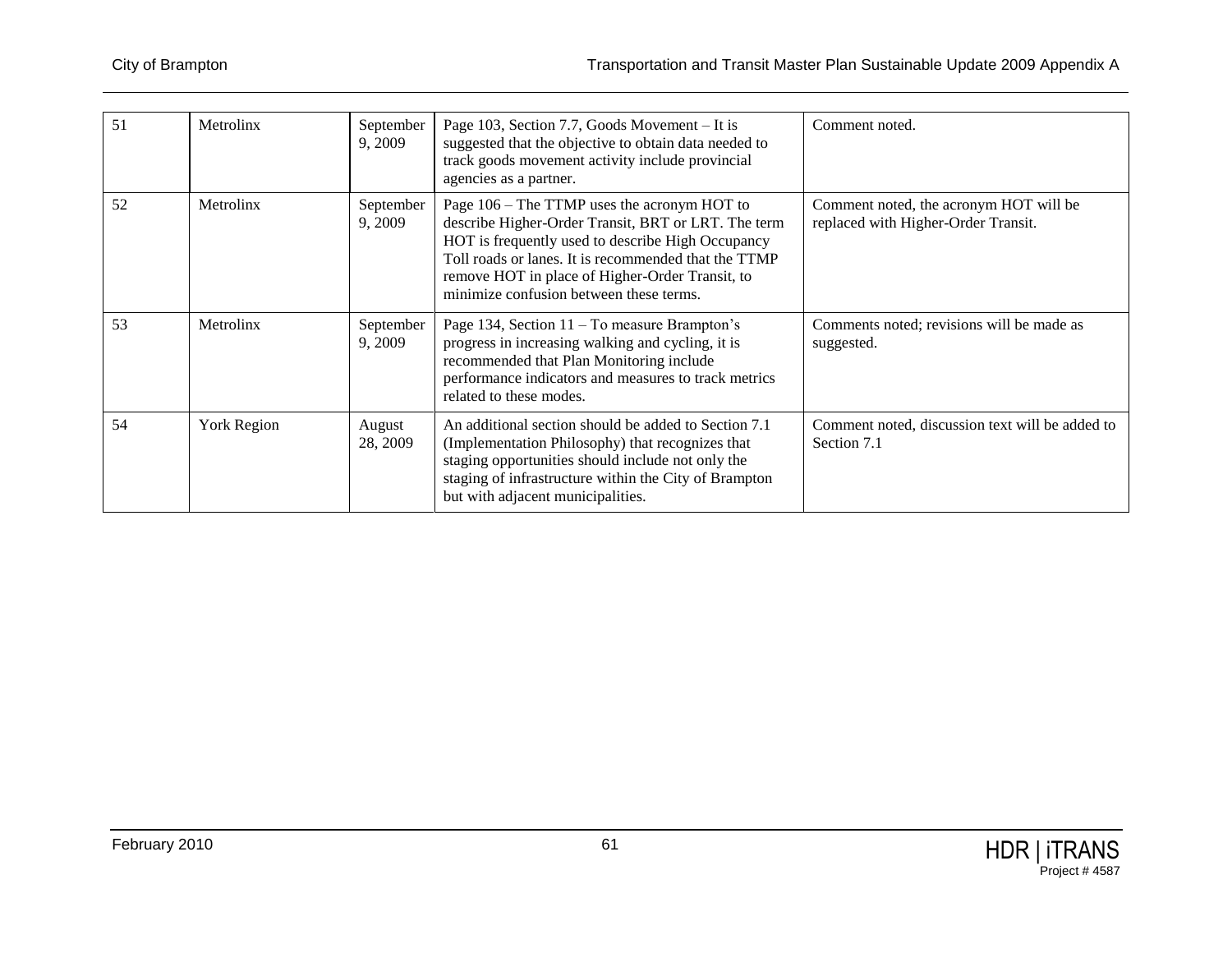| 55 | <b>Toronto Region</b><br>Conservation<br>Authority | September<br>23, 2009 | Consideration of the environmental impacts on the<br>various alternative solutions appears to be missing from<br>this report. Section 1.3.3, Interdependent<br>Transportation, Economic, Social and Environmental<br>Goals, contains no discussion of any environmental<br>goals.<br>Appendix F, Table 5-5, Evaluation of Transportation<br>Alternatives, includes a criterion for "Protecting Natural<br>Environment"; however, the only discussion with<br>respect to this section is with regards to greenhouse gas<br>emissions. Environmental factors, including loss of core<br>areas, impacts to wildlife species and habitat, impacts to<br>linkage functions and connectivity, construction within<br>highly flood prone areas, and alteration of surface and<br>ground water quality, for example, are missing from<br>this evaluation. | Comments noted; revisions will be made as<br>suggested.<br>The TTMP study is examining impacts on the<br>natural environment at a very high level, in<br>keeping with the strategic nature of the study.<br>For this reason all potential road improvements<br>are conceptual only, and will need to go through<br>future environmental assessments to confirm<br>their feasibility. Detailed environmental impact<br>analysis will be carried out in subsequent EA<br>studies in consultation with the TRCA. |
|----|----------------------------------------------------|-----------------------|---------------------------------------------------------------------------------------------------------------------------------------------------------------------------------------------------------------------------------------------------------------------------------------------------------------------------------------------------------------------------------------------------------------------------------------------------------------------------------------------------------------------------------------------------------------------------------------------------------------------------------------------------------------------------------------------------------------------------------------------------------------------------------------------------------------------------------------------------|---------------------------------------------------------------------------------------------------------------------------------------------------------------------------------------------------------------------------------------------------------------------------------------------------------------------------------------------------------------------------------------------------------------------------------------------------------------------------------------------------------------|
| 56 | <b>Toronto Region</b><br>Conservation<br>Authority | September<br>23, 2009 | TRCA Staff supports the City's emphasis on<br>discouraging single occupant vehicle travel while<br>encouraging public transit. It is anticipated that efforts<br>to reduce emissions by the City through the TTMP may<br>be significant.                                                                                                                                                                                                                                                                                                                                                                                                                                                                                                                                                                                                          | Comment noted.                                                                                                                                                                                                                                                                                                                                                                                                                                                                                                |
| 57 | Peel Region Health<br>Department                   | October<br>19, 2009   | We would like to see more attention in the Master Plan<br>to expanding and improving pedestrian and cycling<br>infrastructure in Brampton for both health and<br>environmental benefits. Although the Brampton<br>Pathways Master Plan makes provision for recreational<br>purpose pathways, additional recommendations to<br>develop a pedestrian and cyclist system for utilitarian<br>purposes (commuting) would be a good complement to<br>the plan.                                                                                                                                                                                                                                                                                                                                                                                          | Comments noted; revisions will be made as<br>suggested.                                                                                                                                                                                                                                                                                                                                                                                                                                                       |
| 58 | Peel Region Health<br>Department                   | October<br>19, 2009   | We would like to see the Transportation Demand<br>Management Master Plan go further and include more<br>detailed cycling and pedestrian policies. This will allow<br>for consideration in the shorter term.                                                                                                                                                                                                                                                                                                                                                                                                                                                                                                                                                                                                                                       | Comments noted; revisions will be made as<br>suggested.                                                                                                                                                                                                                                                                                                                                                                                                                                                       |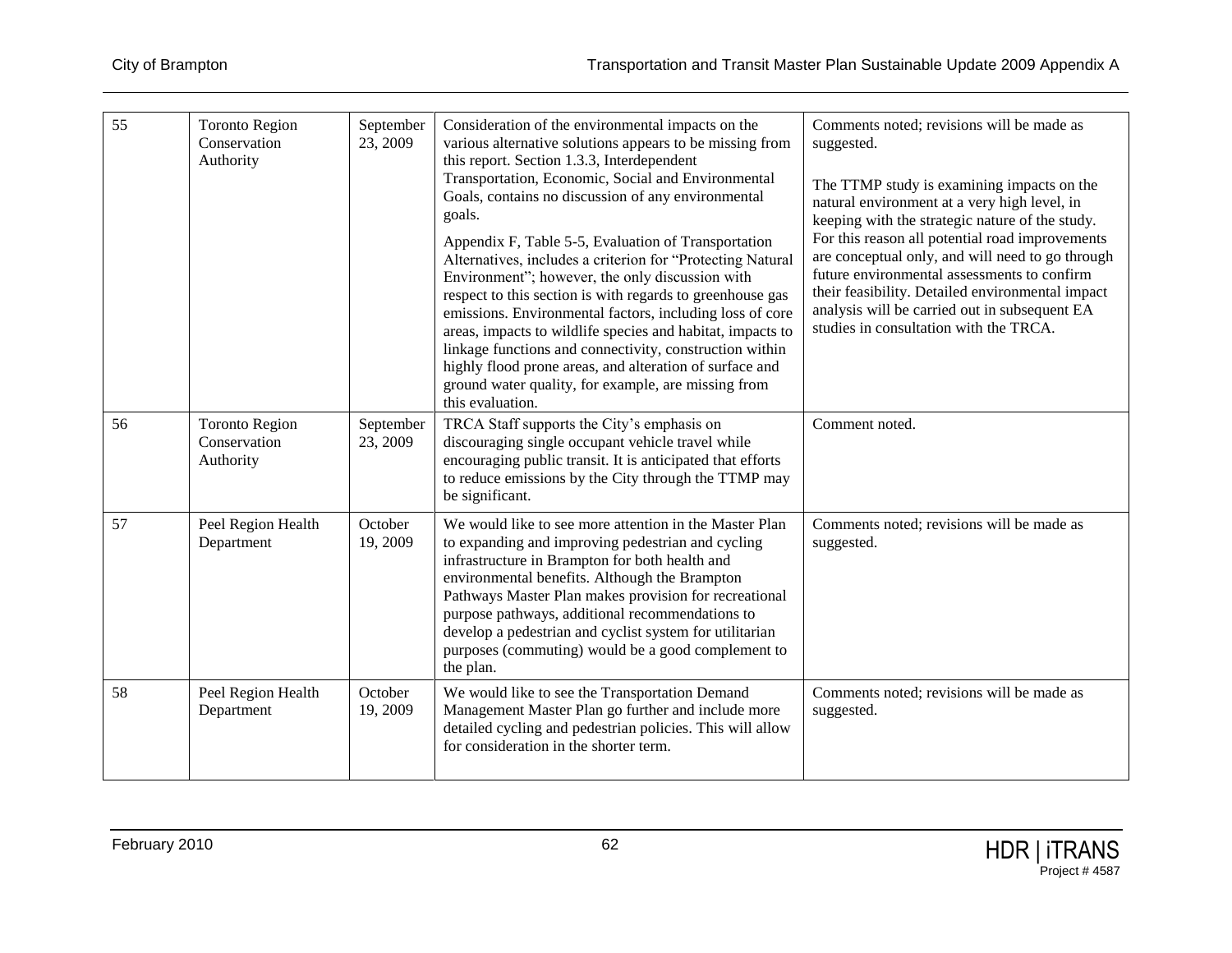| 59 | Peel Region Health | October  | Add TTMP recommendations to:                          | Comments noted; revisions will be made as |
|----|--------------------|----------|-------------------------------------------------------|-------------------------------------------|
|    | Department         | 19, 2009 | -Ensure a complete and high quality sidewalk network  | suggested.                                |
|    |                    |          | on all streets serviced by transit                    |                                           |
|    |                    |          | -Consider raising bike lanes above street level       |                                           |
|    |                    |          | -Create designated bike lanes on major streets        |                                           |
|    |                    |          | -Consider planting buffer strips between roadways and |                                           |
|    |                    |          | sidewalks                                             |                                           |
|    |                    |          | -Work with local road safety or cycling groups for an |                                           |
|    |                    |          | educational campaign                                  |                                           |
|    |                    |          | -Add secure bicycle parking facilities.               |                                           |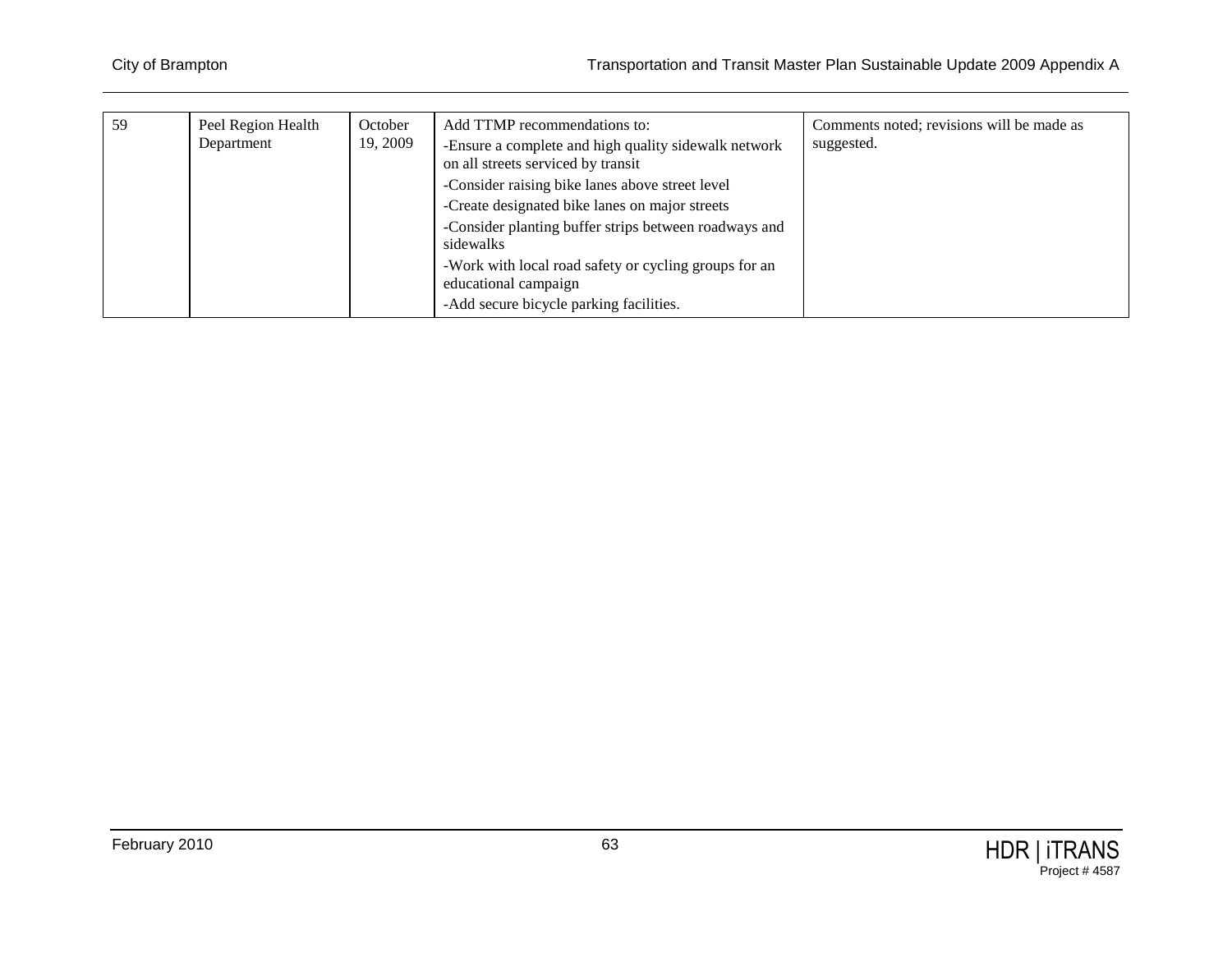# Appendix A-5

Transportation & Transit Master Plan Sustainable Update

# Comments received on Draft Final TTMP Report November 2009 to January 2010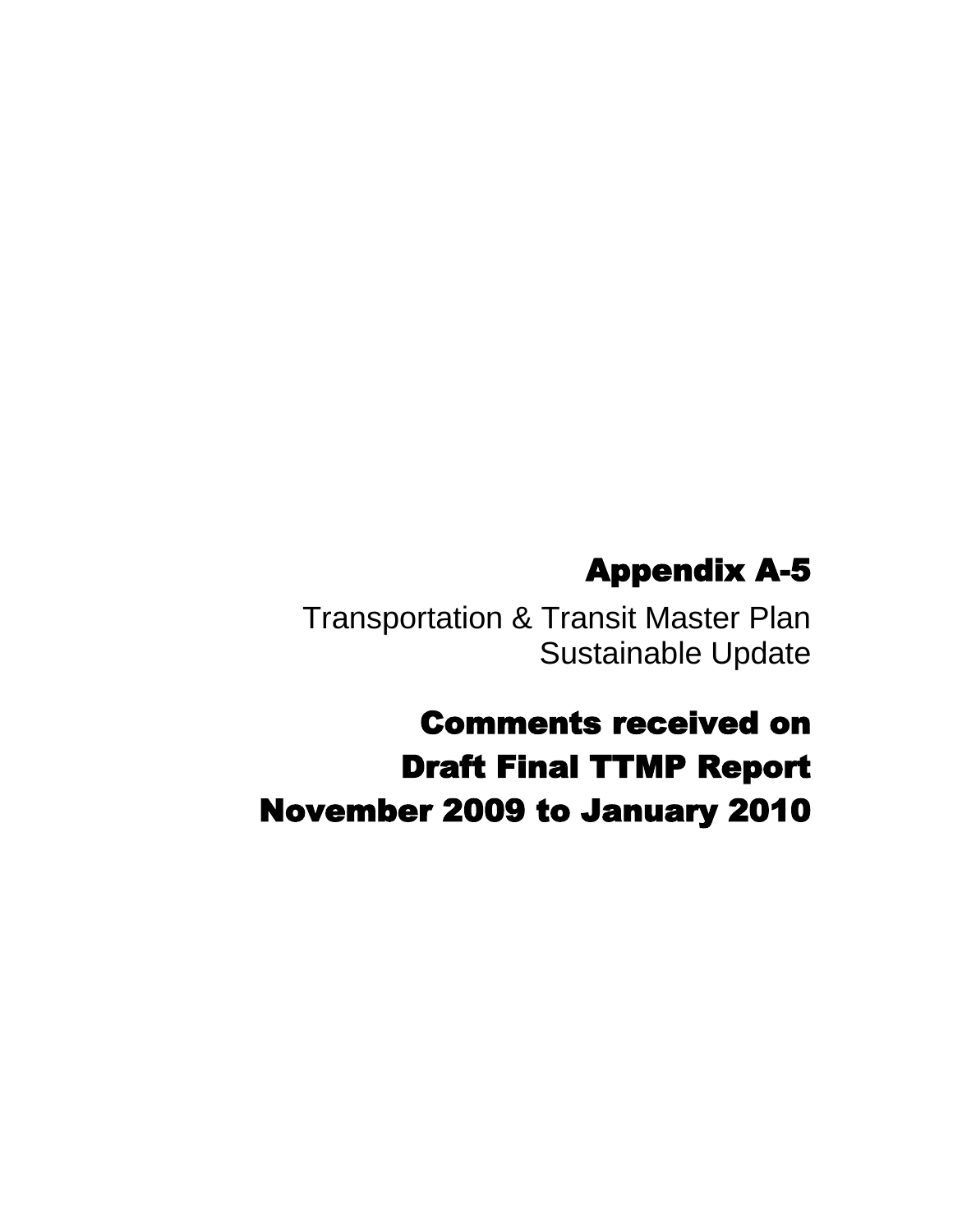## 5. COMMENTS RECEIVED ON DRAFT FINAL TTMP REPORT, NOVEMBER 2009 TO JANUARY 2010

After the Notice of Study Completion was released on November 20, 2009, members of the public and project stakeholders were able to provide feedback about the plan during the statutory review period. This review period lasted until January 26, 2010. The Master Plan was then reviewed and revised taking into account these comments. The table below includes the full text of the comments that were received during the review period. For some of the comments, the original letters received can be found in Appendix 6.

| <b>Stakeholder</b>   | <b>Date Received</b> | <b>Comment</b>                                                                                                                                                                                                                                                                                                                                              | <b>Response</b>                                                                                                                                                                                           |
|----------------------|----------------------|-------------------------------------------------------------------------------------------------------------------------------------------------------------------------------------------------------------------------------------------------------------------------------------------------------------------------------------------------------------|-----------------------------------------------------------------------------------------------------------------------------------------------------------------------------------------------------------|
| Maple Lodge<br>Farms | November 26,<br>2009 | (Original letter attached)<br>Maple Lodge Farms has reviewed Brampton TTMP and finds it to be thorough<br>beneficial to Brampton and a necessary exercise however in the vicinity of MLF<br>there are serious problems that require immediate attention as outlined below.                                                                                  | " The Bramwest Parkway will be<br>necessary to serve future<br>development in the Bramwest Area<br>• Previous studies and traffic<br>forecasts completed for the TTMP<br>Update confirm the need for this |
|                      |                      | The Brampton TTMP (Exhibit 7-8) indicates (subject to HP Bats) the potential that<br>by 2031 the Brampton road network would potentially include:                                                                                                                                                                                                           | arterial. The role and function of<br>Bramwest Parkway in relation to the<br>planned north-south transportation<br>corridor and the overall road                                                          |
|                      |                      | 1. A major transportation facility; extending south from north west Brampton,<br>crossing the Credit River between Norval and Huttonville, crossing Winston<br>Churchill Blvd. in the vicinity of Embleton Rd. and extending toward the<br>confluence of Hwy 401 and Hwy 407 in south east Halton Hills (The Halton Peel<br><b>Transportation Facility)</b> | network serving Brampton west will<br>be further assed by the on-going<br>HPBATS.                                                                                                                         |
|                      |                      | 2. An eight lane facility intercepting the Halton Peel Transportation Facility<br>between the Credit River and Embleton Rd. and extending through Concession Six<br>Brampton to provide a connection to Hwy 407 between Heritage Rd. and Winston<br>Churchill Blvd. (Bramwest Parkway).                                                                     |                                                                                                                                                                                                           |
|                      |                      | HP Bats prefers a freeway option alignment (the Halton Peel Freeway option)<br>similar to the Halton Peel north south Transportation Facility complete with the<br>Bramwest Pkwy appendage (the Appendage). Maple Lodge Farms has no<br>objections to the Halton Peel Freeway option as superior to any of the other HP                                     |                                                                                                                                                                                                           |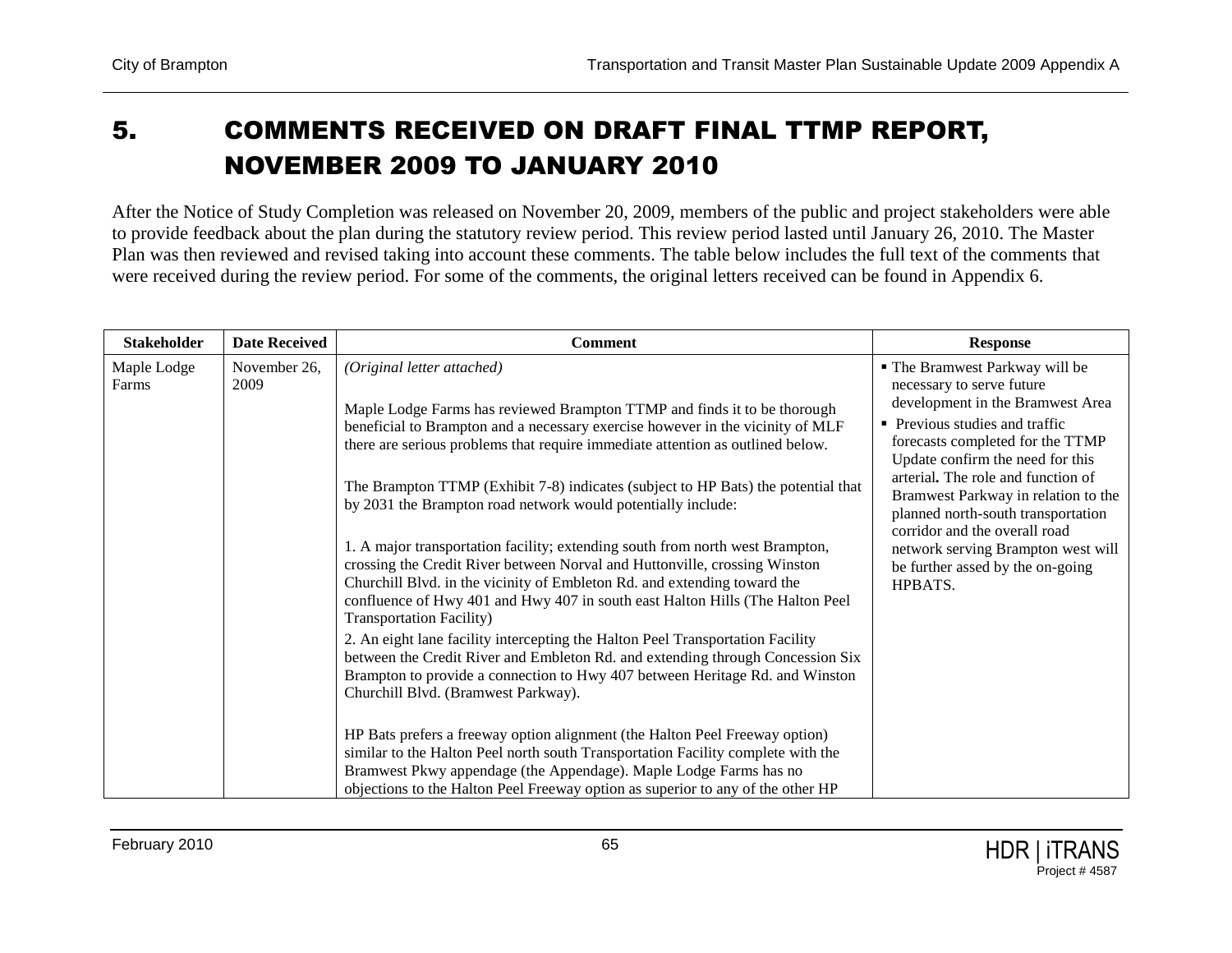|                                                               |                     | Bats options but does not see the need for the Appendage. Is the Appendage<br>needed to bleed traffic from the Halton Peel Freeway and deliver it to Hwy 407<br>such a short distance east of the delivery point that would be provided by the<br>Halton Peel Freeway? Is the Appendage needed (all six lanes by 2016 and eight<br>lanes by 2021) to serve the community of Brampton located south of the Credit<br>River? Is it necessary to provide any road in that location? Wouldn't direct<br>connections to Hwy 407 and the Halton Peel Freeway option when combined with<br>existing connections to Hwy 401 and Hwy 407 satisfy the origin/destination traffic<br>demands of the future community anticipated to develop in Brampton south of the<br>Credit River?<br>With respect to Exhibit 7-1 in light of the foregoing the north south transit corridor<br>indicated in the vicinity of mid concession six would be an inappropriate isolated<br>corridor and would be disruptive to MLF operations. Exhibit 7-6 and 7-7 show<br>transit routes on existing Right of Ways and not truncating the MLF operating<br>zone.<br>Exhibits 7-8, 7-10, 7-11 and 7-12 all indicate: a transportation facility with an<br>alignment similar to the HP Bats Halton Peel Freeway option complete with the<br>Appendage. The Appendage is an unnecessary expense. Exhibit 4-7 indicates a<br>future walkway alignment truncating the MLF operating zone which is opposed by<br>Maple Lodge Farms. |                                                                                                                                                                                                                                                                         |
|---------------------------------------------------------------|---------------------|---------------------------------------------------------------------------------------------------------------------------------------------------------------------------------------------------------------------------------------------------------------------------------------------------------------------------------------------------------------------------------------------------------------------------------------------------------------------------------------------------------------------------------------------------------------------------------------------------------------------------------------------------------------------------------------------------------------------------------------------------------------------------------------------------------------------------------------------------------------------------------------------------------------------------------------------------------------------------------------------------------------------------------------------------------------------------------------------------------------------------------------------------------------------------------------------------------------------------------------------------------------------------------------------------------------------------------------------------------------------------------------------------------------------------------------------------------------------------------------------------|-------------------------------------------------------------------------------------------------------------------------------------------------------------------------------------------------------------------------------------------------------------------------|
|                                                               |                     |                                                                                                                                                                                                                                                                                                                                                                                                                                                                                                                                                                                                                                                                                                                                                                                                                                                                                                                                                                                                                                                                                                                                                                                                                                                                                                                                                                                                                                                                                                   |                                                                                                                                                                                                                                                                         |
| <b>Mount Pleasant</b><br>Secondary Plan<br>Area<br>Landowners | December 2,<br>2009 | (Original letter attached)<br>Re: Transportation and Transit Master Plan Sustainable Update, Notice of<br><b>Study Completion: Comments on behalf of the Mount Pleasant Secondary</b><br><b>Plan Landowner's Group</b><br>BA Group has been following the progress of the above captioned study on behalf<br>of the Mount Pleasant Secondary Plan Area group of landowners. These<br>landowners are also involved with the larger Northwest Brampton Landowner's<br>Group and share the interests and concerns expressed in the letter submitted by BA<br>Group on behalf of that group concerning the proposed North South Transportation<br>Corridor.                                                                                                                                                                                                                                                                                                                                                                                                                                                                                                                                                                                                                                                                                                                                                                                                                                           | • The intention of the TMP is to<br>provide strategic directions for<br>transportation development.<br>Detailed timing of improvements<br>will be determined by the Capital<br>Plan and Budgeting Process.<br>• Comments regarding the Station<br>Road Extension noted. |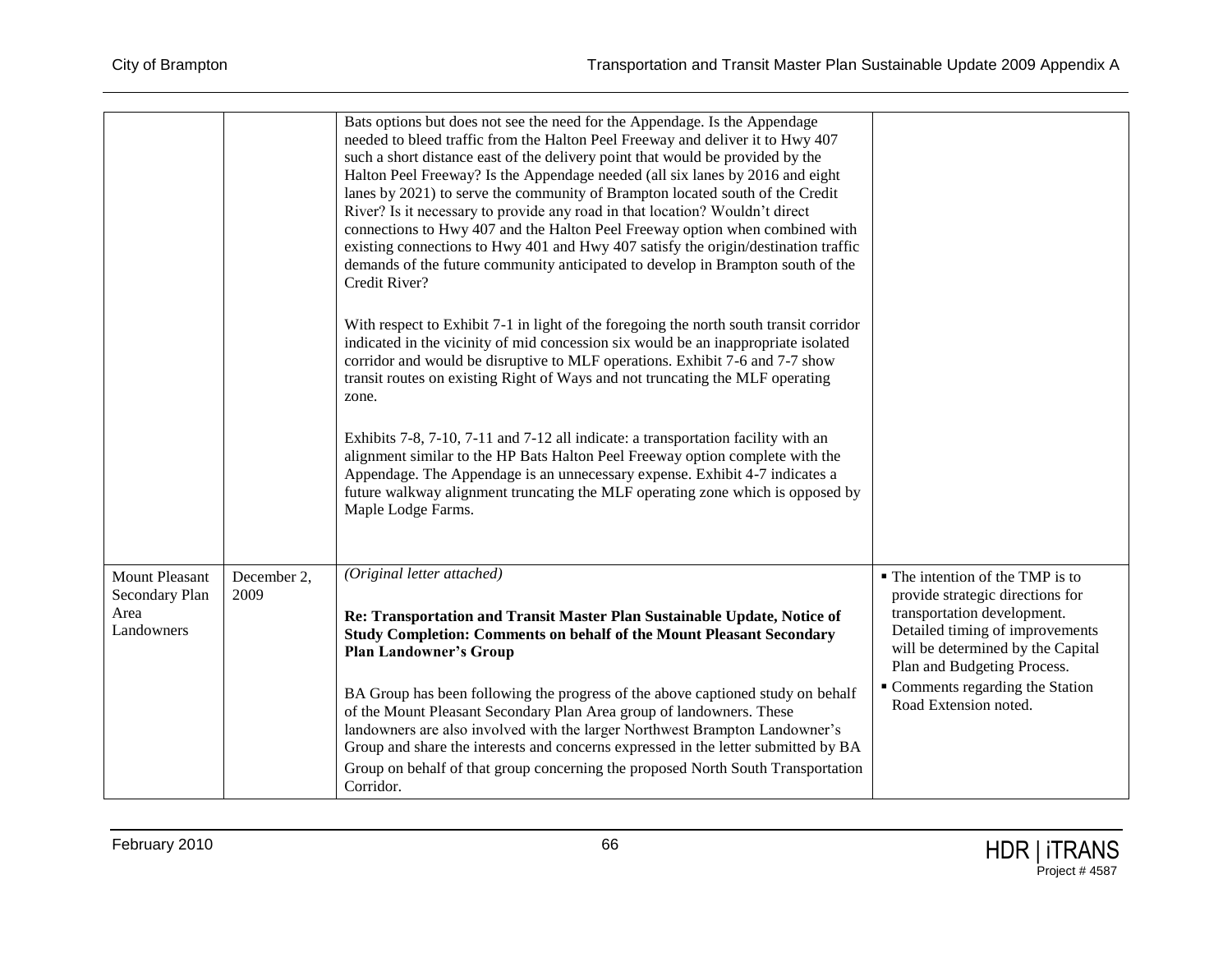| BA Group has previously submitted comments on behalf of the Mount Pleasant<br>Secondary Plan Area group with respect to our concerns about the timing of the<br>funding for the road infrastructure required in support of the Mount Pleasant<br>Community. These were most recently addressed in a letter submitted on<br>July 17th of this year, of which a copy is attached.                               |
|---------------------------------------------------------------------------------------------------------------------------------------------------------------------------------------------------------------------------------------------------------------------------------------------------------------------------------------------------------------------------------------------------------------|
| We note that the 5 year timing windows used in the TTMP final report make it<br>hard to interpret the year in which a particular project should be undertaken.<br>Notwithstanding this, we would draw your attention to the table in the attached<br>letter, and submit the following comments:                                                                                                               |
| There are a number of roads projects that appear appropriately in the TTMP as<br>being needed in the 2016 timeframe in the TTMP, but that have been scheduled<br>(through the DC process) towards the end of the period rather than the beginning<br>as is required. These are highlighted in "yellow" in the attached letter, and include:<br>• Sandalwood Parkway, from Creditview Road to Mississauga Road |
| " Chinguacousy Road, from Wanless Drive to Mayfield Road<br>North-South Collector Spine Road between James Potter Road and Wanless<br>Drive and Mayfield Road                                                                                                                                                                                                                                                 |
| There are a number of roads projects that appear in the TTMP as being needed<br>beyond the 2016 timeframe in the TTMP, but that have been scheduled (through<br>the DC process) beyond the year 2016. These are highlighted in "orange" in the<br>attached letter, and include:                                                                                                                               |
| " Creditview Road from Wanless Drive to Mayfield Road                                                                                                                                                                                                                                                                                                                                                         |
| " Wanless Drive from Creditview Road to Mississauga Road                                                                                                                                                                                                                                                                                                                                                      |
| " McLaughlin Road from Wanless Drive to Mayfield Road                                                                                                                                                                                                                                                                                                                                                         |
| • East-West Collector Spine Road from the North-South Collector to McLaughlin<br>Road                                                                                                                                                                                                                                                                                                                         |
| We re-iterate our concern from the attached letter that "it can be clearly seen<br>that the Development Charges Background Study, as it stands, does not<br>reflect a schedule for delivery of these roads projects that is consistent with<br>what is required to advance development in this area."                                                                                                         |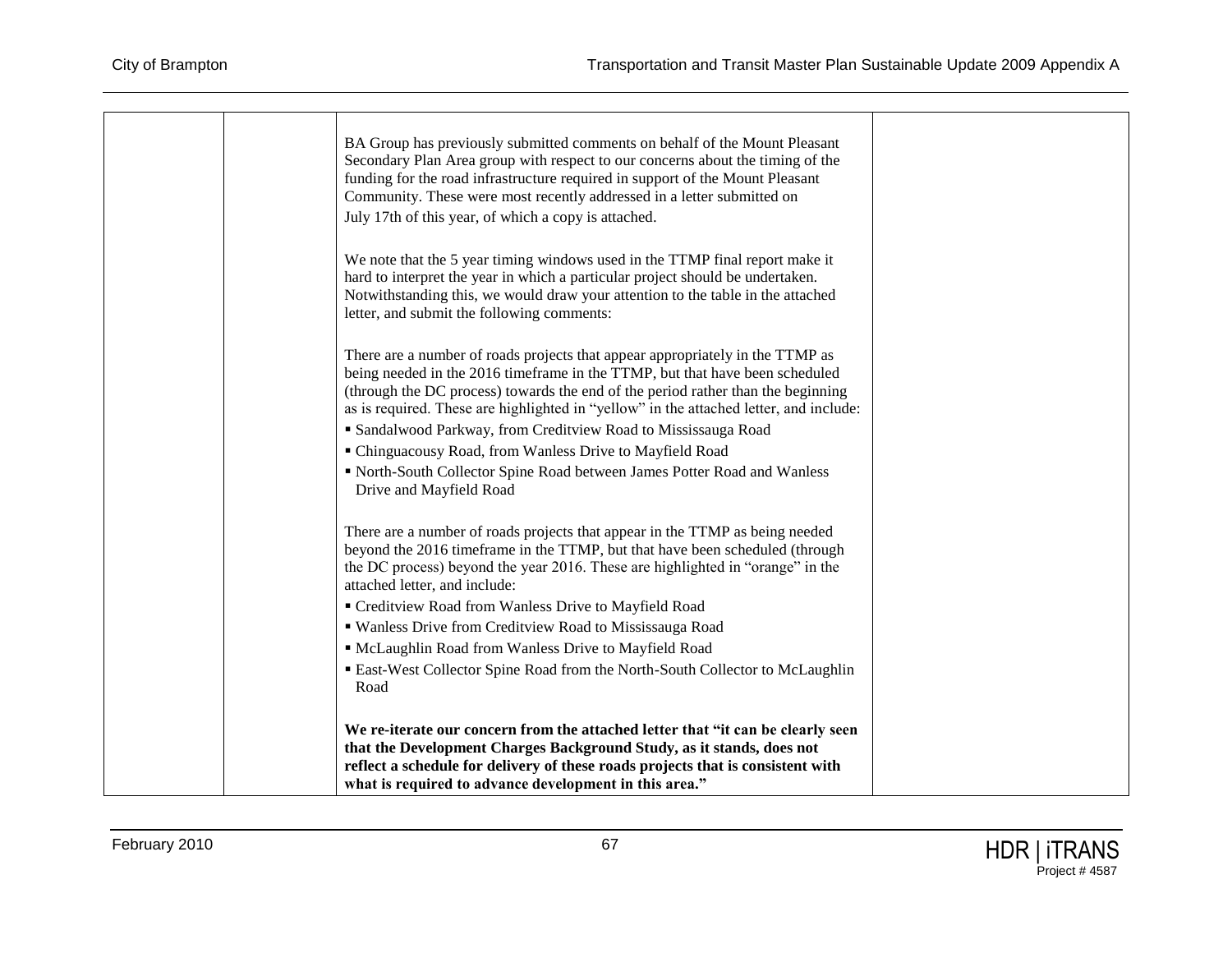|  | With respect to the two collector spine roads identified in Exhibits 7-10, 7-11 and<br>so on, these are shown as 4 lane collector roads. Our understanding is that these<br>roads are to be of a unique transit oriented nature. The cross sections, accordingly,<br>are to be assessed and determined through the Collector Road Environmental<br>Assessment process undertaken in conjunction with the development of the block |
|--|-----------------------------------------------------------------------------------------------------------------------------------------------------------------------------------------------------------------------------------------------------------------------------------------------------------------------------------------------------------------------------------------------------------------------------------|
|  | plans.<br>We recognize the need to identify a nominal cross section of 4 lanes for these<br>roads for purposes of the analysis underlying the TTMP, but will rely on the more<br>detailed EA study to conclude what the ultimate cross sectional requirements will<br>be.                                                                                                                                                         |
|  | We note that there is no mention in the TTMP final report of the need for an<br>extension of Station Road as a collector connection between future James Potter<br>Road and Mississauga Road to the west. (To be clear, Station Road lies between<br>the CNR line and Bovaird Drive, and is currently planned to provide a direct                                                                                                 |
|  | east-west connection between future James Potter Road and the Mount Pleasant<br>GO Station.) An extension of this road to create a direct connection from the GO<br>Station to Mississauga Road does not appear in the TTMP Exhibits showing the<br>recommended road network (7-8 through 7-12), nor does it appear on the list of<br>Mount Pleasant Secondary Plan Area Road Improvements in section 7.4.2.                      |
|  | We concur with this finding. From the perspective of the development of the<br>Mount Pleasant community there is no need for the extension of Station Road to be<br>built as a continuous collector connection. Furthermore, the technical                                                                                                                                                                                        |
|  | challenges and commensurate costs of building this connection would be<br>significant as it will require one and possibly two significant crossings of the<br>Huttonville Creek natural heritage system. Notwithstanding, if the City does intend<br>to ultimately pursue a connection in this alignment, then:                                                                                                                   |
|  | • The preservation of an appropriate right of way will need to be discussed during<br>the block planning process for this area south of the CNR line.                                                                                                                                                                                                                                                                             |
|  | • The City would need to finance the road and related structures directly as no<br>allocation has been made in the DC for a project of this nature.                                                                                                                                                                                                                                                                               |
|  |                                                                                                                                                                                                                                                                                                                                                                                                                                   |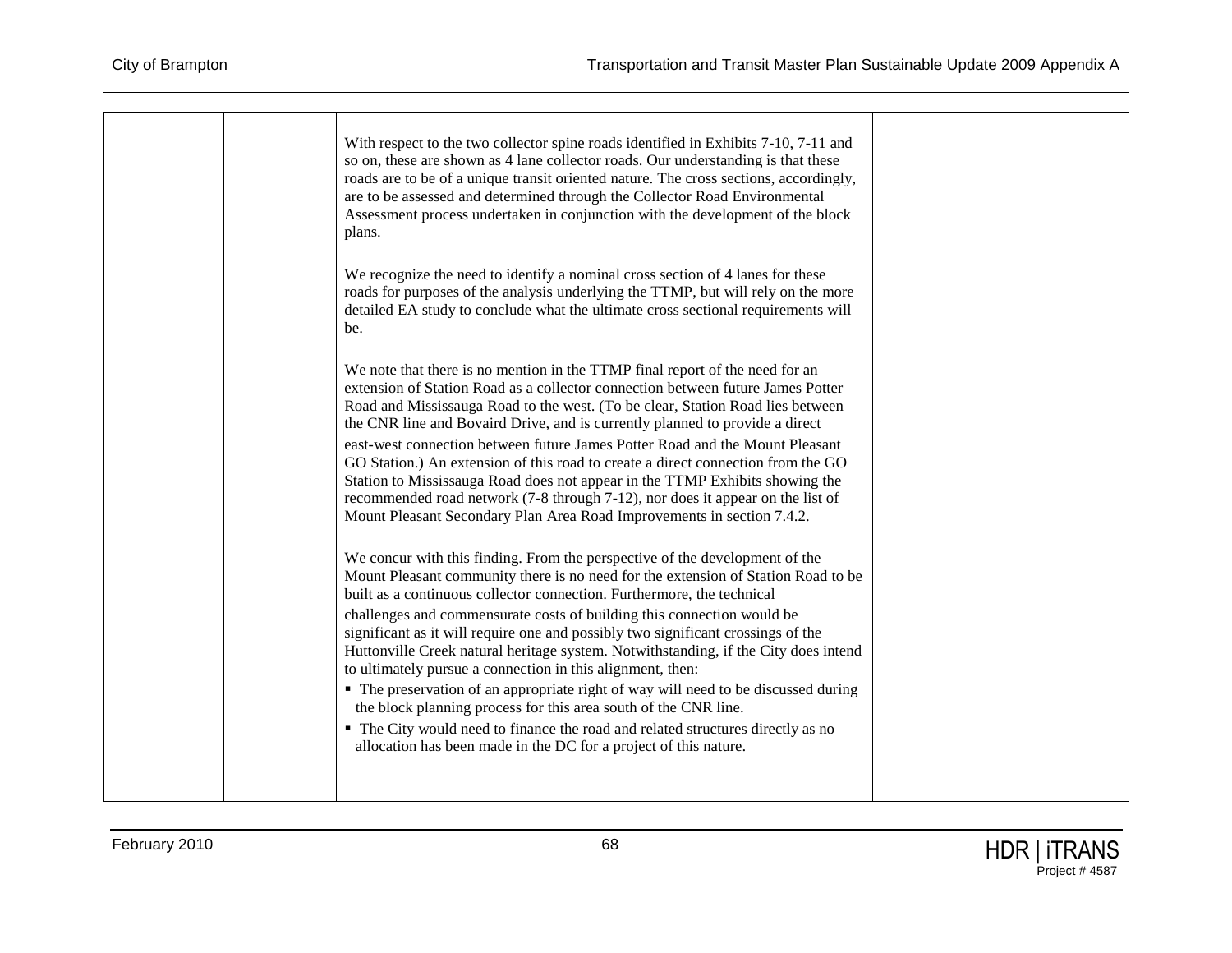| December 2,<br>Northwest<br>2009<br><b>Brampton</b><br>Landowners'<br>Group | (Original letter attached)<br>Re: Transportation and Transit Master Plan Sustainable Update, Notice of<br><b>Study Completion: Comments on behalf of Northwest Brampton</b><br><b>Landowner's Group</b><br>BA Group has been following the progress of the above captioned study on behalf<br>of the Northwest Brampton group of landowners. The key interest of the<br>Northwest Brampton landowners is with the significant proposed road network<br>improvements in west Brampton, which include the North South Transportation<br>Corridor and associated Bramwest Parkway as illustrated in Figures 7-8, 7-11 and<br>7-12 of the final report.<br>BA Group has previously submitted comments after Public Information Centre #2<br>for the TTMP held in March 2009. We would also draw your attention to a letter<br>addressed to John Corbett and dated February 25 <sup>th</sup> 2009 from Scott Snider of<br>Turkstra Mazza Associates. In that letter, the position of the Northwest Brampton<br>landowner's group with respect to this corridor was made clear.<br>In this letter, we seek to re-iterate our concerns and position on behalf of this group<br>of stakeholders in the context of the final TTMP report dated July 2009.<br>We are pleased to see that the 2021 Recommended Road Network illustrated in<br>Exhibit 7-11 shows an alignment for the NSTC that while very conceptual, is<br>generally consistent with preliminary road network options that have been<br>developed by BA Group on behalf of the Northwest Brampton Landowner's Group<br>(copy attached). The key elements of this alignment are that the road should be a 6<br>lane arterial road, and that it should extend from the top of the future Bram West<br>Parkway to the future extension of Sandalwood Parkway.<br>Insofar as the corridor is identified as a 6 lane "super arterial" and not as a freeway<br>(that would require Provincial involvement at an early stage in the development of<br>the corridor), this is a road that the City of Brampton and/or the Region of Peel<br>could undertake to fund and construct within this time frame, and as such we are<br>supportive of this description of the undertaking.<br>With respect to the timing of this corridor, and recognizing that the TTMP report<br>deals with time in 5 year slices we would recommend that it is likely required<br>closer to 2016 than it is to 2021. Insofar as this is a significant undertaking, the | <b>Traffic forecasts indicate the need</b><br>for ultimately extending the north-<br>south corridor to Mayfield Drive.<br>This extension will serve growth in<br>Brampton and Caledon and will<br>provide crucial connectivity with<br>the potential GTA West Corridor.<br>Strategic corridor protection has<br>been identified in the TTMP report<br>and reflected in the City of<br>Brampton Development Charge by-<br>law. The role and function of the<br>north-south corridor will be further<br>assessed in the on-going HPBATS.<br>The HPBATS is also expected to<br>comment on timing of the<br>construction of the section north of<br>Sandalwood Pkwy. |
|-----------------------------------------------------------------------------|--------------------------------------------------------------------------------------------------------------------------------------------------------------------------------------------------------------------------------------------------------------------------------------------------------------------------------------------------------------------------------------------------------------------------------------------------------------------------------------------------------------------------------------------------------------------------------------------------------------------------------------------------------------------------------------------------------------------------------------------------------------------------------------------------------------------------------------------------------------------------------------------------------------------------------------------------------------------------------------------------------------------------------------------------------------------------------------------------------------------------------------------------------------------------------------------------------------------------------------------------------------------------------------------------------------------------------------------------------------------------------------------------------------------------------------------------------------------------------------------------------------------------------------------------------------------------------------------------------------------------------------------------------------------------------------------------------------------------------------------------------------------------------------------------------------------------------------------------------------------------------------------------------------------------------------------------------------------------------------------------------------------------------------------------------------------------------------------------------------------------------------------------------------------------------------------------------------------------------------------------------------------------------------------------------------------------------------------------------------------------------------------------------------------------------------------------------------------------------------------------|------------------------------------------------------------------------------------------------------------------------------------------------------------------------------------------------------------------------------------------------------------------------------------------------------------------------------------------------------------------------------------------------------------------------------------------------------------------------------------------------------------------------------------------------------------------------------------------------------------------------------------------------------------------|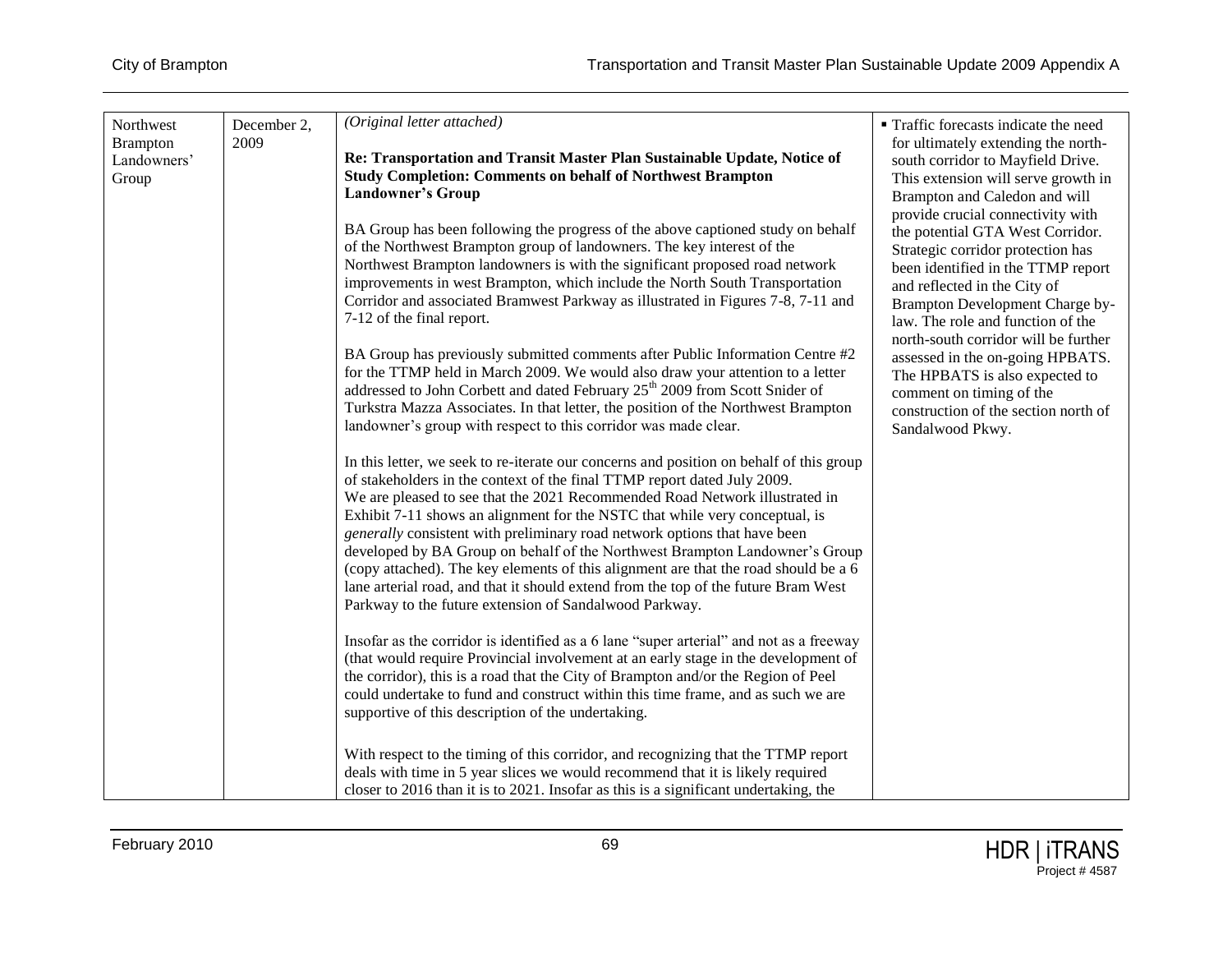| planning and approvals process for it must be engaged as soon as possible. We                                                                                    |  |
|------------------------------------------------------------------------------------------------------------------------------------------------------------------|--|
| are pleased to see how quickly the HPBATS process was re-engaged once this                                                                                       |  |
| report was finalized, and see this as evidence that there is an intention to move<br>forward quickly with this corridor.                                         |  |
|                                                                                                                                                                  |  |
| With respect to the alignment of the corridor, based on our preliminary review of                                                                                |  |
| horizontal geometric constraints, environmental constraints, and the likely crossing                                                                             |  |
| point of the corridor over the Credit River valley (at the Trans Canada Pipeline                                                                                 |  |
| crossing), the NSTC would most easily be aligned approximately mid                                                                                               |  |
| block between Heritage Road and Mississauga Road to the north of the Credit                                                                                      |  |
| River valley. We would point out that it is critical that this issue be resolved as                                                                              |  |
| quickly as possible so as to allow planning of the future Heritage Heights<br>Community to proceed. Again, we are pleased to see that the HPBATS                 |  |
| process has been re-engaged as rapidly as it has, and are hopeful that this                                                                                      |  |
| alignment decision will be resolved through that process.                                                                                                        |  |
|                                                                                                                                                                  |  |
| Exhibits 7-11 and 7-8 show the recommended "Potential" configuration of the                                                                                      |  |
| NSTC approaching the 2031 horizon year and beyond. The corridor is shown as                                                                                      |  |
| being extended north of Sandalwood Parkway, and widened ultimately to 8 lanes.                                                                                   |  |
| Our position on this extension of the corridor remains the same has been identified                                                                              |  |
| in the previous correspondence noted above. An appropriately sized and located<br>Right of Way should be protected for such that if and when deemed necessary by |  |
| future conditions and requirements, the corridor can be:                                                                                                         |  |
| widened to accommodate a provincial freeway and associated grade                                                                                                 |  |
| separated interchanges                                                                                                                                           |  |
| extended north into Caledon to connect with a future GTA West corridor.                                                                                          |  |
|                                                                                                                                                                  |  |
| The future conditions and requirements deemed necessary to trigger the need for a                                                                                |  |
| higher order and longer corridor would include growth in the west part of Caledon                                                                                |  |
| hitherto unidentified, and/or the identification of a recommended GTA West<br>corridor through Caledon in such a manner that a north south connection along      |  |
| the NSTC alignment is both practical and recommended by the GTA West Study                                                                                       |  |
| Team. Only in these situations should extension and upgrading of the corridor                                                                                    |  |
| beyond what is recommended for 2021 be contemplated.                                                                                                             |  |
| We note that while the first paragraph on page 96 of the final report is consistent                                                                              |  |
| with this viewpoint with respect to preserving right of way for a freeway, the                                                                                   |  |
| question of the extension north of Sandalwood is not directly addressed. We                                                                                      |  |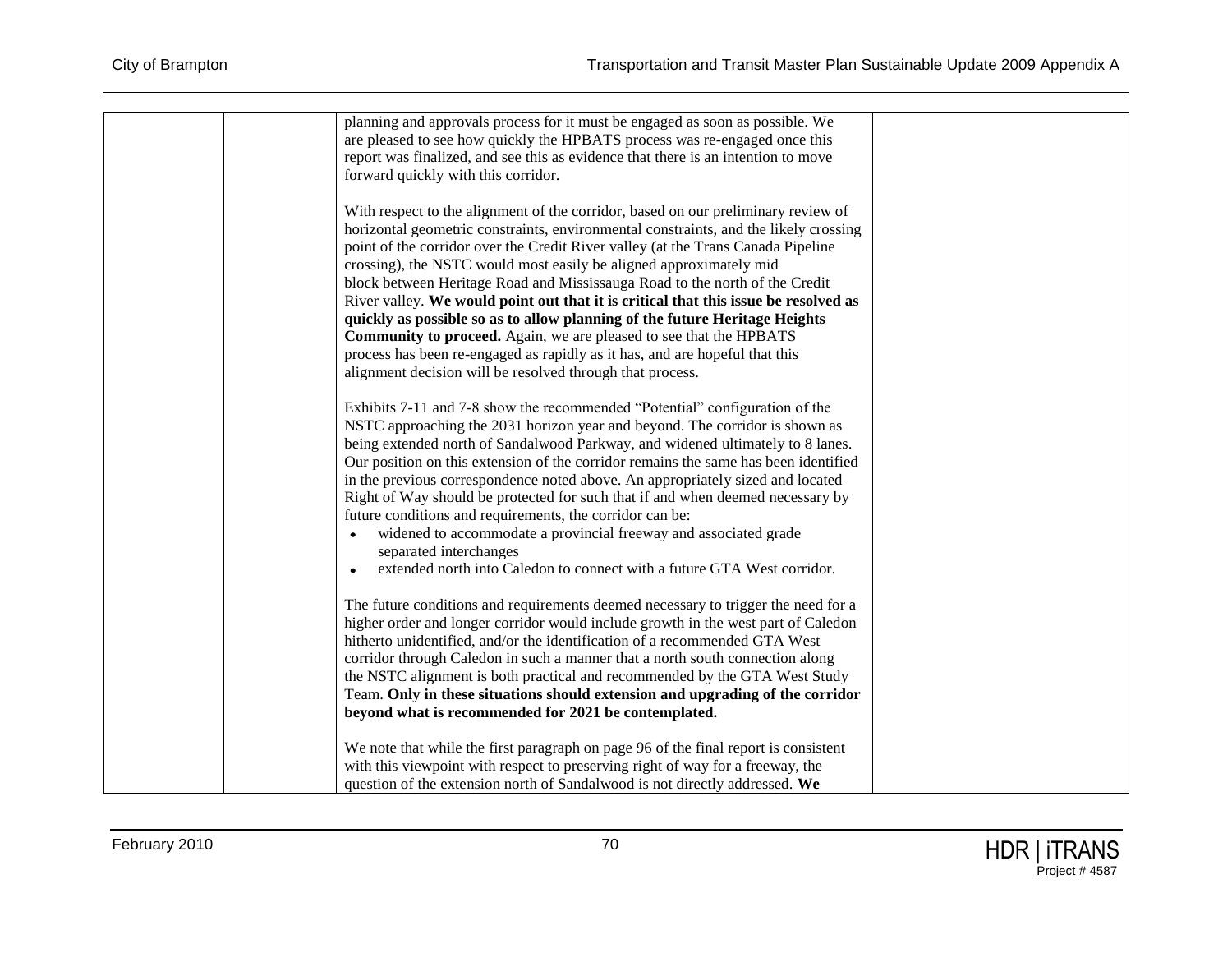|                         |                     | believe that such an extension north of Sandalwood should be predicated on a<br>recommendation from the GTA West Study that this link is required, and that this<br>condition should be documented in the TTMP Report.                                                                                                                                                                                                                                                                                                                                                                                                                                                                                                                                                                                                                                                                                                                                                                                                                                                                                                                                                                                                                                                                                                                                                                                                                                                                                                                                                                                                                                                                                                                                                                                                                                                                                                                                                                                                                                                                                                |                                                                                                                                                                                                                                                                                                                                                                                                |
|-------------------------|---------------------|-----------------------------------------------------------------------------------------------------------------------------------------------------------------------------------------------------------------------------------------------------------------------------------------------------------------------------------------------------------------------------------------------------------------------------------------------------------------------------------------------------------------------------------------------------------------------------------------------------------------------------------------------------------------------------------------------------------------------------------------------------------------------------------------------------------------------------------------------------------------------------------------------------------------------------------------------------------------------------------------------------------------------------------------------------------------------------------------------------------------------------------------------------------------------------------------------------------------------------------------------------------------------------------------------------------------------------------------------------------------------------------------------------------------------------------------------------------------------------------------------------------------------------------------------------------------------------------------------------------------------------------------------------------------------------------------------------------------------------------------------------------------------------------------------------------------------------------------------------------------------------------------------------------------------------------------------------------------------------------------------------------------------------------------------------------------------------------------------------------------------|------------------------------------------------------------------------------------------------------------------------------------------------------------------------------------------------------------------------------------------------------------------------------------------------------------------------------------------------------------------------------------------------|
| Town of Halton<br>Hills | December 2,<br>2009 | (Original letter attached)<br>Further to the Notice of Study Completion issued on November 20, 2009 and the<br>letter to you dated August 27, 2009, the Town of Halton Hills continues to have<br>concerns regarding the TTMP Sustainable Update.<br>Specifically, the Recommended Road Network Needs by 2031 (Exhibit 7-8, TTMP<br>Report) has identified the need to widen both Bovaird Drive West and Winston<br>Churchill Boulevard to four lanes. This would result in a bottleneck through<br>Norval as the infrastructure cannot be widened in the hamlet.<br>With respect to the discussion in Section 7.4.4 regarding the Norval By-pass, the<br>Town continues to have concerns regarding the statement that the environmental<br>impacts of another crossing of the Credit River will outweigh the transportation<br>benefits of a Norval By-pass. It is our view that this conclusion should be left for<br>an Environmental Assessment to determine.<br>The Halton-Peel Boundary Area Transportation Study (HPBATS) is nearing<br>completion. The study has shown that traffic capacity through Norval cannot be<br>improved. Highway 7 and Winston Churchill Boulevard through Norval cannot<br>physically be widened beyond their current configuration. The existing<br>infrastructure will soon be at capacity.<br>The Town's concerns with the TTMP can be addressed with a qualifying statement<br>on Exhibit 7-8 by noting that the number of lanes, road locations and terminus<br>points will be the subject of future Environmental Assessments of these Regional<br>Road improvements, and the removal of the "Norval By-pass" section and<br>replacement with a reference to the HPBATS<br>In addition, it would be appropriate for Brampton to introduce protection corridors<br>into your Planning documents to address the emerging east-west connections that<br>have been identified as part of the HPBATS process. It would also be beneficial<br>for Brampton and Peel to discuss the corridor protection framework, as the<br>jurisdiction of this facility is unknown at this time. | As stated earlier (Appendix A-4) we<br>recognize the right-of-way<br>limitations through Norval.<br>Congestion problems in Norval and<br>alternative transportation solutions<br>are being addressed in HP BATS.<br>Once the HPBATS is completed the<br>City will update the TTMP<br>forecasts, recommendation to road<br>and transit network and the Official<br>Plan policy recommendations. |
|                         |                     |                                                                                                                                                                                                                                                                                                                                                                                                                                                                                                                                                                                                                                                                                                                                                                                                                                                                                                                                                                                                                                                                                                                                                                                                                                                                                                                                                                                                                                                                                                                                                                                                                                                                                                                                                                                                                                                                                                                                                                                                                                                                                                                       |                                                                                                                                                                                                                                                                                                                                                                                                |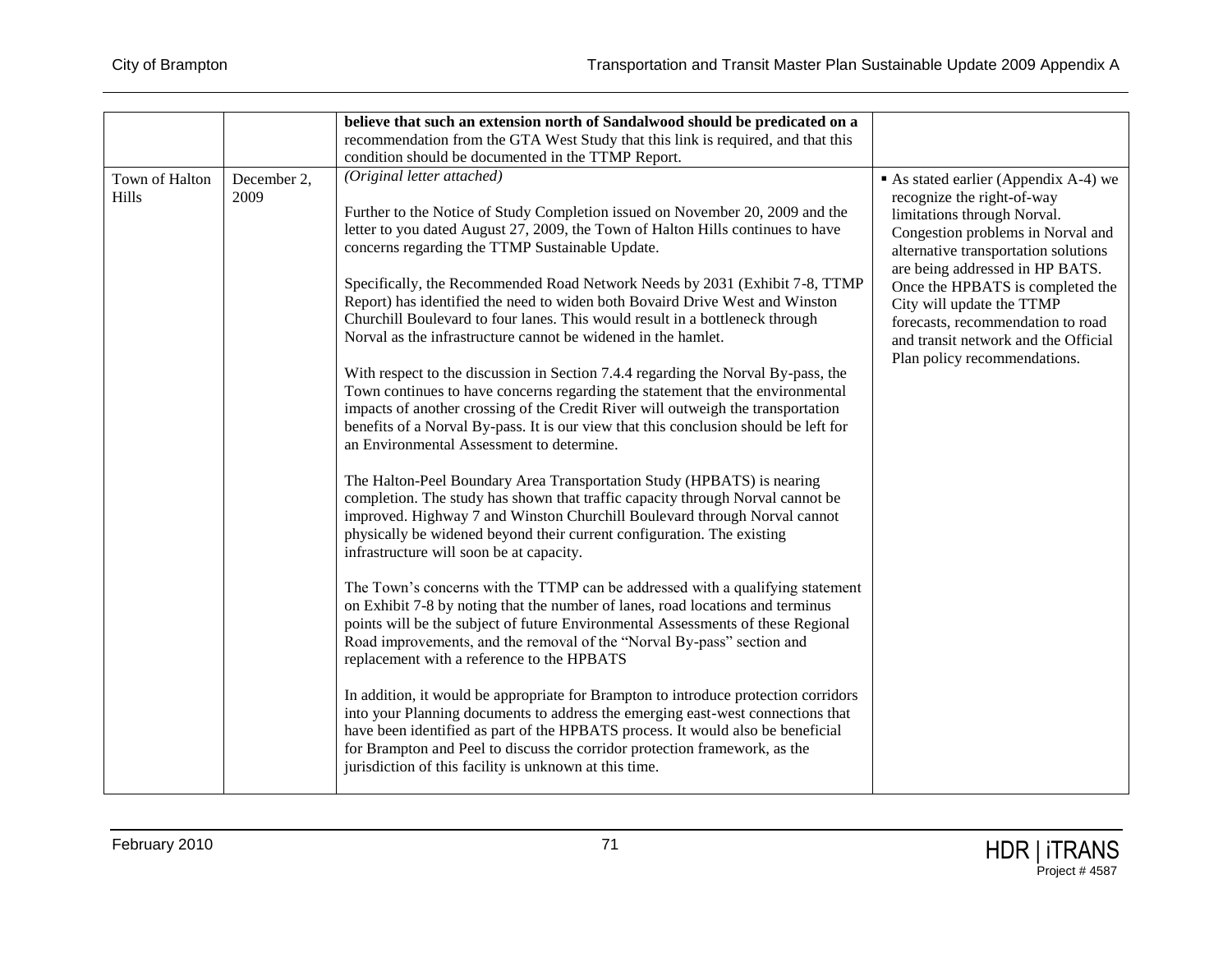| <b>Halton Region</b>               | December 3,<br>2009  | (Original letter attached)<br>Further to my letter dated August 25, 2009, and the letter of October 16, 2009 from<br>Ron Glenn the Region's Chief Planning Official, I would like to reiterate our<br>concerns regarding Brampton's draft Transportation and Transit Master Plan as it<br>relates to issues that are still being considered under the on-going Halton Peel<br>Boundary Area Transportation Study (HPBATS). Although the HPBATS work is<br>acknowledged, the Master Plan document makes assumptions which are<br>premature.<br>The 2031 Recommended Road Network (Exhibit 7-8) has identified the need to<br>widen both Bovaird Drive West (to Halton Hills Boundary) and Winston Churchill<br>Boulevard (North and South of Norval) to 4 lanes. The Region continues to have<br>concern that there has been no consideration that Highway 7 and Winston<br>Churchill Boulevard through Norval cannot physically be widened beyond its<br>current configuration. As the TTMP relies on the widening of these facilities to<br>accommodate the projected growth in Brampton, the congestion through the<br>Hamlet of Norval must be considered. The ultimate determination of the need to<br>widen Bovaird Drive and Winston Churchill may be impacted by the preferred<br>alternative to address congestion in Norval.<br>With respect to the discussion in Section 7.4.4 regarding the Norval Bypass, it is<br>our opinion that the environmental work completed to date is not sufficient to<br>depict the crossing associated with a by-pass as having "significant environmental<br>impacts". Although the text acknowledges the HPBATS work, the congestion<br>within Norval must be addressed in conjunction with any consideration of the<br>widening of Bovaird Drive West (Highway 7) and Winston Churchill Boulevard. | • Like the response to the December 2<br>letter from the Town of Halton Hills<br>above, we recognize the right-of-<br>way limitations through Norval.<br>Congestion problems in Norval and<br>alternative transportation solutions<br>are being addressed in HP BATS.<br>Once the HPBATS is completed the<br>City will update the TTMP<br>forecasts, recommendation to road<br>and transit network and the Official<br>Plan policy recommendations. |
|------------------------------------|----------------------|------------------------------------------------------------------------------------------------------------------------------------------------------------------------------------------------------------------------------------------------------------------------------------------------------------------------------------------------------------------------------------------------------------------------------------------------------------------------------------------------------------------------------------------------------------------------------------------------------------------------------------------------------------------------------------------------------------------------------------------------------------------------------------------------------------------------------------------------------------------------------------------------------------------------------------------------------------------------------------------------------------------------------------------------------------------------------------------------------------------------------------------------------------------------------------------------------------------------------------------------------------------------------------------------------------------------------------------------------------------------------------------------------------------------------------------------------------------------------------------------------------------------------------------------------------------------------------------------------------------------------------------------------------------------------------------------------------------------------------------------------------------------------------------------------------------------------------------------|-----------------------------------------------------------------------------------------------------------------------------------------------------------------------------------------------------------------------------------------------------------------------------------------------------------------------------------------------------------------------------------------------------------------------------------------------------|
| Resident,<br>Christopher<br>Bejnar | December 17,<br>2009 | 1) Please explain why we are digging up 2-3 feet down along the centre of Queen,<br>and then replacing it with new soil and gravel? I believe that we could have just as<br>easily made a centre lane "Rapidway" for the Zuum BRT as a first Phase. We're<br>going to do this all over again at some point in the near future to move it from the<br>curbside to the centre of Queen?<br>As I've stated, we could have easily started with a Centre Lane concept from<br>Centre Street S. to the new Bramalea City Centre station and implemented future<br>phases as road work and transit ridership increased. I'm sure that the business<br>owners will not be pleased when we start moving from curbside to centre in the                                                                                                                                                                                                                                                                                                                                                                                                                                                                                                                                                                                                                                                                                                                                                                                                                                                                                                                                                                                                                                                                                                                  | Comments noted. It should also be<br>recognized that there is a substantial<br>difference in cost to building a<br>centre-median running way. Based<br>on currently available funding from<br>3 levels of government, the City is<br>proceeding with its first phase<br>implementation of Züm BRT<br>service on Hurontario and Queen.<br>This new service is intended to raise                                                                      |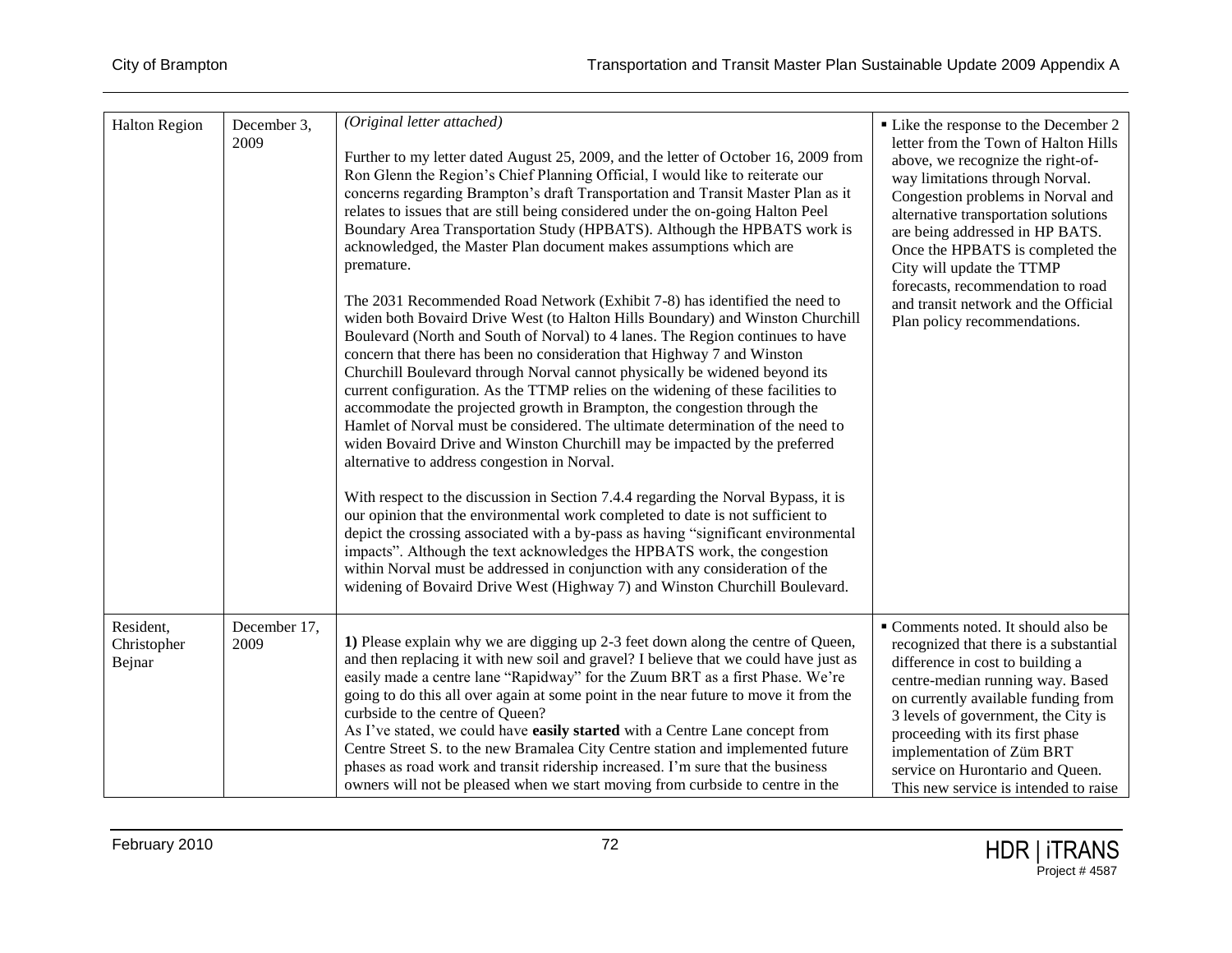| near future. Having a centre lane "Rapidway" would have accelerated much<br>needed development along the Queen St. corridor from Centre St. S. to Hwy. 410<br>2) There should be a big push for LRT not BRT for the planned Metrolinx<br>Main/Hurontario line. I don't see any BRT system for Toronto, only new LRT<br>lines. The residents who you are trying to entice to take transit want LRT, not<br>BRT. I have conducted my own casual surveys over the past year; I get 90%+<br>voting LRT vs. BRT. Having a LRT system connecting Port Credit, Mississauga<br>City Centre to Downtown Brampton would be a fantastic project that would<br>encourage intensification along this corridor.<br>3) What is the plan for the rarely used Orangeville Railway corridor? Trains travel<br>down this rail line rarely. Why not look at an LRT line from the north to the south<br>of the city? One could convert the rail into a great bicycle path. I have not seen or<br>heard of any ideas as of yet for this valuable resource within our city.<br>4) One of the biggest questions I've had for the past year to your staff, Council<br>and the Mayor has beenHow are we going to accommodate all the transit uses at<br>the current Nelson & Main station site? With a city projected to be $700,000+$<br>residents, we will have VIA and GO trains, Brampton Transit and Zum BRT, a<br>future Metrolinx Main/Hurontario line (LRT or BRT), Taxi's and Passenger Car<br>pick-up/drop-off all converging onto this one site. I have attended every meeting<br>and workshop and have yet to see how this will all work? This will be further<br>complicated with new development that will occur at the GO station parking lot<br>and surrounding area. (i.e. Blade condos, Hotel /convention centre etc.) Again, no<br>plan has been put forward as to how this will all work at the current site. I had<br>suggested creating a new Transit Hub at the south end of the Peel Memorial<br>Hospital Site. I still believe that having some of the transit services moved to this<br>site does make sense for the future of our downtown development. | the profile and effectiveness of<br>public transit by introducing<br>improved services (comfort,<br>reliability, technology), as a first<br>step in meeting and growing transit<br>ridership along the corridor. The<br>City continues to encourage the<br>province and Metrolinx to initiate<br>the necessary work (eg. Feasibility<br>and business case analyses) to<br>support construction of a Higher<br>Order Transit service on Queen<br>Street, and to secure the requisite<br>funding support.<br>• The City is committed to advance,<br>where feasible the implementation<br>of BRT corridors and specifically<br>Hurontario/Main Street corridor.<br>This commitment has been<br>verbalised in Section 7.1 of the<br>Final Report. Work is currently<br>underway through a joint<br>Mississauga/Brampton study, to<br>plan for a Higher Order Transit<br>service running in a dedicated<br>centre-median right of way for most<br>of the length of the Hurontario<br>Corridor, from Port Credit to<br>Downtown Brampton.<br>· Plans for Orangeville Railway<br>corridor have not been assessed at |
|----------------------------------------------------------------------------------------------------------------------------------------------------------------------------------------------------------------------------------------------------------------------------------------------------------------------------------------------------------------------------------------------------------------------------------------------------------------------------------------------------------------------------------------------------------------------------------------------------------------------------------------------------------------------------------------------------------------------------------------------------------------------------------------------------------------------------------------------------------------------------------------------------------------------------------------------------------------------------------------------------------------------------------------------------------------------------------------------------------------------------------------------------------------------------------------------------------------------------------------------------------------------------------------------------------------------------------------------------------------------------------------------------------------------------------------------------------------------------------------------------------------------------------------------------------------------------------------------------------------------------------------------------------------------------------------------------------------------------------------------------------------------------------------------------------------------------------------------------------------------------------------------------------------------------------------------------------------------------------------------------------------------------------------------------------------------------------------------------------------------------------------------------------|--------------------------------------------------------------------------------------------------------------------------------------------------------------------------------------------------------------------------------------------------------------------------------------------------------------------------------------------------------------------------------------------------------------------------------------------------------------------------------------------------------------------------------------------------------------------------------------------------------------------------------------------------------------------------------------------------------------------------------------------------------------------------------------------------------------------------------------------------------------------------------------------------------------------------------------------------------------------------------------------------------------------------------------------------------------------------------------------------------------|
|                                                                                                                                                                                                                                                                                                                                                                                                                                                                                                                                                                                                                                                                                                                                                                                                                                                                                                                                                                                                                                                                                                                                                                                                                                                                                                                                                                                                                                                                                                                                                                                                                                                                                                                                                                                                                                                                                                                                                                                                                                                                                                                                                          | this time<br>As a Regional Tranit Hub identified<br>by the Metrolinx Brampton GO will<br>be expanded and modernized in the<br>future. The City of Brampton, GO<br>Transit and Metrolinx will play<br>active part in developing these                                                                                                                                                                                                                                                                                                                                                                                                                                                                                                                                                                                                                                                                                                                                                                                                                                                                         |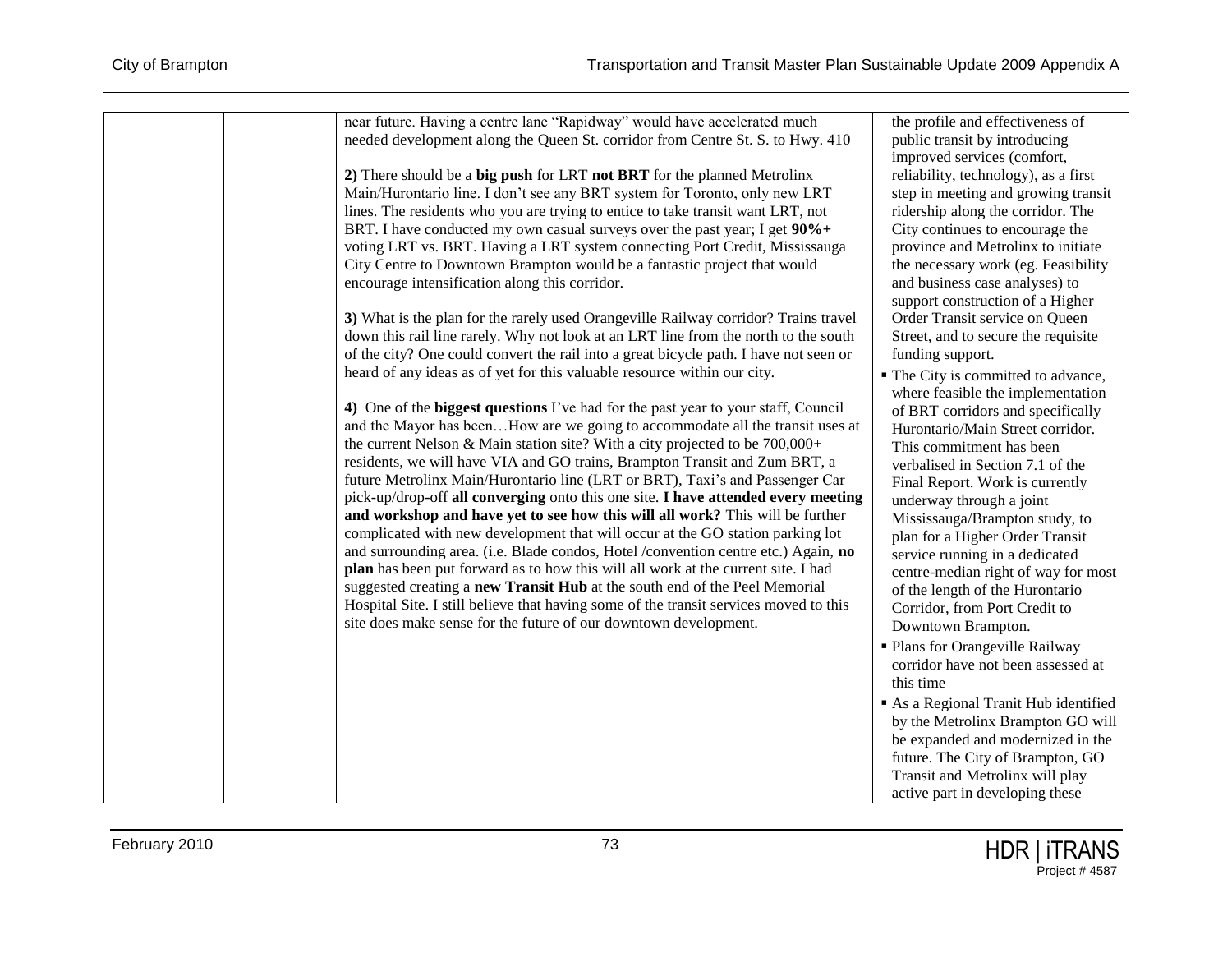|                                                                          |                      |                                                                                                                                                                                                                                                                                                                                                                                                                                                                                                                                                                                                                                                                                                                                                                                                                                                                                                                                                                                                                                                                                                                                                                                                                                                                                                                                                                                                                                                                                                                                                                                                                                                                                                                                                                                                                                                                                                                                                                                                                                                                                                                         | plans.                                                                                                                                                                                                                                                                                                                                                                                                                                                                                                                                                                                                                                                                                                                                                                                                                           |
|--------------------------------------------------------------------------|----------------------|-------------------------------------------------------------------------------------------------------------------------------------------------------------------------------------------------------------------------------------------------------------------------------------------------------------------------------------------------------------------------------------------------------------------------------------------------------------------------------------------------------------------------------------------------------------------------------------------------------------------------------------------------------------------------------------------------------------------------------------------------------------------------------------------------------------------------------------------------------------------------------------------------------------------------------------------------------------------------------------------------------------------------------------------------------------------------------------------------------------------------------------------------------------------------------------------------------------------------------------------------------------------------------------------------------------------------------------------------------------------------------------------------------------------------------------------------------------------------------------------------------------------------------------------------------------------------------------------------------------------------------------------------------------------------------------------------------------------------------------------------------------------------------------------------------------------------------------------------------------------------------------------------------------------------------------------------------------------------------------------------------------------------------------------------------------------------------------------------------------------------|----------------------------------------------------------------------------------------------------------------------------------------------------------------------------------------------------------------------------------------------------------------------------------------------------------------------------------------------------------------------------------------------------------------------------------------------------------------------------------------------------------------------------------------------------------------------------------------------------------------------------------------------------------------------------------------------------------------------------------------------------------------------------------------------------------------------------------|
| John Court<br>(from Leacrest<br>- Lascelles<br>Residents<br>Association) | December 23,<br>2009 | Along with other ratepayer-residents who are members of the Leacrest-Lascelles<br>Residents Association, I object to the designation of Dixie Road for widening<br>north of Queen Street, from the existing 4 lanes to 6 lanes. That so-called<br>"improvement" -- which in point of fact would be a detriment -- is proposed to<br>come into effect by 2016, as shown on Exhibit 7-10 on page 112 of the TTMP<br>Final Report (Nov. 2009).<br>Dixie Road is, as you know, a regional road. The Region of Peel has NOT<br>approved such a widening, nor amended its O.P. for same. The Region launched a<br>Public Consultation Study into precisely that proposed widening, which was met<br>with resounding objections by the neighbourhood residents along that stretch of<br>Dixie Road. That proposed widening will fail at the regional level, and should<br>not, therefore, be included in forecast "improvements" or changes by the<br>City in the TTMP ior other planning documents.<br>We ask that the City of Brampton respond to the wishes of its ratepayer-residents<br>by supporting our insistence that Dixie Road must remain with only 4 lanes<br>indefinitely, beyond 2031. That is the proposal for Kennedy Road, one concession<br>west of Highway 410, and it should be consistently maintained for Dixie Road,<br>which as you know is immediately to the east of Hwy 410.<br>We, the citizens of Brampton and Peel along the Dixie Road corridor north of<br>Queen Street, object to any widening of that stretch of Dixie Road for the<br>following reasons:<br>(1) Widening Dixie Road would negatively impact all of the adjacent residential<br>neighbourhoods -- for example, through noise, exhaust pollution, higher speeds<br>and volume, resulting in traffic and pedestrian accidents.<br>(2) Widening is not needed by those who use the road; it is not presently<br>overcrowded nor congested, even during rush hours. TTMP data arguing to the<br>contrary are flawed. It is not conceivable that demand will increase to a point<br>where widening Dixie Road will be essential. | Comments have been received and<br>shared with the Region of Peel<br>• The Peel LRTP (2005), ongoing<br>work on the Regional LRTP update<br>and the Brampton TTMP (2009)<br>have found that widening of this<br>section of Dixie Road is justified<br>and required to support future<br>residential and commercial<br>developments north and north-west.<br>" The Problem Statement for the<br>Dixie Road Widening EA states that<br>improvements are necessary and<br>continued growth in the study area<br>will contribute to increased traffic<br>congestion and deterioration of road<br>conditions over the next 25 years.<br>• The currently existing Right of Way<br>on Dixie will be able to<br>accommodate a 6-lane arterial cross<br>section, although additional Right of<br>Way will be required at<br>intersections |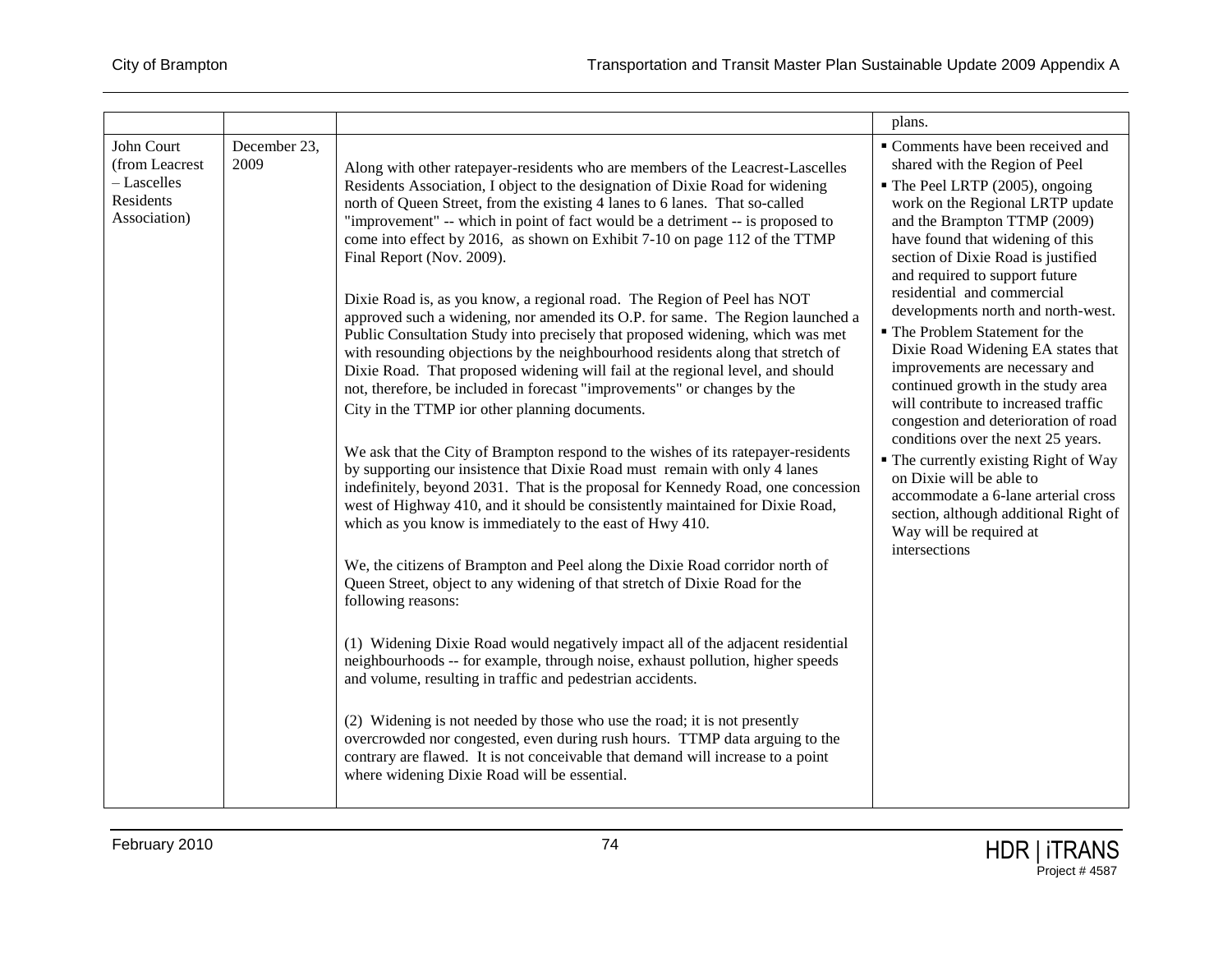| (3) If a widened north-south arterial road were needed in this area (which we<br>dispute), it should be done to another concession road further removed from Hwy<br>410, such as Bramalea Rd., Torbram or Airport Rd. Dixie Road is much too close<br>to Hwy. 410 -- barely more than a stone's throw -- such that a proper spacing of<br>high-volume traffic to the north and south would be overly-concentrated in this<br>area, rather than properly spaced apart.                              |  |
|----------------------------------------------------------------------------------------------------------------------------------------------------------------------------------------------------------------------------------------------------------------------------------------------------------------------------------------------------------------------------------------------------------------------------------------------------------------------------------------------------|--|
| (4) Dixie Road north of Queen Street is exclusively used as an arterial access<br>route for residential neighbourhoods -- it is NOT used by, nor required for<br>industrial nor commercial areas -- which are the types of use for which a wider<br>road might be appropriate, if / when justifiable. There is no justifiable rationale for<br>widening Dixie Road.                                                                                                                                |  |
| (5) A widening of arterial roads is NOT actually a proper use of public funds from<br>our Regional or local municipalities at this time. The TTMP traffic-flow data are<br>not accurate nor realistic. Great expense will be saved by NOT proceeding with<br>this deeply-flawed proposal. Those funds can better be deployed elsewhere in the<br>municipal budgets, or taxes reduced.                                                                                                              |  |
| (6) Stands of young-to-mature, healthy boulevard trees exist along the Dixie road<br>allowance - for example, along both sides of Dixie Road from Williams Parkway<br>north to Bovaird. Those would have to be clear-cut to make way for any street<br>widening along that stretch. That would substantially diminish the beauty of<br>natural landscaping, the air quality and hence the integral values of our<br>neighbourhood.                                                                 |  |
| (7) The Province is now in process of enacting legislation to protect historic<br>cemeteries from so-called "improvements" such as road-widenings and other<br>development infringements. The City and Region will thus not be permitted to<br>widen Dixie Road where the historic cemetery has long existed, on the west side of<br>Dixie north of North Park Drive. Accordingly, there is no point in widening Dixie<br>Road in the stretches directly north or south of that historic cemetery. |  |
| In sum, a widening of Dixie Road would serve no purpose, while causing<br>great harm and unnecessary expense.                                                                                                                                                                                                                                                                                                                                                                                      |  |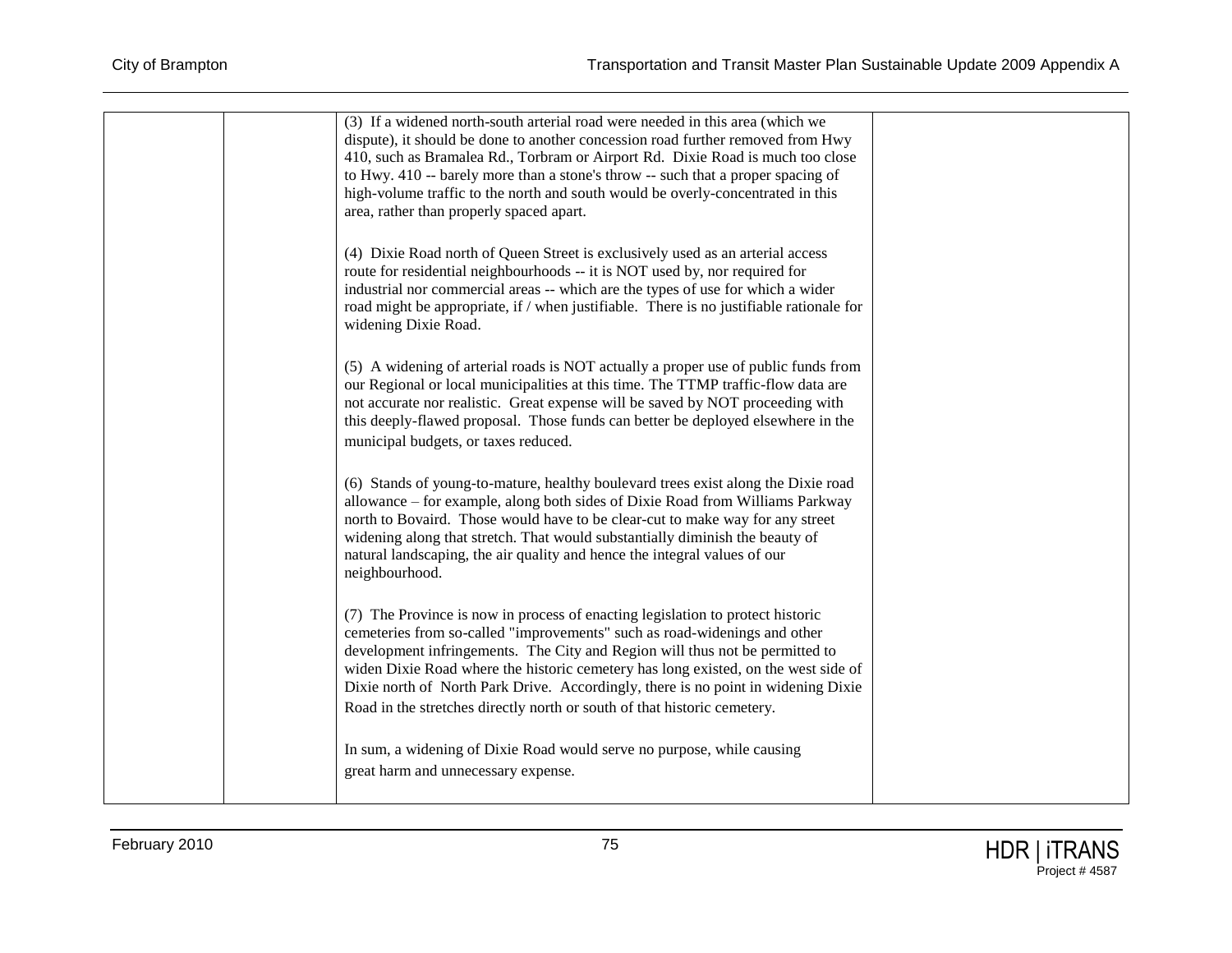|                                                    |                      | We believe that our Mayor and Councillors should direct the Planning staff to<br>abandon that proposal from the TTMP, and to oppose it at the Region, to avoid a<br>lengthy, time-consuming, acrimonious, expensive, and ultimately futile<br>confrontation.                                                                                                                                                                                                                                                                                                                                                                                                                                                                                                                                                                                                                                                                                                                                                                                                                                                                                                                                                                                                                                                                                                                                                          |                                                                                                                                                                                                                                                                                                                                                                                                                                                                                                                                                                                                                                                |
|----------------------------------------------------|----------------------|-----------------------------------------------------------------------------------------------------------------------------------------------------------------------------------------------------------------------------------------------------------------------------------------------------------------------------------------------------------------------------------------------------------------------------------------------------------------------------------------------------------------------------------------------------------------------------------------------------------------------------------------------------------------------------------------------------------------------------------------------------------------------------------------------------------------------------------------------------------------------------------------------------------------------------------------------------------------------------------------------------------------------------------------------------------------------------------------------------------------------------------------------------------------------------------------------------------------------------------------------------------------------------------------------------------------------------------------------------------------------------------------------------------------------|------------------------------------------------------------------------------------------------------------------------------------------------------------------------------------------------------------------------------------------------------------------------------------------------------------------------------------------------------------------------------------------------------------------------------------------------------------------------------------------------------------------------------------------------------------------------------------------------------------------------------------------------|
| Candevcon<br>Limited                               | December 24,<br>2009 | With reference to the following Exhibits of the draft Final Report I wish to bring<br>the following matters to your attention concerning the section of Humberwest<br>Parkway between Airport Road and Castlemore Road.<br>Exhibit 4-5: The Exhibit shows the section of road between Airport<br>Road and Castlemore Road as existingwe note that a section of this road<br>has not yet been constructed.<br>Exhibit 7-10: The Exhibit shows a 6 lane improvementwe note that the<br>right of way is 36m in this area and the Class EA Study was based on a four<br>(4) lane road between Airport Road and Castlemore Road.                                                                                                                                                                                                                                                                                                                                                                                                                                                                                                                                                                                                                                                                                                                                                                                           | Exhibit 4-5 has been modified to<br>reflect this comment<br>• The EA for Humberwest Parkway<br>was completed for the ultimate<br>scenario which was at least 6 lanes                                                                                                                                                                                                                                                                                                                                                                                                                                                                           |
| <b>Toronto Region</b><br>Conservation<br>Authority | January 26,<br>2010  | (Original letter attached)<br>Toronto and Region Conservation Authority (TRCA) staff received the Notice of<br>Study Completion and the final Transportation and Transit Master Plan dated<br>November 2009, on November 20, 2009. Staff previously provided comments on<br>the Draft Final Report in a letter dated September 23, 2009, and a response to our<br>comments was provided with this submission in Appendix A3. Based on the<br>response received from the City of Brampton it is our understanding that all<br>proposed new roads, road improvements and road extensions are conceptual and<br>will need to be further examined in future detailed Environmental Assessments<br>(EA) to confirm their feasibility.<br>It should also be noted that a response to comments 1 and 2 from our September<br>2009 letter were not provided in the Appendix. Specifically comment 1 noted that,<br>"  Environmental factors, including loss of core areas, impacts to wildlife habitat<br>and species, impacts to linkage functions and connectivity, construction within<br>highly flood prone areas and alteration of surface and ground water quality, for<br>example, are missing from this evaluation." Since the Master Plan establishes a<br>framework for future EA's by defining the problem (Phase 1), identifying<br>alternative solutions and considering environmental implications (Phase 2) it | • The TRCA letter dated November<br>5th 2009 and the subsequent<br>response from iTRANS have been<br>added to Appendix A-3 (Section<br>3.1.1)<br>• The TTMP study is examining<br>impacts on the natural environment<br>at a very high level, in keeping with<br>the strategic nature of the study. For<br>this reason all potential road<br>improvements are conceptual only,<br>and will need to go through future<br>environmental assessments to<br>confirm their feasibility and<br>environmental impacts. Detailed<br>environmental impact analysis will<br>be carried out in subsequent EA<br>studies in consultation with the<br>TRCA. |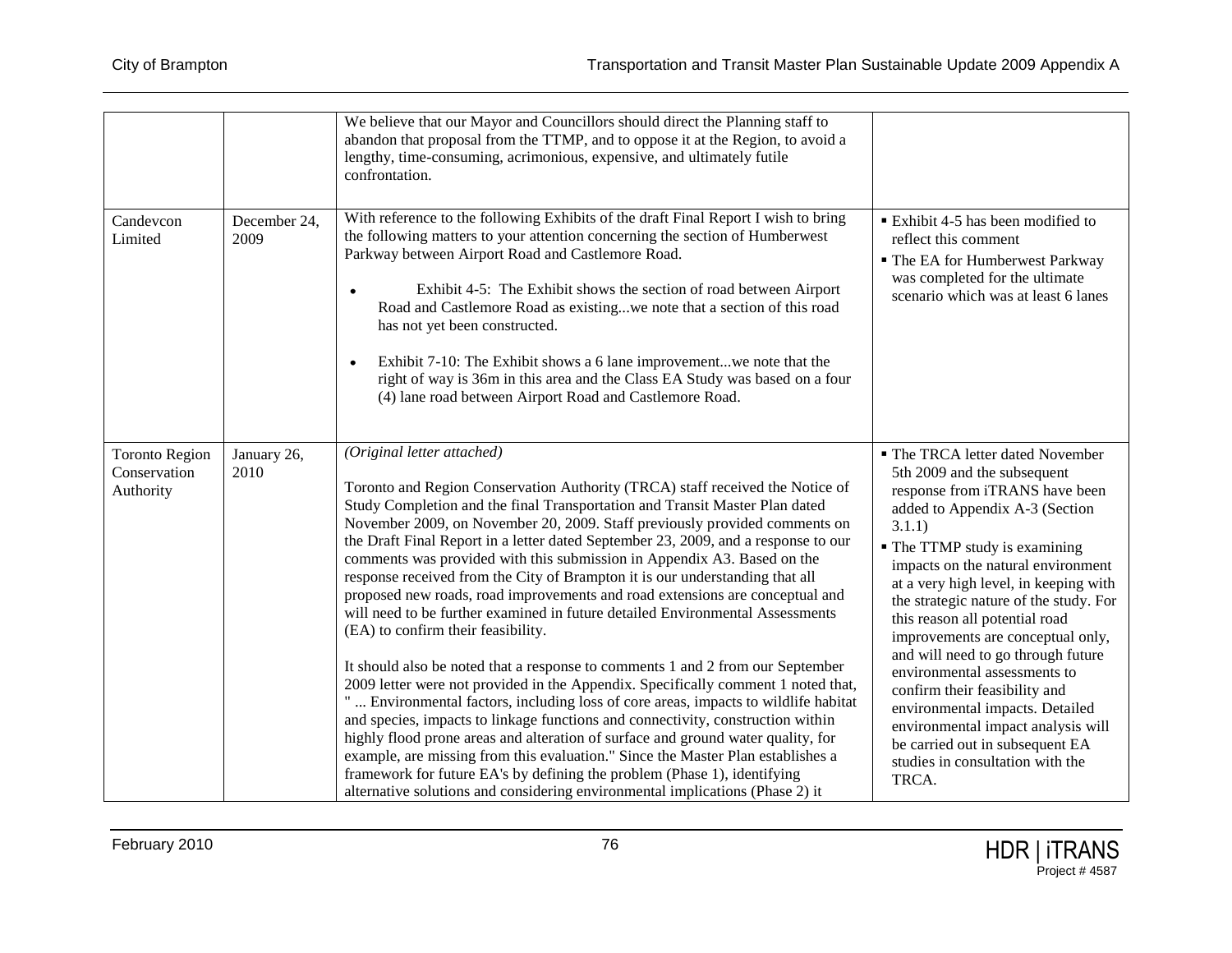| would appear that this analysis remains outstanding.                             |  |
|----------------------------------------------------------------------------------|--|
| Since the Master Plan is complete, it is expected that our concerns will be      |  |
| addressed through the EA process, for each of these road works, to determine     |  |
| whether the proposed works, including alternatives and alignments, are supported |  |
| by TRCA staff. This is of particular interest where road network improvements,   |  |
| such as those within Brampton's downtown core, Special Policy Areas, flood       |  |
| plains and those that cross watercourses and valley systems are expected.        |  |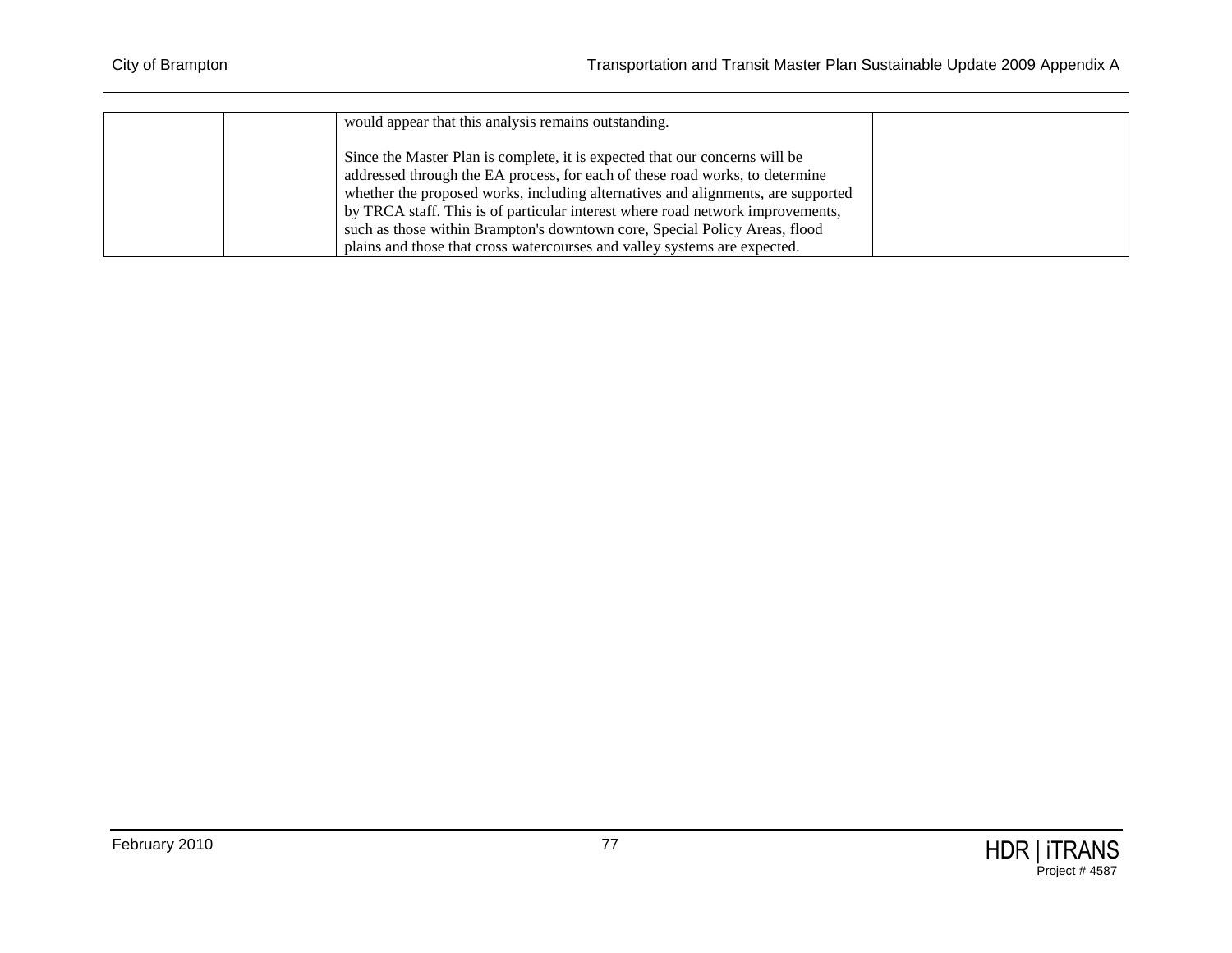## Appendix A-6

Transportation & Transit Master Plan Sustainable Update

## Original submissions in response to Notice of Study Completion